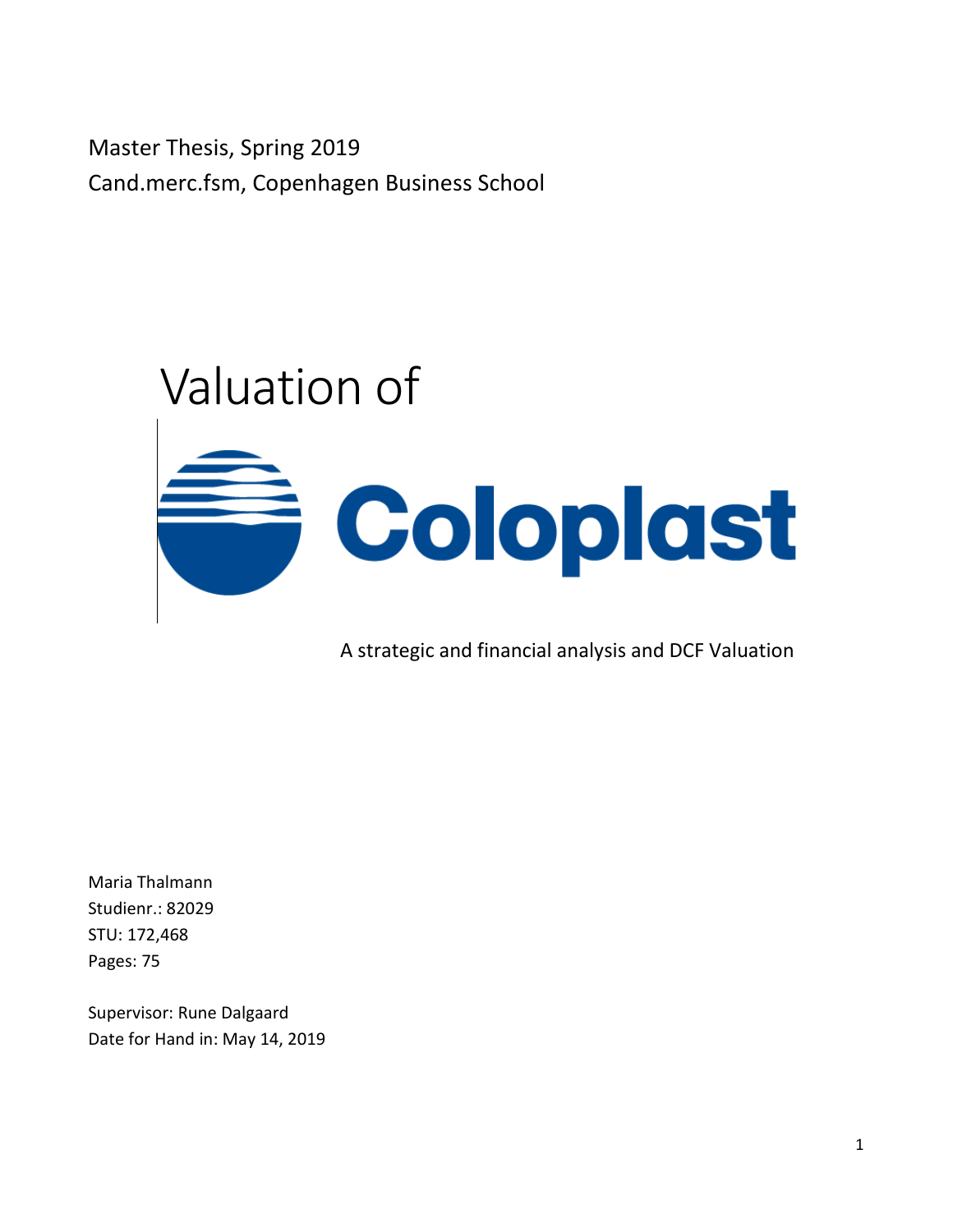# Abstract

This thesis aims to estimate the value of Coloplast A/S on November 1, 2018 from an outsider perspective based on strategic and financial analyses and a DCF valuation. Additionally, it investigates how forecasted value drivers and valuation assumptions affects the estimated value and help explain the difference between this and the actual market value.

A PEST analysis, Porter's Five Forces analysis, Value Chain analysis and SWOT analysis are performed in order to identify key opportunities, threats, strength and weaknesses that determine Coloplast's future prospect. Moreover, a growth and common-size analysis as well as a Dupont profitability analysis and an examination of the impact of a new high-volume production facility in Costa Rica is performed. This includes extensive benchmarking with competitors.

Key growth, cost, investment and financing value drivers are forecasted based on the strategic and financial analysis resulting in the forecasted income statement, balance sheet and cash flow statement for Coloplast. These are, together with a mainly theoretically estimated WACC, used in the DCF valuation to estimate the value of Coloplast. This estimated value is DKK 639.2 per share, which is DKK 46.8 higher than the actual market value of DKK 592.4 on November 1, 2018.

An assessment of the forecast and valuation, including a multiple analysis, finds that the forecast is not unrealistic based on key value drivers, margins and ratios, when considering the strategic and financial analyses and the multiples relative to competitors. Further, a sensitivity analysis and scenario analyses find that investors might not believe Coloplast to have as high growth rates or EBITDA margins due to the lower actual value. Nevertheless, a more likely scenario is that the estimated WACC is too low. This could, in part, be explained by the announcement of a new CEO, which might increase the required return on equity for investors. The too low WACC estimate, indicates that the forecast assumptions are actually too pessimistic as using a higher WACC, estimated by Coloplast or analysts, results in an estimated value below the actual market value. Subsequently, investors might expect higher growth rates or EBITDA margins than this thesis but also a higher WACC.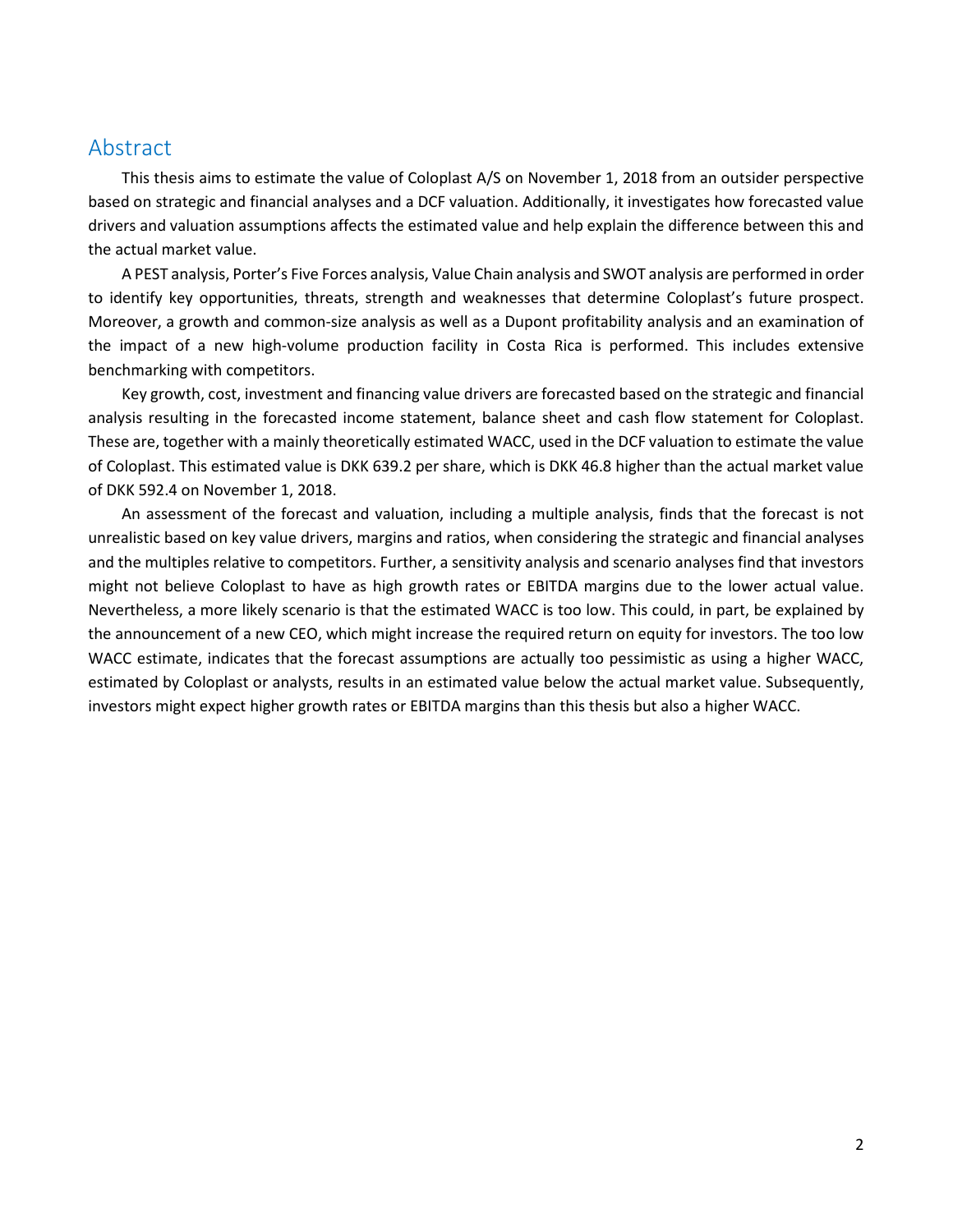# **Table of Contents**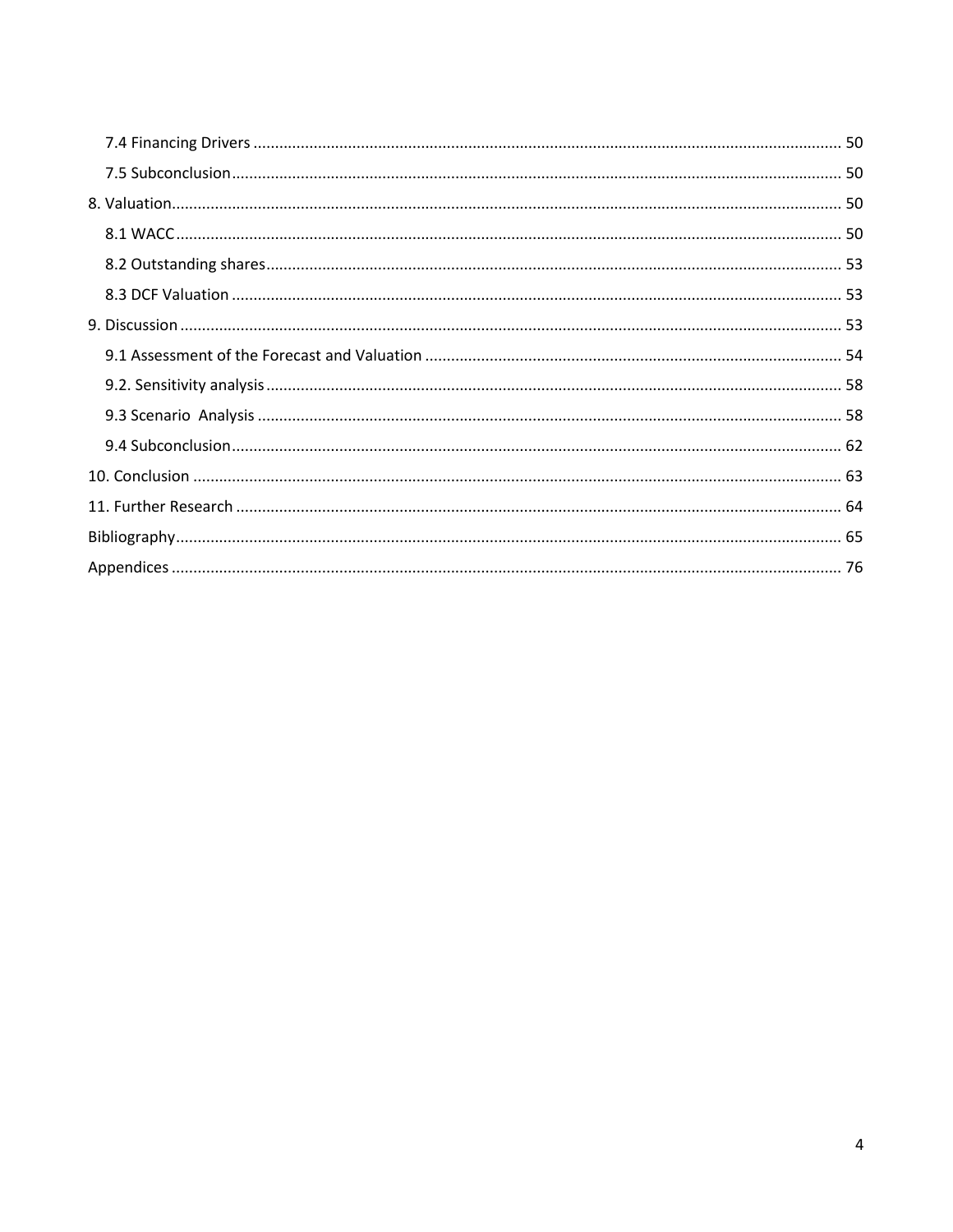# <span id="page-4-0"></span>1. Introduction

*"An economist is an expert who will know tomorrow why the things he predicted yesterday did not happen today"* (Flyvbjerg, 2001, p. 44)

Economists, investors and managers continuously estimate the value of companiesin order to examine their prospects relative to the market values. This is done in order to make qualified decisions to maximize their or their shareholder's profit, whether this involves investigating how to improve relative to other companies, implementing new strategies or changing the stock portfolio. However, as the quote above suggests, the valuations rarely reflect the actual market value of the company the next day, and if they do, this is most likely not because all the assumptions are correct, but because the faulty assumptions cancel each other out. Notwithstanding, conducting these investigations and valuations as well as comparisons with the actual market value and values of competitors, provide important information which educates these players, allowing them to make smarter and more qualified decisions. Furthermore, the necessary analyses and forecast that need to be undertaken to make a qualified valuation, forces these players to examine and consider both the external environment in which a company operates and how this limits or liberates the company, and the internal resources and capabilities, which allows a company to be and stay competitive in the long run. Subsequently, these valuations as well as the analyses and research performed to conduct them, hold much value for companies as well as investors and researcher in the market.

Coloplast A/S (hereafter Coloplast) is a global, medical supplies and devices company headquartered in Humlebæk, Denmark, with sales subsidiaries in more than 40 countries (Coloplast, Corporate Responsibility Report 2017/18, 2018). It produces and sells products within the business areas of ostomy care, continence care, interventional urology and wound & skin care. Coloplast currently employs about 12,000 employees world-wide, had, in 2017/18 a revenue of DKK 16,449m (Coloplast, Annual Report 2017-18, 2018) and have experienced above market-growth for many years. A valuation of Coloplast could, therefore, highlight interesting factors that have led to this high growth, or identify a different trend in the future. Moreover, a comparison to the actual value of Coloplast, could show what the market actually thinks and expects of Coloplast's future prospects. Furthermore, as Coloplast is one of Denmark's largest companies, a valuation as well as analyses of its environment and ability to compete in the market, is relevant for the whole country. For example the decision to move the high-volume production sites from Denmark to Hungary, rendered many Danish people without a job (Sand, 2019). Therefore, Coloplast is an interesting case company for this valuation.

This thesis aims to estimate the value of Coloplast A/S on November 1, 2018, from an outsider perspective, based on strategic and financial analyses and a DCF valuation. Moreover, it investigates how forecasted value drivers and valuation assumptions affects the estimated value and helps explain the difference between this and the actual market value. To achieve this, this thesis will, first, introduce the research perspective and approach following an introduction of the scientific framework and Coloplast. Second, the strategic analysis consisting of an external analysis of the macro environment (PEST analysis) and industry environment (Porter's Five ´Forces Framework) as well as an internal analysis (Resources & Capabilities and Value Chain Analysis), though from an outsider perspective, will be conducted. Subsequently, the financial analysis of Coloplast will be undertaken, including comprehensive benchmarking with competitors. Fourth, based on these strategic and financial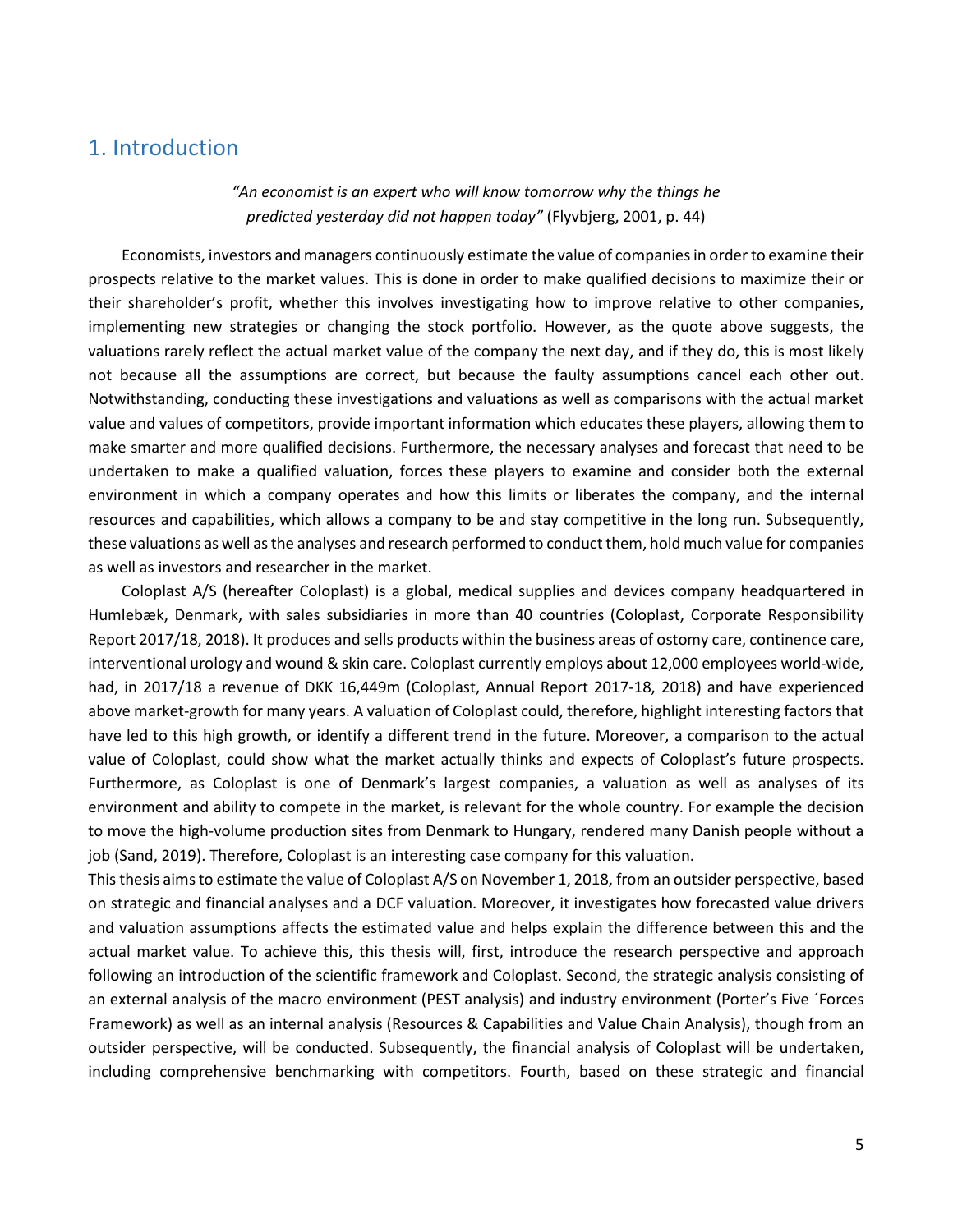analyses, the forecast that will lay the foundation for valuation is established. Fifth, the valuation of Coloplast will be conducted, including a section estimating and calculating the Weighted Average Cost of Capital. Sixth, a discussion of the estimated value compared to the actual value will be performed, through a multiple analysis, sensitivity analysis and scenario analysis. Lastly, a conclusion will resolve the research question followed by limitations and further research.

# <span id="page-5-0"></span>2. Methodology

This thesis aims to achieve scientific objectivity through validity not reliability (Olsen & Pedersen, 2005; Pauwels & Matthyssens, 2005). The stock price of a company is seen as the one true value of a company at any given time, and valuations that deviate from this value are subjectively influenced attempts to understand this actual value. Achieving scientific objectivity through validity, is, however, not the same as being completely objective, as the analyses and results will always be colored by the interpreter (Olsen & Pedersen, 2005). Nonetheless, the aim is visibly to base the analyses on publicly available sources and reasoning, in such that readers can follow the argumentation and thereby understand and validate the process and results.

# <span id="page-5-1"></span>2.1 Research Question

*Based on strategic and financial analyses and a DCF valuation from an outsider perspective, what is the estimated market value of Coloplast A/S on November 1st 2018? To what extent do variations of forecasted value drivers or valuation assumptions influence the estimated value and how can these help explain the difference between this and the actual market value?*

Subsequently, this thesis will analyze Coloplast as an outsider from both a strategic and financial perspective thereby identifying external and internal developments that can help forecast and, therefore, valuate Coloplast. Following the valuation, a discussion will compare the estimated and actual value and identify a number of possible developments and reasons that could help explain the difference between the values and, further, shed light on the usability and validity of the forecast and valuation.

Correspondingly, this thesis takes both a qualitative and quantitative approach in investigating Coloplast. The qualitative approach is the strategic analysis, which concentrates on the quality of the company and how it is influenced by the market and global environment. The quantitative approach focuses instead on the company's financial statements as well as those of competitors, introduced in the financial analysis. While one could settle for using one of these approaches, triangulation of methods, i.e. using multiple approaches, is preferable, as it allows for better support for forecasting, resulting in more comprehensive analysis result, as well as eases validation for readers (Ghauri, 2005). Moreover, looking at Coloplast from both a strategic and financial perspective enables this thesis to look at all the factors influencing the valuation: *"The whole is related to each of the parts, and each of the parts is related to the other parts and to the whole."* (Crowe & Doran, 1992, p. 205).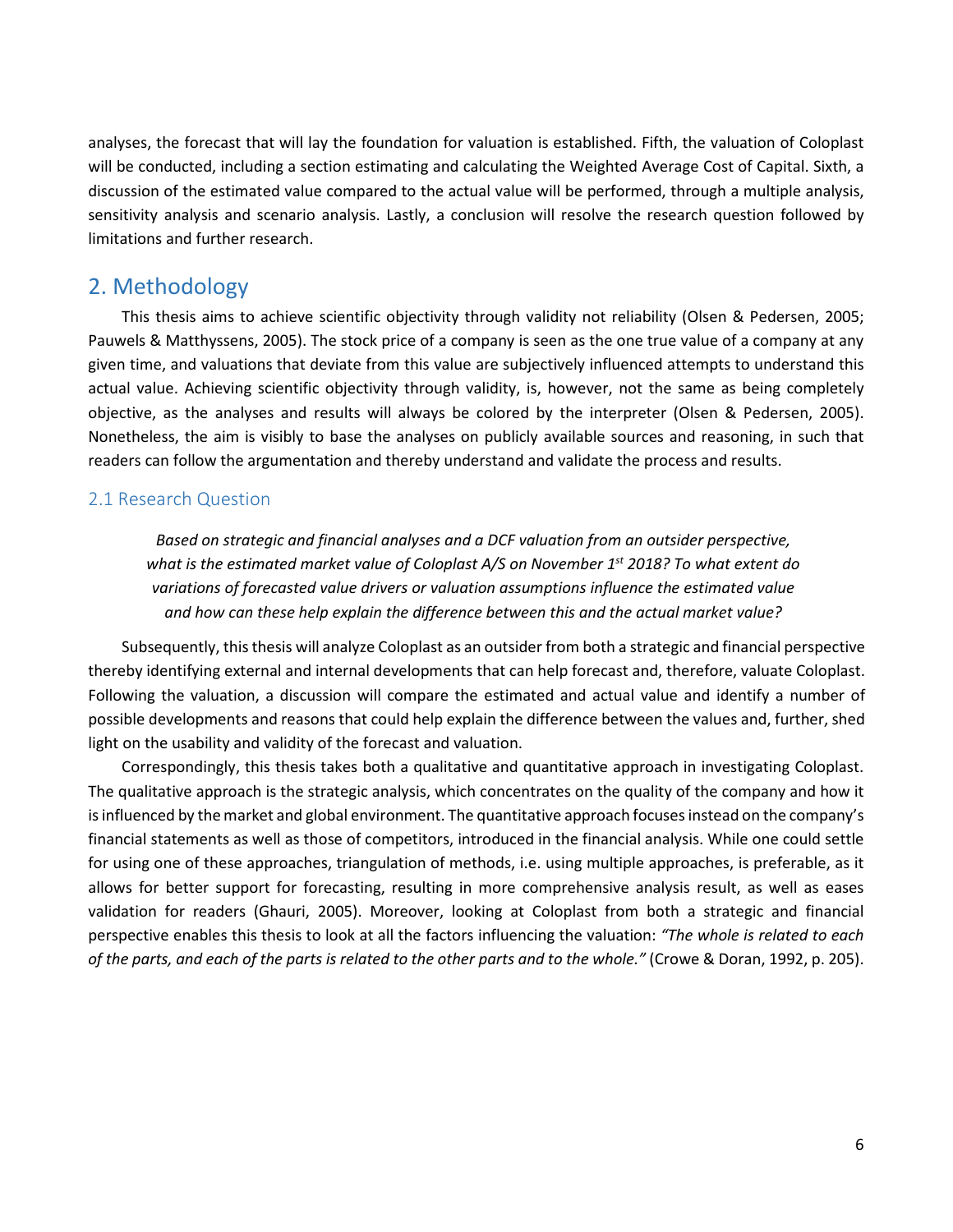Accordingly, the approach and structure of this thesis is presented in Figure 2.1. A more detailed description of the items in the figure, the associated theories and analyses methods applied, are explained in the Strategic Framework below.



# <span id="page-6-0"></span>2.2 Data Utilization and Analysis

This thesis analyzes Coloplast from an outsider perspective, wherefore a mixture of publicly available primary, secondary and tertiary data sources are used. It is attempted to use reliable and multiple data sources to support an argument, but in some cases only limited information is publicly available, why this might not always be possible. Using these different types of data sources and using multiple data sources for different arguments, provides a more stable foundation for the analyses. Here, using non-publicly available data or collecting primary data from Coloplast and its competitors, could have provided a more comprehensive view, strengthening the analyses and, therefore, the valuation. However, as only publicly available data is supposed to be reflected in the actual value of Coloplast, collecting primary data could result in subjectively influenced data, wherefore, and due to the limited time and scope of this thesis, this has not been done.

The strategic and financial analyses are based on Petersen & Plenborg's (2012) approach. Notwithstanding, a greater focus has been laid on the strategic analysis in this thesis, as context is deemed as essential (Flyvbjerg, 2001). Further, only those analyses of the financial data that are important and relevant for the valuation have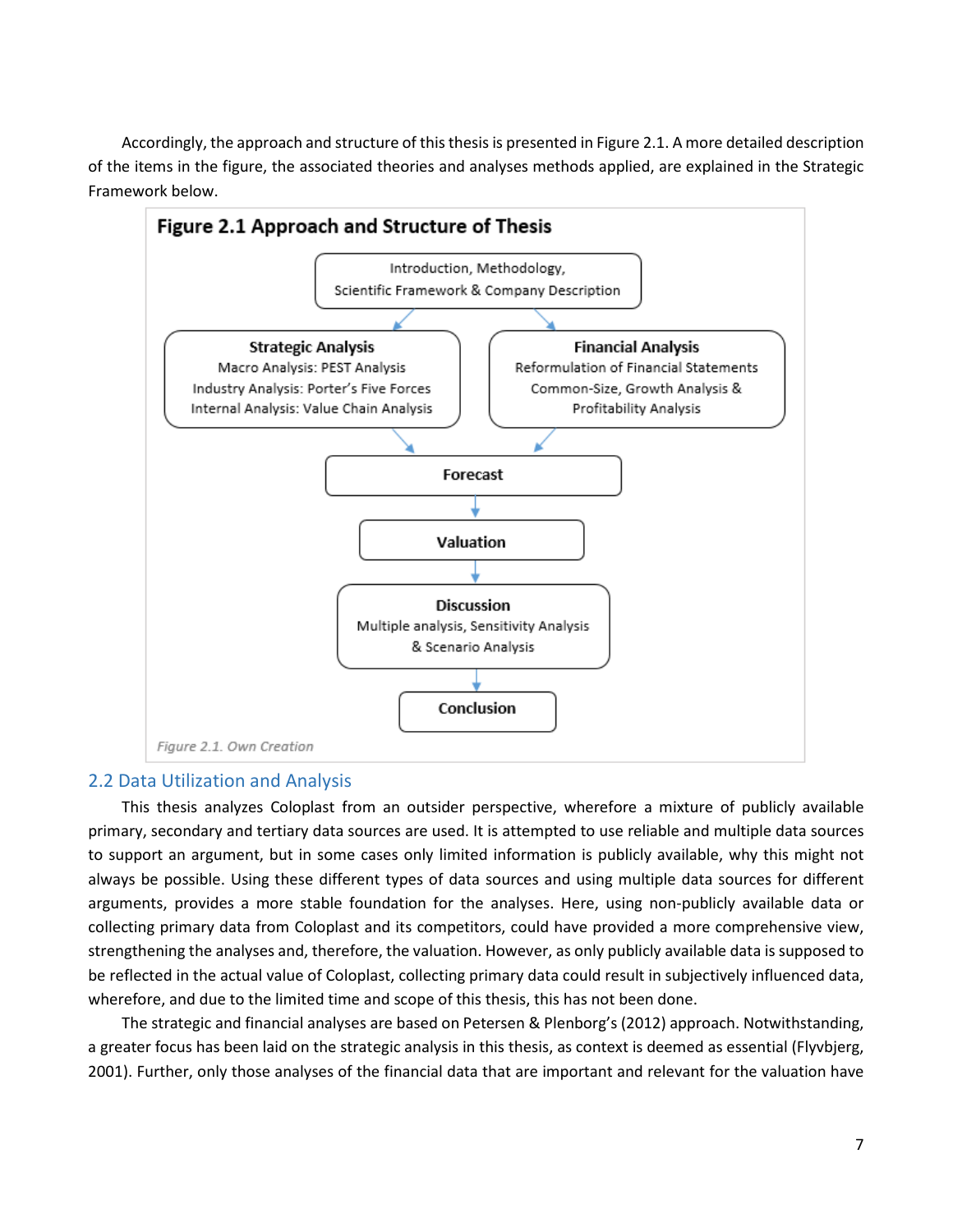been included in thesis. However, all have been considered. The theories and methods of analysis will, as stated above, be explained in the scientific framework. Nonetheless, it is expected that readers already have knowledge of these, wherefore they will only be generally introduced.

Throughout the strategic, but more significantly, the financial analyses, benchmarking with main competitors will be used in a discussion of key factors, accounting items and ratios. These will, further, be used when forecasting the financial statements for the analyses and discussing the valuation outcome.

### <span id="page-7-0"></span>2.3 Delimitations

This thesis takes, as mentioned above, an external approach using only publicly available data not including industry and other reports which require user payment. Subsequently, the analyses and following valuation are influenced by this: Firstly, the internal strategic analysis of Coloplast is very limited as the theories this analysis is based on are created for internal use. Secondly, it would benefit the valuation if the historical and forecasted statement items could be separated based on Coloplast's business areas. However, this information is only available for the revenue and will, therefore, not be done. In the strategic analysis, the business areas have been highlighted when possible. Lastly, the comparison with competitors is influenced by limited accessibility to financial statements and other data as well as limited space. In the strategic analysis competitors are mentioned when information is available and deemed as improving the analysis and, in the financial analysis only those main competitors with available financial statements have been included. This will be further elaborated in the financial analysis.

As Coloplast is a global company that operates in many different countries, exchange rates have a significant impact on its revenue (Appendix 1). Nonetheless, this thesis will not discuss exchange rates in the strategic analysis nor include their impact in the forecast and valuation, as they follow a random walk and, therefore, cannot be predicted (Mussa, 1979). Subsequently, all future estimates are in DKK and it is assumed that 1% growth in local currencies corresponds to a 1% increase in DKK. Based on this same line of argumentation, developments in oil prices (Appendix 2) and interest rates are also excluded from the analysis and valuation. All of these would, usually have been included as an economic factor in the PEST analysis.

Lastly, the date of the valuation is set to be the 1<sup>st</sup> of November 2018, as this is the date the annual report for 2017/18 was presented (Coloplast, Annual Reports, n.d.). Therefore, information from after this cut-off date is not used in the forecast and subsequent valuation. Nonetheless, some information has been used in the strategic analysis to support argumentation. For competitors, the financial data has been used for all of 2018, as their financial year runs until the  $31<sup>st</sup>$  of December. As explained in the financial analysis, changing the financial data to reflect the same financial year as that of Coloplast is deemed to create more confusion than it will help the analysis.

# <span id="page-7-1"></span>3. Scientific Framework

This section will introduce the theories and methods used for the strategic and financial analyses, the forecast and valuation as well as the discussion of the estimated and actual value.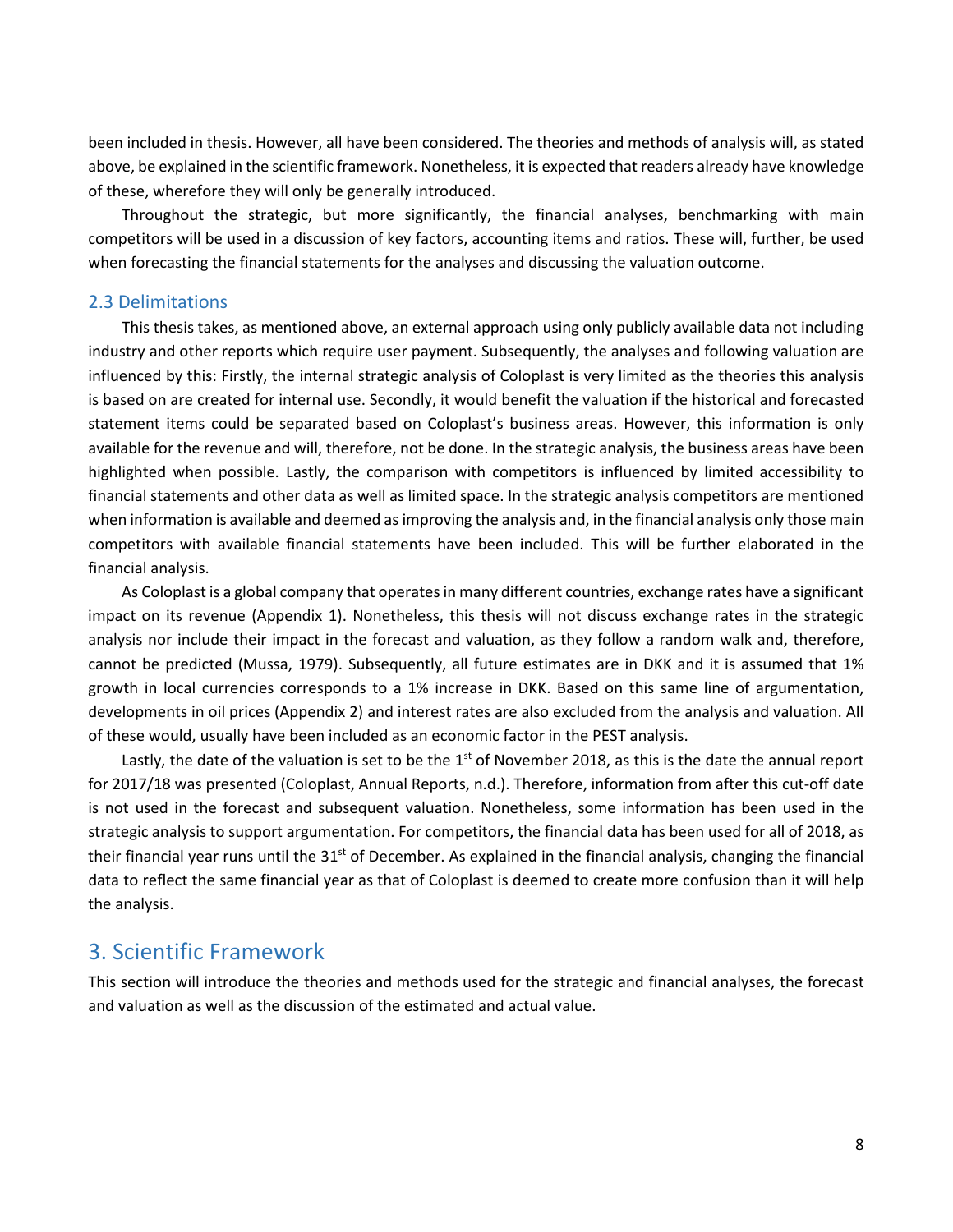# <span id="page-8-0"></span>3.1 Strategic analysis

In economic theory, a company's main goal is to create value for its owners by maximizing economic profits in the long run (Grant, Contemporary Strategy Analysis, 2016). Consequently, strategy is the mean to which the company reaches that goal by matching its internal resources and capabilities with the opportunities and threats present in the external environment (Grant, Contemporary Strategy Analysis, 2016; Jurevicius, 2013).. The external environment analysis consists of an analysis of industry factors (Porter's Five Forces) and an analysis of the macro factors (PEST Analysis), and the internal analysis consists of an identification of capabilities in the different levels of the value chain (Porter's Value Chain Analysis). Following these, the SWOT analysis is introduced. This is used as a summation of the main opportunities, threats, strengths and weaknesses identified by the internal and external analyses.

### 3.1.1 External Macro Environment

To understand Coloplast's external macro environment, the PEST analysis is employed. PEST is a simple analysis that identifies the key external macro level factors that might affect a company (Jurevicius, 2013). PEST stands for Political, Economic, Socio-cultural and Technological factors (MindTools, PEST Analysis - Identifying the "Big Picture" Opportunities and Threats, 2018). However, many other variations exist which include other factors such as Legal, Ethical or Demographic (Jurevicius, 2013). However, these additional factors can also simply be included in the original PEST analysis. In such, political factors will include all legislation and legal matters and Socio-cultural factors will include demographic developments.

### 3.1.2 External Industry Environment

Porters Five Forces Framework is the most widely used for analyzing the industry environment (Appendix 3). Here, the profitability of an industry is determined by five sources of competitive pressure: Industry rivalry, supplier power, threat of entry, substitute competition and buyer power(Grant, Contemporary Strategy Analysis, 2016). The structure of the industry, based on the strength of the five forces, determines how the economic value, which is created in the industry, is divided<sup>[1](#page-8-1)</sup> (Porter, The Five Competitive Forces That Shape Strategy, 2008). While Porter recommends conducting field research to make a comprehensive analysis (Porter, Appendix B: How to Conduct an Industry analysis, 1980), this thesis, as explained previously, only bases the analysis on external, publicly available data.

The framework has been subject to much critique, most noteworthy it has been argued to be a static model describing dynamic industries (Investopedia, The Pitfalls of Porter's 5 Forces, 2018). Nonetheless, Porter (2008) argues that his framework should not only be used to describe a certain moment in time, but rather that it should identify the most significant aspects of the competitive environment in such that, amongst others, changes in the industry can be anticipated and exploited (Porter, The Five Competitive Forces That Shape Strategy, 2008).

### 3.1.3 Internal Analysis

Internally, a company possesses a unique collection of resources and capabilities. By exploiting these and differences compared with competitors, competitive advantage and, therefore, profitability can be achieved (Grant, Contemporary Strategy Analysis, 2013). Competitive advantage is understood as: *"a firm's current or* 

<span id="page-8-1"></span> $<sup>1</sup>$  How much is retained by companies versus bargained away by customers and suppliers, limited by substitutes, or</sup> constrained by potential new entrants (Porter, The Five Competitive Forces That Shape Strategy, 2008).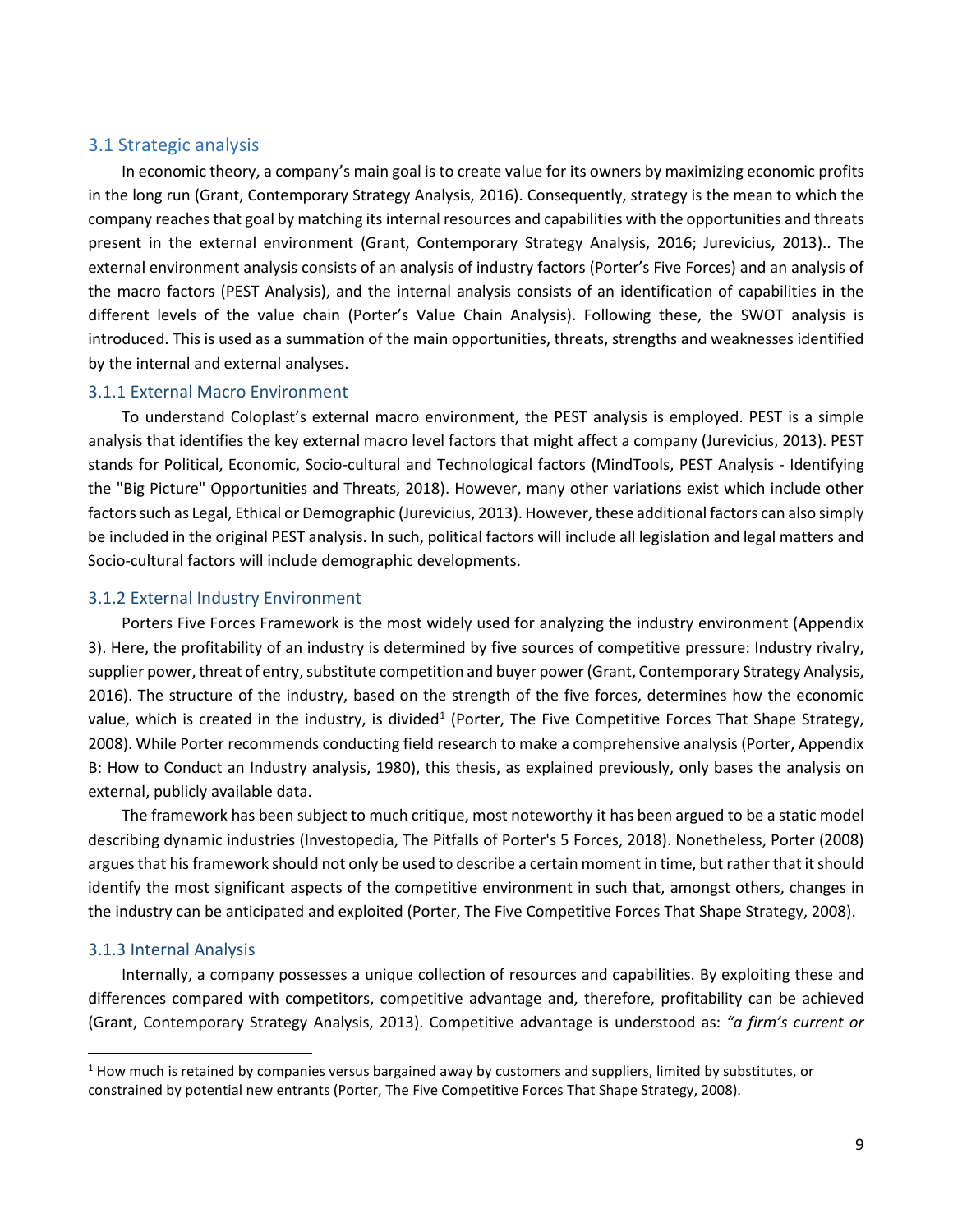*future ability to earn a consistent higher rate of profit than its competitors in the marketplace"* (Grant, Contemporary Strategy Analysis, 2016, p. 211). Our primary interest is identifying those capabilities that provide the basis for competitive advantage (Grant, Contemporary Strategy Analysis, 2013). Different approaches to identify them exist, like the functional classification approach or 7-S Framework (Grant, Contemporary Strategy Analysis, 2013; McKinsey, 2008). Nonetheless, this thesis will use Porter's Value Chain Model (Appendix 4), which is based on the idea that all companies perform a number of activities, primary and supporting, which, combined, add value. Not every activity necessarily adds value, but the model allows you to look at and identify those that do (Porter, Competitive Advantage, 1985). This is why this model has been chosen.

Similar to the Porter's Five Forces Model the analysis can accommodate expected future developments to some extent, based on current and previous developments.

#### 3.1.4 SWOT analysis

The SWOT analysis is a framework used to evaluate a company's competitive position. It is also called an internal-external analysis as it looks at strengths and weaknesses, which are internally in the company, and at opportunities and threats, which are externally in the environment (MindTools, SWOT Analysis, n.d.; Investopedia, SWOT Analysis, 2019). In this thesis, the SWOT Analysis is used as a summation of the other strategic analyses, in such that the main areas of interest are clearly visible and can be used together with the financial analysis to make a good forecast and valuation.

### <span id="page-9-0"></span>3.2 Financial Analysis

The financial analysis aims to calculate important financial items and ratios and look at their development over time in order to lay the foundation for the following forecast and valuation. To achieve this, the financial statements have to be reformulated to reflect operating and financing activities, which need to be consistent over time and across firms (Petersen & Plenborg, Chapter 4: The analytical income statement and balance sheet, 2012). Based on the analytical statements a common-size and growth analysis are conducted, as well as a profitability analysis. This is done in order to evaluate the company's historical performance. Comprehensive benchmarking with main competitors will be used to discuss and evaluate the resulting financial measures and ratios.

#### 3.2.1 Reformulating the financial statements

The financial statements need to be reformulated to reflect operating and financing activities as this provides us with better knowledge of different sources of value creation in a firm (Petersen & Plenborg, Chapter 4: The analytical income statement and balance sheet, 2012). Further, it allows us to calculate unblurred key ratios for analyses as well as comparison with competitors.

The analytical income statement provides us with the operating earnings, which are a key performance measure showing the firm's profit from its core business, regardless of how it is financed. This is identified through the measures: Earnings Before Income Tax, Depreciation and Amortization (EBITDA), Earnings Before Income Tax (EBIT) and Net Operation Income After Tax (NOPAT) (Petersen & Plenborg, Chapter 4: The analytical income statement and balance sheet, 2012). The latter is not reported on financial statements, wherefore it is necessary to add back the tax advantage from net financial expenses to EBIT in order to get to NOPAT. This is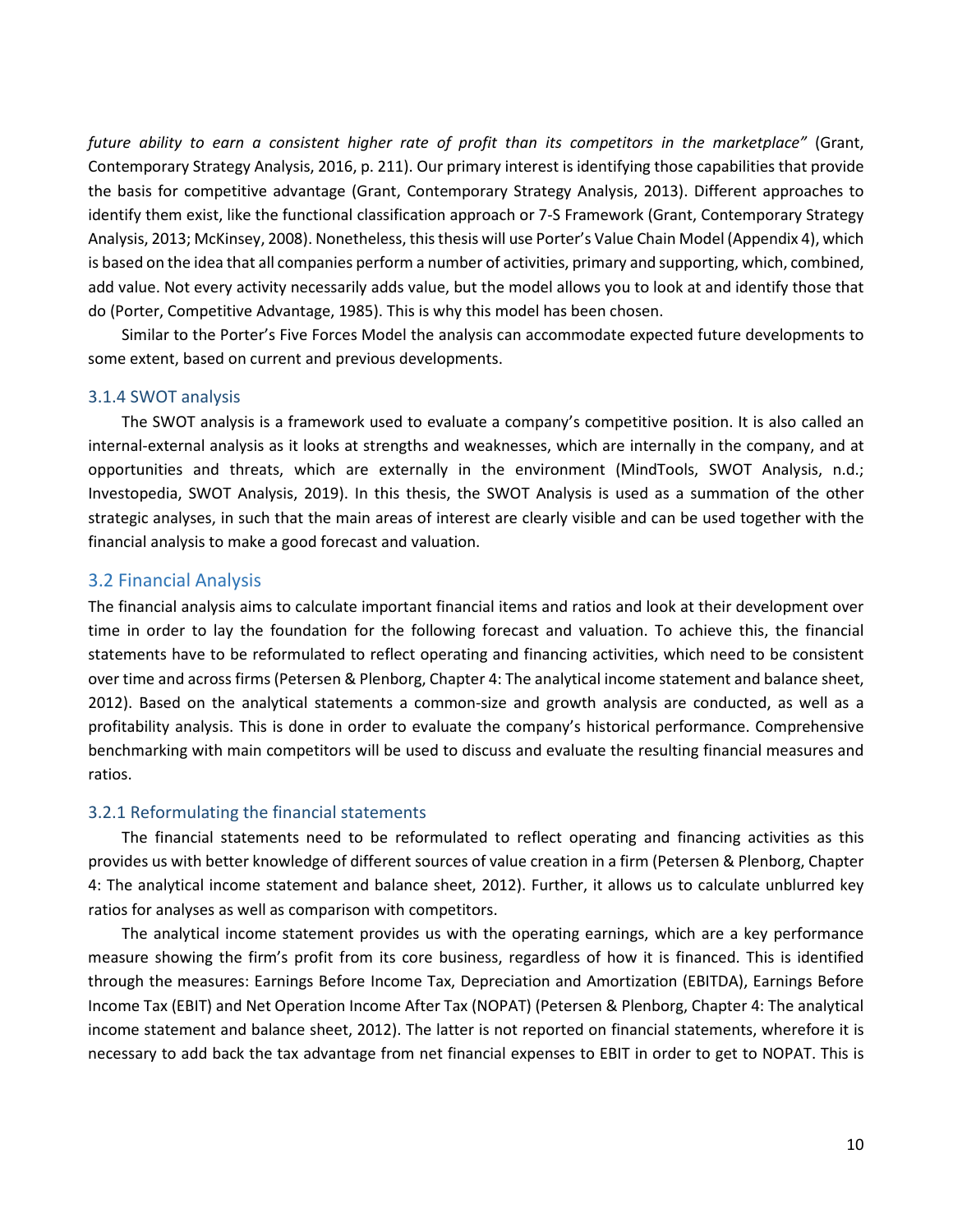due to the fact that financial expenses are tax deductible (Petersen & Plenborg, Chapter 4: The analytical income statement and balance sheet, 2012). Moreover, we get the total net financial expenses.

The analytical balance sheets provides us with the combined investment in a company's operating activities: Invested Capital (IC). IC equals the sum of operating assets less operating liabilities, as the latter reduce the need for interest-bearing debt, or the sum of equity and net interest-bearing debt (Petersen & Plenborg, Chapter 4: The analytical income statement and balance sheet, 2012). Subsequently, this calculation requires that assets and liabilities are grouped into operating and financing activities, as explained above. These, further, need to reflect the classification in the income statement. The analytical balance sheet and the resulting IC are important in calculating and evaluating a company's profitability as well as creating forecasted statements.

#### 3.2.2 Financial Analyses

Three financial analyses of the analytical financial data will be undertaken. The Common-size and Growth analyses are used to look into some of the financial items, comparing them to main competitors. Common-size takes the item as a percentage of revenue each year, and the growth analysis calculates the growth of each item from one year to the next (Petersen & Plenborg, Profitability Analysis, 2012; Petersen & Plenborg, Growth Analysis, 2012). These analyses will result in a comprehensive view of how Coloplast is doing relative to competitors and lay the foundation for the profitability analysis.

The profitability analysis follows the Du Pont Model (Appendix 5), where Return on Equity (ROE) is the profitability measure, which is calculated as depicted in Equation 1. Profitability is essential for a company's survival as well as ensuring satisfactory returns to its shareholders (Petersen & Plenborg, Profitability Analysis, 2012). ROE is based on the Return on Invested Capital (ROIC) after tax, which, again, is based on the profit margin (PM) and turnover rate of Invested Capital (TRIC), as well as on the Net Borrowing Cost (NBC) and the financial leverage. Each of these is introduced below.

$$
ROE = ROIC + (ROIC - NBC) * \frac{NIBD}{BVE}
$$
  
Equation 1 (Petersen & Plenborg, Profitability Analysis, 2012)

ROIC is the profitability measure for operating activities that expresses the return on capital invested in net operating assets. Moreover, it shows whether this profitability is driven better by the revenue and expense relation, described by PM, or an improved capital utilization, expressed through TRIC, as depicted in Equation 2 (Petersen & Plenborg, Profitability Analysis, 2012). TRIC is calculated based on both income statement and balance sheet items, wherefore average values are used in the calculation.

$$
ROIC = \frac{NOPAT}{IC} * 100 = PM * TRIC = \left(\frac{NOPAT}{Net Revenues} * 100\right) * \left(\frac{Net Revenues}{IC}\right)
$$
  
Equation 2 (Petersen & Plenborg, Profitability Analysis, 2012)

NBC and financial leverage bring the financial aspect into the ROE calculation, and are depicted in Equations 3 and 4. Like TRIC, NBC is calculated using average values. If the spread, the difference between ROIC and NBC, is positive, an increase in the financial leverage will improve ROE. Nonetheless, if the spread is negative an increase in the financial leverage will have the opposite effect (Petersen & Plenborg, Profitability Analysis, 2012). Subsequently, a higher financial leverage results in higher variation in ROE, as risk increases with financial leverage (Petersen & Plenborg, Profitability Analysis, 2012).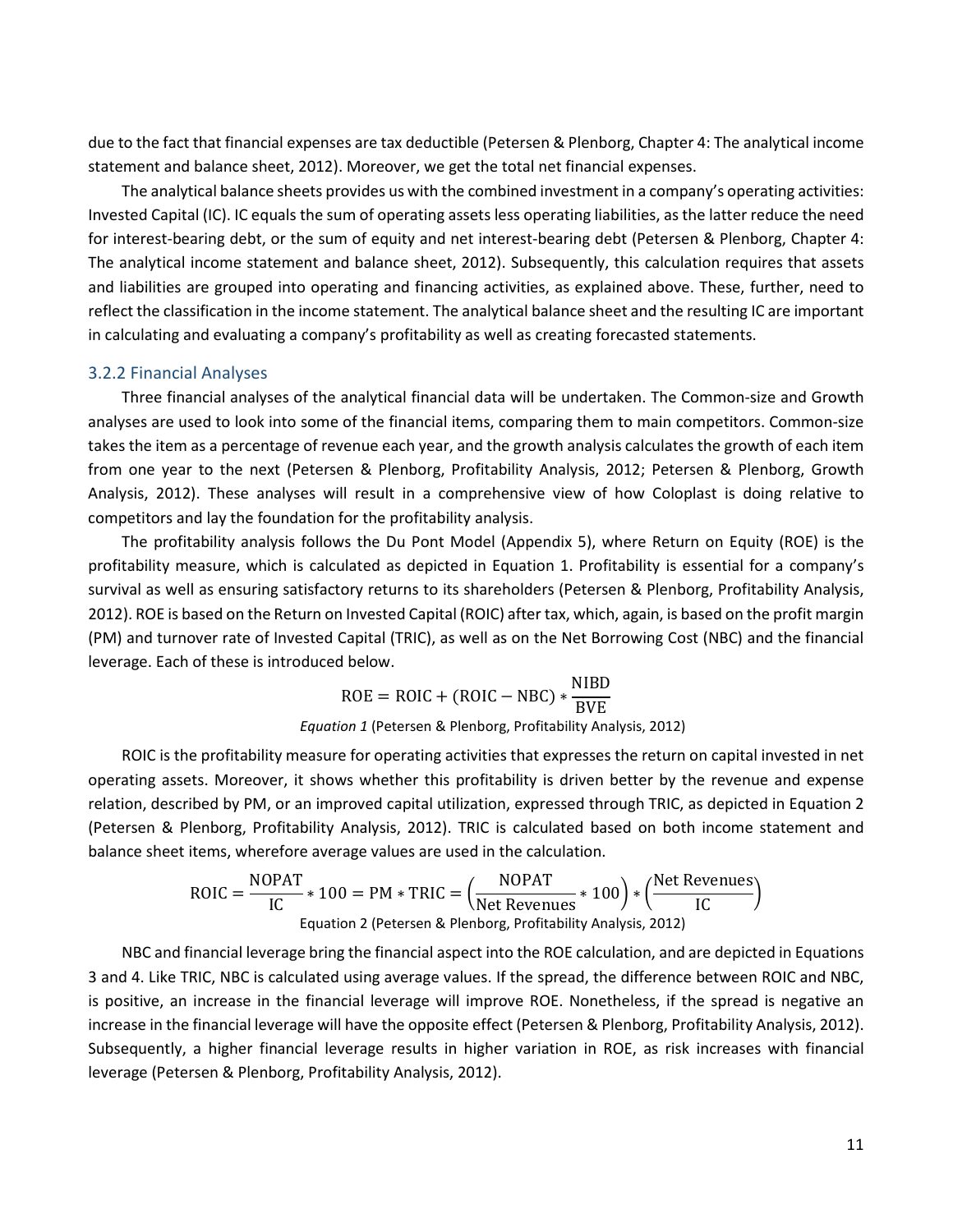$NBC = \frac{Net\,Financial\,Express\, After\, Tax}{Net\, Interest\, bearing\,Debt} * 100$  Financial Leverage  $= \frac{N}{E}$  *Equation 3* (Petersen & Plenborg, Profitability Analysis, 2012) *Equation 4* (Petersen & Plenborg, Profitability Analysis, 2012)

Financial Leverage =  $\frac{NIBD}{BVE}$ 

#### <span id="page-11-0"></span>3.3 Forecasting

This thesis takes a sales-driven approach to forecasting, where each accounting item is driven by the expected level of revenues (Petersen & Plenborg, Forecasting, 2012). It is possible to forecast all items from the financial statements, however, when forecasting long-term, a simpler approach is often preferable, as information in the future tends to be less accurate. Therefore, only key growth, cost, investment and financing drivers will be forecasted to lay the foundation for the valuation (Petersen & Plenborg, Forecasting, 2012). These need to be forecasted in an explicit forecast period until they reach a steady state, called the terminal period.

Internal knowledge would result in a more refined forecast, however, as this thesis takes an outsider perspective, the forecast is made solely on available public information presented in the strategic and financial analysis.

### <span id="page-11-1"></span>3.4 Weighted Average Cost of Capital

WACC consists of four elements that need to be estimated, as depicted in Equation 5 (Petersen & Plenborg, Cost of Capital, 2012).

$$
WACC = \frac{NIBD}{(NIBD + E)} * r_d * (1 - t) + \frac{E}{(NIBD + E)} * r_e
$$

*Equation 5* (Petersen & Plenborg, Cost of Capital, 2012)

First, the tax rate used to calculate the tax advantage of debt, which is forecasted together with the financial statements. Second, the return on equity  $(r_e)$  which is calculated using the Capital Asset Pricing Model (CAPM) depicted in Equation 6. The CAPM assumes that investors can diversify away all unsystematic risk and, therefore, only pay for systematic risk ( $\beta$ ) (Petersen & Plenborg, Cost of Capital, 2012). The CAPM consists of three factors: a) The risk-free rate, which expresses how much an investor can earn without incurring any risk. b) The systematic risk ( $\beta$ ), which measures the co-variance between the company-specific return and market return. If  $\beta = 0$  the investment is risk free, if  $\beta$  < 1 the stock fluctuates less than the market, if  $\beta$  > 1 it fluctuates more than the market and if  $\beta = 1$  the stock fluctuates the same as the market (Petersen & Plenborg, Cost of Capital, 2012). c) The estimation of the market risk premium ( $r_m - r_f$ ), which is the difference between the market returns and returns from risk-free investments (Petersen & Plenborg, Cost of Capital, 2012).

# $r_e = r_f + \beta_e * (r_m - r_f)$ *Equation 6* (Petersen & Plenborg, Cost of Capital, 2012)

Third, the required return on NIBD  $(r_d)$  needs to be estimated as depicted in Equation 7. Here, the credit spread  $(r_s)$  is the risk premium on debt. The safer a company i.e the lower the credit rating, the lower the credit spread (Petersen & Plenborg, Cost of Capital, 2012). Lastly, the capital structure needs to be estimated based on market values. It can be found through the iteration procedure; using the book values of Equity and NIBD in a DCF valuation to find a new capital structure, which should then be used in a new DCF valuation resulting in a new capital structure and so on, until the capital structure calculated is the same that was used. Then the resulting capital structure can be compared with the industry average (Minasyan, 2013).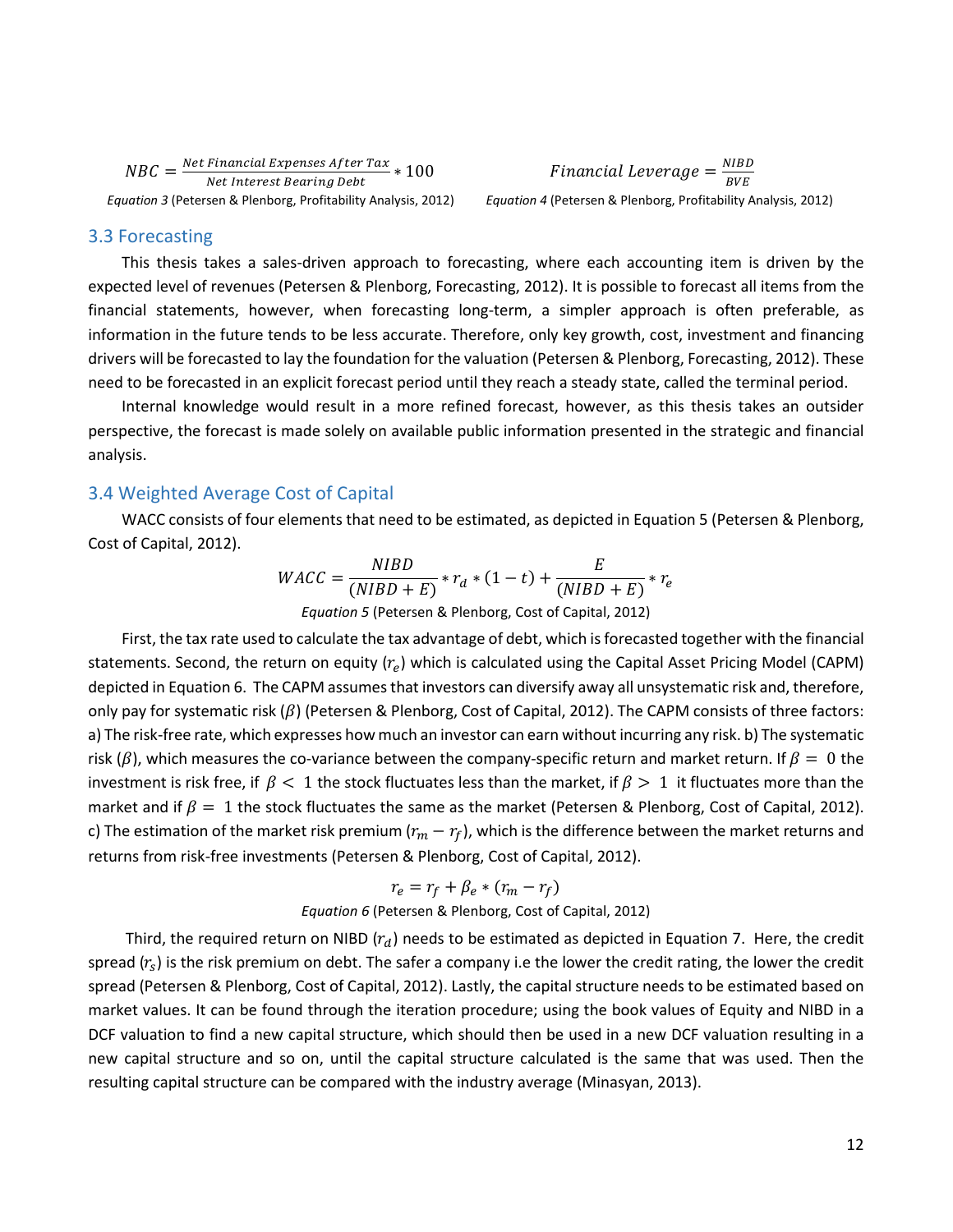$r_d = (r_f + r_s) * (1 - t)$ *Equation 7* (Petersen & Plenborg, Cost of Capital, 2012)

#### <span id="page-12-0"></span>3.5 Valuation

The valuation of Coloplast uses the enterprise value approach, which is a discounted cash flow model (DCF), taking the time value of money and risk into an account (Petersen & Plenborg, Valuation, 2012). The value of Coloplast is, therefore, calculated using the two-stage model depicted in Equation 8, where the first part is the sum of present values (PV) for all forecasted free cash flows to the firm (FCFF) for the forecast period and the latter is the PV of the terminal period FCFF in perpetuity. WACC is the weighted average cost of capital explained above. The DCF approach assumes that only the FCFF and WACC influence the market value of a company and that the company will grow at its long-term growth rate for eternity. These assumptions are necessary to create a simple and practical model that does not require one to forecast a company's cash flows for eternity (Petersen & Plenborg, Valuation, 2012).

$$
Enterprise Value_0 = \sum_{t=1}^{n} \frac{FCFF_t}{(1 + WACC)^t} + \frac{FCFF_{n+1}}{WACC - g} * \frac{1}{(1 + WACC)^n}
$$

*Equation 7* (Petersen & Plenborg, Cost of Capital, 2012)

# <span id="page-12-1"></span>3.6 Evaluation of Forecast and Valuation

The valuation will be assessed and discussed based on three different analyses. First, the multiple analyses allows us to compare Coloplast's value with those of peers through multiples (Petersen & Plenborg, Valuation, 2012). This is done in order to validate the forecast and DCF-valuation by comparing it to the multiples of the main competitors. Therefore, the multiple analysis is not an alternative valuation, but rather a comparison of the already calculated value. To do this we use the EV/EBITDA multiple. The reason this multiple is chosen is the fact that Coloplast's main competitors are foreign and have quite distinct capital structures, which is excluded from the EBITDA. Moreover, the P/E multiple will be used in order to include income on the bottom line after tax (Petersen & Plenborg, Valuation, 2012). Second, a sensitivity analysis will be conducted in order to see how sensitive the estimated value is to small changes in some important value drivers such as the terminal growth rate or the WACC. Lastly, a scenario analysis will be conducted, introducing alternative scenarios that help illustrate and explain why the estimated value differs from the actual value.

# <span id="page-12-2"></span>4. Company Description

In 1954, Elise Sørensen conceived the idea of the first adhesive ostomy bag. Her hope was to ease her sister's life by minimizing the risk of leakage. By convincing Johanne and Aage Louis-Hansen of the geniality of her invention, the first adhesive ostomy bag was created. In 1957, Aage Louis-Hanses founded Coloplast A/S. Consequently, Coloplast's mission is to ease the life of people with intimate healthcare needs. (Coloplast, Coloplast.com, 2018). Today, Coloplast has become a global company with subsidiaries and production sites in many countries and sales on an international level. Moreover, the product portfolio has significantly increased and Coloplast is now structured into chronic care: ostomy care & continence care and non-chronic care: Urologi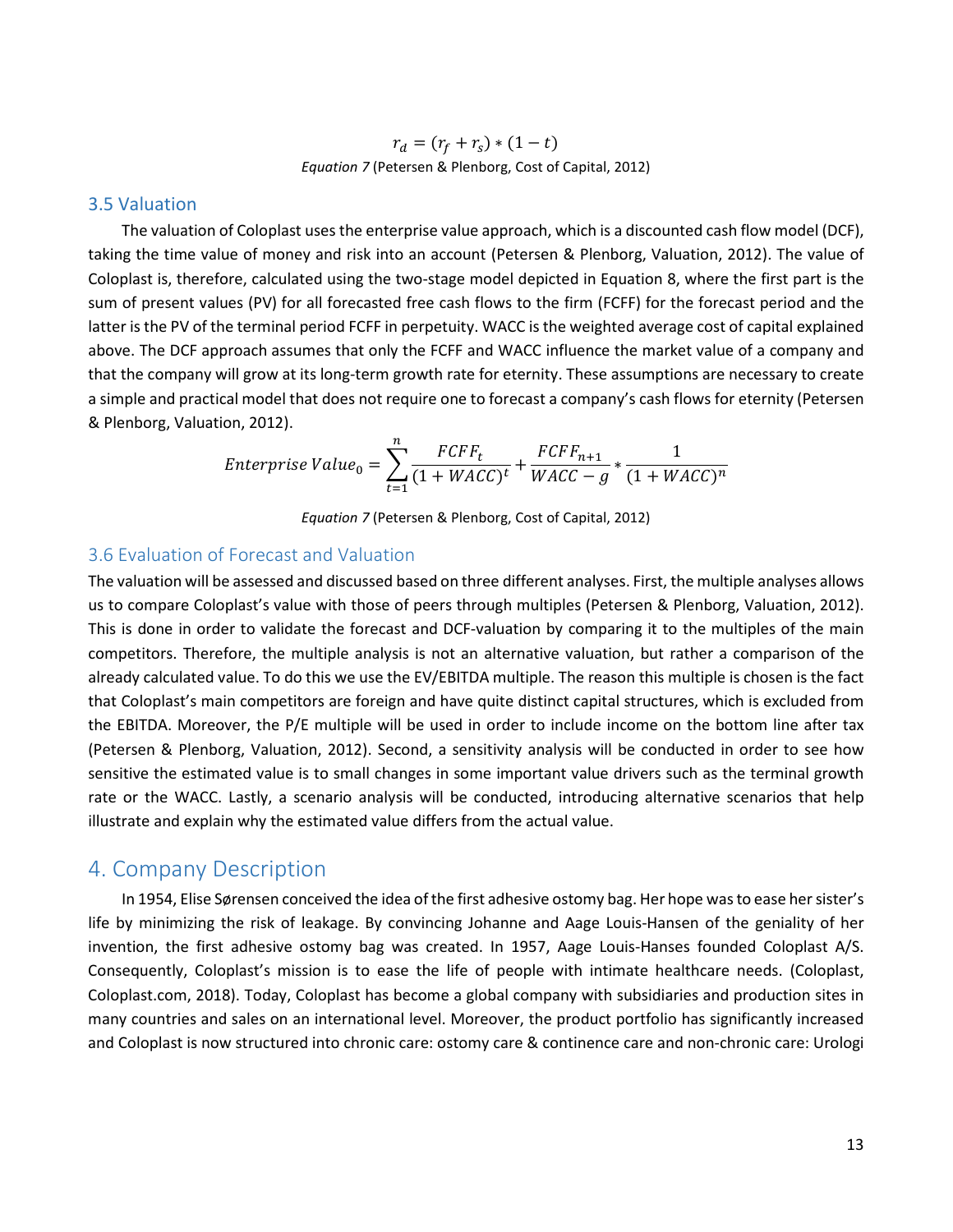& Wound and skin care (Coloplast, Coloplast.com, 2018). The business areas, the geographical markets and manufacturing setup as well as the company's current strategy, are presented below

### <span id="page-13-0"></span>4.1 Business Areas

#### 4.1.1 Chronic Care

#### *4.1.1.1 Ostomy Care*

Patients operated for intestinal dysfunction due to disease (50-60% due to cancer), an accident or a congenial disorder have a stoma. Coloplast sells a variety of ostomy bags to help these patients empty the intestines, but the market for ostomy care products also includes assessory products such as the Brava® range (Coloplast, Annual Report 2017-18, 2018).

SenSura® Mio is Coloplast's most sold ostomy care product (Coloplast, Leading intimate healtcare H1 2017/18, 2018). It is a modern ostomy bag that fits individual body shapes and stays discreet due to the neutral gray textile (Coloplast, So you can be you - Corporate Brochure 2017/18, 2018). In 2018 a new version, Sensura Mio Convex, was introduced to the market, which has an adaptive convex baseplate (Coloplast, Leading intimate healtcare H1 2017/18, 2018; Coloplast, So you can be you - Corporate Brochure 2017/18, 2018).

#### *4.1.1.2 Continence Care*

Continence care focuses on two customer groups. The first are unable to empty their bladder or bowel and, therefore, use an intermittent catheter. Coloplasts products span from the full range from uncoated catheters to discreet, compact and coated catheters (Coloplast, Annual Report 2017-18, 2018). The main users are people with spinal cord injuries, mainly due to accidents. Other users are people with multiple sclerosis or with congenital spina bifida (Coloplast, Annual Report 2017-18, 2018).

The second customer group, is people suffering from faecal or uniary incontinence. For the latter, Coloplast offers a wide range of urine bags and urinsheaths. The main user is the elderly population (Coloplast, Annual Report 2017-18, 2018). To people suffering from bowel or sphincter muscle dysfunction Coloplast offers an anal irrigation system. Here the main user has a spinal cord injury (Coloplast, Annual Report 2017-18, 2018).

SpeediCath® Flex is Coloplast's most sold Continence care product (Coloplast, Leading intimate healtcare H1 2017/18, 2018). It is a soft catheter with a flexible tip, specially designed for men (Coloplast, So you can be you - Corporate Brochure 2017/18, 2018).

#### 4.1.2 Non-Chronic Care

#### *4.1.2.1 Interventional Urology*

Interventional urology involves diseases and symptoms of the urinary system, pelvic floor prolapse and the male reproductive system, such as urinary incontinence, kidney stones, enlarged prostate and impotence (Coloplast, Annual Report 2017-18, 2018). Coloplast offers and markets a broad range of products in connection with urological and gynecological surgery procedures, including implants and disposable articles for use before, during and after surgery (Coloplast, Annual Report 2017-18, 2018).

Titan® is Coloplast's most sold Interventional Urology Care product. It is an inflatable penile prosthesis made from silicone and Bioflex® (Coloplast, Leading intimate healtcare H1 2017/18, 2018).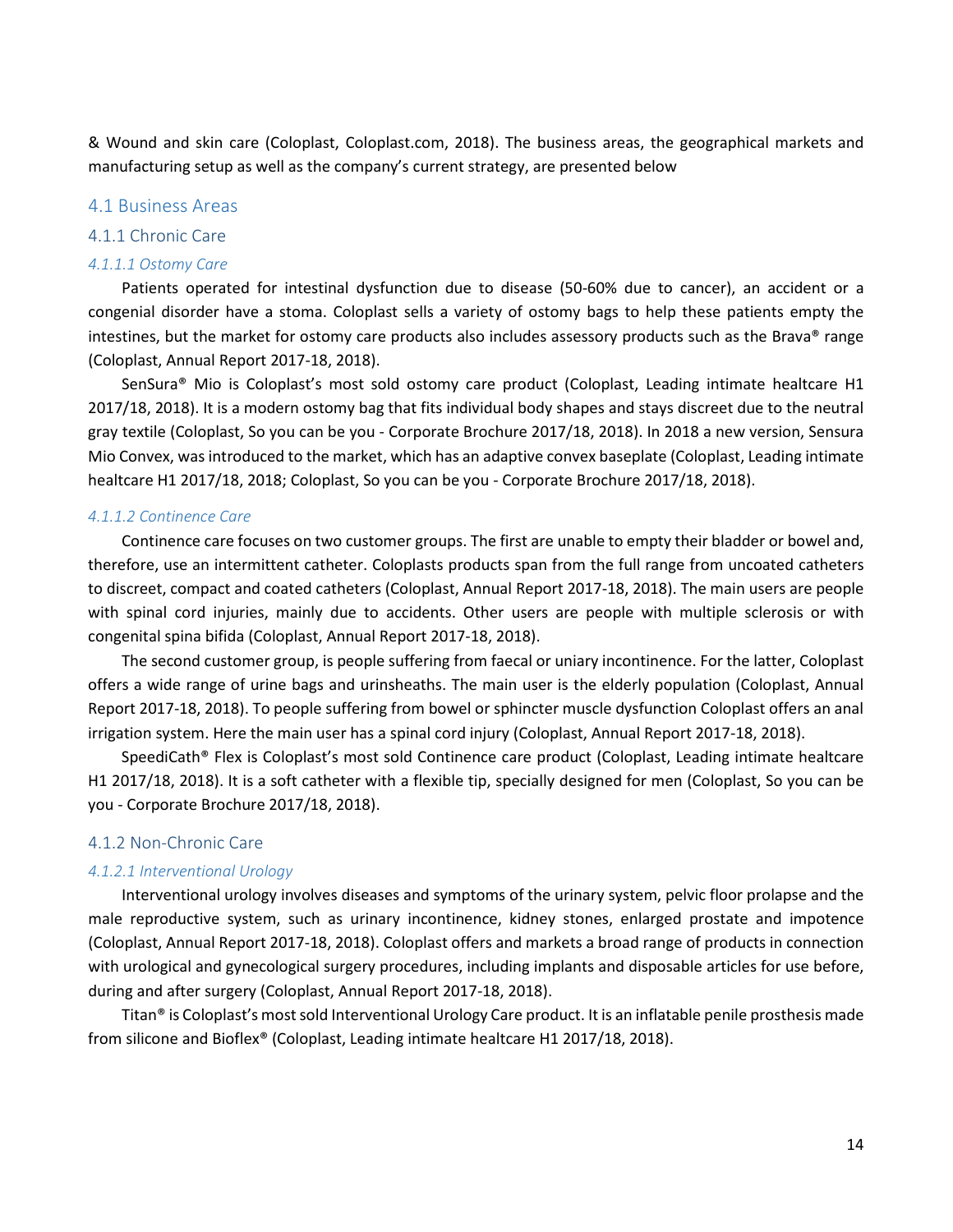### *4.1.2.2 Wound and Skin Care*

Skin care consists of products such as disinfectant liquids or creams, which are used to treat the skin and to clean wounds. Moreover, Coloplast offers a textile, which is placed in a skin fold to absorb moisture and thereby treating or preventing skin fold problems such as fungal infections, damaged skin or odour nuisance (InterDry®) (Coloplast, Annual Report 2017-18, 2018).

Wound Care caters to people who are treated for exudating or chronic wounds, namely leg ulcers, pressure ulcers, and diabetic foot ulcers (Coloplast, Annual Report 2017-18, 2018). For these wounds, Coloplast offers advanced foam dressings (Biatain®) and hydrocolloid dressings (Comfeel®).

Biatain® Silicone are Coloplast's most sold wound and skin care products (Coloplast, Leading intimate healtcare H1 2017/18, 2018). They are soft and flexible foam dressings with a 3DFit™ Technology that conforms to the wound bed for optimal healing conditions of chronic and acute wounds (Coloplast, So you can be you - Corporate Brochure 2017/18, 2018).

# <span id="page-14-0"></span>4.2 Geographic Markets and Manufacturing Setup

Coloplast separates its markets into three geographical categories: European markets, Other Developed Markets and Emerging Markets. These, and Coloplast's manufacturing setup, will be introduced in the following and an overview can be seen in table 4.1.

| Table $4.1$ – Key geographic markets and manufacturing setup |                                                                                                           |                         |                            |  |
|--------------------------------------------------------------|-----------------------------------------------------------------------------------------------------------|-------------------------|----------------------------|--|
| European Markets                                             | <b>Other Developed Markets</b>                                                                            | <b>Emerging Markets</b> | <b>Manufacturing Sites</b> |  |
| <b>Denmark</b>                                               | The US                                                                                                    | China                   | <b>Denmark</b>             |  |
| The UK & Ireland                                             | Australia                                                                                                 | India                   | France                     |  |
| France                                                       | Japan                                                                                                     | Russia                  | The US                     |  |
| Germany                                                      | Canada                                                                                                    | South Korea             | Hungary                    |  |
|                                                              |                                                                                                           | Argentina               | China                      |  |
|                                                              |                                                                                                           | Poland                  | (Costa Rica)               |  |
|                                                              |                                                                                                           | <b>Israel</b>           |                            |  |
|                                                              |                                                                                                           | South Africa            |                            |  |
|                                                              |                                                                                                           | Greece                  |                            |  |
|                                                              | Own Creation - (Coloniact, Annual Report 2017-18, 2018: Coloniact, Annual Report 2012/13, 2013: Villumeen |                         |                            |  |

*Own Creation -* (Coloplast, Annual Report 2017-18, 2018; Coloplast, Annual Report 2012/13, 2013; Villumsen, Introduction to Region Europe Chronic Care, 2018; Villumsen, Emerging market update, 2018; Veome, 2016)

### 4.2.1 European Markets

European Markets covers what we know of Europe excluding the Eastern European countries and Greece (Figure 4 in Appendix 6). Coloplast's headquarters are in Denmark, it has subsidiaries in 14 countries in European Markets, services more than 10,000 Hospitals, has more than 1,250 employees and is the undisputed market leader here with a 40-50% market share (Villumsen, Introduction to Region Europe Chronic Care, 2018). The key investment areas here, are the UK, Germany and France (Villumsen, Introduction to Region Europe Chronic Care, 2018).

# 4.2.2 Other developed markets

Other developed markets include Canada, Japan, Australia and the US, of which the latter three have been in focus over the last years (Coloplast, Annual Report 2012/13, 2013; Coloplast, Annual Report 2017-18, 2018; Rasmussen, 2016). Australia and Japan have had higher growth rates than previously and the US has, as the world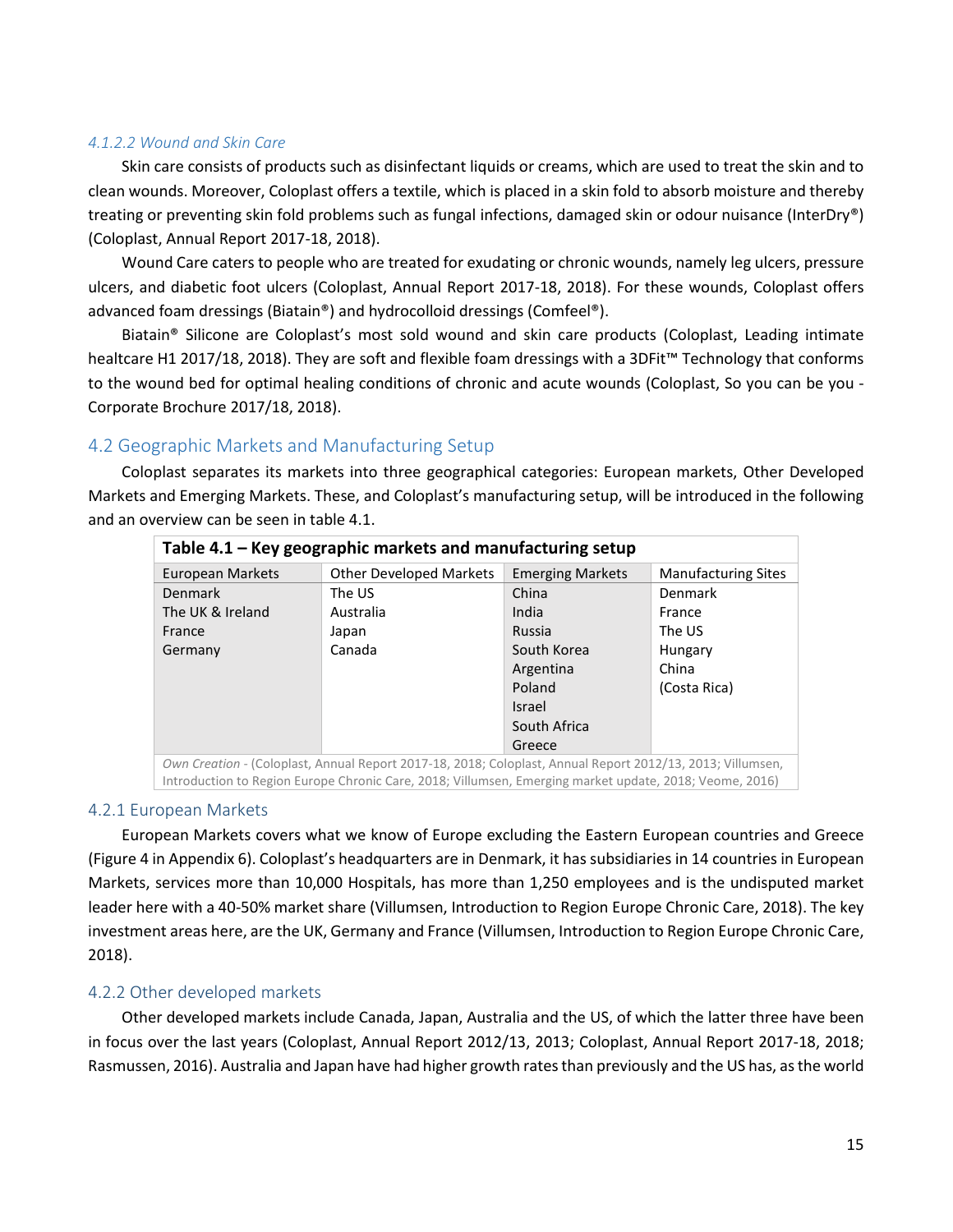leader of healthcare spending, been the main driver of growth in this market and is the number one growth opportunity in Coloplast (Varma, 2018; Veome, 2016).

#### 4.2.3 Emerging markets

Emerging Markets is a large market consisting of over 80% of the world's population spread across four continents(Figure 5 in Appendix 6). Coloplast has sales in more than 70 countries with its own sales force present in 24 markets. Growth is, especially, driven by China and other, smaller, markets such as the Middle East (Coloplast, Annual Report 2017-18, 2018). Moreover, China, India, Russia, South Korea, Argentina, Poland, Israel & South Africa have been the focus of investment from 2015/16 to 2017/18 (Villumsen, Emerging market update, 2018).

#### 3.2.4 Manufacturing Setup

Coloplast produces over 70% of its products in Hungary, 18% in China, 6% in the US & France and only 4% in Denmark (Coloplast, Leading intimate healtcare H1 2017/18, 2018). This consists of high volume production in Hungary and China, specialized production in the US and France and two innovation & competency centers in Denmark (Coloplast, Leading intimate healtcare H1 2017/18, 2018). Moreover, a plot for the next high volume production facility in Costa Rica has been acquired and is planned to be finished by 2020 (Coloplast, Annual Report 2017-18, 2018).

#### <span id="page-15-0"></span>4.3 LEAD20 Strategy

Coloplast's current strategy is the LEAD20 strategy, which runs until FY2019/20 (Coloplast, Annual Report 2017-18, 2018). It targets four main themes. First, a unique user-focused market approach is taken. Within ostomy and continence care, Coloplast aims at becoming a user-oriented medtech company by interacting directly with the user, through direct sales in the top five markets, the Coloplast Care program, and the Coloplast Professional program. These will be further discussed in the strategic analysis. In wound care, standards for advanced wound care are shaped through wound assessment tools. And, in Interventional urology, the focus is on building on and understanding the users needs through partnerships with physicians (Coloplast, Annual Report 2017-18, 2018). Second, the LEAD20 strategy works towards superior products and innovation. In ostomy care, Coloplast's new products have reduced leakage. In continence care the focus is on reducing the burden of bladder management and urinary infection. In Wound care Coloplast's intents to reduce the users's days with wounds and, in interventional urology, the product portfolio will be broadened (Coloplast, Annual Report 2017- 18, 2018). This focus of the LEAD20 strategy is essential to Coloplas's mission of 'Making life easier for people with intimate healthcare issues', wherefore Coloplast has increased its investment in research and development (R&D) from 3 to app. 4% of revenues and intents to keep this level in the future (Coloplast, Annual Report 2017- 18, 2018). The third theme of the LEAD20 strategy is unparalleled efficiency. This is achieved through ambitious global operations plans (Appendix 7) that, amongst others, have worked towards an improved company set up, enabling subsidiaries to focus efficiently on commercial priorities (Coloplast, Annual Report 2017-18, 2018). Last, the LEAD20 strategy focuses on strong leadership development, which is a key to supporting growth (Coloplast, Annual Report 2017-18, 2018).

Coloplast's long-term financial guidance for the LEAD20 strategy is annual organic growth of 7-9% (Coloplast, Annual Report 2017-18, 2018)) and a EBIT margin of more than 30% at constant exchange rates. The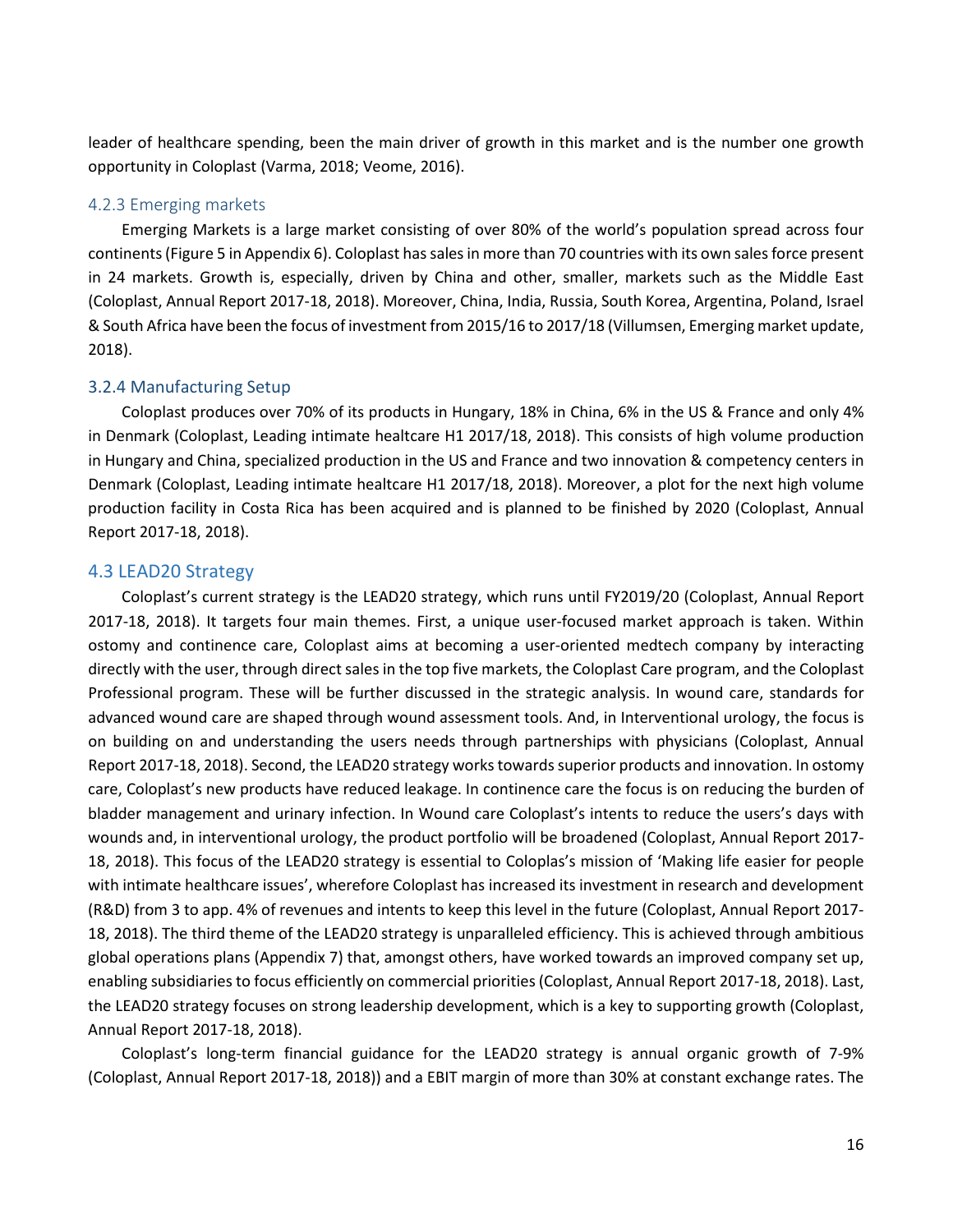company is prepared to invest up to 2% of its revenues in new growth initiatives under the new strategy, compared to 1% previously. Here, the focus is on the themes mentioned above, as well as geographic focus areas, including North America, the UK and selected growth markets (Coloplast, Annual Report 2017-18, 2018).

# <span id="page-16-0"></span>5. Strategic Analysis

The Strategic Analysis contains a PEST analysis that looks at the external environment, a Porter's Five Forces analysis that looks at the industry environment, and an internal analysis through Porter's Value Chain Model, as explained above. The key opportunities, threats, strengths and weaknesses identified in these, as well as their impact on the key value drivers, are presented in highlight boxes throughout the analyses as well as in the SWOT analysis as a summation.

# <span id="page-16-1"></span>5.1 External Macro Environment: PEST Analysis

The external macro environment in which Coloplast operates is investigated through the PEST Analysis to identify key opportunities and threats.

# 5.1.1 Political

Coloplast is subject to many different political and legal environments as it operates in a heavily regulated industry and in more than 40 countries (Coloplast, Corporate Responsibility Report 2017/18, 2018; Coloplast, Annual Report 2017-18, 2018). Subsequently, there are many political factors to consider. For example, the high wage level in Denmark reduces Coloplast's ability to compete, whereas the low tax rate in Denmark as well as the low wage level in Hungary increases its competitive stand (Coloplast, Annual Report 2017-18, 2018). The most influential political factors that affect Coloplast are healthcare reforms and government reimbursements, and legislation and compliance. These will be elaborated on below.

# *5.1.1.1 Healthcare Reforms and Government Reimbursement*

Coloplast is subject to various local, state, federal, foreign and transnational laws and regulations such as the operating and security standards of the Drug Enforcement Administration (DEA), Department of Health and Human Services (DHHS) and European Union member states. Each of these operate under individual standards and are updated continuously. Non-compliance with these could have a negative effect on Coloplast's operations and financial position (MarketLine, Coloplast A/S, 2018; Coloplast, Annual Report 2017-18, 2018). Subsequently, it is expected that stringent government regulations result in increased operating costs in the future due to possible new requirements for, amongst others, packaging, quality and testing. Moreover, the marginal tax rate in Denmark could be affected, nonetheless, no indications for this exists, wherefore, this is not expected to occur.

Box 5.1

# **Threat: Stringent Government Regulations**

Impact on value drivers: Higher operating costs

Changes in healthcare reforms that influence government reimbursement, have an, especially, large impact on Coloplast's operations, as most of Coloplast's products are eligible for reimbursements. Within Chronic Care,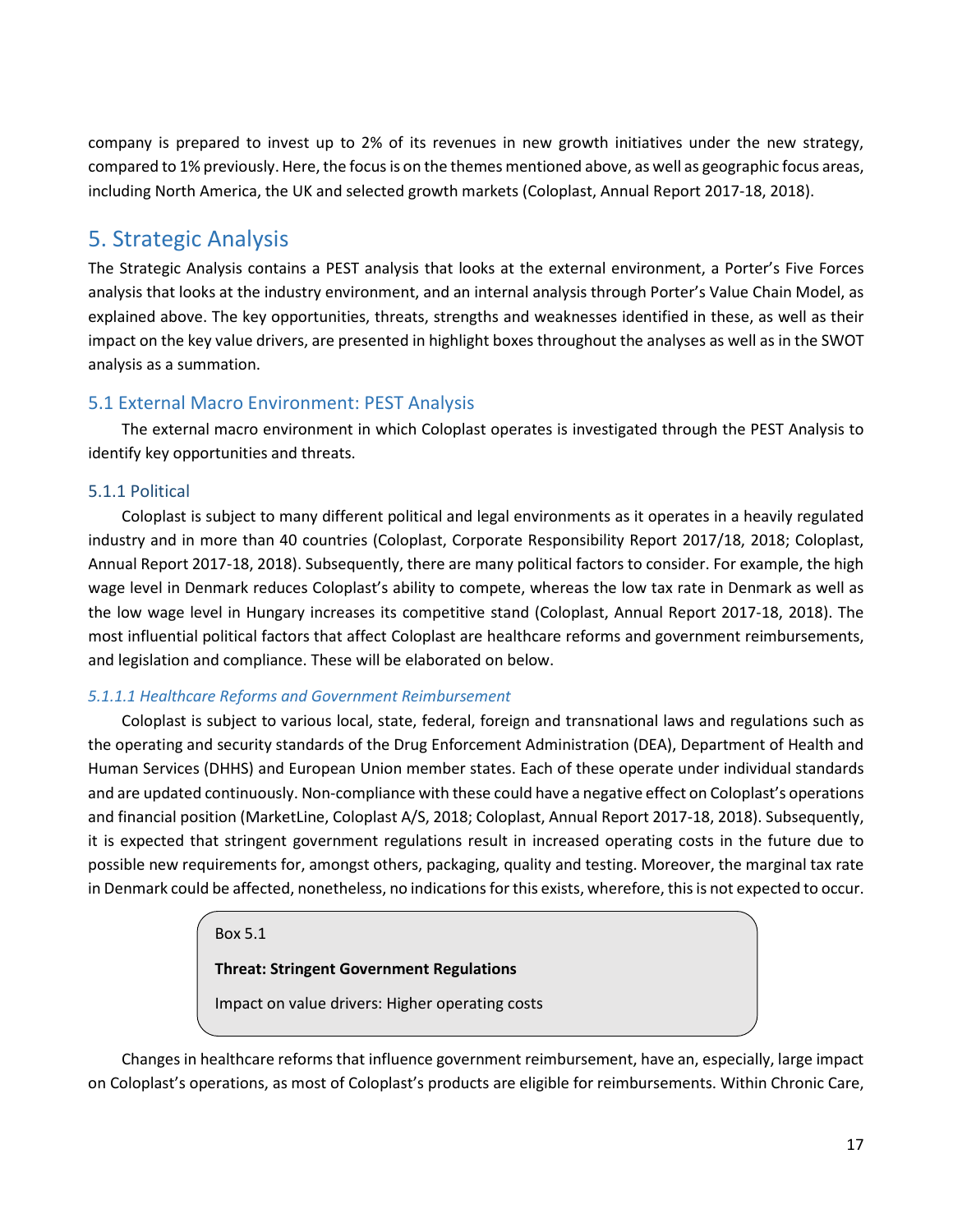for example, 90% of products are eligible for reimbursement (Coloplast, Annual Report 2017-18, 2018). Subsequently, a reduction of government reimbursement tends to push down the price, as Coloplast has to incur some of this reduction (Coloplast, Annual Report 2017-18, 2018). Coloplast estimates that these pricing and healthcare reforms have limited growth by up to 1% in FY2017/18 (Coloplast, Annual Report 2017-18, 2018).

### Box 5.2

#### **Threat: Healthcare Reforms and Less Government Reimbursement**

Impact on value drivers: Significant negative impact on revenue growth

In the following, some of the regulations and healthcare reforms, as well as changes in these, that impact Coloplast significantly will be introduced based on Coloplast's three geographical markets.

#### **European Markets**

Coloplast is dependent on the development in European Markets, as they constitute more than 60% of revenue. Therefore, the company is extremely sensitive to economic, political, or social changes here (MarketLine, Coloplast A/S, 2018). Most regulations in this region are introduced by the European Union such as the new European Medical Device Regulations (MDR) that take effect on May 26, 2020 (Coloplast, Annual Report 2017-18, 2018).

#### Box 5.3

### **Threat: Heavy Reliance on European Markets**

Impact on value drivers: More sensitive to positive and negative political, economic and social developments here.

More importantly, Coloplast is facing reimbursement pressure in multiple countries in European Markets. Stable reform pressure is evident in Germany and the Netherlands in chronic care, in Switzerland concerning wound and continence care and in the UK caused by efficiency saving under the NHS reform (Coloplast, Leading intimate healthcare H2 2017/18, 2018). Intensified reform pressure is experienced in France, where tariffs have been reduced continuously. In 2018 tariffs where decreased by further 1.2% compared to 2017 levels (Coloplast, Leading intimate healthcare H2 2017/18, 2018; Coloplast, Leading Intimate Healthcare 2011/12, 2012; French Ministry of Health, 2018). These reimbursement reductions will mainly affect Coloplast's Chronic Care business (Coloplast, Leading intimate healtcare H1 2017/18, 2018).

### **Other Developed Markets**

Within Other Developed Markets the US constitutes an important focal area, as aforementioned. In 2010, the US began the implementation of the Affordable Care Act, which has decreased the uninsured rate by 43% (Obama, 2016) and has increased the coverage of governmental and private insurance (Obama, 2016; Draper, 2016). Overall, this is a positive development for Coloplast as more people will have access to its products (Arentoft, 2010). Nonetheless, a significant part of Coloplast's customers, i.e. the elderly, were already covered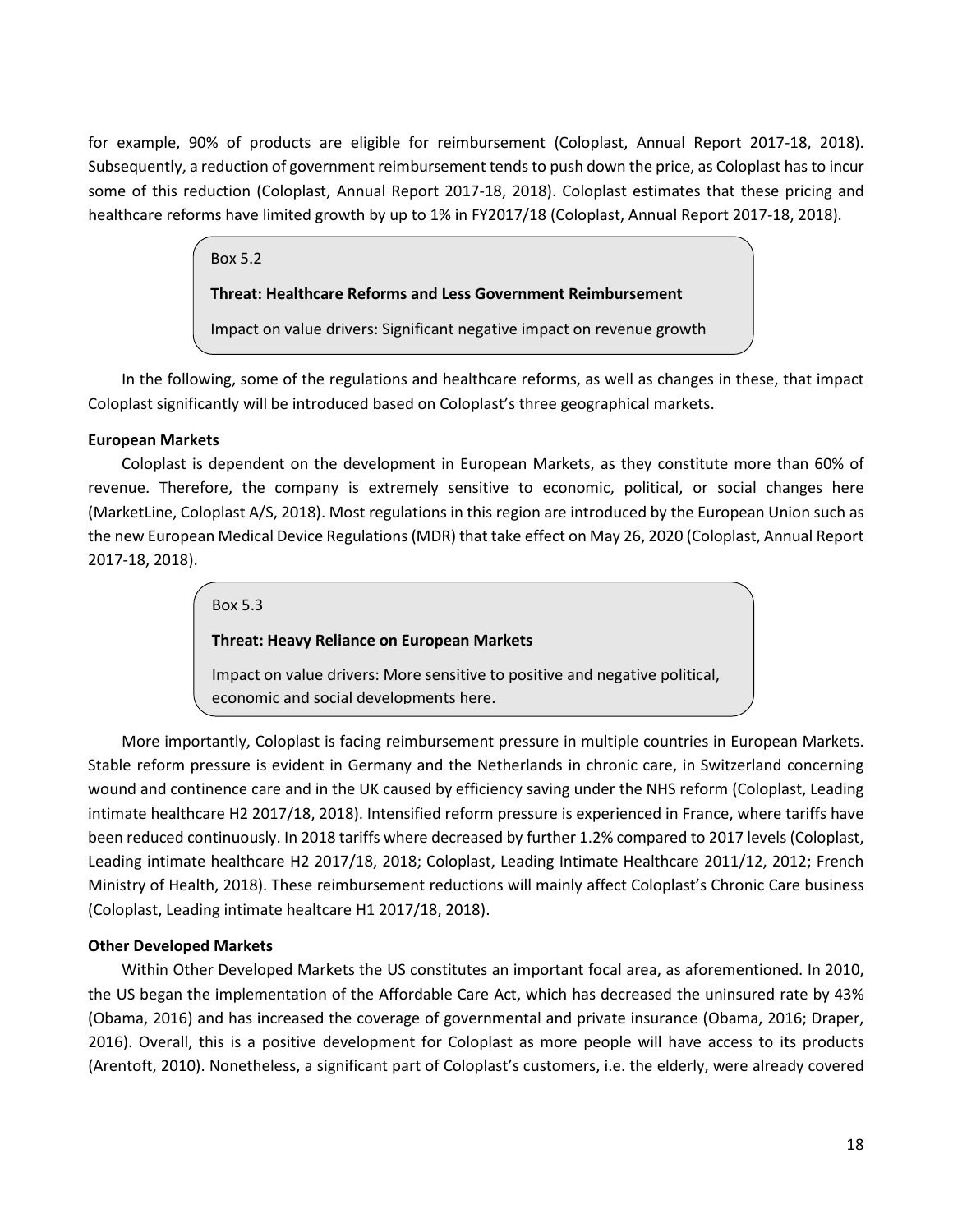by Medicare or Medi-aid, limiting the reforms impact on revenues (Arentoft, 2010). Furthermore, the Affordable Care Act imposed a tax of 2.4% on medical devices and equipment, which does not include 'class one-equipment' that constitute the majority of Coloplast's products (Arentoft, 2010). Subsequently, Coloplast's position relative to American competitors has been strengthened (Petersen M. H., 2013). Nevertheless, the Trump Administration is attacking the Affordable Care Act in hopes of revoking it. Their efforts have, until now, not succeeded, but continued efforts to undermine it are made, that could influence Coloplast's sales negatively (Jost, 2018). Notwithstanding, Coloplast identifies the US as having a 'stable reform pressure' (Coloplast, Leading intimate healtcare H1 2017/18, 2018).

#### **Emerging Markets**

Increased availability of healthcare coverage within Emerging Markets affects Coloplast's current and future sales positively (Coloplast, Annual Report 2017-18, 2018). The annual growth of the healthcare sector has been higher than the GDP growth<sup>[2](#page-18-0)</sup> (Berrisford & Lopez, 2018) and is estimated to be 6.3% annually in the future, which is double the pace of developed markets (Berrisford & Lopez, 2018). The increase is a result of the increasing GDPs that lead to higher consumer spending, as healthcare coverage in emerging markets is largely up to the individual (Lane, 2017), and an increase in public healthcare spending due to legislation and reforms. Public healthcare spending in emerging markets rose by 20% in 2013 (Berrisford & Lopez, 2018) with China as the frontrunner (See Appendix 8 for more information)

Furthermore, the limited quality control and the fact that the majority of consumers pay for and choose products themselves, leads to the assumption that trust in a brand and the quality of its products plays an important role in consumer behavior. This indicates a strong position for Coloplast here, as it already consistently deliver quality products. Nevertheless, as the healthcare sector grows and becomes more regulated this importance of trust might decrease, which could have a negative impact on sales. This is, however, not expected to happen in the near future.

#### Box 5.4

#### **Opportunity: Increasing Access to Healthcare in Emerging Markets**

Impact on value drivers: Significant positive influence on revenue growth. But possible stringent government regulations and healthcare reforms limiting the positive impact on revenue.

Moreover, Coloplast is facing macroeconomic and political pressure in Argentina, Brazil, Russia and Saudi Arabia, which are, however, classified as having a 'stable reform environment'(Appendix 8). Further, China is a significant market in which, the Wound and Skin care market in particular is facing problems (Appendix 8). Lastly, Coloplast is facing intensifying reform pressure in Greece. Severe pricing reductions of approximately 25% have been introduced in October 2017. These affect all of Coloplast's business areas, and have had a negative effect of up to DKK 100m in FY2017/18 (Coloplast, Financial outlook, 2018; Coloplast, Leading intimate healthcare H2

<span id="page-18-0"></span> $2$  From 1995 to 2013 the health care sector has grown by 9% in emerging markets, whereas the GDP only increased by 7% (Berrisford & Lopez, 2018)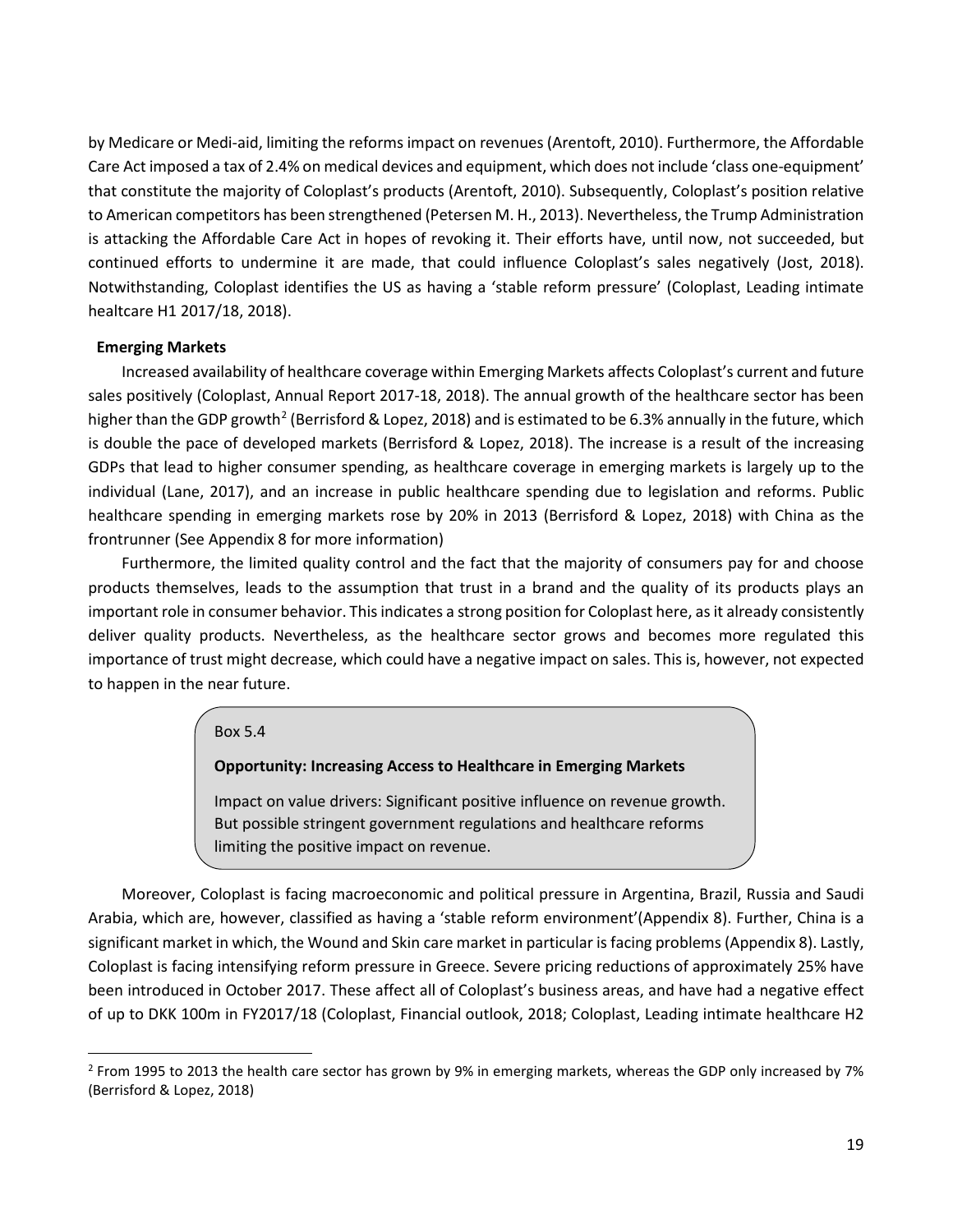2017/18, 2018). Within Wound Care, where Greece is one of Coloplast's largest targeted markets, two further reforms have been introduced (Ritzau Finans, Coloplast/dir: Ingen fast tidshorisont for fordoblingsmål i sårpleje, 2018). It is, therefore, expected that growth will be limited further in the future, though to a lesser extent than in FY2017/18.

### *5.1.1.2 Legislation and Compliance*

The various legal environments can be unpredictable and politically motivated, wherefore Coloplast could face legal risks at any given time despite continuous efforts to be compliant (Coloplast, Annual Report 2017-18, 2018). This legal risk is especially high in the US, one of the world's most litigious countries<sup>[3](#page-19-0)</sup>.

Coloplast has incurred many expenses, both in terms of large settlements of lawsuits and legal expenses in the US. In 2014, Coloplast was penalized \$600,000 as it did not live up to its promised hiring goal as part of a nearly \$3 million tax relief from the city of Minneapolis, where Coloplast built its US headquarters (Brandt, 2014). Further, in 2015, Coloplast, though never admitting any wrongdoing, paid a settlement of \$3.16 million in a case regarding federal kickback allegations (Sparrow, 2016; Department of Justice, 2016). Moreover, Coloplast is currently in the midst of the 'Transvaginal Mesh litigation', where more than 100,000 lawsuits against multiple manufactures, including Coloplast, have been brought in front of several state and federal courts in the US since 2011 (Lønstrup, 2014; NeutralIT, n.d.). The case is explained in more detail in Appendix 8. The total cost of the litigation is estimated to be DKK 5.25 billion including legal costs. Coloplast estimates that 95% of known lawsuits have been settled (Coloplast, Annual Report 2017-18, 2018), wherefore this case should not have much influence on future expenses. Notwithstanding, it is clear that legal matters and non-compliance can be costly, also in the future, especially due to Coloplast's increased operations and sales in the US. These litigations can, also, have negative reputational impacts, which is, especially, influential within emerging markets, where, as explained above, quality control is still limited and customers, therefore, rely heavily on the brand (Coloplast, Annual Report 2017-18, 2018).

#### Box 5.5

#### **Threat: US litigation Environment**

Impact on value drivers: Significant negative impact on EBITDA due to high special items

#### 5.1.2 Economic

Many economic factors influence Coloplast's business. For example, economic downturns in terms of low GDP growth could impact Coloplast's sales negatively. This is not caused by people stopping to purchase its products, as most of these are essential to customers, but because reduced financial funds in a given country can force the government to impose changes to their healthcare reform and reduce reimbursements. Moreover,

<span id="page-19-0"></span> $3$  55% of US-based respondents to the Norton Rose Fulbright's 2015 Litigation Trend Annual Survey stated that more than five lawsuits were filed against their company in the previous 12 month, compared with 23% in the UK and 22% in Australia. Further, only 18% of the U.S. companies reported no lawsuits compared to 42% in the UK and 36% in Australia (Clements, n.d.). Moreover, the US is the country with the most lawyers per capita in the world (1 for every 300 inhabitants) (Clements, n.d.).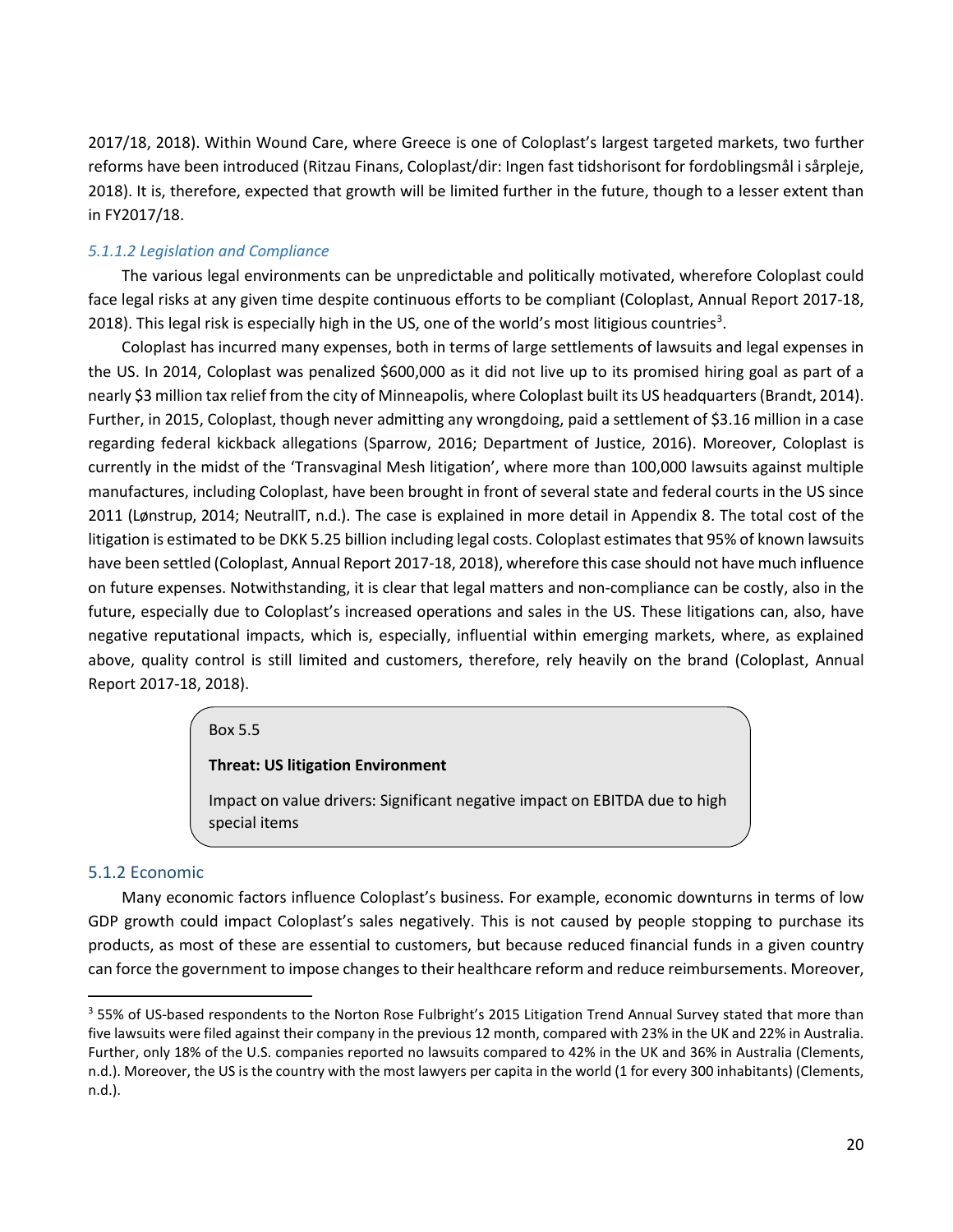volatile exchange rates, interest rate risk and volatile oil prices can significantly affect Coloplast's operations and net income. Nonetheless, these factors are excluded from the analysis due to the fact that they cannot be forecasted, as explained above. The influence that exchange rates and oil prices have had on earnings previously, is explained in Appendix 1 and 2. Subsequently, there are no economic factors that are deemed as important and can be forecasted, to further discuss.

### 5.1.2 Socio-Cultural

Differences in national cultures and demographics, including changes and international cultural trends, significantly impact Coloplast. The taboo that is constructed around the diseases which Coloplast's products are aimed at, is a good example. People seem to be less likely to seek help early on, as it is not something they like to talk about (Svarre, 2013). Subsequently, a lessening of the taboo, will increase Coloplast's customer base and improve revenues. However, this development is difficult to observe and further investigation of it is beyond the scope of this thesis. Changing demographics and changes in life style diseases that influence Coloplast's business are more easily observable and are, therefore, elaborated on below.

#### *5.1.3.1 Changing Demographics*

The world's population is increasing at 1.1% per year (United Nations, 2017), which is driven most significantly by Africa and Asia but is expected to decrease in the future (United Nations, 2017). Moreover, significant gains in life expectancy have been achieved (Appendix 9). Subsequently, the population is ageing<sup>[4](#page-20-0)</sup>. These demographic developments influence Coloplast's business positively: An increase in the population signifies a larger potential customer base, especially due to the growing elderly proportion. The elderly population consume more medical solutions than younger people, and are more prone to the chronic diseases which Coloplast's products target (Coloplast, Annual Report 2017-18, 2018; MarketLine, Coloplast A/S, 2018). This is expected to continue to impact revenue growth positively in the future.

Box 5.6

### **Opportunity: Growing Elderly Population**

Impact on value drivers: Positive influence on revenue growth

#### *5.1.3.2 Life Style Diseases*

There has been a rapid increase in chronic illnesses due to changing life styles (The Global Cancer Observatory, Population Fact Sheet - World, 2018; Lane, 2017). Globally, there is a significant increase in diabetes and cancer cases, but especially in emerging markets, a clear tendency from treating malaria, dengue and polio to treating hypertension, cancer, diabetes and cardiovascular diseases has been observed (Berrisford & Lopez, 2018). As 50-60% of stoma operations are performed because of cancer<sup>5</sup> (Coloplast, Annual Report 2017-18,

<span id="page-20-0"></span><sup>&</sup>lt;sup>4</sup> The proportion of people over 60 is currently growing at 3% annually and by 2050 it is expected that 25% or more of the world's population will be over 60 (United Nations, 2017).

<span id="page-20-1"></span><sup>&</sup>lt;sup>5</sup> Coloplast also produces other products that help different type of cancer patients. Nonetheless, the ostomy care business area is the most significantly affected by cancer patients (Coloplast, Annual Report 2017-18, 2018).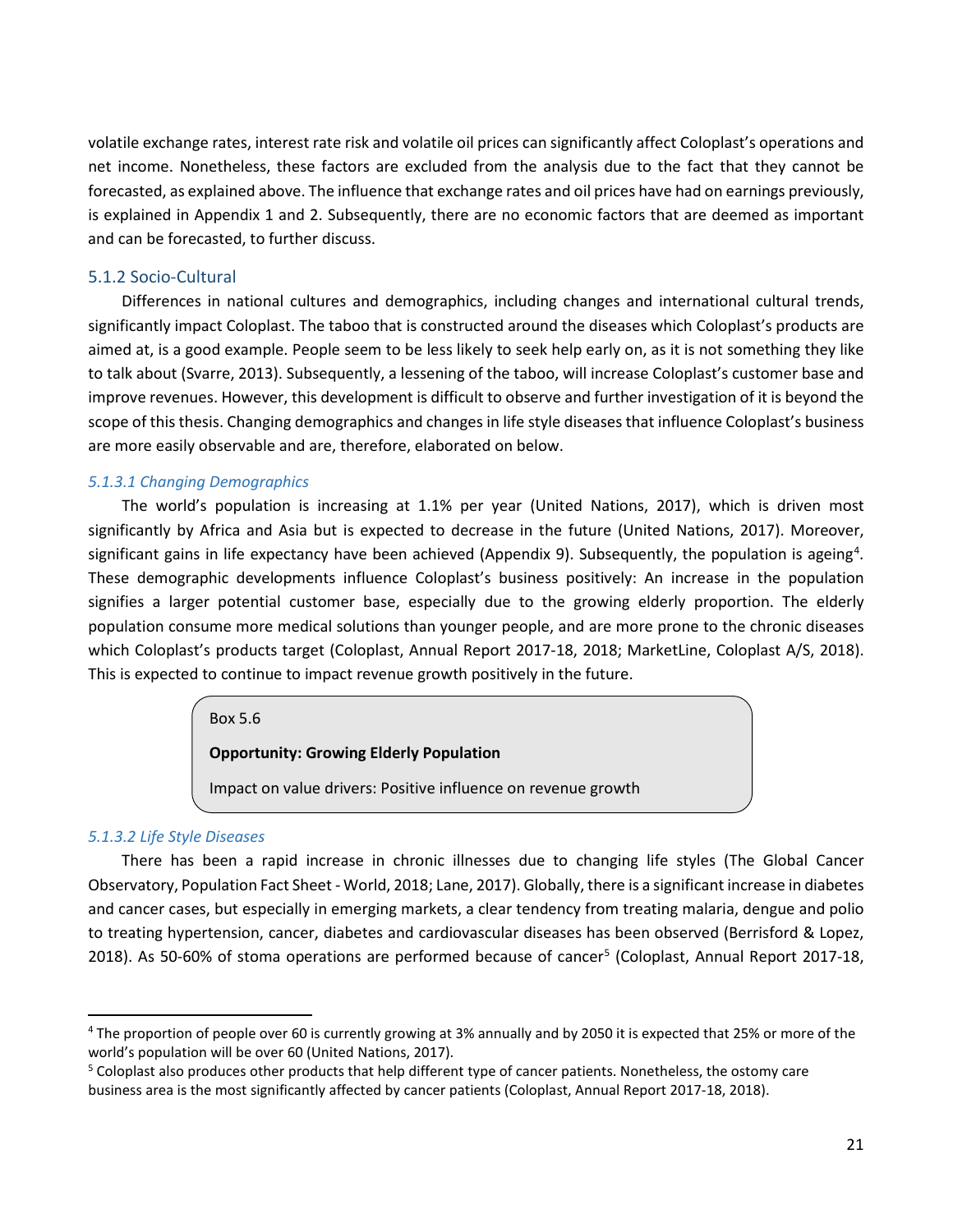2018) and diabetes leads to wounds such as diabetic foot ulcers<sup>[6](#page-21-0)</sup> (Coloplast, Diabetic foot ulcers - prevention and treatment, 2012) these two diseases are especially influential on Coloplast's business. The number of cancer

Box 5.7

# **Opportunity: Increasing Number of Cancer and Diabetes Patients**

Impact on value drivers: Positive influence on revenue growth

cases is expected to increase by 63% from 2018 to 2019 and the number of diabetes cases is expected to increase by 48% from 2017 to 2045 (See Appendix 8 for more information). Subsequently, Coloplast's customer base is likely to increase in the future, leading to higher revenues.

# 5.1.4 Technology

Coloplast is also influenced by many technological factors. These could include new manufacturing technologies, new IT systems that ease operations, or upcoming technologies that can ease the R&D process. Most important, are, however, technological advances within treatment and cure and surgical and medical trends, which are explained in the following (Coloplast, Annual Report 2017-18, 2018).

## *5.1.4.1 Technological Advances*

Researchers, organizations, and companies work with technological advances that can improve life expectancy or ease life for people with illnesses, through better treatment, as well as earlier detection and cure (Makin, Breen, & Monson, 2001). These advances can impact Coloplast both positively and negatively. If illnesses are detected earlier, Coloplast's customer base increases both due to earlier treatment, but also due to the lower mortality rate earlier detection can bring. Nonetheless, earlier detection and cure, as well as better treatment, can also result in rendering Coloplast's products obsolete. The net effect of these technological advances are expected to reduce addressable markets and are, therefore, expected to influence revenue growth negatively in the long-run (Coloplast, Annual Report 2017-18, 2018).

### Box 5.8

# **Threat: Earlier Detection and Cure**

Impact on value drivers: Negative influence on long-term revenue growth

# *5.1.4.2 Surgical and Medical Trends*

Surgical and Medical improvements also tend to influence Coloplast's operations negatively. For example, improvement in surgical precision now means that Colon cancer, if it has not spread substantially, can be surgically removed, allowing for normal bowel movement after the procedure (Vachani, 2003). Subsequently,

<span id="page-21-0"></span> $6$  Approximately 15% of all people with diabetes will be affected by a foot ulcer during their lifetime (Coloplast, Diabetic foot ulcers - prevention and treatment, 2012)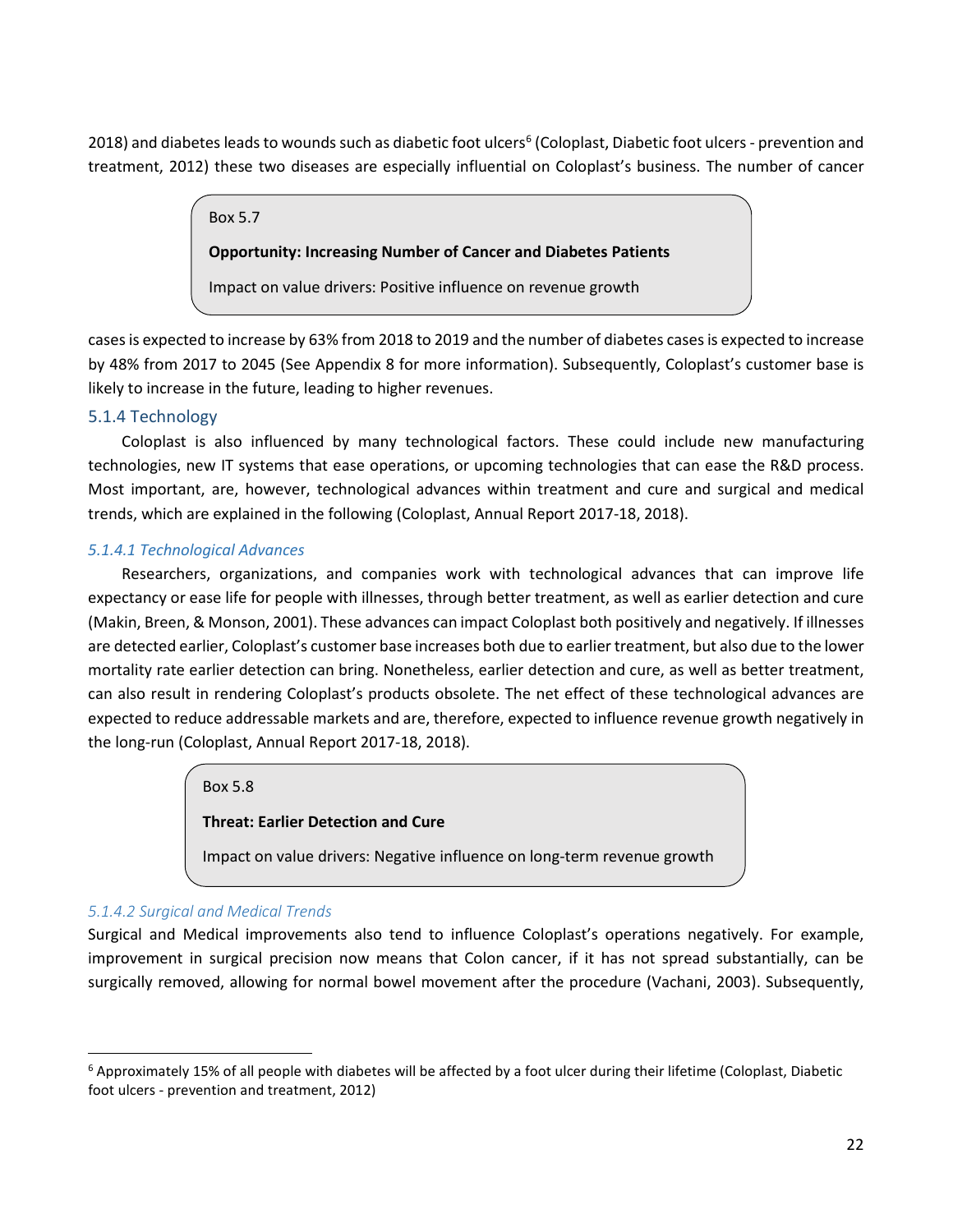Coloplast's ostomy bag is rendered obsolete for these patients, who would previously have needed them for life. Subsequently, it is expected that Coloplast's revenue growth is impacted negatively in the future.

#### Box 5.9

#### **Threat: Surgical and Medical Advances**

Impact on value drivers: Negative impact on revenue growth

### 5.1.5 Subconclusion

Coloplast is, due to its global operations, influenced by numerous political, economic, socio-cultural and technological factors, which affect Coloplast's sales and profitability both negatively and positively. An increasing general and elderly population as well as an increase in cases of cancer and diabetes leads to a growing customer base for Coloplast, therefore, influencing revenues positively. Nonetheless, stringent government regulations, pricing reforms and reimbursement reductions, law suits, as well as technological advances and surgical and medical trends impact Coloplast's operations negatively.

## <span id="page-22-0"></span>5.2 External Industry Environment: Porters Five Forces

Defining a single industry in which Coloplast operates is difficult, as it offers a variety of products on a global scale (Porter, Competitive Advantage, 1985). A comprehensive analysis of each industry and segment that Coloplast operates in is beyond the scope of this paper, wherefore, the medical devices and supplies industry is selected as the focal industry. Hereby, segments corresponding to Coloplast's business areas will be taken into consideration, if they contribute to the analysis. This is done to avoid overlooking differences amongst products and customers, by defining the industry too broadly, while not overlooking commonalities and linkages across related products by defining it too narrowly (Porter, Competitive Advantage, 1985). Geographical differences are, mainly, excluded from this analysis, as it is not deemed to improve the overall analysis and following valuation. The industry environment, analyzed through the Porter's Five forces Framework, is presented below.

### 5.2.1 Substitute Competition

The threat of substitute competition is not the same for all Coloplast's products but varies depending on the business area segment. These are presented below.

#### **Ostomy, Continence and Urology Care Segments**

Within the ostomy, continence and urology care segments, products are relatively homogeneous in function and price. This usually indicates a high threat of substitute products. Notwithstanding, as the products in these segments fulfill very specific purposes, not many alternative products exist. Besides the adult diaper, which is a less convenient alternative to the catheter, only improved treatments, which deem the existing product unnecessary, can be identified as a significant substitute product. An example are the surgical advances in treating cancer, explained in the PEST analysis. Other treatments do exist, but none that significantly affect Coloplast's revenue (PEST Analysis). Subsequently, the threat from substitute products is perceived as low in these segments.

#### **Wound and Skin Care Segment**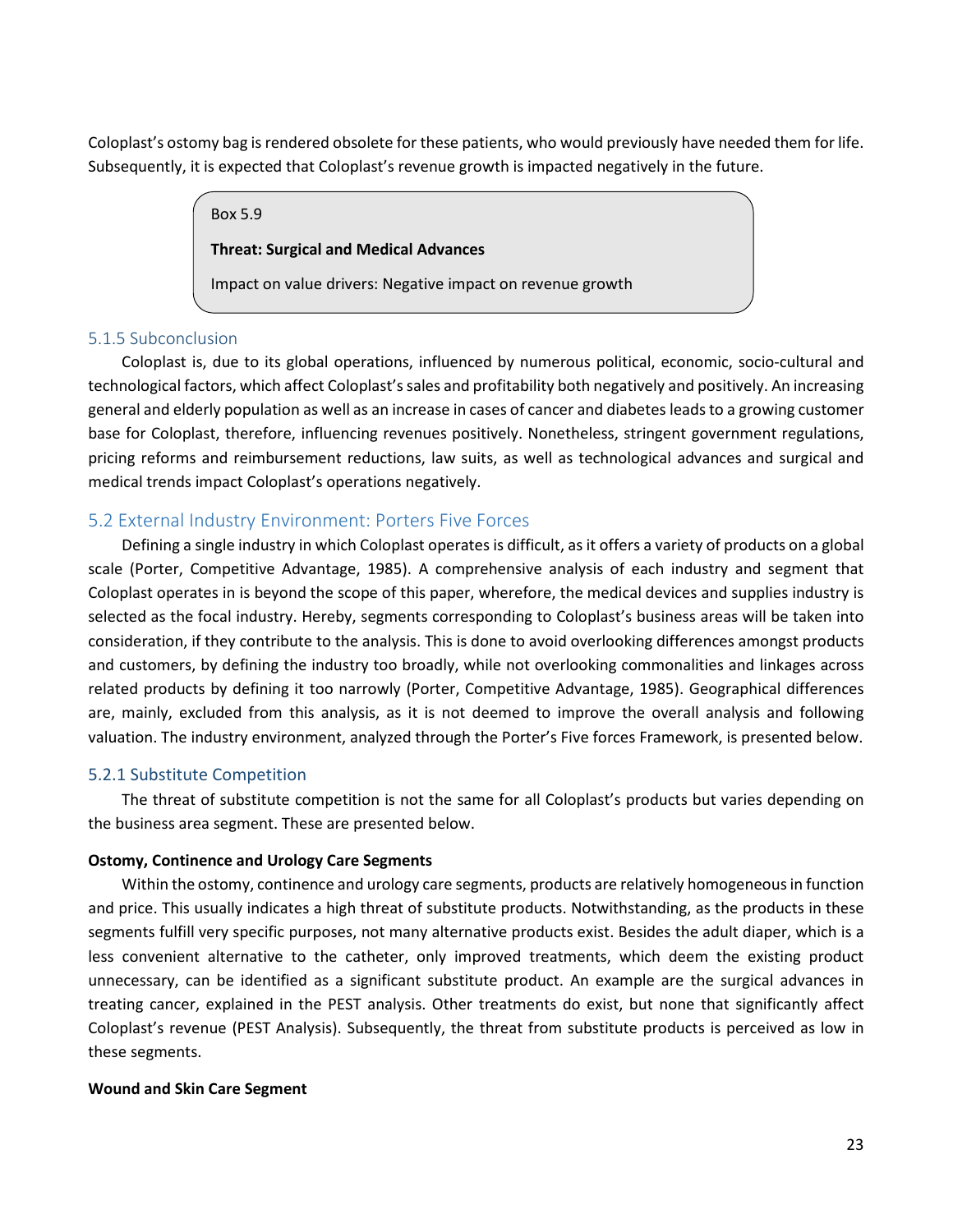The wound and skin care segment faces a number of different substitute products as many different disinfectants, creams, patches and dressings exists which, to some extent, fulfill the same purpose as Coloplast's products. Moreover, some extant technologies perform the same function. An example is the V.A.C.® therapy System which threats wounds by applying a vacuum to the wound when it is closed in the hospital (Kinetic Concepts, Inc., 2014). However, such technologies are complex and will often only be used for complex wounds (Kinetic Concepts, Inc., 2014). Subsequently, the threat of substitution is perceived as moderate in this segment.

Overall, the threat of substitution is perceived as low, as ostomy, continence and urology care constitute a significantly larger part of Coloplast's business than wound and skin care. This is expected to have a positive impact on future revenue growth due to fewer competitive products.

#### Box 5.10

### **Opportunity: Low Threat of Substitute Products**

Impact on value drivers: Positive impact on future revenue growth

#### 5.2.2 Buyer power

Coloplast sells its products to hospitals, institutions, wholesaler and pharmacies, and, in some markets, also directly to the end-user (Coloplast, Annual Report 2017-18, 2018). The buyer power of these customers varies and is examined below.

#### **End-user**

While end-users are the ones that use the products, they represent small customers and the choice to switch to a competitor's product will not have a significant impact on Coloplast's revenue. This indicates low buyer power. On the other hand, it is relatively easy for individual end-users to switch to a competitor's product, as products fulfill the same purpose and prices do not vary significantly<sup>[7](#page-23-0)</sup>. This in turn indicates higher buyer power. The end-users choice, is, mainly, influenced by the reimbursement rate<sup>[8](#page-23-1)</sup> as well as the product that was introduced in the hospital, as users tend to be brand loyal (Andersen P. , 2013). Subsequently, this customer group does not have high buyer power.

#### **Institutions, Wholesalers and Pharmacies**

Institutions, wholesalers and pharmacies are larger customers. A choice to switch to a competitor's products, which is still easy due to the homogenous products and prices, will, therefore, also have a more significant impact on Coloplast's bottom line. Additionally, this customer group purchases products in bulk, wherefore they negotiate to reduce prices. This indicates high buyer power. However, a strong brand and design can be key, as institutions, wholesalers, and pharmacies will purchase what they believe their customer want.

<span id="page-23-0"></span> $7$  Prices are relatively fixed as they are dependent on healthcare and pricing reform (PEST analysis)

<span id="page-23-1"></span><sup>&</sup>lt;sup>8</sup> In Denmark, for example, you can only get full reimbursement if the products dictated from the state are chosen (according to the service law  $\S$  112).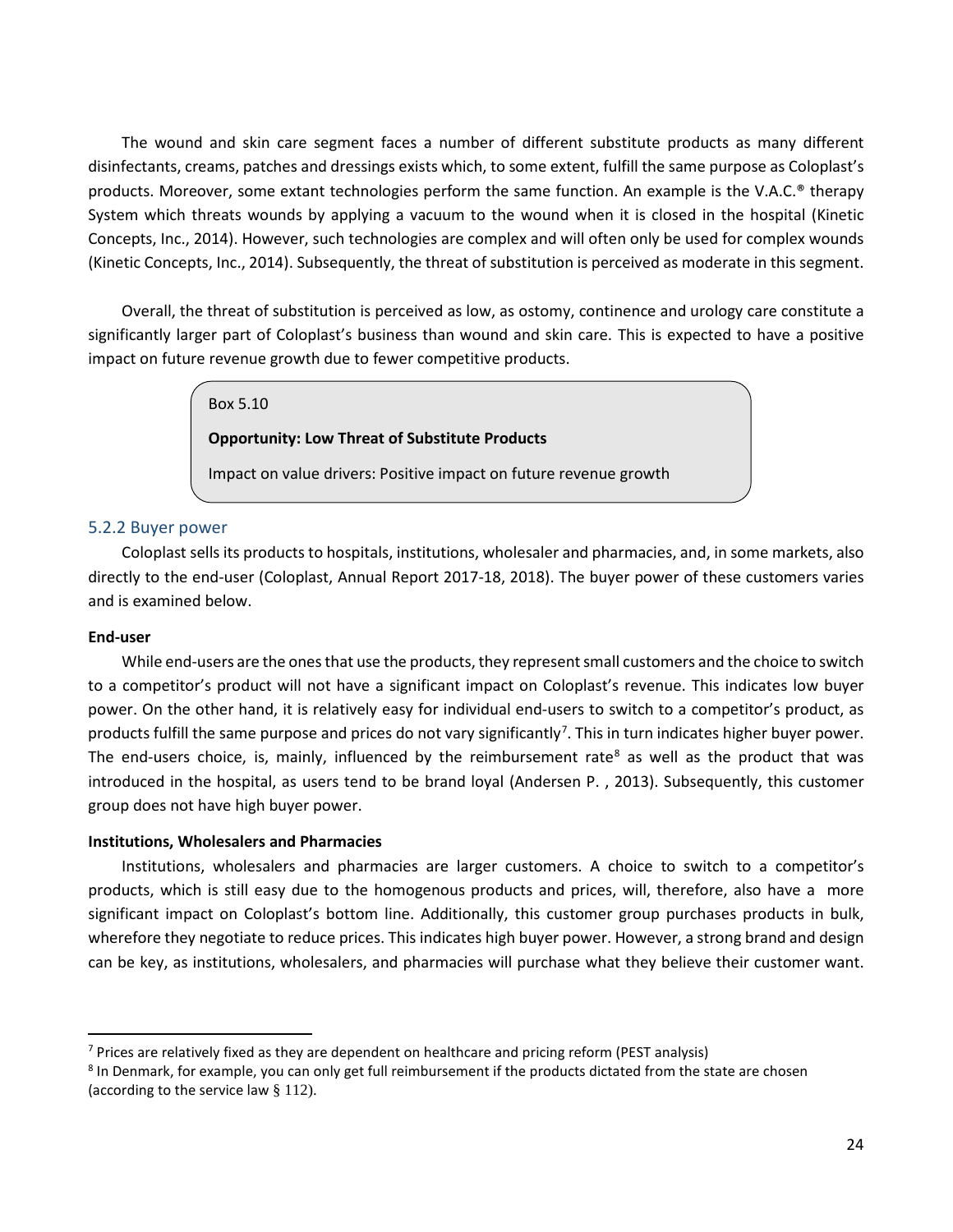This indicates lower buyer power. Subsequently, the buyer power of institutions, wholesalers and pharmacies is perceived as moderate to high depending on the size of the entity and purchase.

### **Hospitals**

Hospitals are Coloplast's largest customers and contribute the most to revenue. Similar to the other customer segments, they can relatively easy switch between products on the market and they purchase in bulk, indicating high buyer power. However, hospitals are not influenced by which products the end-user wants. Hospitals introduce the products to the end-user, and due to brand loyalty, the hospital's decision of products significantly influences the end-user's choice. This indicates very high bargaining power. Furthermore, hospitals might be subject to national or transnational laws for purchasing products. These, tend to include open bidding rounds that result in the lowest possible price<sup>[9](#page-24-0)</sup>. This decreases Coloplast's bargaining power relative to hospitals. Subsequently, hospitals tend to have very high buyer power

Overall, Coloplast's customer base is perceived as having high buyer power due to the importance of, especially, hospitals. This is expected to have a negative impact on revenue growth in the future while leading to higher distribution costs due to increased focus to maintain and develop relationships with, especially, hospitals. Moreover, R&D costs are expected to increase to continuously create relevant and improved products.

### Box 5.11

#### **Threat: High Buyer Power**

Impact on value drivers: Negative impact on revenue growth and increasing distribution and R&D costs

### 5.2.3 Supplier power

Coloplast uses a number of raw materials and semi-finished resources, such as oil-based polymers, rubber, and plastic, in the manufacturing of its products (Coloplast, Annual Report 2017-18, 2018). As these are standard and homogeneous products, switching costs to change suppliers are low and price pressure is high. Moreover, many suppliers for these products exist on the market (Coloplast, Corporate Responsibility Report 2017/18, 2018). This indicates low supplier power. However, strict regulations in the industry, as established in the PEST analysis, impose switching costs when changing suppliers. Further, companies that concern themselves with corporate social responsibility, such as Coloplast, might need to screen suppliers for adherence to human and labor rights, environmental rights etc. (Coloplast, Corporate Responsibility Report 2017/18, 2018). This increases supplier power.

<span id="page-24-0"></span> <sup>9</sup> In Denmark, for example, contracts below DKK 500,000 are only subject to the standard conditions of the Danish regions and are made available without public bidding rounds. However, larger contracts are arranged following a EU tender or national announcement, to which specific contract terms are attached. (Region Hovedstaden, n.d.)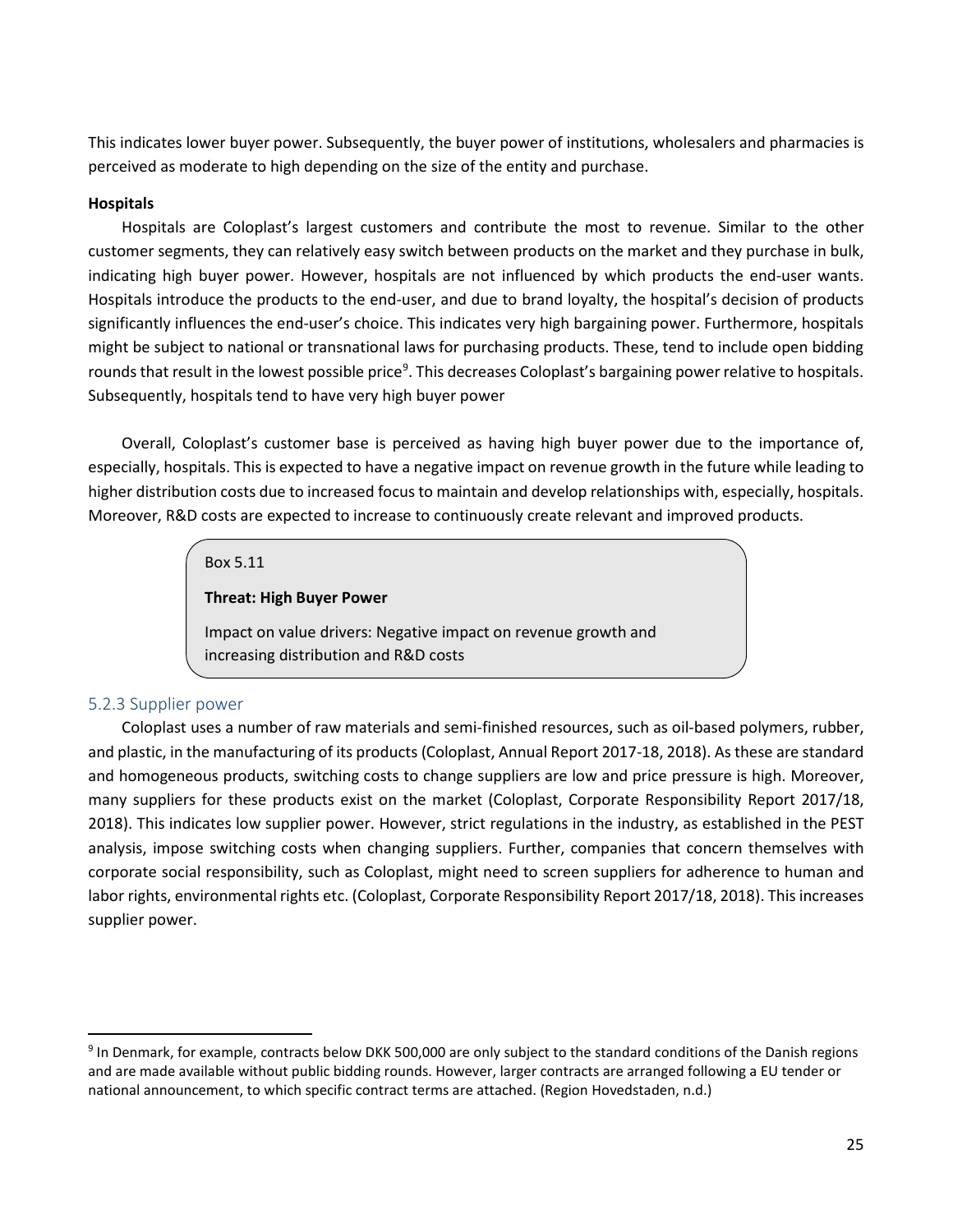Notwithstanding, companies in this industry tend to constitute significant business for suppliers demanding large quantities and signing contracts for longer periods of time. This indicates lower supplier power and allows the companies to negotiate the price, leading to lower production costs. Subsequently, the power of raw material and semi-finished resource suppliers in the medical devices and supplies industry is perceived as low.

#### Box 5.12

## **Opportunity: Low Supplier Power**

Impact on value drivers: Positive impact on production costs

### 5.2.4 Threat of entry

The medical devices and supplies industry experiences high growth, thereby making it attractive to enter for new players. This indicates high threat of entry. Nonetheless, high entry barriers exist. New entrants need to invest in production facilities, machinery and in R&D that need to adhere to strict regulations (Collins, 2015). Many of these are sunk costs. Moreover, it can be difficult for new entrants to compete with the players in the market, who already have the required know how and an established brand. Accordingly, these large, current players benefit from economies of scale, and their production expenses will tend to be less than that of new entrants. This indicates low threat of entry. Notwithstanding, already established companies in the life science sector will not have to incur a number of these entry expenses, as they might already have production facilities and R&D in place. This indicates high threat of entry.

Subsequently, the threat of entry to the medical devices and supplies industry varies, depending on who this entrant is and is, overall, perceived as moderate.

### 5.2.5 Industry rivalry

The level of competition amongst firms in the industry varies depending on the segment we investigate. An analysis of each, is presented below.

#### **Ostomy Care**

The global market for ostomy care products is worth around DKK 17-18bn with an estimated annual growth of 4-5%. The market consists of a few large and a number of smaller medical providers. Besides Coloplast, ConvaTec Inc. (ConvaTec) and Hollister Inc. (Hollister) are the dominant players, wherefore these are identified as Coloplast's main competitors in this market (See Appendix 10). Nonetheless, Coloplast remains the market leader with a total market share of 35-40%. Moreover, in-organic growth opportunities are limited for the large companies, due to regulations in many geographical markets. Hence, industry rivalry in the ostomy market is identified as low to moderate.

### **Continence Care**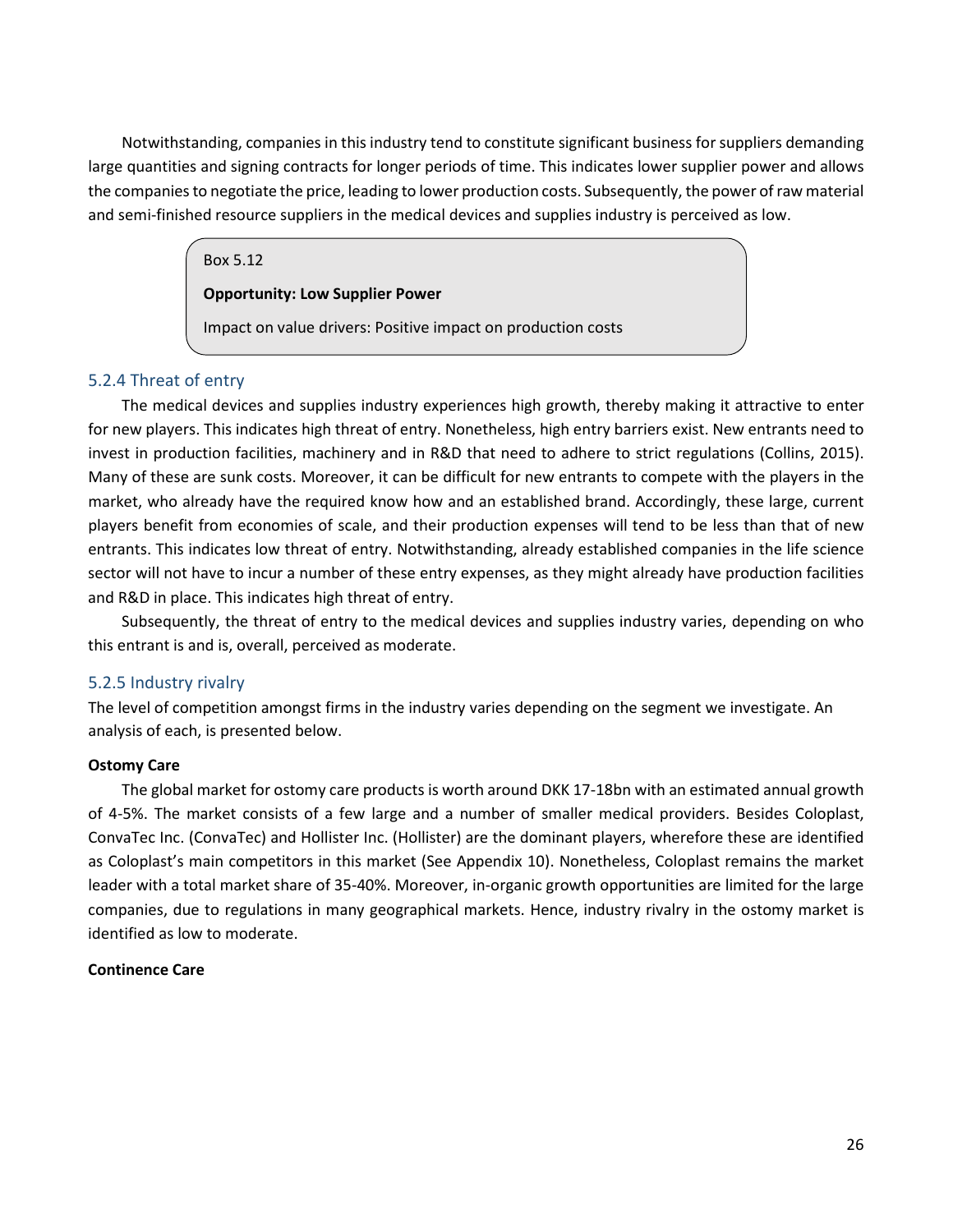The global incontinence market is worth around DKK 13-14bn and has an estimated annual growth of 5-6%, which is higher than that of the other segments. This high growth is expected to have a positive impact on Coloplast's future revenue growth. There are three mayor companies that dominate the market, besides Coloplast: Wellspect Healthcare, C.R.Bard Inc (Bard) owned by Becton Dickinson (BD) and Hollister, which also are Coloplast's main competitors here (See Appendix 10). However, Coloplast is the market leader with a market share of about 40%. Notwithstanding, there has been a tendency toward new players that compete on price (Coloplast, Leading Intimate Healthcare 2011/12, 2012). As in the ostomy market, in-organic growth opportunities are limited for the large players. Subsequently, industry rivalry in the market for continence

Box 5.13

**Opportunity: Rapid Growth in the Incontinence Market**

Impact on value drivers: Positive future impact on revenue growth

products is deemed as moderate.

#### **Urology Care**

The global interventional urology market is worth around DKK 11-12bn and grows an estimated 3-5% per year. Here Coloplast's market share is significantly less than in the chronic care business areas, nonetheless, with a market share of 15%, it is still one of four big players. The key competitors are, therefore, Bard, Ethicon Inc. and Boston Scientific Corp. (Boston Scientific) (See Appendix 10). Subsequently, industry rivalry is deemed as high in this segment, which is expected to have a negative impact on Coloplast's long-term revenue growth.

Box 5.14

### **Threat: High Competition in the Urology Care Segment**

Impact on value drivers: Negative impact on long-term revenue growth

### **Wound and Skin Care**

The global wound and skin care market is worth around DKK 23-25bn and grows an estimated 2-5% per year. While wound care is only estimated to grow at 2-3% annually, the wound closing segment, which Coloplast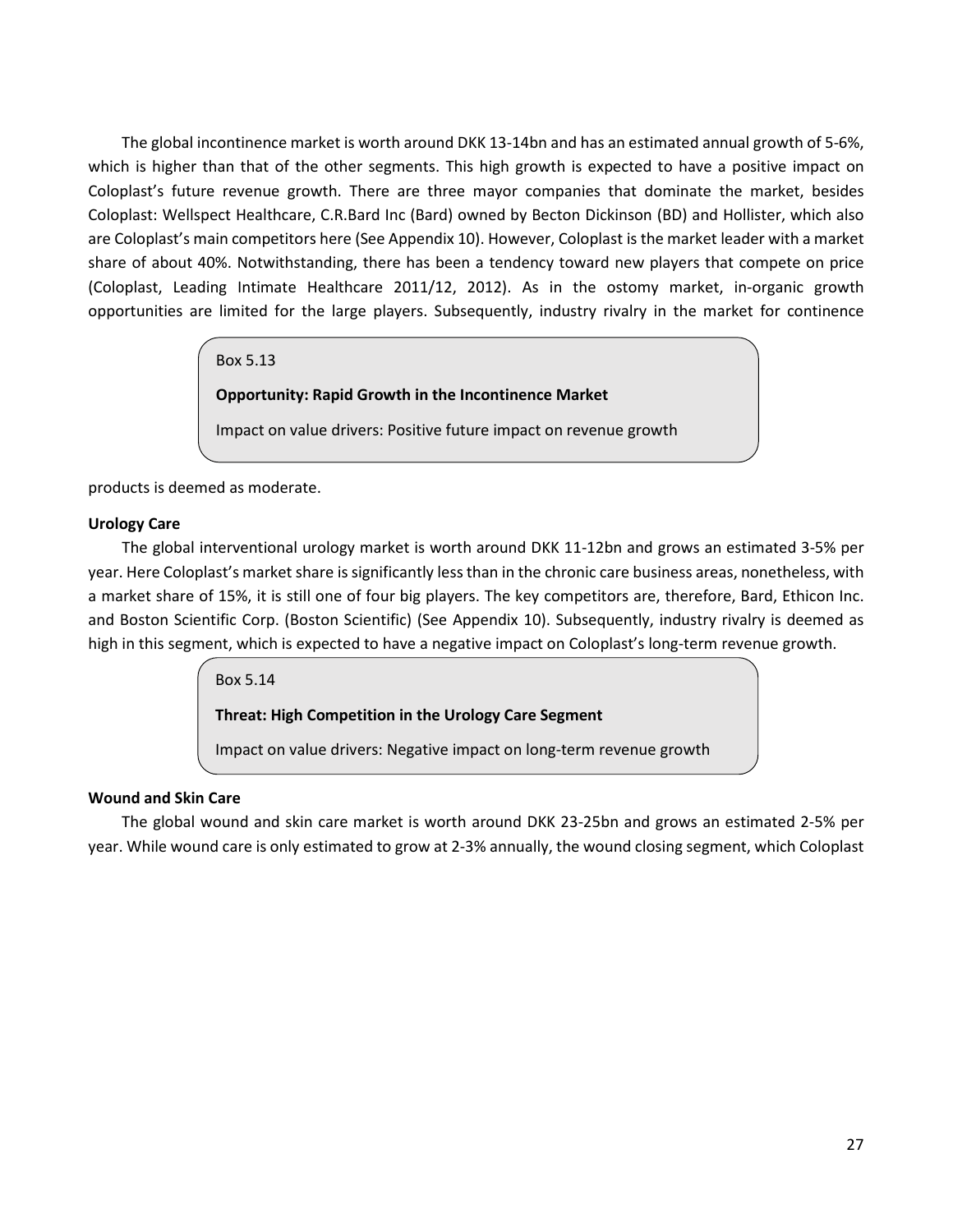is largely focussed on, grows significantly more<sup>[10](#page-27-0)</sup> (Coloplast, Annual Report 2017-18, 2018; MarketLine, Coloplast A/S, 2018). This rapid growth is expected to have a positive impact on Coloplast's future revenue growth.

Box 5.14

**Opportunity: The Closing Wound Segment**

Impact on value drivers: Positive impact on future revenue growth

The wound and skin care market is significantly more fragmented with many smaller players (Coloplast, Annual Report 2012/13, 2013) and Coloplast's market share is only 7-9%. The key competitors are Smith&Nephew, URGO Group, ConvaTec and Mölnlycke Health Care AB (Mölnlycke) (See Appendix 10). In this market, in-organic growth is an option due to the low market share. Here, industry rivalry is, due to the many competitors and subsequent price pressure, perceived as high.

Box 5.16

**Threat: High Competition in the Wound and Skin Care Segment**

Impact on value drivers: Negative impact on long-term revenue growth

Overall, the competitive environment in the medical devices and supplies industry is perceived as moderate, and a general strategy to stay competitive is reducing costs or keeping them low, as prices are relative fixed.

# 5.2.6 Subconclusion

A summary of the level of Porter's five forces based on the above analysis can be seen in Figure 5.1. Overall, the competitive environment is perceived as intense due to few large competitors in most business areas, significant bargaining power from customers and added pressure from healthcare reforms (PEST analysis). Subsequently, Coloplast needs to continuously work on achieving organic growth and gaining market share through customer relationships and cost savings, to stay relevant and competitive.

**Figure 5.1 - Forces driving competition in the Medical Devices and Supplies Industry**

<span id="page-27-0"></span> $10$  It appears that Coloplast is exploiting this opportunity in the beginning of 2019, as Kristian Villumsen, CEO of Coloplast, stated: "the business area landed a total organic growth of 11% in the quarter … The growth is driven by the Biatain Silicone – platform." (Ritzau Finans, Coloplast/CEO: Er parate til sårplejeopkøb hvis mulighe..., 2019)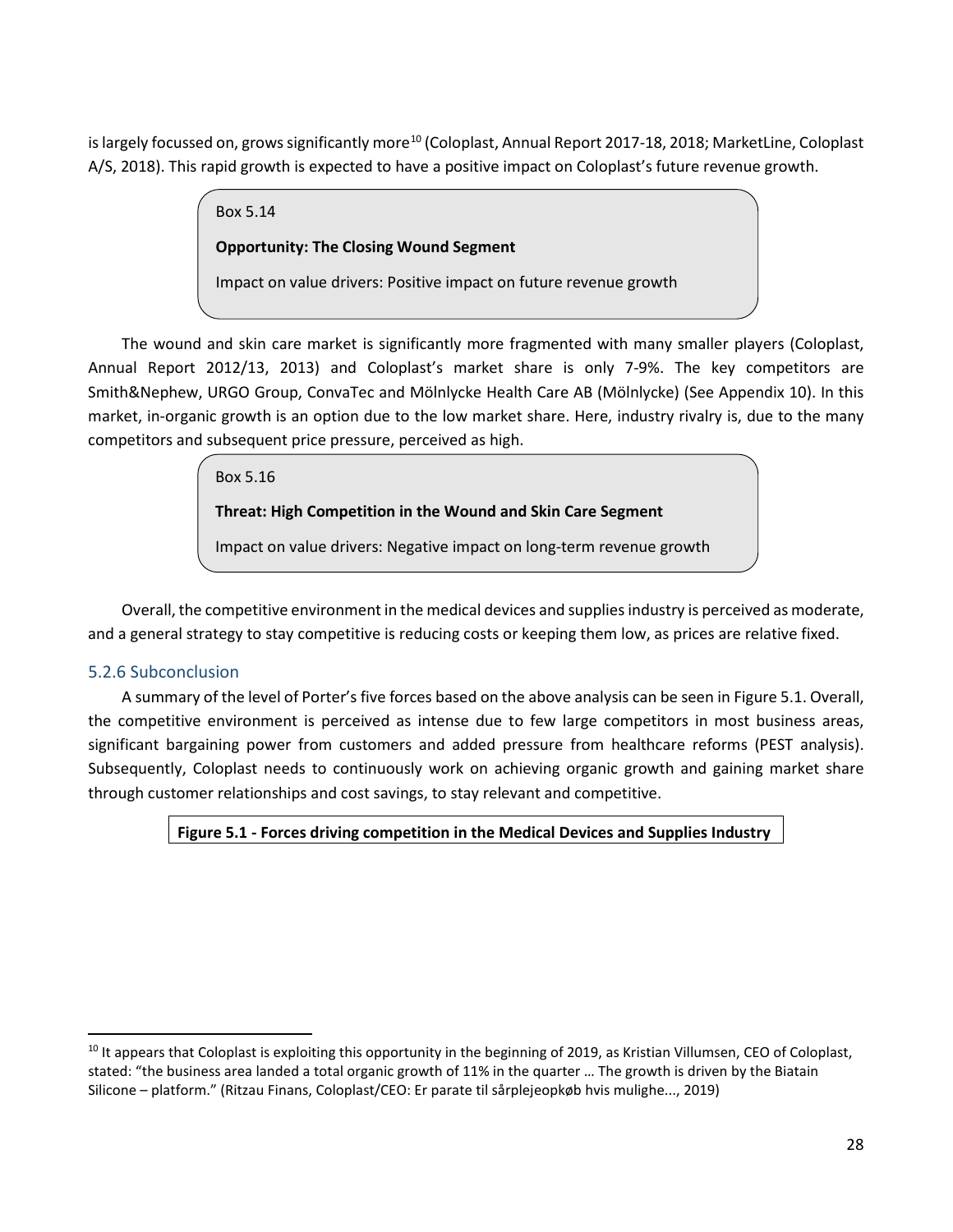

# <span id="page-28-0"></span>5.3 Internal Analysis: Value Chain Analysis

In the following, Coloplast's resources and capabilities will examined through the value chain analysis. The key strength identified can be exploited and weaknesses can be minimized in order to improve Coloplast's competitive stand in the market. It should be noted that this is an internal analysis conducted from an outsider perspective and based on publicly available data, wherefore it is limited.

The primary activities; inbound and outbound logistics, and the supporting activity; procurement, have been left out, as they do not bring any value to the analysis. Furthermore, technology development, which traditionally is a support activity, is presented as a primary activity, as R&D is an essential part of Coloplast's business.

### 5.3.2 Primary activities

### **Technology development**

Coloplast has increased its focus on R&D and innovation with its LEAD20 strategy, which becomes evident in the higher R&D costs (Coloplast, Annual Report 2017-18, 2018). This increased focus, also requires a company set-up that allows for and ensures that new ideas can arise and be incorporated, which will be further elaborated under firm infrastructure (Bessant, Francis, & Thesmer, 2004). The renewed focus on R&D is in close proximity to the 'Closeness to all customers'-value. Close collaboration with healthcare professionals and end-users is sought, to build and understand the customers' needs<sup>11</sup>. This strategy has previously worked well for Coloplast, as it ws #1 in PatientViews 'Corporate Reputation of Medical-Device Industry – the Patient Perspective' list for four years in a row from 2012 to 2015 (Coloplast, Patient survey Rates Coloplast Best in Corporate Reputation for the Fourth Straight Year, 2015). However, in 2017 Coloplast was only ranked 4<sup>th</sup>, behind two of its main competitors: Hollister (1st) and ConvaTec ( $2^{nd}$ ) (Appendix 11). This indicates that the competitive advantage Coloplast has had, based on its customer-focused capability, is eroding. Nevertheless, Coloplast is still at an advantages position compared to many other competitors (Appendix 11) (Coloplast, Annual Report 2017-18,

<span id="page-28-1"></span><sup>&</sup>lt;sup>11</sup> This is, amongst others, achieved through Coloplast Care and Professional programs described under Services.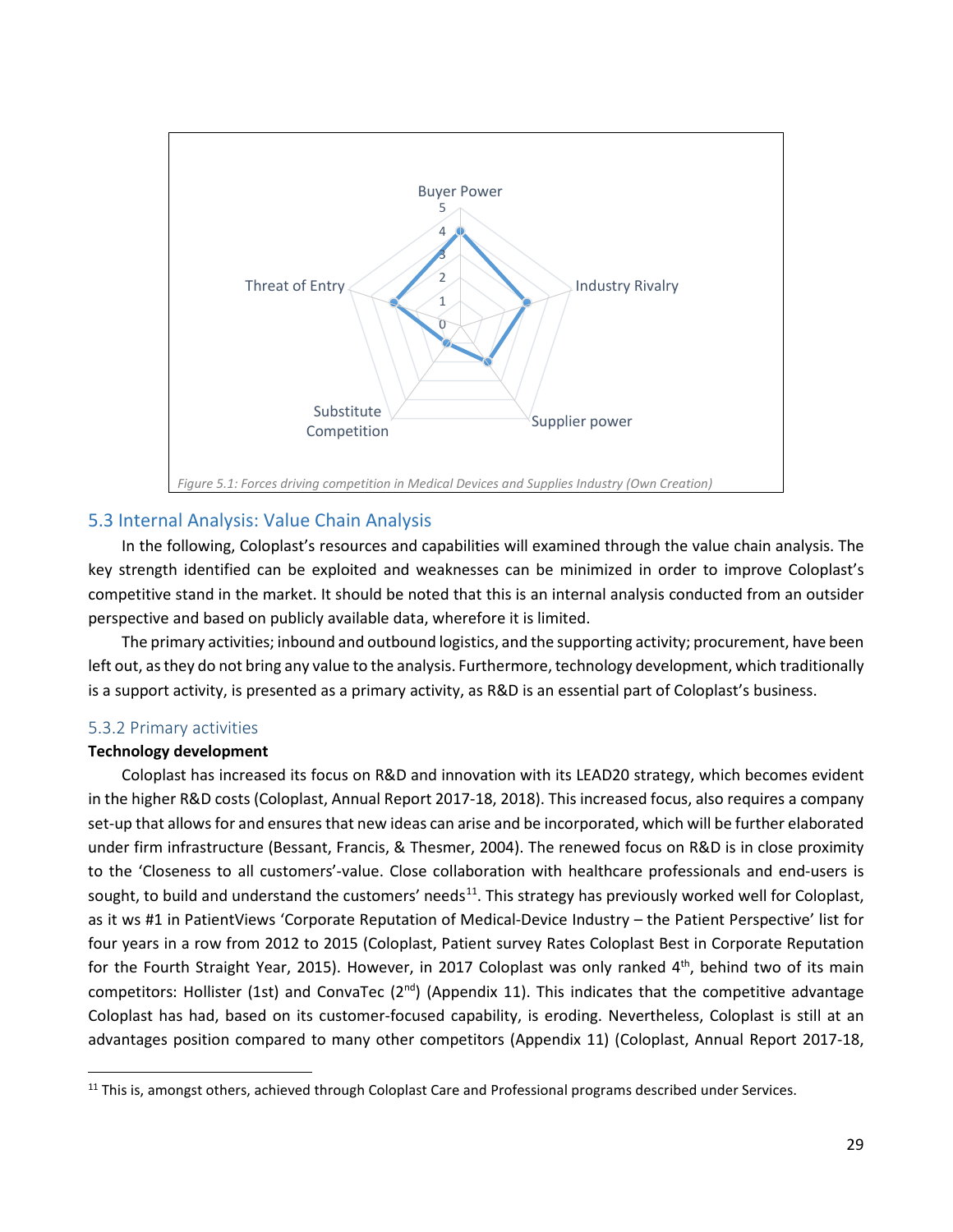2018; ConvaTec, 2017; Owler, Hollister's Competitors, Revenue, Number of Employees, funding and Acquisitions, n.d.). Therefore, it is expected that Coloplast keeps this competitive edge resulting in higher R&D costs, but lower distribution costs and a positive impact on revenue growth.

# Box 5.15

### **Strength: Closeness to Customers**

Impact on value drivers: Increased R&D costs but positive impact on revenue growth and distribution costs

Notwithstanding, Coloplast has dropped of Forbes 'world's most innovative companies' list in 2018<sup>[12](#page-29-0)</sup> (Forbes Media, #328 Coloplast, 2018). In comparison, Bard and Boston Scientific made the list in 2017 and improved their positions in 2018 (Forbes Media, World's most innovative Companies, n.d.). This indicates that Coloplast's innovation capability is worsening, which could have a negative impact on future revenue, while not lowering R&D costs. This also demonstrates the wise decision to refocus energy on the R&D and innovation process, as this might allow Coloplast to regain its competitive advantage based on its innovative capabilities.

# Box 5.16

# **Weakness: Depleted Innovation Capability**

Impact on value drivers: Negative impact on revenue growth while R&D costs may stay the same

The focus on customer needs and continuous R&D, has resulted in a broad product portfolio for intimate healthcare conditions, which helps Coloplast in catering to varied needs of its customers (MarketLine, Coloplast A/S, 2018). This is especially beneficial when considering itslargest customers; hospitals, as these might purchase multiple products from Coloplast, due to positive experience with one of these products. Subsequently, it is expected to have a positive influence on future revenue growth, as well as decrease distribution costs due to lower marketing and sales expenses. This helps support Coloplast strong market position. Moreover, there has been focus on ensuring the quality of products (Appendix 7), which is important in a highly regulated industry with high buyer power(Total Home Care Supplies, n.d.; Wound Source, 2010; Brahe Design, n.d.; AHRMM, 2017).

# Box 5.17

# **Strength: Broad, High Quality Product Portfolio**

Impact on value drivers: Lower distribution costs & higher revenue growth

<span id="page-29-0"></span> $12$  It was ranked #23 in 2014, #33 in 2015 and #29 in 2017 (Forbes Media, #328 Coloplast, 2018; Forbes Media, World's most innovative Companies, n.d.)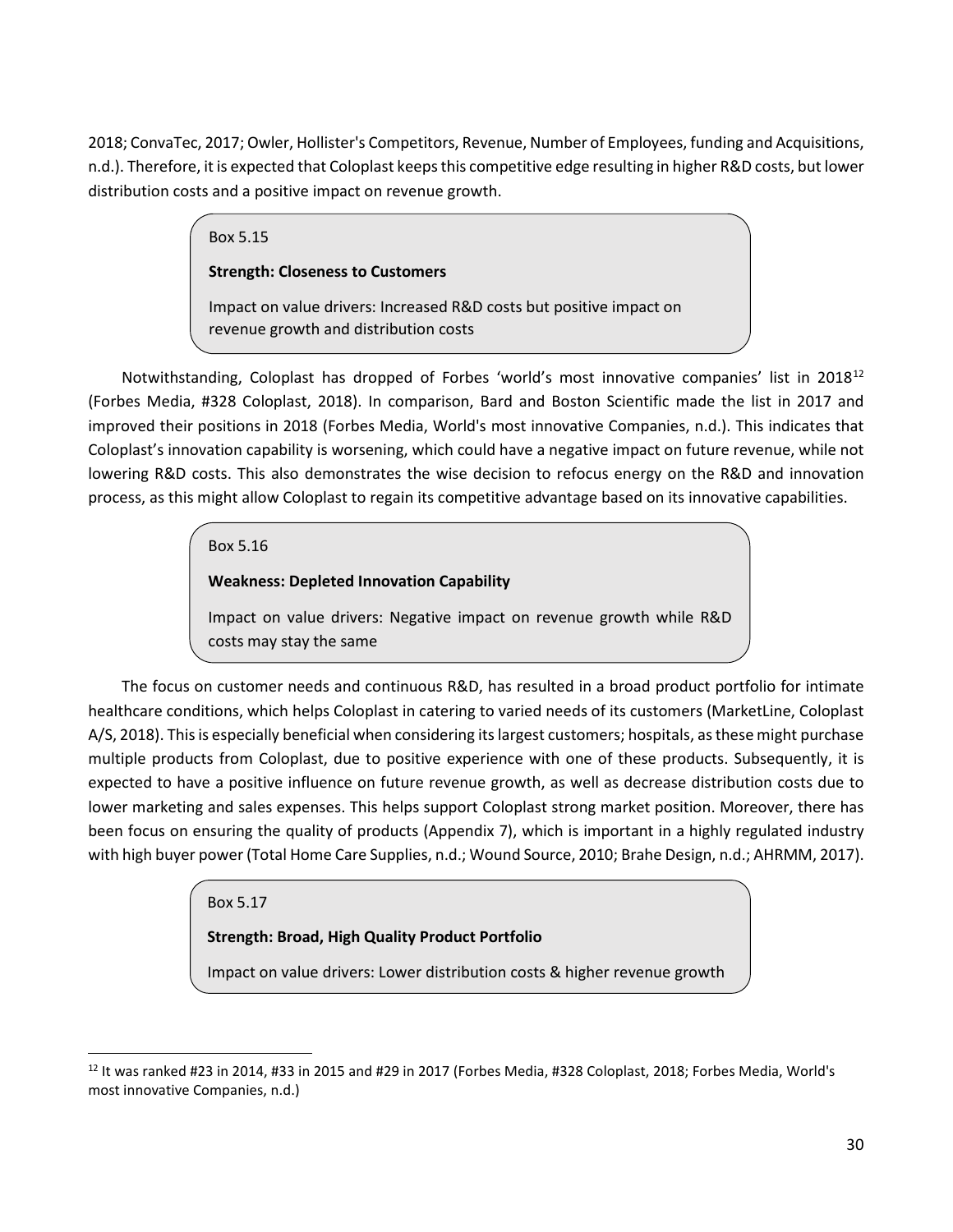#### **Operations**

The importance of cost savings in the medical devices and supplies industry has been highlighted in the industry analysis above. Subsequently, production efficiency is also a theme ofthe LEAD20 strategy and the GOP4 (Appendix 7). Here, efficiency is mainly sought through outsourcing of the high-volume production to Hungary and a new production facility in Costa Rica. Outsourcing tends to lower costs due to, especially, the low wage levels in these countries. In Hungary, for example, average annual wages are only \$22.6 thousand compared to \$51.5 thousand in Denmark (see Appendix 12). While building the new production facility reduces EBIDTA in the short-run, savings are expected to be realized by FY2020/21 (Appendix 7). Moreover, multiple production sites globally have a positive impact on distribution costs, as products can be shipped from the closest production facility. Subsequently, Coloplast's efficiency is expected to improve in the future, resulting in a higher EBITDA margin due to lower costs. It could also result in higher property, plant and equipment (PPE) and inventory levels, but to determine this, further analysis is necessary, which is performed in the financial analysis.

Notwithstanding, when outsourcing part of the business there is a risk of losing key skills and capabilities, which earlier might have provided a competitive advantage (Leavy, 2004), as well as undermine product quality and flexibility. This is, however, not deemed as the case here. On the one hand, Coloplast is keeping and consolidating its pilot production in Denmark, which keeps the key skills and capabilities in house (Appendix 7). On the other hand, Coloplast is, as explained above, known for its high quality products, even after production began to be outsourced (Total Home Care Supplies, n.d.; Wound Source, 2010; Brahe Design, n.d.; AHRMM, 2017).

#### Box 5.18

#### **Strength: Improved Efficiency of Production**

Impact on value drivers: Higher operating costs in the short run, but a higher positive effect on the EBITDA margin in the long run. Possibly also higher PPE and inventory levels

#### **Marketing and Sales**

Coloplast is focusing more of its investment in marketing and sales than previously (LEAD20 strategy), which has had a positive influence on operations. The growth in its interventional urology business area is in large parts attributed to the marketing and sales initiatives in the US. Additionally, increased marketing and sales investments and new reimbursement schemes for intermittent catheters, are believed to have led to higher growth rates in Australia, Japan and South Korea (Coloplast, Annual Report 2017-18, 2018). Coloplast does, however, not invest much in traditional marketing. This is due to a number of reasons. Firstly, Coloplast's brand value, which is one of its most important resources. In Denmark, Coloplast has one of the strongest brands being ranked as the 18<sup>th</sup> most valuable brand in 2018 (Brand Finance, 2018). Further, Coloplast was number one in Berlingske Business Magasin's brand analysis in 2013 (Idskov, 2013), but has since moved down the list to rank 14 in 2018 (Andersen H. , 2018). Moreover, Coloplast ranked 69 on Forbes 'top Regarded Companies 2018' list (Forbes Media, Global 2000: Best Regarded Companies, n.d.). These ranks indicate that Coloplast has a strong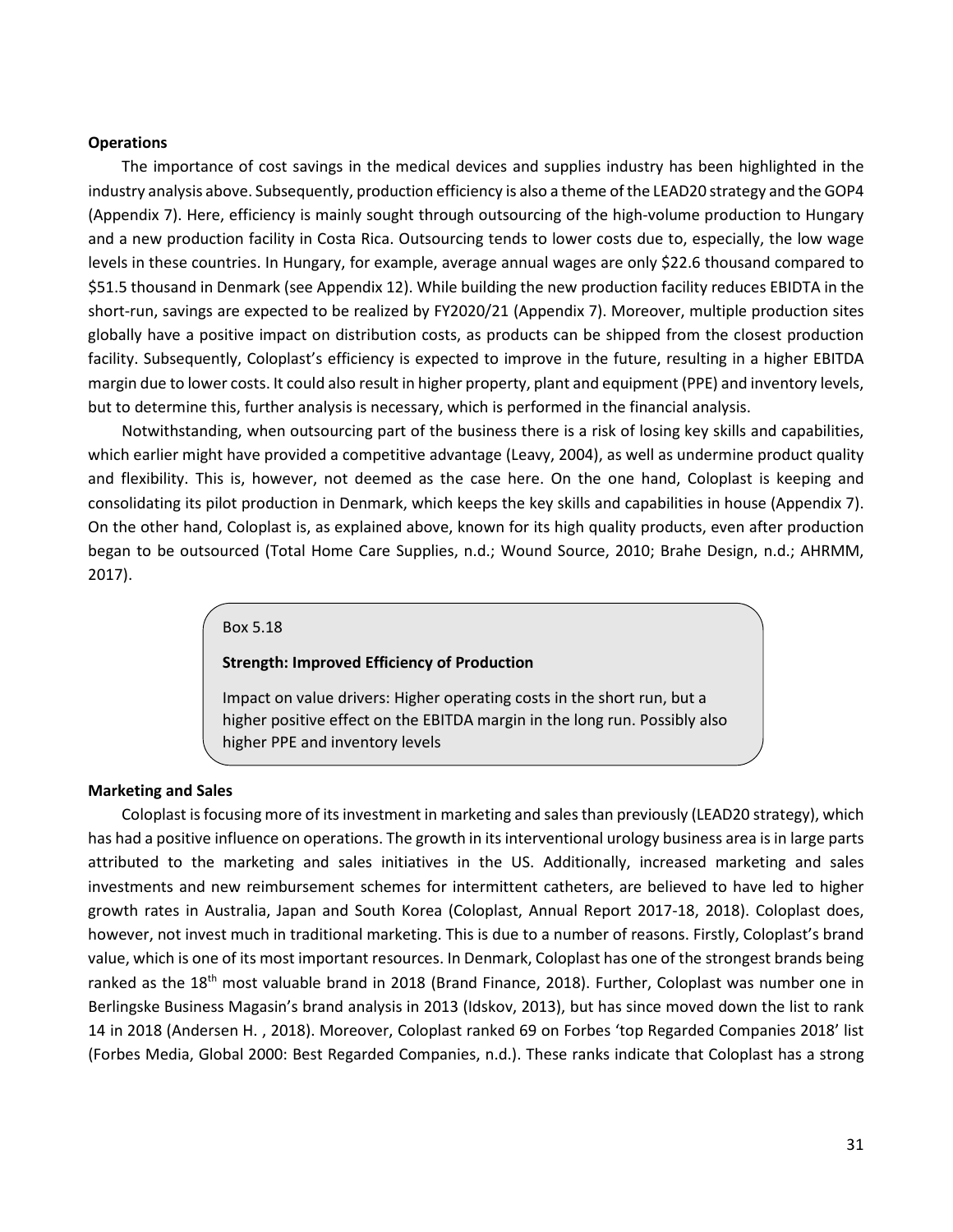brand, which can provide them with customer attention without traditional marketing. It is, therefore, expected that this leads to lower distribution costs as well as has potential to impact future revenue growth positively.

# Box 5.19 **Strength: Strong Brand** Impact on value drivers: Lower distribution costs and potential higher revenue growth

Secondly, the broad product portfolio, as explained under technology development, allows for recognition, based on other products, customers might be familiar with. Lastly, as explained in the industry analysis, hospitals have high influence on which products the end-user consumes, and Coloplast, therefore, focuses the majority of its marketing and sales efforts here. The hospitals then function as ambassadors for Coloplast's products. Subsequently, Coloplast is heavily reliant on the hospitals' choice and ability to advertise the Company's products, wherefore losing such a customer has an even higher negative impact on future revenue growth. These marketing and sales efforts consist more in building customer relationships than introducing products(Coloplast, Annual Report 2017-18, 2018). Therefore, acquiring, retaining and training competent sales employees to attain and uphold these customer relationships is highly important. This is elaborated under human resource management. Moreover, Coloplast has created the Coloplast professional and HEAL programs in order to strengthen its relationships with healthcare professionals. This is elaborated below (Coloplast, Annual Report 2017-18, 2018). The efforts to maintain and improve relationships with hospitals as well as costs associated with improving the hospitals' understanding of the products are expected to result in high distribution costs in the future.

# Box 5.20

**Weakness: Reliant on Hospitals to Advertise its Products**

Impact on value drivers: High distribution costs

# **Service**

In 2013, Coloplast introduced its unique Coloplast Care program, which provides end-users with the support and knowledge they need to live with incontinence or a stoma (Coloplast, Annual Report 2017-18, 2018). This program has received the Danish Digital Award for Customer or Citizen Experience 2016<sup>[13](#page-31-0)</sup> (Ingemann & Larsen, 2016; Danish Digital Award, n.d.). The program works towards a closer relationship between Coloplast and its end-users, allows Coloplast to collect data for R&D, as well as creates awareness of Coloplast's brand and products. The database currently includes approximately 1.2 million users and offers direct support to end-users

<span id="page-31-0"></span><sup>&</sup>lt;sup>13</sup> The program both listens and reacts to a patients needs thereby creating a user specific experience focussed on resolving that users issues and improving his life quality (The results from the programs quality of life survey shows that a large number of respondents feel as if Coloplast Care has improved their life quality).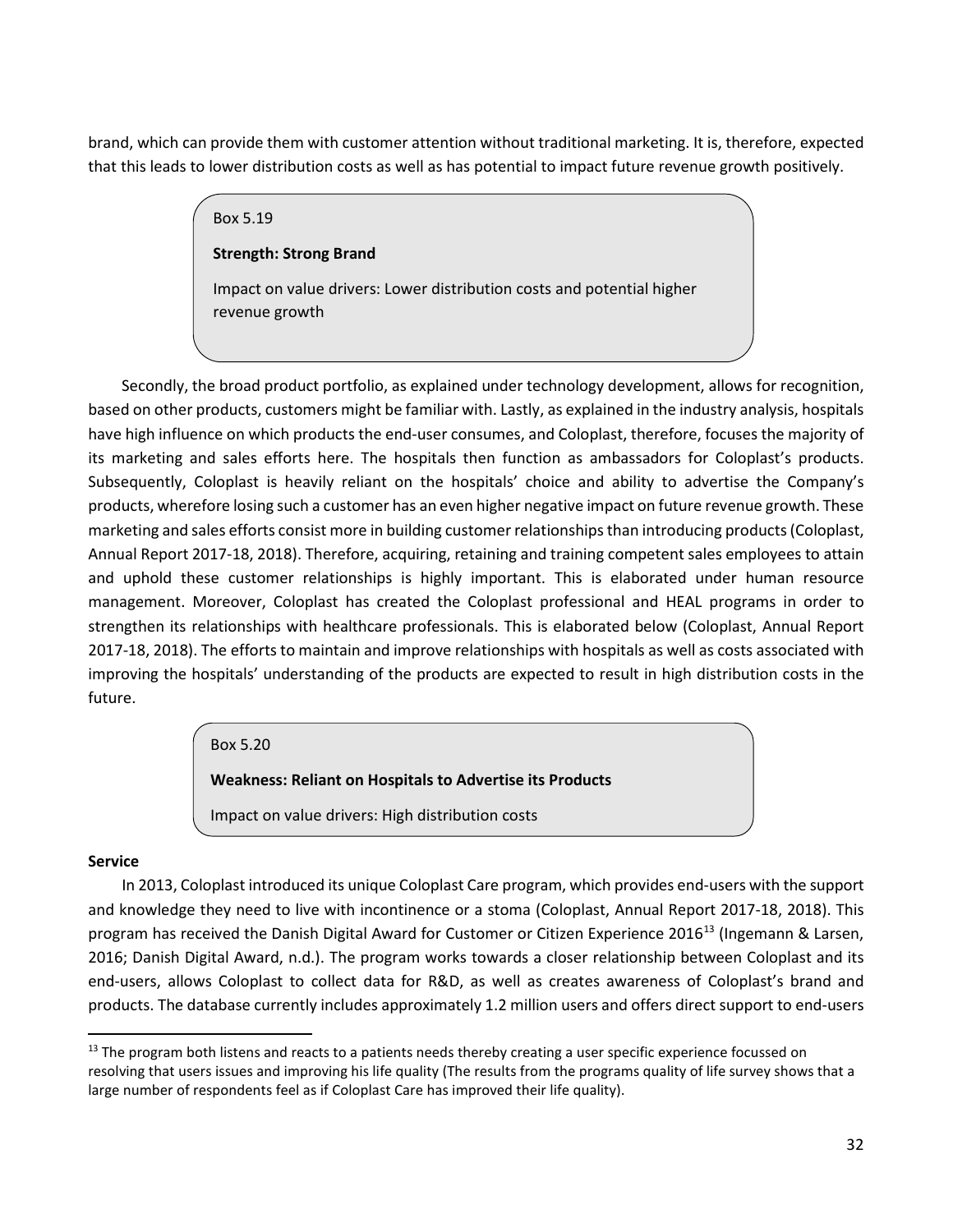in more than 30 countries (Coloplast, Annual Report 2017-18, 2018). To maintain this program, costs are expected to increase in the future, but these are expected to be more than offset by the lower R&D and distribution costs and positive impact on future revenue growth, caused by the valuable data and marketing the program delivers.

#### Box 5.21

#### **Strength: Coloplast Care Program**

Impact on value drivers: Increasing costs offset by lower R&D and distribution costs

Moreover, Coloplast has launched two programs for healthcare professionals. The Coloplast Professional program, which helps nurses enhance their skills and experience within ostomy and continence care, and the Coloplast HEAL program that increases knowledge of modern world healing principles and improves the standard of care for patients(Coloplast, Coloplast.com, 2018). These help Coloplast establish relationships with healthcare professional, which, as explained above, is important as these introduce and recommend products to the endusers.

#### 5.3.3 Support Activities

#### **Firm infrastructure**

As revenue increases, more subsidiaries are created, and production expands to more regions, Coloplast's infrastructure becomes increasingly important. Moreover, a company set-up that enables ideas and implementation for the R&D process is important. Subsequently, Coloplast is working towards scalable and efficient support functions combined with a global IT landscape, as well as an infrastructure that enables subsidiaries to focus on commercial priorities. This, Coloplast's deems as necessary to create unparalleled efficiency allowing them to retain or improve the strong position in the market (Coloplast, Annual Report 2017- 18, 2018).

Additionally, as Coloplast is subject to regulations and healthcare reforms in many countries and faces relatively intense competition, it needs to stay relevant. This requires adapting to changes in these regulations and healthcare reforms, as well as creating new and improved products. Here, Coloplast has shown a unique ability to adapt. Coloplast, for example, consistently adapts its efforts to ensure eligibility for reimbursements through regular dialogue with national reimbursement authorities (Coloplast, Annual Report 2017-18, 2018). For this purpose, it has increased the number of employees involved by 50% (Coloplast, Annual Report 2017-18, 2018). Further, Coloplast has demonstrated its ability to stay relevant about a decade ago when it was not meeting sales targets despite an endless stream of new ostomy products (Brok-Kristensen, 2015). Realizing that traditional market research was insufficient, it conducted an ethnographic research project that found that users kept having problems with leakage, due to differences in the shape, where the ostomy bag should be attached. This research gave direction to R&D and resulted in new ostomy products that resolved the actual issue at hand (Brok-Kristensen, 2015). This further indicates that Coloplast does have a great company-set up for implementation of new R&D projects. This ability to adapt is expected to result in lower future R&D costs and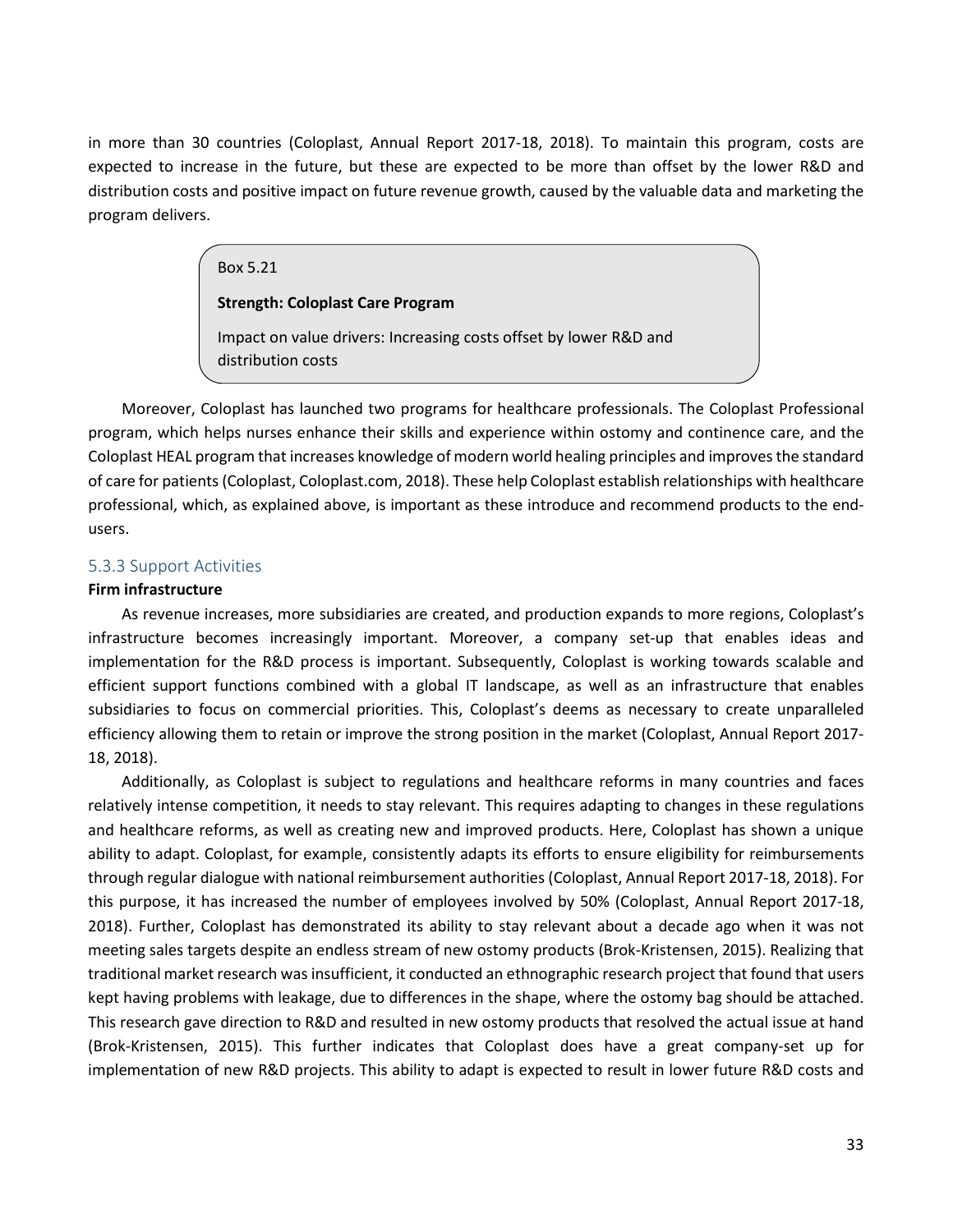administrative expenses, as new ideas and products can be implemented faster. Furthermore, adhering to new regulations becomes less costly.

#### Box 5.22

# **Strength: Ability to Adapt**

Impact on value drivers: Lower R&D costs and administrative expenses

### **Human Resource Management**

Coloplast announced on November 1, 2018, that Kristian Villumsen takes over as the new CEO of Coloplast (Coloplast, News and press releases: Announcement No. 08/2018, 2018). While a new CEO can have significant impact on a company's future development, this thesis assumes that CEO's intent to maximize shareholder value, wherefore a change in CEO should have no impact on the share price (Grant, Contemporary Strategy Analysis, 2013).

Organizational Culture is an important intangible resource, as it has implications for operations, profitability and competitive advantage due to its impact on employees (Fowler, 2013). It constitutes the working environment for employees, and is, therefore, essential to acquire and retain competent employees, as well as, keeping them engaged and motivated and develop their skills further. Moreover, as mentioned under marketing and sales, creating and maintaining relationships with hospitals is critical, making competent sales employees to attain and uphold these customer relationships important. Here, Coloplast seems to be doing well, as an internal survey with a response rate of 93% has shown that the employees' engagement level is high (Coloplast, Annual Report 2017-18, 2018). Further, Coloplast was ranked #328 on Forbes 'World's best employers 2018' list, which, however, was well behind its competitor Boston Scientific (#128) (Forbes Media, Global 2000: World's Best Employers, n.d.). Moreover, positive comments regarding Coloplast's work atmosphere can be reviewed as a general trend amongst employees on indeed.com $14$ , while some negative comments exists (Various Coloplast Employees, n.d.). Notwithstanding, the available information is insufficient to assume anything about Coloplast's culture or employees. Therefore, this is not included in the forecast, and following valuation.

### 5.3.3 Subconclusion

The internal analysis has identified a number of key resources and capabilities that come together to create a strength for Coloplast, as well as two weaknesses. Here it should be noted that Coloplast definitely possesses more strengths and weaknesses, however, due to the analysis being based on publicly available data, instead of internal data, these are the ones with enough evidence to support.

Overall, the firm infrastructure and organizational culture support a dynamic market by attracting, retaining and developing competent and engaged employees and adapting to new market conditions, as well as customer needs. Moreover, through the LEAD20 strategy, a strong focus has been put on increasing efficiency further, working to improve the depleting innovation capability, as well as improving relationships with, especially,

<span id="page-33-0"></span><sup>&</sup>lt;sup>14</sup> This is just a simple analysis of 73 employee comments on Indeed.com to identify some concrete factors of Coloplast's organizational culture. It is not a definition of Coloplast's culture, just general trends identified in these comments, and should not be taken as more than they are.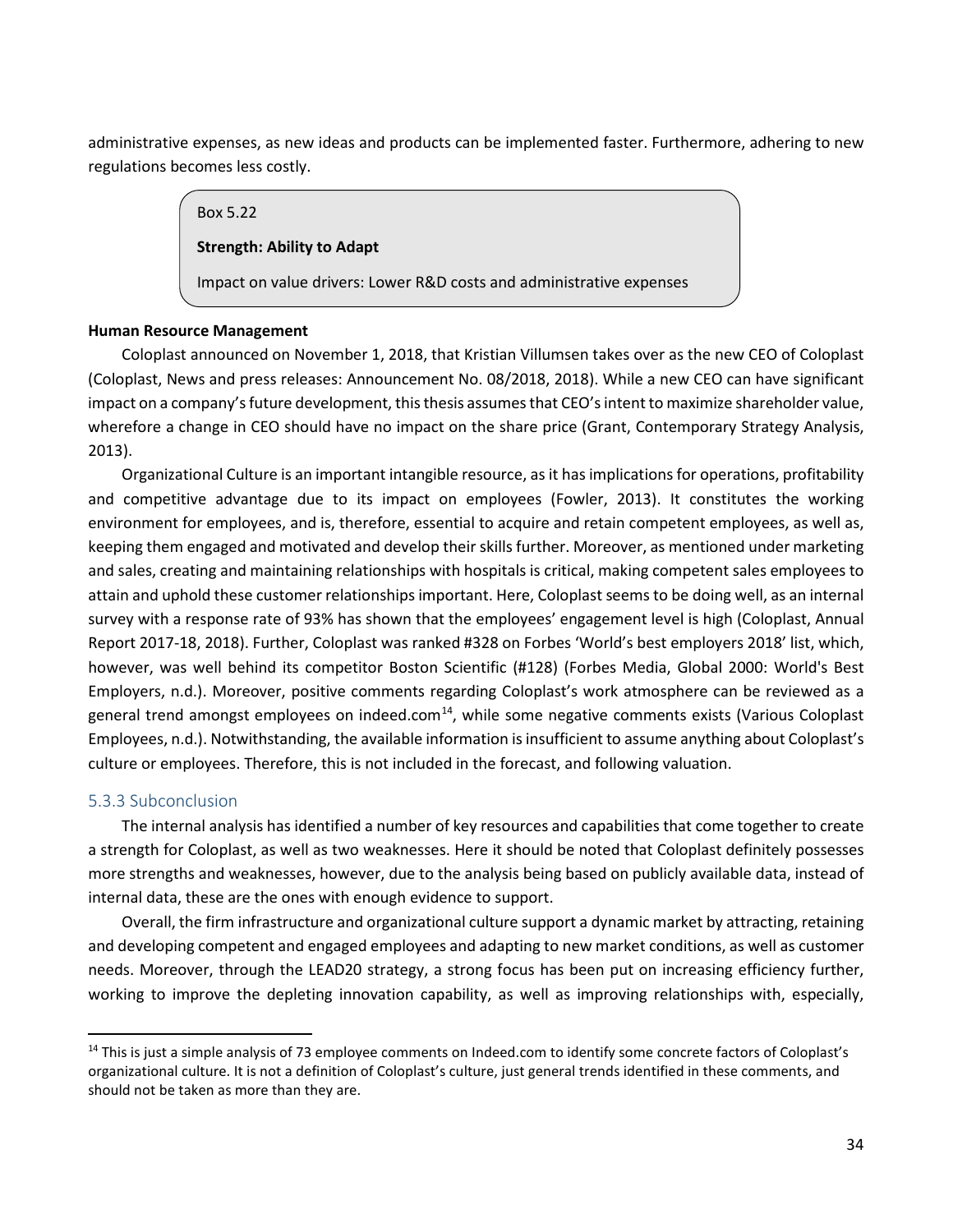hospitals. Subsequently, the LEAD20 strategy seems to work towards minimizing the negative impact of its weaknesses.

# <span id="page-34-0"></span>5.4 SWOT analysis

Table 5.1 presents a summary of the environmental factors affecting Coloplast's business, as well as its internal strengths and weaknesses using the SWOT framework.

|          | <b>Positive</b>                                                                                                                                                                                                                                                                                                                                                                                                                                                                                                                           | <b>Negative</b>                                                                                                                                                                                                                                                                                                                                                                                                                                                                                                                                                                                          |
|----------|-------------------------------------------------------------------------------------------------------------------------------------------------------------------------------------------------------------------------------------------------------------------------------------------------------------------------------------------------------------------------------------------------------------------------------------------------------------------------------------------------------------------------------------------|----------------------------------------------------------------------------------------------------------------------------------------------------------------------------------------------------------------------------------------------------------------------------------------------------------------------------------------------------------------------------------------------------------------------------------------------------------------------------------------------------------------------------------------------------------------------------------------------------------|
| Internal | Strengths:<br>• Closeness to Customers<br>↑ R&D costs, ↓ distribution cost, ↑ growth<br>• Improved Efficiency of Production<br>↑ costs short-run, ↓ costs long-run, ↑ EBITDA margin<br>• Broad, High Quality Product Portfolio<br>↓ distribution cost, ↑ growth<br>• Strong Brand<br>↓ distribution cost, ↑ growth<br>• Ability to Adapt<br>↓ R&D costs, ↓ admin expenses<br>• Coloplast Care Program<br>↑ admin expenses, ↓ R&D & distribution cost, ↑ growth                                                                            | Weaknesses:<br>• Reliant on Hospitals to Advertise its Products<br>↑ distribution cost, ↓ growth<br>• Depleted Innovation Capability<br>↓ growth, same R&D cost                                                                                                                                                                                                                                                                                                                                                                                                                                          |
| External | Opportunities:<br>• Increasing Access to Healthcare in Emerging<br>Markets<br>↑ growth<br>• Growing Elderly Population<br>↑↑ growth<br>• Increasing Number of Cancer and Diabetes<br>Patients<br>↑ growth<br>• Low Threat of Substitute Products<br>↑ growth<br>• Low Supplier Power<br>↓ production cost<br>• Rapid Growth in the Incontinence Market<br>↑ growth<br>• The Closing Wound Care segment<br>↑ growth<br>$\uparrow$ means increasing, $\downarrow$ means increasing and double arrow means significally increase or decrease | Threats:<br>• Stringent Government Regulations<br>↑ operating costs<br>• Healthcare Reform & Government Reimbursement<br>↓↓ growth<br>• US Litigation Environment<br>↑↑ special items, ↓↓ EBIDTA margin<br>• Earlier Detection and Cure<br>↓ long-term growth<br>• Surgical and Medical Advances<br>↓ growth<br>• High Buyer Power<br>↓ growth, ↑ distribution costs<br>• Heavy Reliance on European Markets<br>Sensitive to positive and negative changes here<br>• High Competition in the Urology Care Segment<br>↓ long-term growth<br>. High Competition in Wound & Skin Care<br>↓ long-term growth |

*Own creation based on the strategic analysis*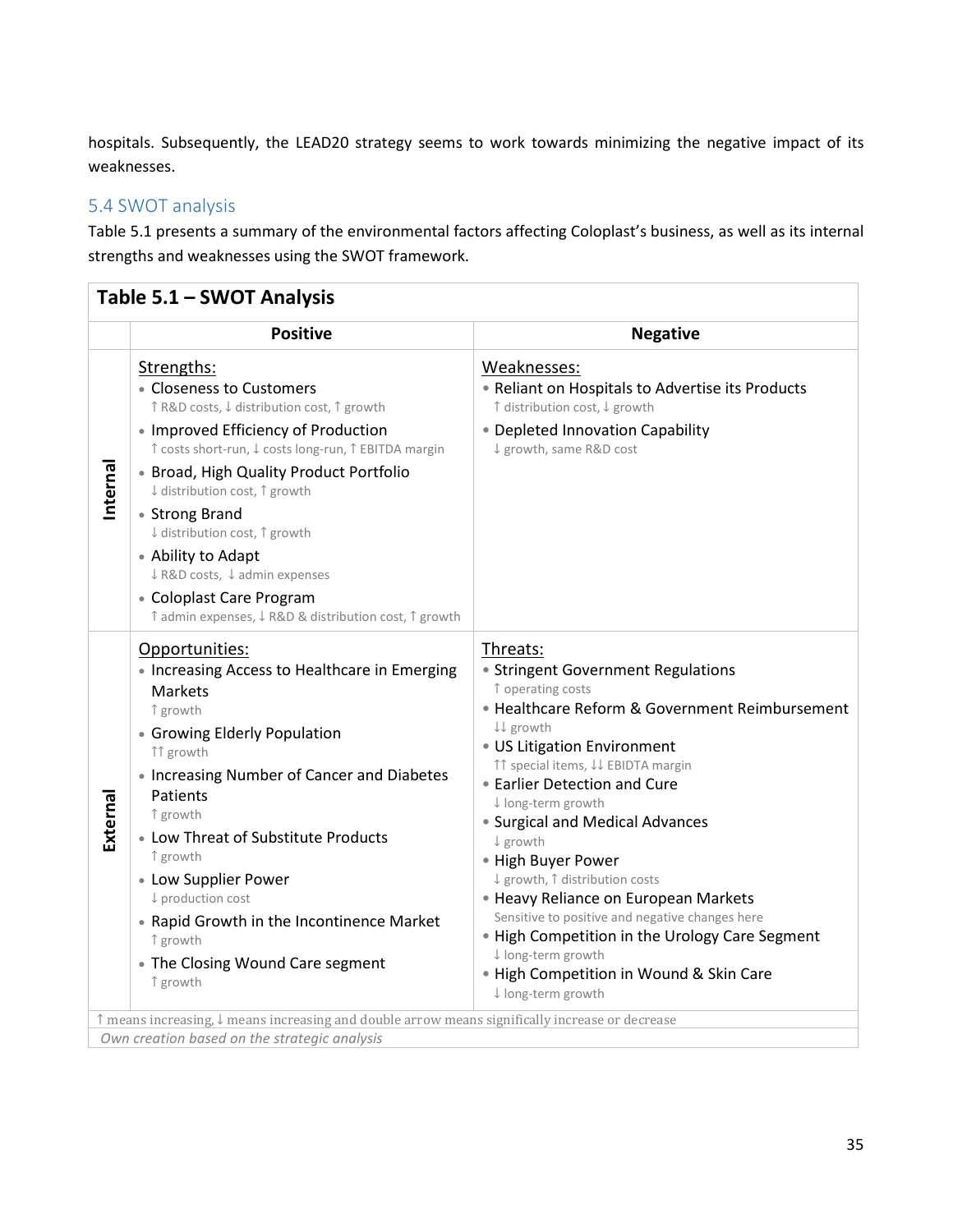# <span id="page-35-0"></span>6. Financial Analysis

The financial analysis of Coloplast will look at and evaluate the historical development of Coloplast's financial position, in order to identify key developments and calculate ratios and margins on which the forecast and later valuation can be founded. This analysis will be based on the last five financial periods, namely 2013/14 until 2017/18. While the analysis and later forecast and valuation would benefit from being based on the individual business areas, only the revenue is split into these, wherefore this is not possible.

Throughout the analysis, benchmarking with the main competitors; Boston scientific, ConvaTec, Bard & BD, Mölnlycke and Smith&Nephew, will be included to give a more comprehensive view of Coloplast's financial position. These have, as explained in Appendix 10, been identified as the main competitors with the available financial statements for this purpose. Their financial periods are based on the normal calendar year, and are, therefore, different from Coloplast's. However, changing the financial statements to the same financial period as Coloplast, would create more confusion that it would help the analysis. This is, therefore, not done. The reformulation of the competitors' statements is done on the same basis as Coloplast's i.e. items classified as financing and operating in Coloplast's reformulated statements are identified the same for competitors. An average and median of these competitors' financials will be used under the terms 'Average Competitors' and 'Median Competitors' throughout the analysis<sup>15</sup>, and ConvaTec's financials will be used as a more specific comparison, as its revenue size is identical to that of Coloplast.

### <span id="page-35-1"></span>6.1 Reformulate Financial statements

Coloplast's financial statements have been prepared in accordance with the International Financial Reporting Standards as adopted by the EU, and additional requirements set out in the Danish Financial Statements Act. (Coloplast, Annual Report 2017-18, 2018). The financial statements are representative for the actual financial situation, due to the high level of information as well as transparency. Coloplast's financial statements are significantly more transparent than those of the main competitors. Moreover, Coloplast does not appear to hide negative information, as positive and negative developments are mentioned equally, throughout the financial statements and Management's report. Lastly, both the statement by the Board of Directors and Executive Management and the Independent Auditor's Report states that the financial statements provide a fair and true view of Coloplast's financial position (Coloplast, Annual Report 2017-18, 2018).

#### 6.1.1. Analytical Income Statement

Coloplast's income statement (Appendix 13) will be reformulated, reflecting operating and financing activities, providing EBITDA, EBIT and NOPAT, which are useful for comparison with competitors and the following forecast. Coloplast's and the competitors' analytical income statements can be seen in Appendix 13.

<span id="page-35-2"></span><sup>&</sup>lt;sup>15</sup> Average and Median Competitors is an average of all competitors' ratios from the most recent year available. i.e. for Bard 2016, BD 2018, Boston Scientific 2018, ConvaTec 2018, Mölnlycke 2017 and Smith&Nephew 2018. The ratios for Coloplast and ConvaTec are based on 2018 numbers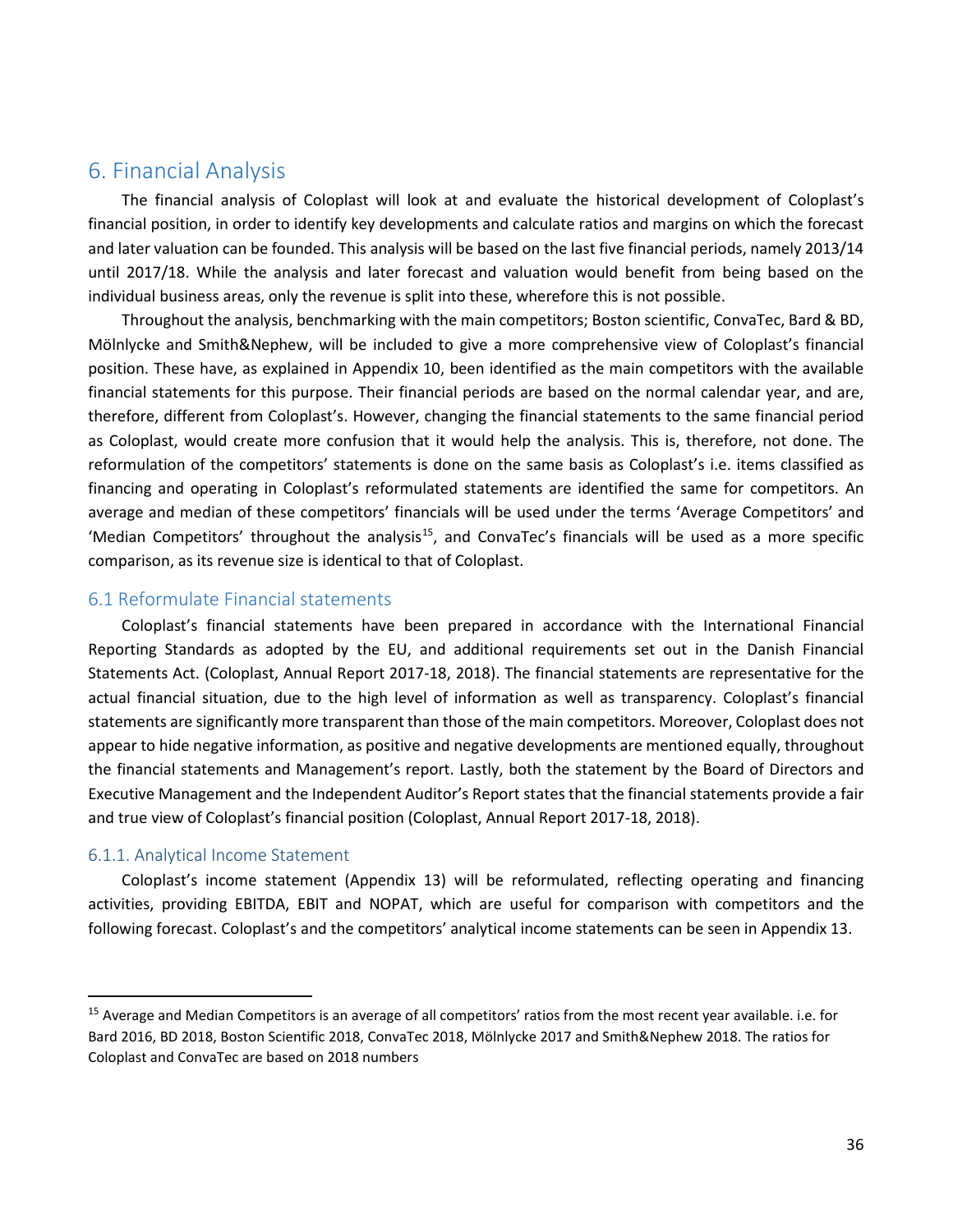Pension costs, and depreciation and amortization have been subtracted from the cost items: production costs, distribution costs, administrative expenses, and R&D costs (Note 1 & 2 in Table 14 in Appendix 15). Pension costs are not operating activities as they are interest-bearing (Petersen & Plenborg, 2012). Except for defined benefit plans, limited information exists on how these affect each cost item, wherefore the proportion of total staff costs relative to each cost item have been used to estimate the pension costs for each of these cost items (see Note 2 in Table 14 in Appendix 15). While significant differences in levels of pension exists globally, indicating that these costs might be more significant for one of these cost items, this is deemed as the best and simplest way to divide the pension costs. Depreciation and amortization are part of operating activities, but are subtracted from the cost items in such that we can get the EBITDA margin, where after they are added back to get EBIT (Petersen & Plenborg, Chapter 4: The analytical income statement and balance sheet, 2012).

Special items are kept as operating activities as they cover costs in connection with the transvaginal mesh law suits, which are, in accordance with the PEST analysis, expected to be frequent in the future (Coloplast, Annual Report 2017-18, 2018). Moreover, profit/loss after tax on investments in associates are not included here, because the associates, IctalCare A/S and Acarix AB do not operate within the same industry as Coloplast (Coloplast, Annual Report 2017-18, 2018). They are, therefore, recognized as financing activities.

Lastly, taxes need to be considered. Corporate tax on EBIT $^{16}$  $^{16}$  $^{16}$  is based on the effective tax rate and the tax shield of net financial expenses is based on the marginal tax rate as no information is available to estimate a better rate (Petersen & Plenborg, Chapter 4: The analytical income statement and balance sheet, 2012). This provides us with NOPAT.

#### 6.1.2. Analytical Balance Sheet

Coloplast's balance sheet (Appendix 14) also needs to be separated into financing and operating activities to be comparable with competitors and usable for the forecast. Coloplast's and the competitors' analytical balance sheets can be seen in Appendix 15.

Intangible and tangible asset, inventories, receivables, prepayments and deferred income and payables are all an essential part of operations and are, therefore, classified as operating. Nonetheless, receivables and payables include derivatives, which are financing activities (See note 5 in Table 14 in Appendix 15). Further, restricted cash and amounts held in escrow are operating activities, as these relate to the transvaginal mesh lawsuits, just like special items in the income statement (Coloplast, Annual Report 2017-18, 2018; Coloplast, Annual Report 2015/16, 2016; Coloplast, Annual Report 2012/13, 2013). Moreover, other provisions include provisions for legal claims associated with the aforementioned law suits and a number of other operating liabilities (Coloplast, Annual Report 2017-18, 2018), and are, therefore, categorized as operating. Furthermore, deferred tax assets and provisions for deferred tax, are classified as operating activities, as these, mainly, refer to operating assets and liabilities and their values (Petersen & Plenborg, Chapter 4: The analytical income statement and balance sheet, 2012). Lastly, it is estimated that 1.5% of cash and cash equivalents (CCE) is needed for daily operations and is, therefore, operating (Sørensen, 2012).

<span id="page-36-0"></span><sup>&</sup>lt;sup>16</sup> One could argue that calculating corporate tax on EBITA would be more appropriate, as amortization often does not affect tax when realized in the financial statement. Nonetheless, amortization is small and this thesis follows the approach from (Petersen & Plenborg, Chapter 4: The analytical income statement and balance sheet, 2012), where Corporate tax is taken on EBIT.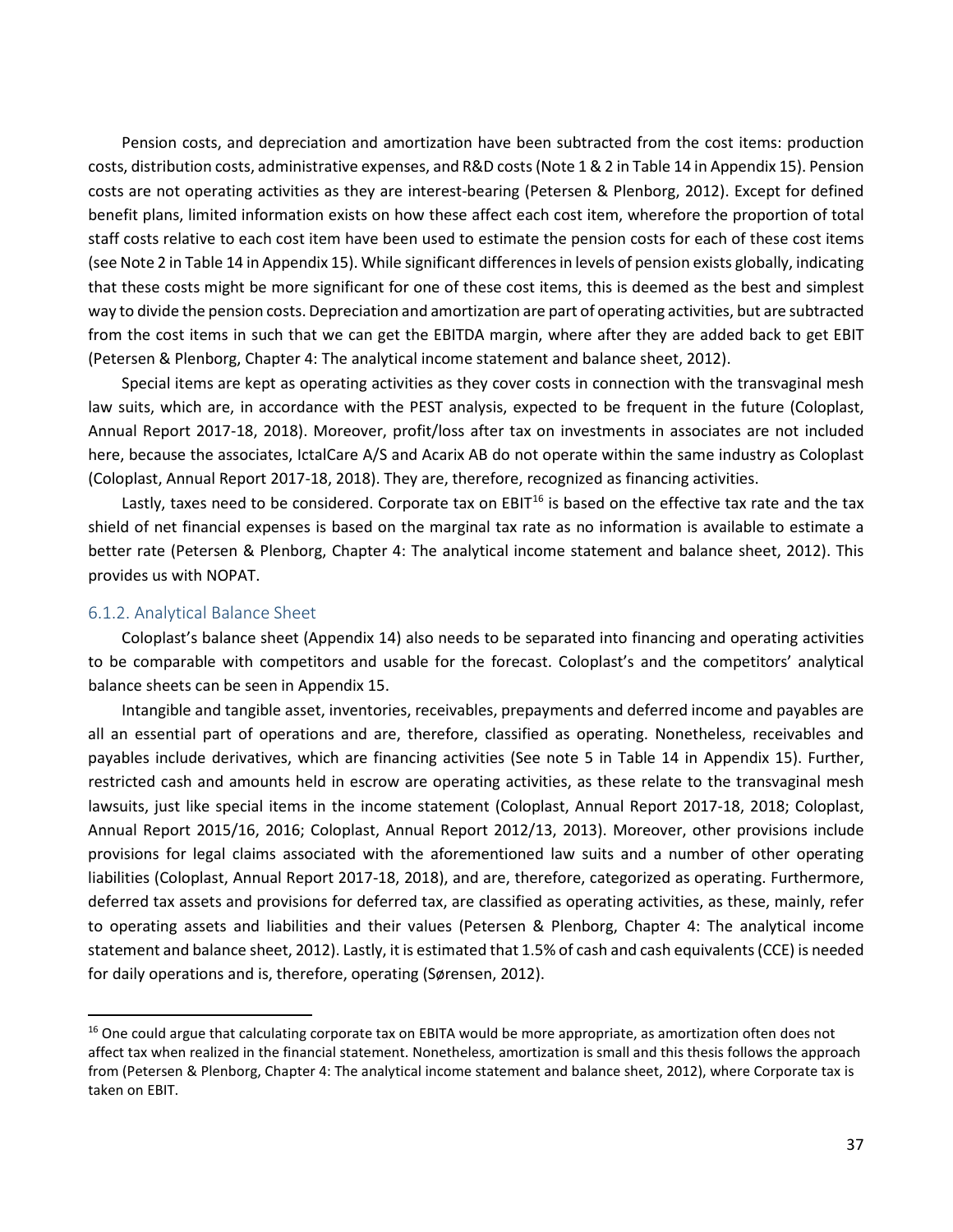Other credit institutions, marketable securities, CCE (as mentioned above), derivatives (as mentioned above), provisions for pensions and similar liabilities (as mentioned under the analytical income statement), lease liability and other equity investments/investments in associates<sup>[17](#page-37-0)</sup> (as mentioned under the analytical income statement) are all identified as financing activities. Lastly, income tax is categorized as financing, as Danish tax authorities impose interest for late payment (SKAT, 2019).

## 6.2 Growth & Common-Size Analysis

In the following, the development (table 6.1) and value relative to revenue (Table 6.2) of some important accounting items and margins for Coloplast and competitors will be introduced and discussed.

| <b>Table 6.1 - Growth Analysis</b> |            |         |           |        |                           |           |            |         |  |  |  |
|------------------------------------|------------|---------|-----------|--------|---------------------------|-----------|------------|---------|--|--|--|
|                                    |            |         | Coloplast |        | <b>Average Competitor</b> |           |            |         |  |  |  |
|                                    | 2015       | 2016    | 2017      | 2018   | 2015                      | 2018      |            |         |  |  |  |
| Revenue                            | 11.9%      | 5.6%    | 5.8%      | 5.9%   | 7.5%                      | 8.5%      | 2.5%       | 11.9%   |  |  |  |
| Operating costs                    | 13.0%      | 4.8%    | 6.2%      | 8.5%   | 10.7%                     | 3.2%      | 0.6%       | 11.7%   |  |  |  |
| EBITDA**                           | $(40.0\%)$ | 114.6%  | 21.2%     | 1.7%   | 9.7%                      | 52.5%     | 18.2%      | 13.7%   |  |  |  |
| <b>EBIT</b>                        | (46.8%)    | 143.3%  | 21.8%     | 1.6%   | (15.3%)                   | (13.4%)   | 50.6%      | 7.6%    |  |  |  |
| <b>NOPAT</b>                       | (47.8%)    | 155.0%  | 21.4%     | 1.7%   | (24.2%)                   | (176.7%)  | 118.8%     | 64.4%   |  |  |  |
| Net income                         | (62.4%)    | 249.6%  | 20.8%     | 1.2%   | (4.3%)                    | 54.6%     | $(51.0\%)$ | 365.1%  |  |  |  |
| CapEx                              | 24.7%      | 3.6%    | (2.5%)    | (5.4%) | 39.5%                     | (3.2%)    | 12.5%      | (9.4% ) |  |  |  |
| <b>NWC</b>                         | (209%)     | 79.7%   | 707.2%    | 20.1%  | (42.0%)                   | 27.1%     | 142.9%     | 15.4%*  |  |  |  |
| <b>NIBD</b>                        | 54.4%      | (48.3%) | (382.1%)  | 14.3%  | 103.0%                    | $(4.0\%)$ | (14.6%)    | 74.2%   |  |  |  |
| <b>Invested Capital</b>            | (35.1%)    | 24.4%   | 66.9%     | 9.2%   | 35.4%                     | 2.8%      | 4.0%       | 39.9%   |  |  |  |

*\*BD's NWC growth is excluded here as it is very low (negative 5179.6%)*

*\*\* For comparability, we here use Coloplast's EBITDA margin after special items*

*Own Creation*

|                    | Table 6.2 - Common-Size Analysis |         |           |         |         |                       |                      |          |         |  |  |  |  |
|--------------------|----------------------------------|---------|-----------|---------|---------|-----------------------|----------------------|----------|---------|--|--|--|--|
|                    |                                  |         | Coloplast |         |         | Average<br>Competitor | Median<br>Competitor | ConvaTec |         |  |  |  |  |
|                    | 2014                             | 2015    | 2016      | 2017    | 2018    |                       | 2018                 | 2018     | 2018    |  |  |  |  |
| Operating<br>costs | (61.5%)                          | (62.1%) | (61.7%)   | (61.9%) | (63.5%) |                       | (74.6%)              | (75.2%)  | (73.9%) |  |  |  |  |
| EBITDA*            | 30.5%                            | 16.3%   | 33.2%     | 38.1%   | 36.5%   |                       | 26.5%                | 26.1%    | 26.1%   |  |  |  |  |
| <b>EBIT</b>        | 27.0%                            | 12.9%   | 29.6%     | 34.1%   | 32.7%   |                       | 18.7%                | 15.7%    | 16.0%   |  |  |  |  |
| <b>NOPAT</b>       | 20.3%                            | 9.5%    | 22.8%     | 26.2%   | 25.2%   |                       | 15.8%                | 16.0%    | 16.0%   |  |  |  |  |

<span id="page-37-0"></span><sup>&</sup>lt;sup>17</sup> Coloplast no-longer has investments in associates in 2018, but instead it has other equity investments, which are the same investment as before, however, they are no longer qualified as investments in associates (Coloplast, Annual Report 2017-18, 2018)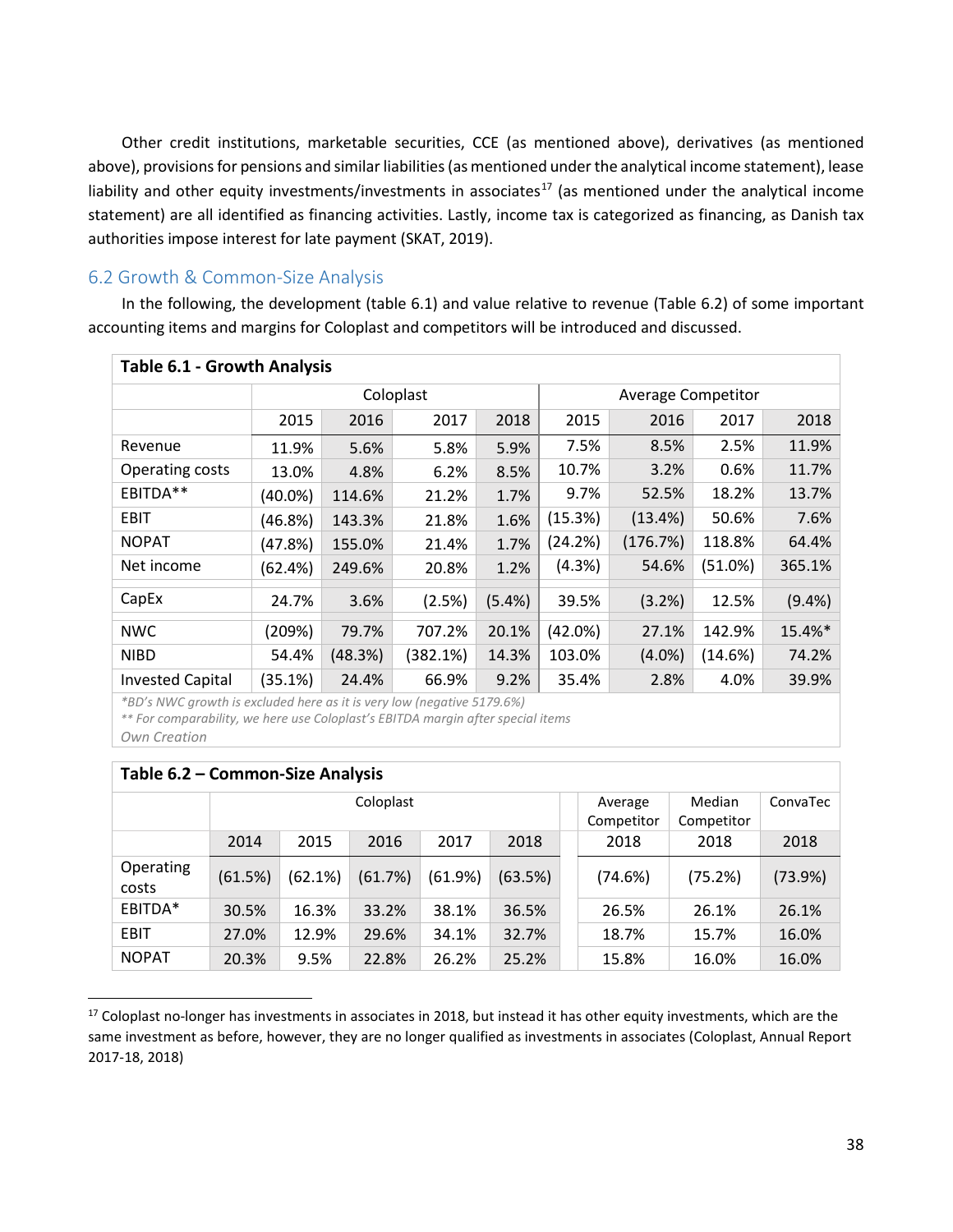| Net income                                                                     | 19.2%  | 6.5%       | 21.4%  | 24.5%  | 23.4%     | 13.5%  | 13.5%  | 12.1%  |
|--------------------------------------------------------------------------------|--------|------------|--------|--------|-----------|--------|--------|--------|
|                                                                                |        |            |        |        |           |        |        |        |
| CapEx                                                                          | (3.8%) | (4.2%)     | (4.2%) | (3.8%) | $(3.4\%)$ | (4.2%) | (1.9%  | (1.9%  |
|                                                                                |        |            |        |        |           |        |        |        |
| <b>NWC</b>                                                                     | 10.2%  | $(10.0\%)$ | (1.9%) | 11.0%  | 12.5%     | 1.5%   | (2.3%) | 19.3%  |
| <b>NIBD</b>                                                                    | (5.6%) | (7.8%)     | (3.8%) | 10.1%  | 10.9%     | 74.0%  | 68.5%  | 80.9%  |
| Invested<br>Capital                                                            | 44.9%  | 26.1%      | 30.7%  | 48.5%  | 50.0%     | 186.3% | 169.1% | 169.1% |
| * For comparability, we here use Coloplast's EBITDA margin after special items |        |            |        |        |           |        |        |        |

*Own Creation*

## 6.2.1 Revenue and Operating costs

Coloplast's revenue growth has been above that of the market, but it faces intense competition by competitors growing at even higher rates. Notwithstanding, future revenue growth is expected to be closer to that of average competitors when excluding the impact of exchange rates and acquisitions. This is also in line with the consensus estimates (Appendix 16).

Coloplast appears to have a cost advantage, as operating expenses as a percentage of revenue are more than 10 percentage points less than those of Average and Median Competitors. While that is said, Coloplast's operating costs have been growing at a rate higher than revenue growth and Average Competitors, indicating Coloplast is moving away from its advantage. This can, in part, be explained by increased R&D costs, but also by the focus on efficiency, which increases costs in the short run (Strategic analysis). Moreover, Coloplast does not include litigation costs here, but rather as special items, which means their actual cost advantage is less in years with high special items. Nonetheless, a clear cost advantage is still evident, which Coloplast is expected to largely keep in the future.

## 6.2.2 EBITDA, EBIT, NOPAT & Net Income

Due to the lower production costs, Coloplast's EBITDA margin is also approximately 10%-points higher than those of Average and Median Competitors and ConvaTec. Only in 2015 the EBITDA was significantly less, which is due to the high settlement costs associated with the transvaginal mesh law suits. As we expect revenue growth to improve in the future and that Coloplast will keep its cost advantage, it is to be expected that the EBIDTA margin will remain high while being negatively impacted by litigation costs. This is also in line with the consensus forecast (Appendix 16).

The difference between Coloplast and Average and Median Competitor's EBIT is even more significant, showing that Coloplast has a smaller depreciation and amortization expense. This is, most likely, due to Average Competitors' having significantly higher intangible assets. This difference is, however, reduced when looking at NOPAT and Net income, where we are back at a 10%-point difference. This indicates, on the one hand, that Coloplast might pay more taxes than competitors, and, on the other hand, that Coloplast might have less of a tax shield for net financial expenses. We especially see this when looking at ConvaTec, as its EBIT and NOPAT are identical and there are 4 percentage points between NOPAT and net income. As for EBIDTA, we expect that Coloplast's EBIT, NOPAT and net income will remain high.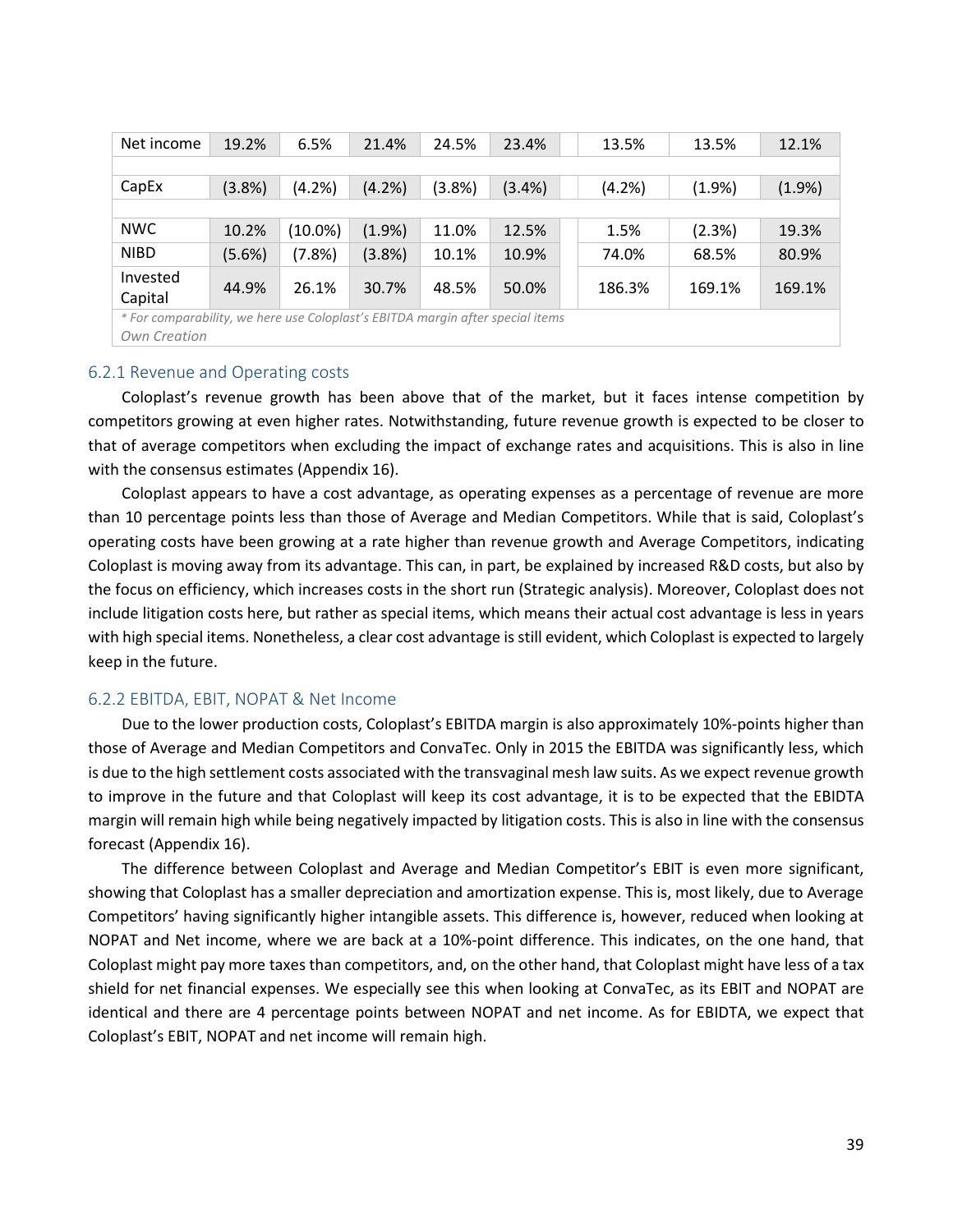## 6.2.3 Net working capital (NWC)

NWC measures a company's liquidity and short-term health and, to some extent, also operational efficiency, as sufficient NWC provides potential to invest and grow (Kenton, 2019). Coloplast's NWC has been around 11% except for 2015 and 2016, where it, due to high provisions for litigation purposes, was negative. This is also clear from the high negative growth from 2014 to 2015. This generally high NWC and the positive growth since 2015, indicates that Coloplast has good short-term health. Moreover, Coloplast's NWC is much higher than that for Average and Median Competitors, who's NWC was relatively small or negative in 2018 despite positive NWC growth from 2016 and forward. Nonetheless, ConvaTec's NWC is higher than that of Coloplast, which indicates that it has more potential to invest and grow in the near future. We expect Coloplast's liquidity health to remain well in the future, estimating that the NWC level relative to revenue increases due to higher operating assets and steady operating liabilities.

## 6.2.4 Capital Expenditure (CapEx)

Capital expenditure (CapEx) is the investment made in PPE in a given year, which is capitalized over a longer time period due to the longer life of the underlying asset. Therefore, CapEx shows us how much a company is investing to maintain or grow the business. Coloplast's CapEx rose by 25% in 2015 but has since then not changed significantly. A similar development can be seen for Average Competitors. Nonetheless, Coloplast's level of CapEx relative to revenue is similar to that of Average Competitors, but higher than Median competitors. From the strategic analysis we know that Coloplast is expanding its business currently through a new production facility in Costa Rica. Similar actions have also been taken in recent years (see production site analysis below). Subsequently, Coloplast's level of CapEx appears appropriate. In the future, we expect that CapEX relative to revenue will increase due to the production facility being built in Costa Rica and then return to the historical level.

## 6.2.5 Net interest-bearing Debt (NIBD)

Coloplast's NIBD was negative in 2014 to 2016, which means that Coloplast had more interest-bearing assets than liabilities. In 2017, however, NIBD became positive and increased by more than 300%. Notwithstanding, NIBD constitutes a significantly larger percentage of revenue for Average and Median Competitors. This indicates that competitors, such as ConvaTec, whose NIBD is even higher than that of Average Competitors, face larger interest payments. This was also evident in the discussion of EBIT, NOPAT and Net income above. However, higher debt levels are not necessarily a bad thing when used to make good investments that improve the company's ability to compete in the market. We expect Coloplast to keep the recent NIBD level relative to revenue in the future.

## 6.2.6 Invested Capital

Due to a significantly lower NIBD, lower equity and lower operating assets and liabilities, Coloplast's Invested Capital is also significantly lower than that of competitors. The majority of this difference comes from the significant difference between Coloplast's and Average Competitors' intangible assets, as explained above. Due to increasing operating assets, decreasing operating liabilities, increasing equity and increasing NIBD, Coloplast's invested capital has increased since 2015. We expect that Coloplast's level of IC relative to revenue will remain relatively steady in the future.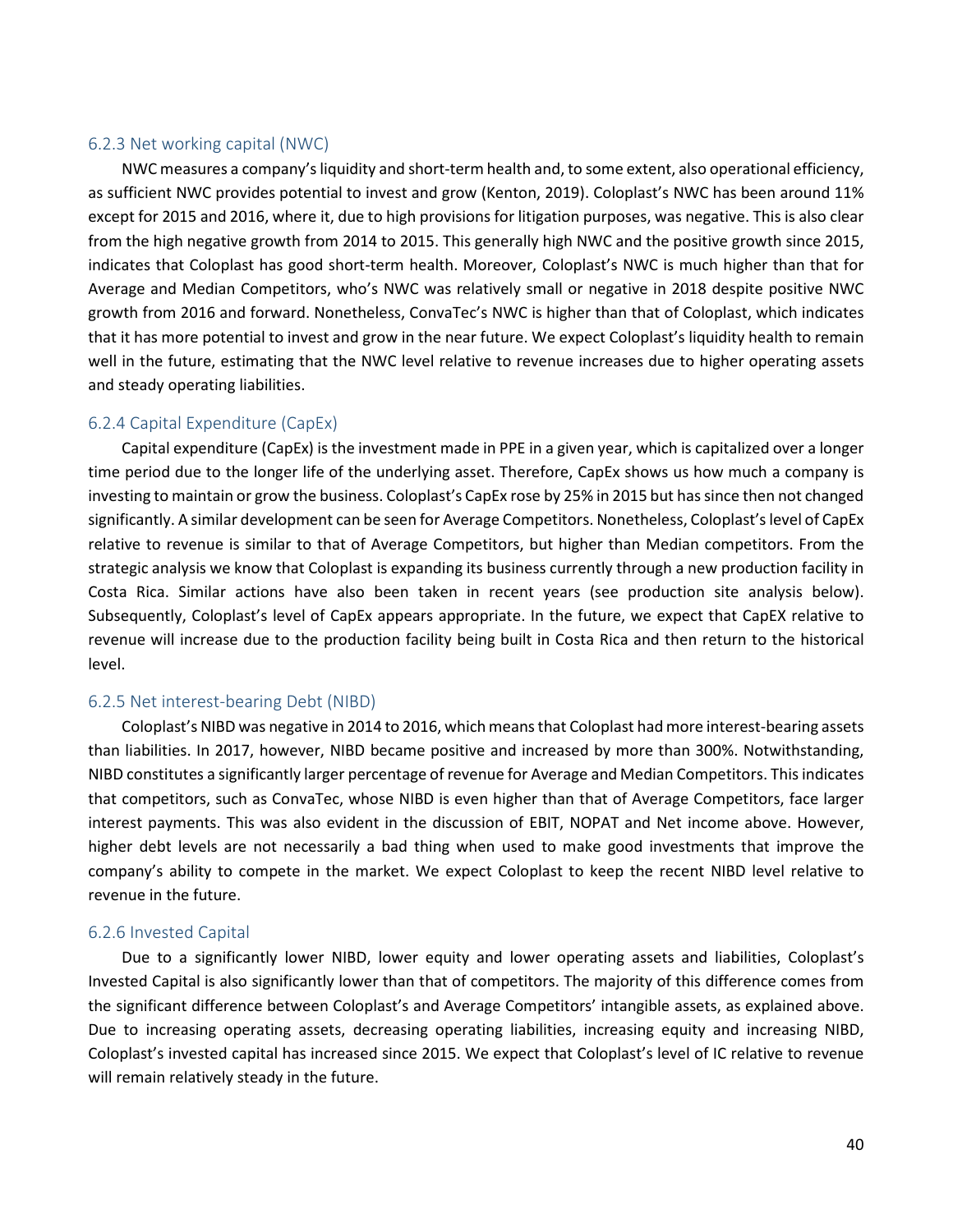## 6.3 Profitability Analysis

In the following, a profitability analysis of Coloplast compared with Average and Median Competitors and ConvaTec is introduced. Based on the Dupont model, the foundation for the ROE calculation will be investigated and discussed taking the above common-size and growth analysis into an account.

## 6.3.1 Financial Leverage and NBC

Coloplast's financial leverage is lower than that of Average and Median Competitors (Table 6.3). In 2014 to 2016 it was negative, which can be explained by the negative NIBD in those years. Due to the significant increase in NIBD in 2017, financial leverage and NBC (Table 6.4) increased significantly. Financial leverage is, nonetheless, still half of that of Average and Median Competitors and a third of that of ConvaTec. This indicates good longterm liquidity (Petersen & Plenborg, Profitability Analysis, 2012), which is in line with the high NWC above.

| Table 6.3 - Financial Leverage |        |       |      |      | Table 6.4 - Net Borrowing Cost |        |        |      |      |  |
|--------------------------------|--------|-------|------|------|--------------------------------|--------|--------|------|------|--|
|                                | 2015   | 2016  | 2017 | 2018 | $\%$                           | 2015   | 2016   | 2017 | 2018 |  |
| Coloplast                      | (0.2)  | (0.1) | 0.3  | 0.3  | Coloplast                      | (30.6) | (38.2) | 47.6 | 16.9 |  |
| Average<br>Competitors         | (1.8)  | 0.9   | 0.7  | 0.7  | Average<br>Competitors         | 4.2    | 4.7    | 5.2  | 4.5  |  |
| Median<br>Competitors          | 0.6    | 0.9   | 0.6  | 0.8  | Median<br>Competitors          | 3.3    | 3.9    | 4.9  | 4.2  |  |
| ConvaTec                       | (15.7) | 1.4   | 1.1  | 0.9  | ConvaTec                       | 8.2    | 10.2   | 9.4  | 4.9  |  |
| Own creation                   |        |       |      |      | Own creation                   |        |        |      |      |  |

| ncial Leverage |       |      |      |  | Table 6.4 - Net Borrowing Cost |        |        |      |      |  |  |  |
|----------------|-------|------|------|--|--------------------------------|--------|--------|------|------|--|--|--|
| 2015           | 2016  | 2017 | 2018 |  | $\%$                           | 2015   | 2016   | 2017 | 2018 |  |  |  |
| (0.2)          | (0.1) | 0.3  | 0.3  |  | Coloplast                      | (30.6) | (38.2) | 47.6 | 16.9 |  |  |  |
| (1.8)          | 0.9   | 0.7  | 0.7  |  | Average<br>Competitors         | 4.2    | 4.7    | 5.2  | 4.5  |  |  |  |
| 0.6            | 0.9   | 0.6  | 0.8  |  | Median<br>Competitors          | 3.3    | 3.9    | 4.9  | 4.2  |  |  |  |
| (15.7)         | 1.4   | 1.1  | 0.9  |  | ConvaTec                       | 8.2    | 10.2   | 9.4  | 4.9  |  |  |  |
|                |       |      |      |  | Own creation                   |        |        |      |      |  |  |  |

A higher financial leverage results in a higher variation of ROE. Nonetheless, increased debt is, as mentioned above, not necessarily bad as investments can be made that improve the competitive stand. Moreover, it is the spread between NBC (Table 6.5) and ROIC (Table 6.8) that determines whether the financial leverage has a positive or negative effect on ROE. This will be explained further below. While Coloplast's NBC is significantly different than that of Average Competitors and changes drastically within the historical period, we will not interpret to much based on this, as the NBC rarely ever reflects the company's actual borrowing rate (Petersen & Plenborg, Profitability Analysis, 2012).

We expect that both the financial leverage and NBC in the future will stay relatively close to the values in recent years.

## 6.3.2 Profit Margin (PM) and Turnover Rate Invested Capital (TRIC)

| Table 6.5 - Profit Margin |      |      |      |      | Table 6.6 - Turnover Rate Invested Capital |      |      |      |      |  |  |
|---------------------------|------|------|------|------|--------------------------------------------|------|------|------|------|--|--|
| $\%$                      | 2015 | 2016 | 2017 | 2018 |                                            | 2015 | 2016 | 2017 | 2018 |  |  |
| Coloplast                 | 13.8 | 15.9 | 23.9 | 25.0 | Coloplast                                  | 3.0  | 3.6  | 2.6  | 2.1  |  |  |
| Average<br>Competitors    | 8.5  | 9.9  | 11.5 | 12.5 | Average<br>Competitors                     | 0.7  | 0.7  | 0.7  | 0.7  |  |  |
| Median<br>Competitors     | 10.3 | 8.3  | 12.9 | 15.9 | Median<br>Competitors                      | 0.7  | 0.6  | 0.7  | 0.6  |  |  |
| ConvaTec                  | 11.4 | 2.0  | 13.6 | 16.0 | ConvaTec                                   | 0.5  | 0.5  | 0.6  | 0.6  |  |  |
| Own creation              |      |      |      |      | Own creation                               |      |      |      |      |  |  |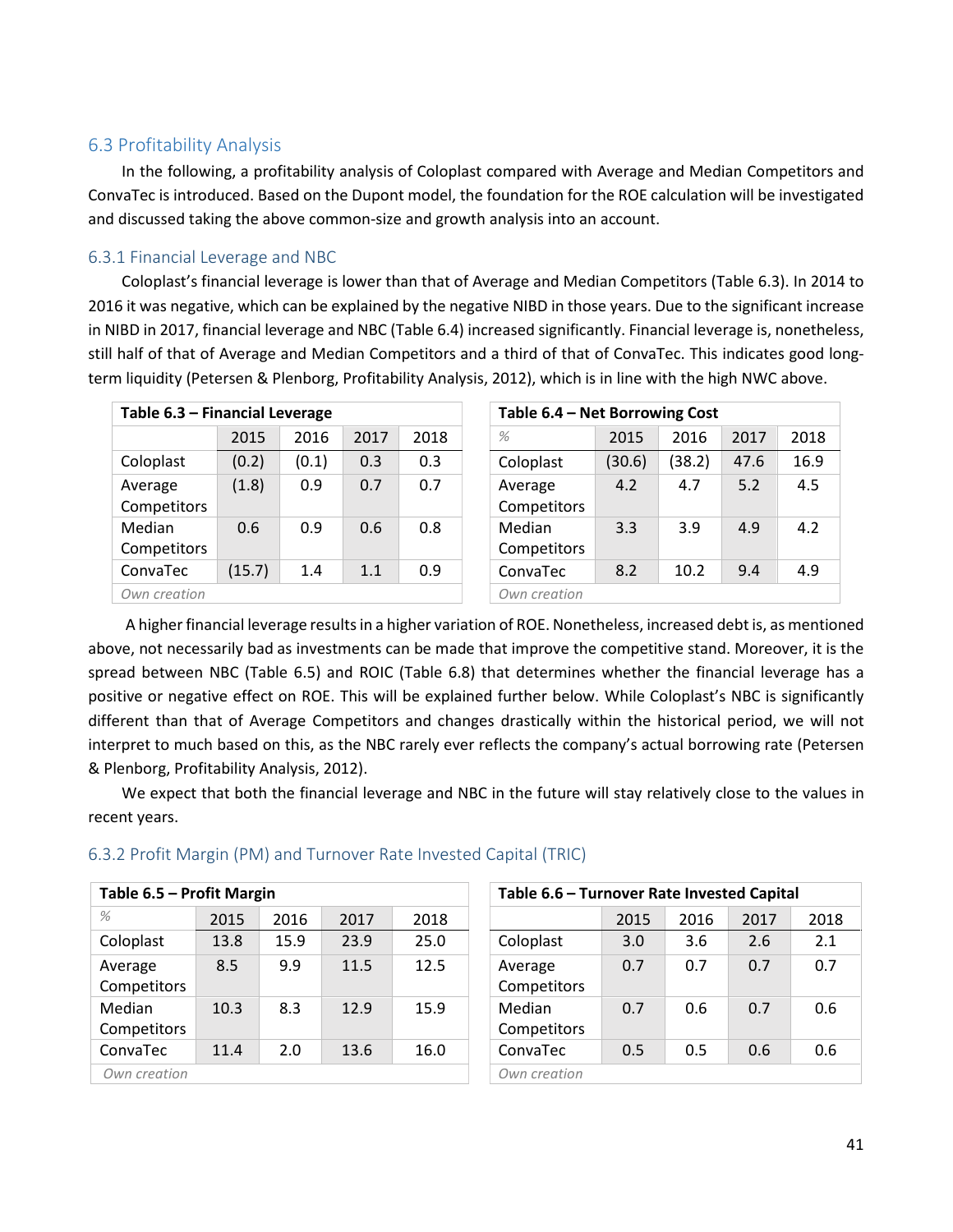Coloplast's PM is significantly larger than that of Average and Median Competitors in all years except for 2015 and has a positive upwards going trend (Table 6.5). In 2015 and 2016 Coloplast's PM was lower than the other years, due to a significantly lower NOPAT resulting from high special items, as explained previously. This high PM is very attractive as it means that Coloplast generates more operating income per DKK of revenue than Average and Median Competitors. Notwithstanding, ConvaTec's PM is also larger than that of Average competitors and has also been increasing since 2016. These high PM's are to be expected as companies characterized by a high proportion of fixed costs, such as manufacturing and R&D companies, often have low TRICs and, therefore, need higher PMs to attract capital to the industry (Petersen & Plenborg, Profitability Analysis, 2012). Nonetheless, Coloplast's TRIC is also significantly larger than that of Average Competitors and ConvaTec (Table 6.6), which is not surprising as it generates relatively high revenues while having less invested capital than Average and Median Competitors.

We expect that Coloplast's TRIC will remain relatively steady as IC is expected to stay at the same level relative to revenue. Coloplast's PM is not expected to stay as high as in recent years, but rather move towards the average of the last 5 years due to the burden of special items.

| Table 6.7 - Return on Invested Capital |      | Table $6.8$ – the spread |      |      |                        |       |
|----------------------------------------|------|--------------------------|------|------|------------------------|-------|
| %                                      | 2015 | 2016                     | 2017 | 2018 |                        | 2015  |
| Coloplast                              | 62.0 | 57.4                     | 61.7 | 52.2 | Coloplast              | 72.2  |
| Average<br>competitors                 | 5.0  | 6.1                      | 7.1  | 7.6  | Average<br>competitors | 0.8   |
| Median<br>Competitors                  | 6.4  | 5.2                      | 7.8  | 9.2  | Median<br>Competitors  | 0.8   |
| ConvaTec                               | 5.9  | 1.1                      | 7.6  | 9.2  | ConvaTec               | (2.4) |
| Own creation                           |      | Own creation             |      |      |                        |       |

| 6.3.3 Return on Invested Capital (ROIC) and the Spread |  |  |  |  |
|--------------------------------------------------------|--|--|--|--|
|--------------------------------------------------------|--|--|--|--|

| Table 6.7 - Return on Invested Capital<br>Table $6.8$ – the spread<br>2018<br>2017<br>2018<br>2015<br>2016<br>2015<br>2017<br>2016<br>35.3<br>52.2<br>62.0<br>57.4<br>61.7<br>72.2<br>95.6<br>14.1<br>Coloplast<br>3.1<br>7.1<br>7.6<br>0.8<br>1.4<br>1.9<br>5.0<br>6.1<br>Average<br>competitors<br>Median<br>5.2<br>9.2<br>Median<br>7.8<br>0.8<br>2.0<br>4.3<br>6.4<br>1.3<br>Competitors<br>Competitors<br>9.2<br>(2.4)<br>(9.1)<br>(1.8)<br>4.3<br>5.9<br>7.6<br>ConvaTec<br>1.1<br>Own creation<br>Own creation |                        |  |  |  |  |  |  |  |  |  |  |
|-----------------------------------------------------------------------------------------------------------------------------------------------------------------------------------------------------------------------------------------------------------------------------------------------------------------------------------------------------------------------------------------------------------------------------------------------------------------------------------------------------------------------|------------------------|--|--|--|--|--|--|--|--|--|--|
|                                                                                                                                                                                                                                                                                                                                                                                                                                                                                                                       |                        |  |  |  |  |  |  |  |  |  |  |
|                                                                                                                                                                                                                                                                                                                                                                                                                                                                                                                       | %                      |  |  |  |  |  |  |  |  |  |  |
|                                                                                                                                                                                                                                                                                                                                                                                                                                                                                                                       | Coloplast              |  |  |  |  |  |  |  |  |  |  |
|                                                                                                                                                                                                                                                                                                                                                                                                                                                                                                                       | Average<br>competitors |  |  |  |  |  |  |  |  |  |  |
|                                                                                                                                                                                                                                                                                                                                                                                                                                                                                                                       |                        |  |  |  |  |  |  |  |  |  |  |
|                                                                                                                                                                                                                                                                                                                                                                                                                                                                                                                       | ConvaTec               |  |  |  |  |  |  |  |  |  |  |
|                                                                                                                                                                                                                                                                                                                                                                                                                                                                                                                       |                        |  |  |  |  |  |  |  |  |  |  |

Coloplast's ROIC is, due to the high PM and TRIC, significantly larger than that of Average and Median Competitors (Table 6.7). The high ROIC, further, results in a high, positive spread between NBC and ROIC (Table 6.8), even in 2017 and 2018 where Coloplast's NBC increased significantly (Table 6.5). Therefore, Coloplasts financial leverage has a positive effect on ROE, as explained above. The same goes for Average and Median Competitors, even though their spread is much lower. ConvaTec's high financial leverage impacted ROE negatively in 2015 and 2016 due to a negative spread. Nonetheless, the spread has since then improved significantly.

We expect that, due to a lower PM in the future, ROIC will also decrease slightly. Subsequently, the spread will also be lower than in recent years.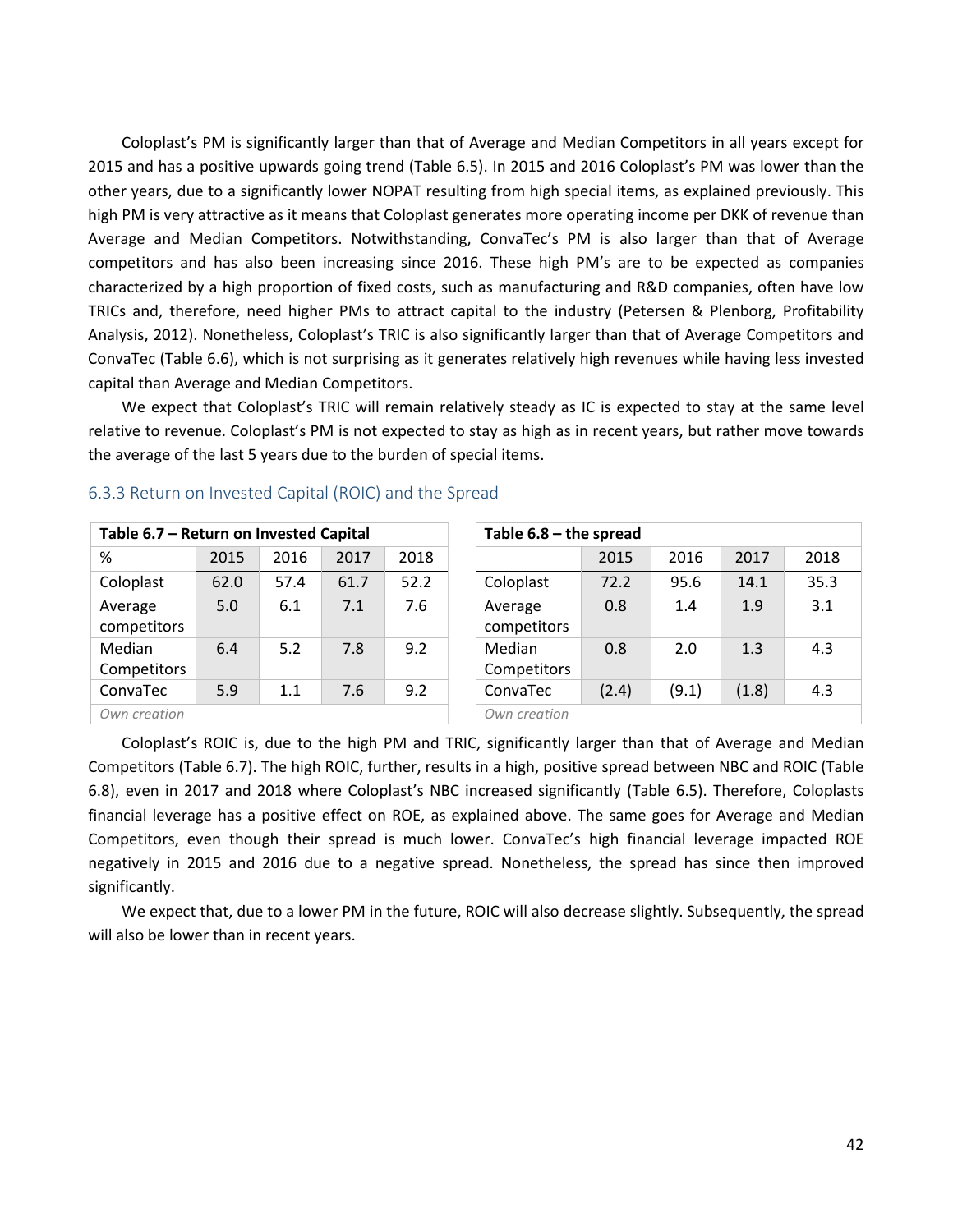#### 6.3.4 Return on Equity (ROE)

| Table 6.9 - Return on Equity |      |        |      |      |  |  |  |  |  |  |  |
|------------------------------|------|--------|------|------|--|--|--|--|--|--|--|
| %                            | 2015 | 2016   | 2017 | 2018 |  |  |  |  |  |  |  |
| Coloplast                    | 25.1 | 46.9   | 65.4 | 62.0 |  |  |  |  |  |  |  |
| Average competitors          | 12.0 | 5.8    | 7.2  | 9.15 |  |  |  |  |  |  |  |
| <b>Median Competitors</b>    | 10.9 | 8.0    | 7.7  | 12.0 |  |  |  |  |  |  |  |
| ConvaTec                     | 42.7 | (11.2) | 5.6  | 13.1 |  |  |  |  |  |  |  |
| Own Creation                 |      |        |      |      |  |  |  |  |  |  |  |

Coloplast's ROE is, as can be expected based on the discussion of the ratios on which it is built, significantly higher than that of Average and Median Competitors (Table 6.9). 2015 values appear much lower than later levels, which is due to the fact that the model does not take negative NIBD's into an account. We will, therefore, focus more on the most recent ROEs. ROE for 2017-2018 is higher and indicates that Coloplast is more profitable than Average and Median Competitors. This was also evident in the common-size and growth analysis, where Coloplast's EBITDA, EBIT, NOPAT and Net Income was identified as higher than Average and Median Competitors. Subsequently, Coloplast seems to be competitive in the market and, to some extent, outperforms competitors. Nonetheless, the lower revenue growth identified above, as well as an increase in operating costs, shows the continuously need to improve to keep this advantage.

We expect that Coloplast will be able to maintain its good financial position, and, therefore, expect that ROE will only be somewhat lower in the future. This is due to the lower PM and, therefore, lower ROIC and spread. This is also in line with the first three years of the consensus forecast (Appendix 16).

## 6.4 Production move to Costa Rica

Coloplast has purchased land in Cartago, Costa Rica where it is building the new, high-volume facility, which will be completed in 2020. The impact of this new production facility on the company's financials and value drivers, can be estimated based on how similar production sites have, previously, impacted Coloplast and competitors' financial statements. While it would be most appropriate to look at how these affect the financial situation long-term, it is too difficult to distinguish the specific influence of a production facility from other operations, wherefore, we will only look at the development in the year before, the relevant year and one or two years after the facility is established. Appendix 17 shows costs, PPE and inventories relative to revenue in the year before, the relevant year and the year(s) after the production facilities were completed<sup>18</sup>. These are also presented in the following.

#### 6.4.1 Coloplast's production facility in Tatabányán, Hungary, 2001/2

In 1999 Coloplast decided to outsource part of the production to Hungary in order to save costs. It invested DKK 65m to build a 13,800  $m^2$  production facility and administration areas in Tatabányán that was completed in April 2002 (Pyndth & Pedersen, 2006, p. 90). The production facility appears to have helped reduce costs (see

<span id="page-42-0"></span> $18$  As Coloplast's factory in Tatabányan was completed towards the end of FY2001/2, we are mostly interested in the development from t=0 to t=1 and t=1 to t=2. On the contrary, we are most interested in the development from t=-1 to t=0 and t=0 to t=1 for the other cases as completion here was at the beginning of the financial period.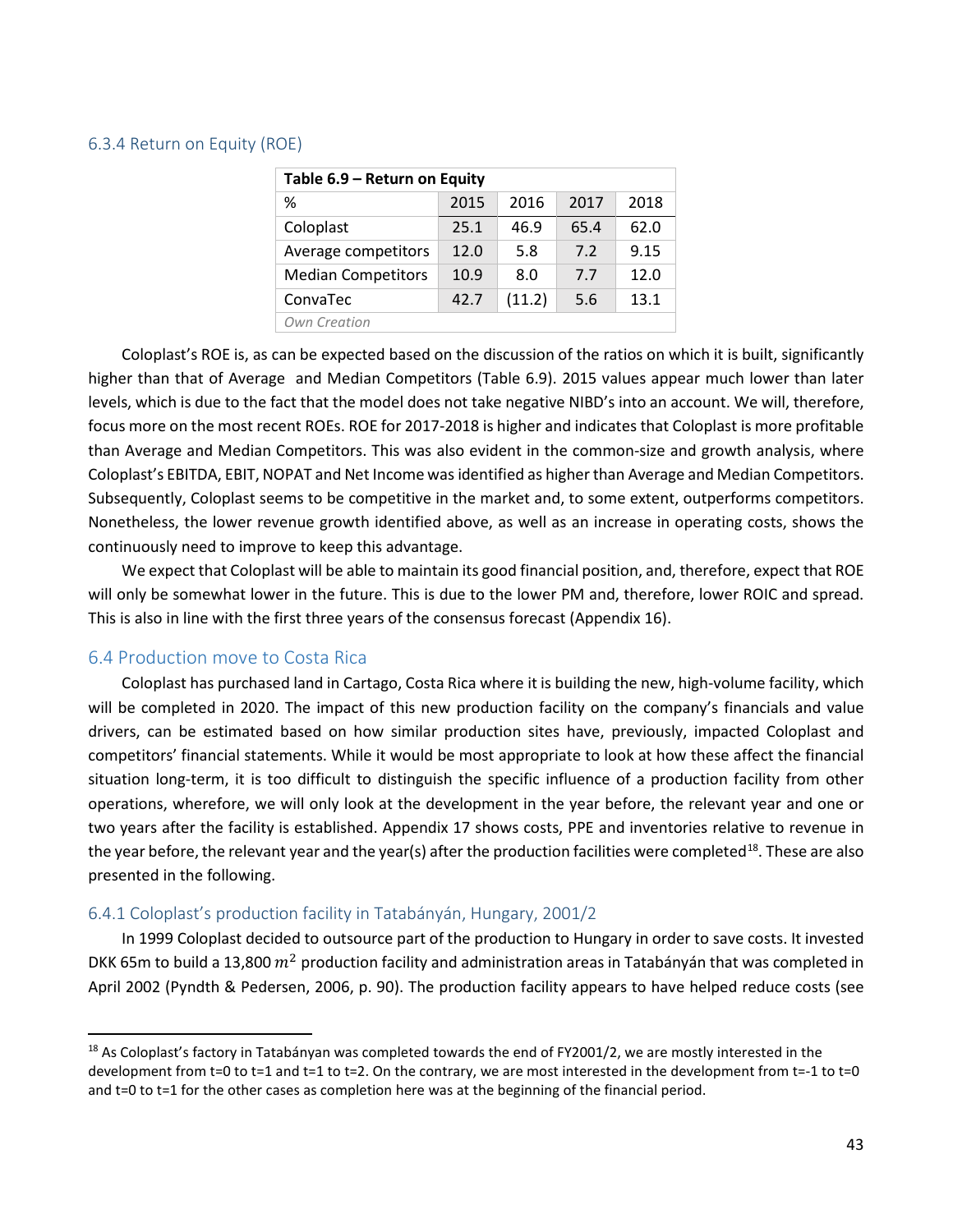Appendix 17). Production costs relative to revenue fell by 3.2% and administrative expenses fell by 4%, whereas distribution costs increased by 2.6% from 2001/2 to 2003/4. Overall costs improved slightly relative to revenue, whereas they increased slightly the year before and after. Furthermore, there is a large, positive impact on PPE and a more significant increase in inventories relative to revenue.

#### 6.4.2 Coloplast's production facilities in Nyírbátor, Hungary and Zhuhai, China, 2007/8

In the end of 2007 Coloplast's new, 22,000  $m^2$  production facility in Zhuhai, China was completed and in the beginning of 2008, the production facility in Nyírbátor, Hungary was completed, also measuring 22,000 m^2 (Coloplast, New Factory in China, 2007). A total investment of DKK 239m was necessary to complete these facilities (Coloplast, Annual Report 2006/7, 2007).

These two new production facilities appear to have improved costs, as total costs relative to revenue fell by 3.5% from 2007/8 to 2008/9. Notwithstanding, production costs increased by almost 3%. This negative development is by Coloplast attributed to the inefficient use of production apparatus due to lower-thanexpected sales, most likely due to the financial crisis. This effect would have been more severe, if not for the improved production economy from the relocation of production to Hungary and China (Coloplast, Annual Report 2008/9, 2009). Two years after, production costs fell by more than 8%. Moreover, distribution costs fell by 3% from 2006/7 to 2008/9 and administration expenses fell significantly by 33%.

PPE actually fell from 2007/8 to 2008/9 which, however, might simply be due to the fact that many investments for the factories where made in previous years as PPE increased by almost 8% the year before, despite the fact that it divested a large part of its business (Coloplast, Annual Report 2006/7, 2007). Moreover, inventory rose by 24% in the year the production facility came in place, but fell again by 23% the year after, returning close to the initial inventory level.

### 6.4.3 BD's Production facility in Tatabányán, Hungary, 2010

In 2010, BD built a production site in Tatabányán, Hungary (Becton Dickison, 2010). Total cost have slightly improved from 2009 to 2011, relative to revenue. Production costs decreased from 2009 to 2010, then increasing slightly but then decreasing even more. It could, therefore, appear that the new production facility has had a positive effect. The level of PPE relative to revenue is the same in 2009 and 2011, whereas inventory has decreased slightly, rather than increased.

#### 6.4.4 Boston Scientific's production facility in Penang, Malaysia, 2018

On February 6, 2018, Boston scientific opened its manufacturing hub in Penang, Malaysia (Boston Scientific Corp, 2019). This does not seem to have impacted production costs as these have stayed at the same level relative to revenue. However, total costs have been reduced by 1.5%. The reason for this insignificant impact could be the fact that the new production facility most likely does not constitute a significant part of production as it is only one out of 9 facilities that together are responsible for 45% of products manufactured (Boston Scientific Corp, 2019). Similarly to costs, inventory was not affected by the new facility, and PPE actually fell by 3.5% similar to the year before.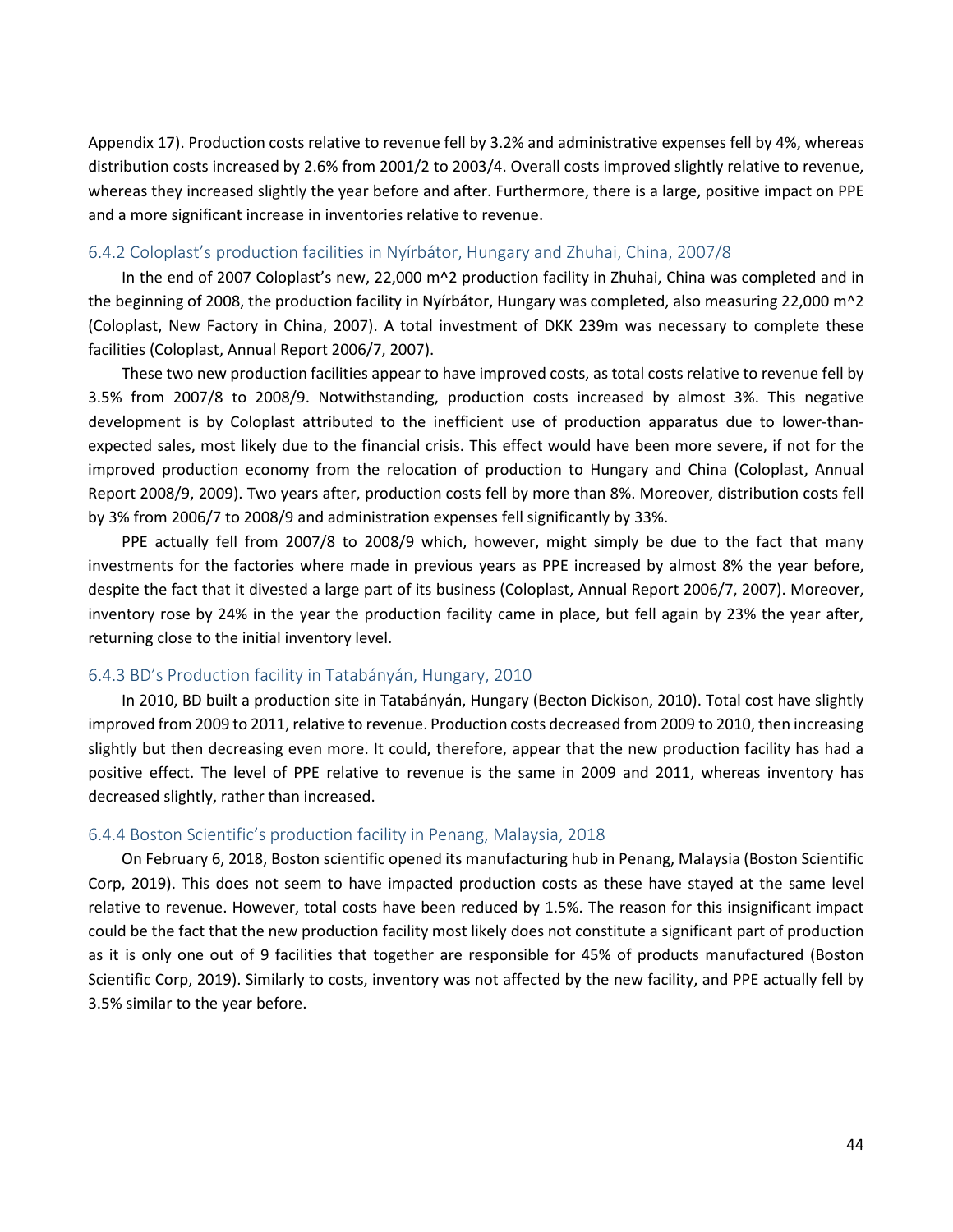## 6.4.5 Coloplast's Future Production Site in Cartago, Costa Rica

The new production facility in Cartago, Costa Rica will require a total investment of DKK 300m. Based on this high investment amount and the square meter price paid previously, which corresponds well to the price of construction in Costa Rica (Henfling, 2019), we expect this factory to measure approximately 53.460 m^2 (Table 28 in Appendix 17). Based on this, and the other factories size relative to their contribution to production, we expect that it will constitute about 25% of total production in the future (Table 30 in Appendix 17). Subsequently, this factory should have a more significant impact on the financials than many of the examples above.

We will now look at the financial items from the above analysis and how the production facility in Costa Rica is likely to affect them. Here it should be noted that the estimations made are only for the impact of the product facility, and might, therefore, differ from the actual forecasted value drivers. The average development of production costs, excluding the development from 2006/7 to 2007/8 which seems to be influenced by other factors as explained above, is -1.9% in the year following the production sites completion. As the impact of the site in Costa Rica should be more significant, we expect a decrease in production costs of 2.5%. Hereafter they are expected to increase slightly as production takes up. Distribution cost developed at an average of -0.2%, nonetheless, the values for Coloplast's production site in Tatabányán seem quite high, as explained above. We therefore expect the impact of the facility in Costa Rica to be closer to the 2007 development of -3%. Moreover, based on the same argumentation, it is expected that distribution costs will decrease slightly in the years after. Further, Administration costs developed at an average of -9.6% in the year after the completion of the production site, and the following year this rose to -20%. This average is mainly influenced by the development of the production sites in Nyírbátor and Zhuhai, which constituted a large part of production. Subsequently, we expected that administration expenses decrease by around 9% in the first year of completion and 11% in the following years. Following these, total average costs in the year after completion decreased by 2.7% and the year after by 1.3%. Subsequently, we expect that total costs will behave similarly in the Costa Rica case.

PPE has on average decreased by 4.4% in the first year, but then decreased by 1%. This development is most likely because it is very difficult to distinguish the additions from investment from other additions as well as the fact that most PPE investments have been made before the completion of the factory. Subsequently, we expect PPE to increase in the years leading up to the completion and also slightly in the year the production facility is established. Lastly, average development in inventory is an increase of 21.3% though with a 7% decrease the year after. As the impact of the production facility in Costa Rica is somewhat higher than the impact of the other cases, we expect that inventory is also influenced more. Subsequently, we expect that inventory increases by 25% in the year of completion, but then decreases by 8% in the following years.

#### 6.5 Subconclusion

Coloplast has a strong financial position relative to Average and Median competitors as well as ConvaTec. This is visible in the high margins and a high ROE and ROIC. Moreover, Coloplast is experiencing a positive development in these. Coloplast is expected to able to maintain its strong financial position, only lowering margins due to expected litigation costs in the future, thereby enabling Coloplast to provide high returns to shareholders, attracting further investments, as well as allocate funds for future growth prospects and expansion plans. The latter, is currently being exploited through the production facility in Costa Rica, which is expected to have a positive influence on margins and lead to slightly higher PPE and inventory levels.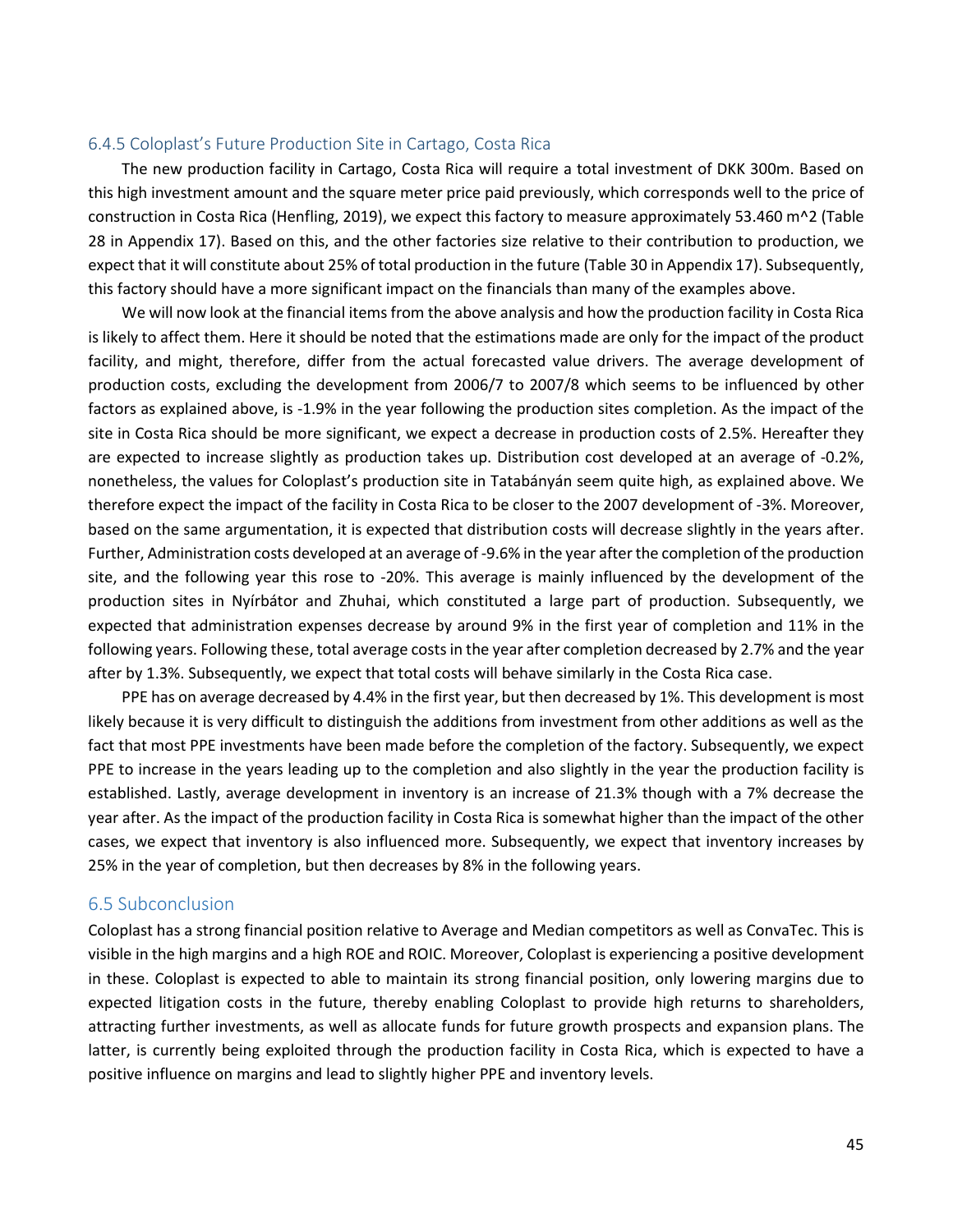# 7. Forecasting

In the following, the forecast assumptions for the value drivers will be established, based on the strategic and financial analyses. These can be seen in Appendix 18. Here, an explicit forecast period of 10 years is chosen, as Coloplast is still experiencing significantly higher growth than its expected long-term growth rate (Petersen & Plenborg, Valuation, 2012). Based on the forecast assumptions Coloplast's forecasted income statement, balance sheet and cash flow statement has been created, which can be viewed in Appendix 19. Here, it is, for simplicity, assumed that dividends is the residual of excess cash and that the cash impact takes place at the end of a financial year (Petersen & Plenborg, Forecasting, 2012).

## 7.1 Growth Drivers: Revenue Growth

Coloplast's revenue growth is influenced positively and negatively by many factors. The opportunities of increasing access to healthcare in emerging markets, a growing elderly population and an increase in the number of cancer and diabetes patients, all lead toward more potential customers for Coloplast which impacts revenue positively. Further, the low threat of substitution allows for higher returns than in other industries. Additionally, the internal competences built on closeness to the customers and the ability to adapt, while having constructed a broad, high quality product portfolio, have a positive impact on Coloplast's revenue. Notwithstanding, the threats of stringent government regulations and healthcare reforms and reimbursement, as well as high buyer power in the industry, can pressure prices and, therefore, limit growth significantly. In the long-run, earlier detection and cure, as well as surgical and medical advances will also impact growth negatively. Moreover, the heavy reliance on both the European markets as well as the hospitals' ability to advertise Coloplast's products could limit growth further. Lastly, the depleted innovation capability could threaten growth, however, the increased focus on innovation and R&D through the LEAD20 strategy appears to minimize this risk. The estimated growth in each of the business areas is elaborated on below.

#### **7.1.1 Chronic Care: Ostomy and Continence Care**

Coloplast's ostomy and continence care revenue is forecasted to increase to 10% and 9%, respectively, in 2018/19 to then decrease exponentially until the terminal period. This decrease is based on the factors explained above that negatively affect revenue. Especially reimbursement cuts and general regulation and reform pressure is significant in these business areas. Nonetheless, revenue growth does not decrease at that high a rate due to the factors that positively impact revenue growth outlined above, as well as the current rapid growth rate in the incontinence market and the fact that competition in these market segments has been identified as moderate. Subsequently, it is expected that Coloplast can maintain a higher growth rate in the ostomy and continence care business are than the 2% commonly used.

#### **7.1.2 Interventional Urology**

Growth in the urology business area is currently larger than in any of the other business areas and it is not affected as much by reimbursement cuts and general reform pressure as the chronic care business area. Nonetheless, industry rivalry has been identified as high in this market segment, which significantly limits growth in the longer run. Therefore, after increasing to 11% in 2018/19, revenue growth in urology care is expected to decrease at a higher, exponential rate than the chronic care business areas. Subsequently, the growth rate in the terminal period will be commonly used 2%.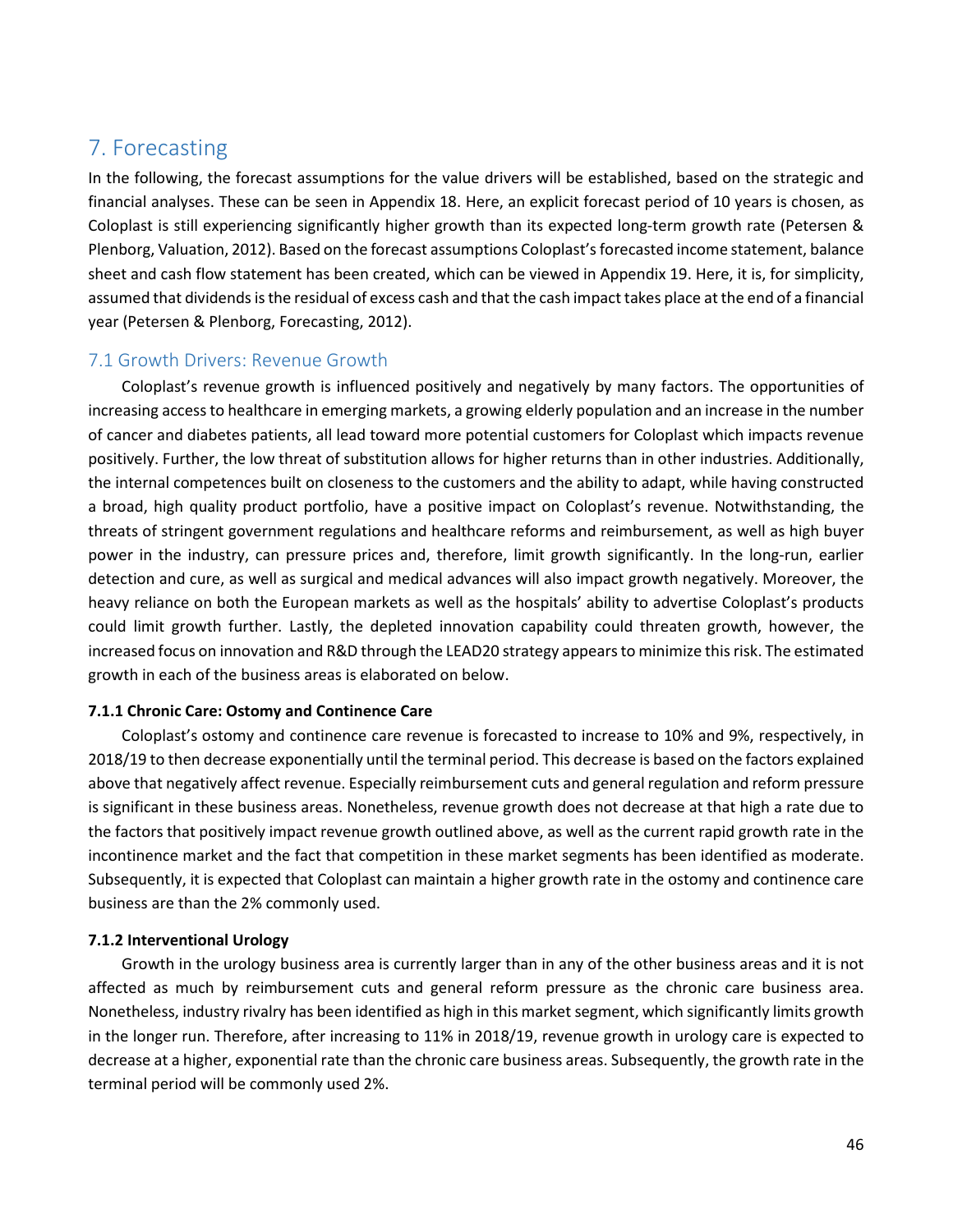#### **7.1.3 Wound and Skin Care**

The revenue of the wound and skin care segment is expected to increase over the next two financial periods, despite the healthcare reforms in Greece that limit growth here. This increase, is mainly due to the rapid growth in the closing wound care segment. Notwithstanding, due to the high competition and the high threat of substitution in this industry segment, revenue growth is expected to decrease at a rapid, exponential pace from 2020/21, resulting in 2% growth in the terminal period, which is commonly used as a long-term growth rate.

#### **7.1.4 Reported Growth**

Reported growth is assumed to be equal to organic growth as factors influencing the difference in these are not possible to forecast. The influence of exchange rates is excluded due to the fact that these follow a random walk and, therefore, cannot be forecasted. Moreover, acquisitions are excluded as we cannot forecast when Coloplast will make such an investment and because we assume that Coloplast would pay the fair market value, wherefore growth might increase, but other financial items will be impacted to the same extent. Therefore, including acquisitions will not benefit the forecast (Koller, Goedhart, & Wessel, 2010).

### 7.2 Cost Drivers

#### 7.2.1 Operating Costs

Total operation costs are a function of production costs, distribution costs, administrative expenses, R&D costs and other operating expenses, which are elaborated below.

## **Production costs**

Production costs are expected to decrease slightly over the next two financial years due to lower restructuring costs. In 2020/21 they are expected to decrease further, by 2.5% relative to revenue, due to the completion of the production facility in Costa Rica. Hereafter, they will increase slightly as production is ramped up and due to normal operations and stringent government regulations. This impact is smaller than it could have been, due to low supplier power in the industry, keeping input costs down.

#### **Distribution costs**

Distribution costs are expected to increase over time as they include sales and marketing expenses. Coloplast continuously needs to invest to maintain, improve and build new relationships with, especially, hospitals, as it operates in an industry with high buyer power and are heavily reliant on the Hospital's ability to advertise Coloplast's products. Moreover, Coloplast is focusing on and targeting the individual users more through the strategy of closeness to the customer and the Coloplast Care Program, resulting in higher expenses. Nevertheless, the positive impact on revenue and decrease in sales and marketing efforts is expected to more than offset the costs of these investments. In addition, Coloplast's Broad, quality product portfolio and strong brand, provides significant publicity at low costs. Therefore, the increase in distribution costs over time is not as significant as it could be. Furthermore, distribution costs are impacted by the production facility in Costa Rica by -3% relative to revenue in 2020/21, wherefore they decrease by 1.5% relative to revenue that year and slightly less the following years.

#### **Administrative expenses**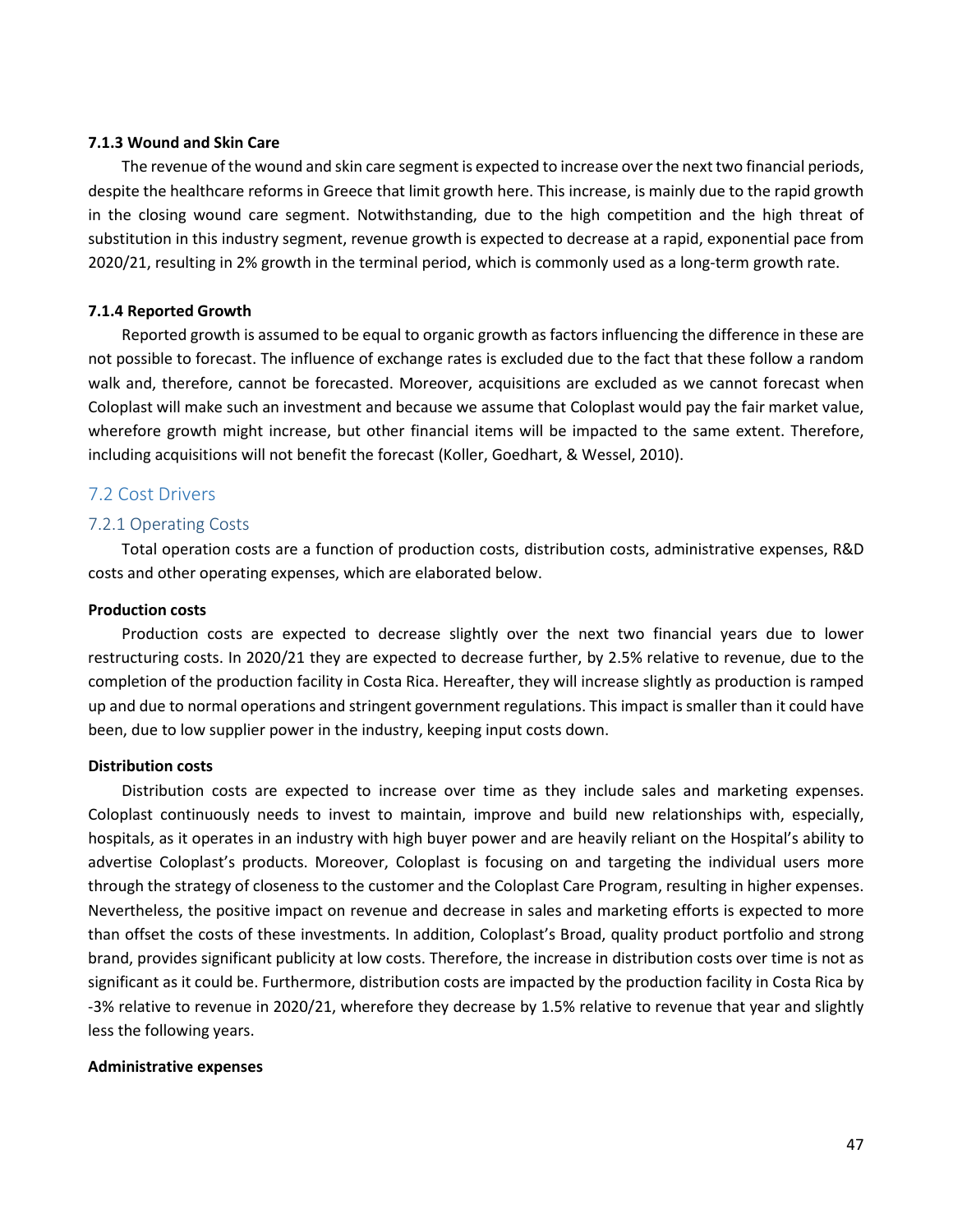Administrative expenses can be expected to increase over time due to stringent government regulations, especially as Coloplast enters more markets. New regulations need to be identified and implemented which is time consuming and costly. Nonetheless, Coloplast has shown an ability to adapt both to external factors and internal developments, which reduces administrative expenses. Subsequently, administrative expenses are forecasted to increase slightly over time. Furthermore, similar to production and distribution costs, administrative expenses are influenced by the new production facility in Costa Rica. Therefore, and countered by the slight increase explained above, administrative expenses are expected to drop by 8% relative to revenue in 2020/21 and by 10% in the following years.

#### **Research & Development costs**

R&D costs are also under pressure from stringent government regulations as this process is heavily regulated. Notwithstanding, Coloplast's R&D costs are only expected to be impacted slightly by this due to the ability to adapt. Rather R&D costs are impacted by the refocus on innovation and R&D, which is expected to increase costs further in 2018/19, as the LEAD20 strategy aims at R&D costs constituting almost 4% of revenue. Nevertheless, these increased costs are expected to lead to higher revenue as they aspire to improve Coloplast's innovation capability, which is especially important in an industry characterized by high buyer power.

#### **Other net operating expenses**

Other net operating expenses are forecasted at the average value of the historical period, namely -0.1%, as nothing indicates that these should develop differently in the future.

#### 7.2.2 Special items

Special items cover legal costs and similar expenses relating to law suits. These expenses are included in the forecast, because it is expected that such litigations are part of Coloplast's normal operations, especially, due to its presence in the US. Special items are forecasted based on Average Competitor's<sup>[19](#page-47-0)</sup> average litigation and product liability costs in the historical period: 3.9% of revenue (Appendix 20). This seems appropriate if we look at Coloplast's historical special items due to litigation costs, taking into an account that it has a product liability insurance of DKK 500m, meaning that litigation costs per case are usually smaller than those of the transvaginal mesh case from the recent years.

#### 7.2.3 Depreciation and Amortization

Depreciation as a percentage of PPE is forecasted at 14.2%, which is the average of the last three years. Amortization as a percentage of Intangible assets, decreases over time, as intangible assets move towards the value of goodwill, which is not amortized. This will be explained under investment drivers below.

#### 7.2.4 Taxes on EBIT and Net financial Expenses

The marginal tax rate is 22% in Denmark currently. While stringent government regulations could mean a different tax rate in the future, there is no indication hereof. Therefore, this is the rate that will be used to calculate the tax shield on net financial expenses throughout the whole forecast period and terminal value.

<span id="page-47-0"></span><sup>&</sup>lt;sup>19</sup> Specific amounts for these items where only available for Bard & BD, Boston Scientific and Smith&Nephew, wherefore the average is built on these competitors.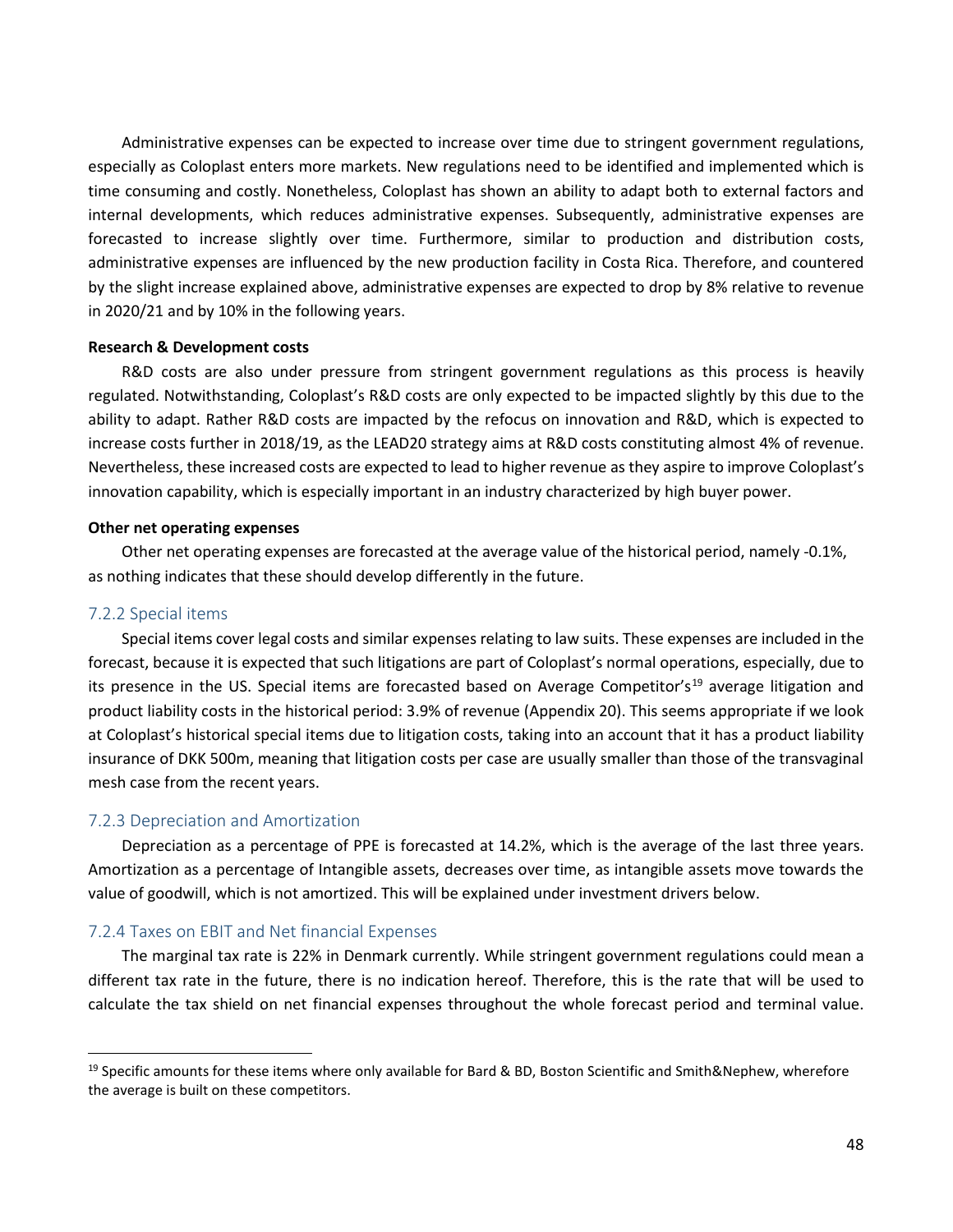Additionally, the marginal tax rate is used to calculate the corporation tax, as Coloplast' effective rate historically has been almost identical to the marginal rate.

## 7.3 Investment Drivers

#### 7.3.1 Non-current assets

We assume a linear relationship between intangible and tangible assets as investments happen relatively frequently throughout the years.

Intangible assets will increase by the amount of additions to software and patents and other trademarks and decrease by the amortization, as we have excluded acquisitions from the forecast. The amount of additions to intangible assets has been approximately DKK 10m in recent years and we will forecast it as growing at the same rate as revenue until the terminal period. Total intangible assets will, therefore, constitute a decreasing percentage of revenue.

Property, plant and equipment has on average constituted 19.6% of revenue, and has not fluctuated significantly. Nonetheless, the new production facility in Costa Rica influences PPE. Subsequently, we estimate that PPE will increase in the years up the completion of the production site as well as slightly in the year it is finished. This increase in PPE relative to revenue, seems appropriate when comparing to Average Competitors, as their PPE constituted 21.9% of revenue in 2018.

Other non-current assets have constituted 2.9% of revenue the last two years. As there is no indication of changes in these assets, and only one year was significantly higher, this level will be used in the forecast.

### 7.3.2 Net working capital

Net working capital is the function of the current operating assets; inventories, trade receivables and other current assets, and the non-interest-bearing liabilities; other provisions, trade payables and other liabilities.

#### **Current operating Assets**

Inventories have been steady at 10.6% of revenue in the historical period, which is, therefore, the level that will be used for 2018/19 and 2019/20. After the production facility in Costa Rica is ready for use, however, inventories are expected to increase by 25% to then decrease by 8% in the following years. Further, trade receivables have constituted 17.8% of revenue on average in the historical period. Therefore, and because it is the same percentage that trade receivables constitute of revenue for Average Competitors, this level will be used in the forecast. Last, other current assets have amounted to an average of 4.8% in the historical period, which is the level we will keep in the future.

#### **Non-interest-bearing liabilities**

Other provisions have developed at a significant downward trend relative to revenue, and we, therefore, use the 2017/18 value in the forecast. Moreover, trade payables have been stable around 4.5% in the historical period. Comparing to the competitors BD and Bard (average: 6.4%), which are the only to list trade payables separate from other payables, this amount seems appropriate for the forecast. Lastly, other operating liabilities are forecasted at the average previous value, excluding 2015/16 which had significant higher provisions for the transvaginal mesh litigation.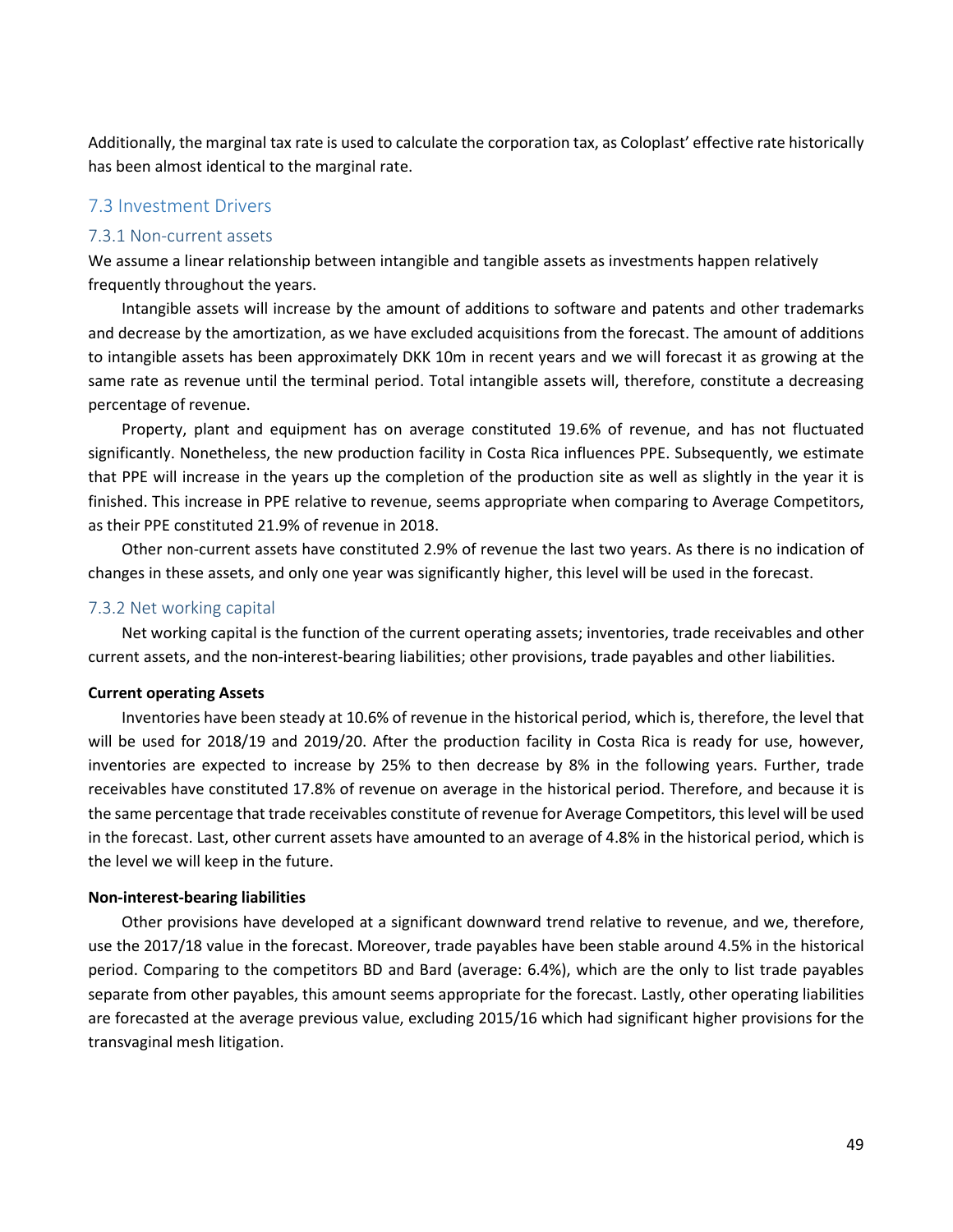## 7.4 Financing Drivers

For NIBD as a percentage of invested capital, we will use the average from the last two years of 21.4% in our forecast. While the level of NIBD has changed significantly throughout the historical period, the last two years are deemed as most representative for future levels. Here it might be more appropriate to follow the consensus estimates that believe debt will increase in the near future and then decrease. Nevertheless, as NIBD is so small and Coloplast has stated no intentions of changing it in the future, we will keep the average level from the last two years.

Net financial expenses include financial expenses and income as well as profit/loss on associates, which is 0 in the future. Net financial expenses are split into financial expenses based on the required return on debt, estimated in the next section, and other net financial expenses. The latter, has changed significantly in the historical period, which can mainly be attributed to the significant change in NIBD. Similarly, the last years are deemed as most representative, wherefore other net financial expenses are forecasted at 19.8%. In order to take a steady investment throughout the financial year into an account, the average NIBD will be used, when calculating net financial expenses (Petersen & Plenborg, Forecasting, 2012).

## 7.5 Subconclusion

The value drivers have been estimated in accordance with the findings of the strategic and financial analyses. Based on these, the forecasted income statement, balance sheet and cash flow statements have been constructed, which will lay the foundation for the following valuation. The estimated value drivers and their impact on important margins and ratios, as well as the final estimated value, will be examined and assessed in the discussion.

## 8. Valuation

Coloplast's value on November 1, 2018 will be estimated using the DCF valuation model based on the forecast assumptions introduced earlier. Before this can be done, however, the weighted average cost of capital used to discount the cash flows needs to be estimated. Moreover, the number of outstanding shares need to be determined, in order to find the value per share. The WACC and outstanding shares are estimated below.

## 8.1 WACC

The weighted average cost of capital will be determined by estimating its four building blocks; the required rate of return on equity and on debt, capital structure and the tax rate (see table 8.1 later in this section). The latter is the most straightforward, as the marginal tax rate from the forecast is used. The other items are determined below.

## 8.1.1 Required Rate of Return on Equity

The required rate of return on equity, estimated based on the CAPM model, is expected to be 6.48%. The individual components from the CAPM model are estimated below.

## **Risk Free Rate**

The risk free rate of 1.58% has been estimated using the 10-year government bond average in the period between October 2008 and 2018 (Danmarks Statistik, 2019). While there have been examples where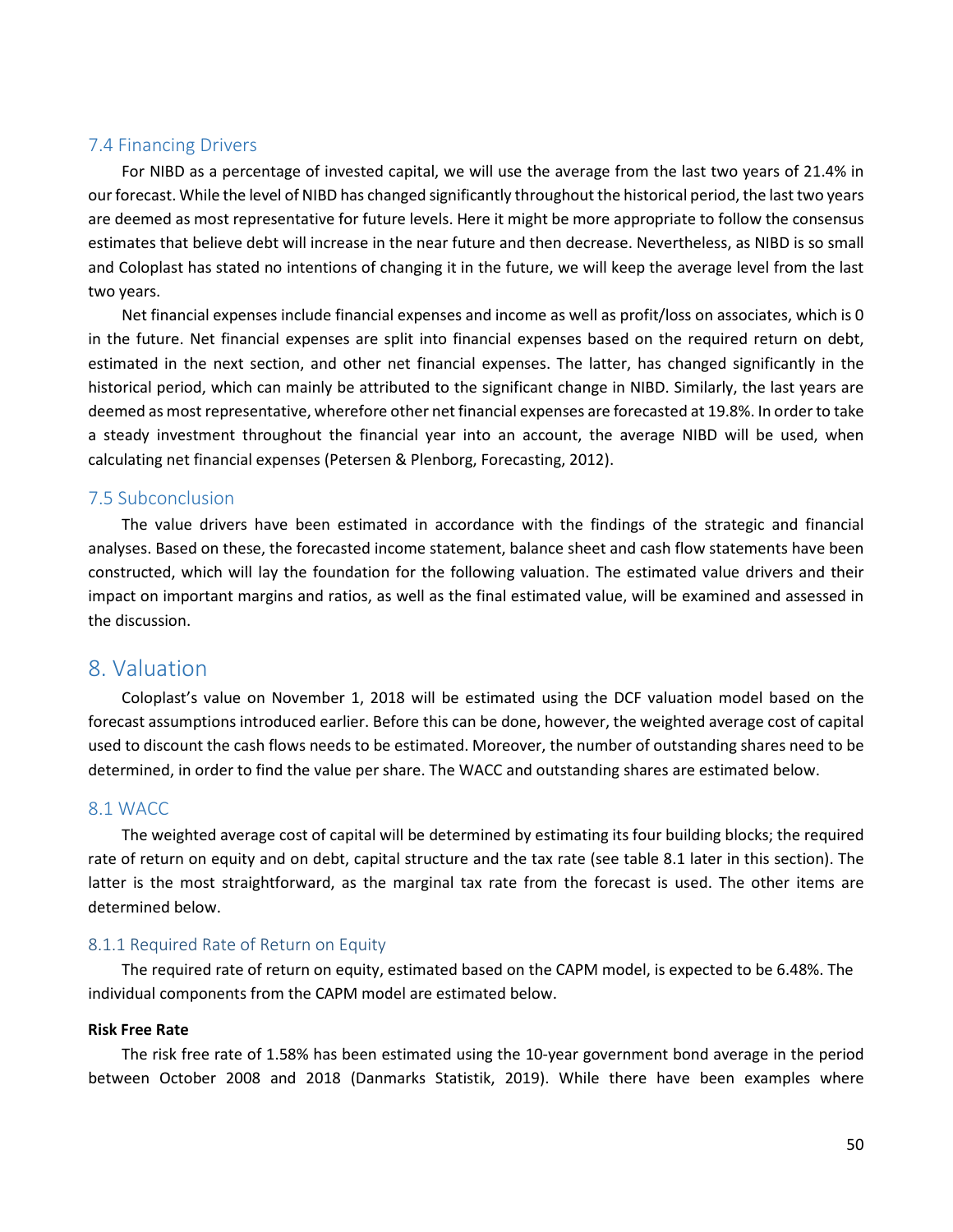government bonds have not actually been risk free, it is the best proxy we have (Petersen & Plenborg, Cost of Capital, 2012). Additionally, each cash flow should ideally be discounted using a government bond with a similar duration, however, this is difficult and time consuming, wherefore using a single yield to maturity is preferable (Petersen & Plenborg, Cost of Capital, 2012). Moreover, a 30-year bond might match cash flows better, nonetheless, these could suffer from illiquidity (Petersen & Plenborg, Cost of Capital, 2012).

#### **Systematic Risk**

The average of other analysts' estimates based on historical data is used in the estimation of Coloplast's systematic risk. It is 0.97 (Appendix 21). When using these different analyst's estimates for beta we try to minimize the weaknesses of the historical approach (Petersen & Plenborg, Cost of Capital, 2012). Furthermore, to not solely base our estimate on quantitative data but also consider Coloplast qualitative risk profile a fundamental analysis based on the strategic and financial analysis as well as a comparison with competitors is performed.

Based on the strategic analysis, Coloplast seems to face lower operating risks than the general market. Externally, while government regulations and reforms and the risk of technological advances threaten operations, this impact is only minor when comparing to the increasing possible customer base and similar opportunities. Strategically, the industry analysis demonstrated Coloplast's strong position in the market, only threated by high buyer power. And, operationally, Coloplast heavily relies on the European Markets but is investing more in sales and marketing, decreasing this threat. Furthermore, based on the financial analysis, financial risks seem to be low as NWC is higher than competitors' and financial leverage is low. Moreover, NIBD consists mainly of pension liabilities, derivatives and current debt to other credit institutions, none of which seem to result in significant risks. Subsequently, the systematic risk based on fundamental factors is estimated at 0.9. Subsequently, a beta of 0.93 will be used in the estimation.

This beta seems appropriate when we compare it to those of competitors (Appendix 22). Here, the average beta is only 0.81, nonetheless, this is heavily affected by the low beta of the large competitor Smith&Nephew. Moreover, as Coloplast is a much smaller company than the competitors in the comparison, it is expected to be associated with higher risk. The higher beta, therefore, seems justified.

#### **Market Risk**

This thesis estimates the market risk premium based on an average of two estimates. First, Petersen & Plenborg (2012) find the average market premium in Europe used professors to be 5.3% (Petersen & Plenborg, Cost of Capital, 2012). Second, Nationalbanken estimates the market risk premium to be 5.2% based on the expost approach, using historical returns from 1970 to 2002 (Saabye, 2003). Subsequently, this thesis uses 5.25% as the market risk premium.

### 8.1.2 Required Rate of Return on NIBD

The required rate of return on NIBD is, besides the risk free rate and the tax rate, dependent on how safe of an investment Coloplast is, as this defines the credit spread. Petersen & Plenborg (2012) illustrate a credit spread interval for different credit ratings, which will be used to estimate the credit spread in this thesis(Petersen & Plenborg, Credit analysis, 2012). Coloplast is classified as a safe company to invest in, based on three reasons. Firstly, the strategic and financial analyses as well as the description of the operating, strategic and financial risks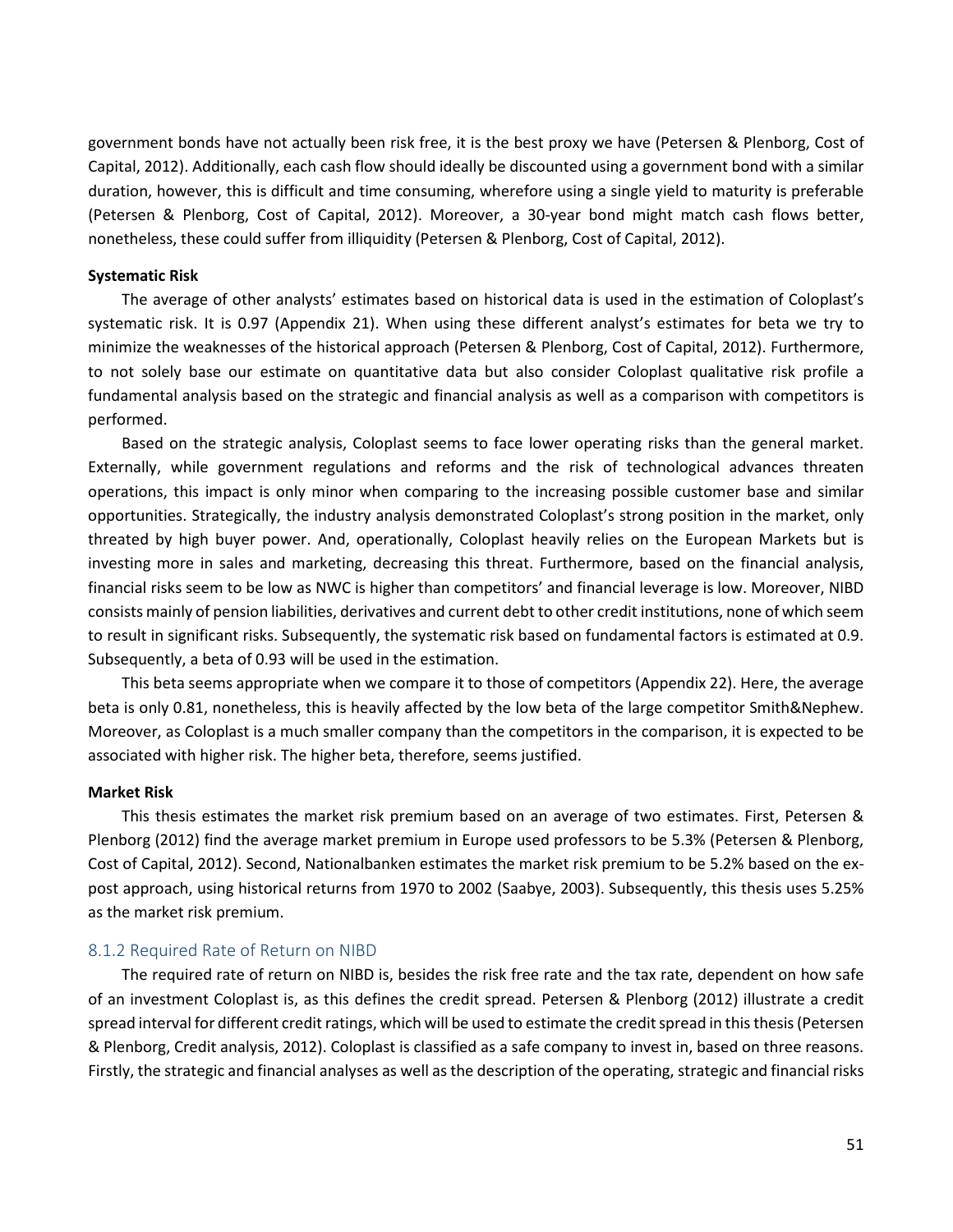above, indicate that Coloplast is a stable investment. Secondly, Ritzau Finans (2014) writes that Coloplast is extremely solid with good underlying profitability and moderate debt (Ritzau Finans, Seks C20'ere er ekstremt solide, 2014). Lastly, Coloplast's Altman Z-score is extremely high (see Appendix 23), indicating that Coloplast has an extremely low probability of going bankrupt (Petersen & Plenborg, Credit analysis, 2012). Subsequently, we take the average of the credit spread interval for AAA rated companies, resulting in a credit spread of 1.25% (Petersen & Plenborg, Credit analysis, 2012). Credit spreads tend to vary over time. Nonetheless, I will assume a constant credit spread as no significant changes in Coloplast's credit rating are assumed.

Subsequently, the required rate of return on NIBD that will be used in this thesis for all forecasted periods is 2.21%.

## 8.1.1 Capital Structure

Coloplast's capital structure will be estimated based on the iteration procedure explained in the scientific framework. The calculation is based on the assumption that the carrying value of NIBD corresponds to its market value (Minasyan, 2013). This provides us with the market value of equity for each forecasted period, which is needed for the final WACC calculation.

The resulting equity-to-value and debt-to-value ratios only vary slightly, and are 98.6% and 1.33%, respectively. The debt-to-value ratio is much smaller than that from the medical supplies industry<sup>[20](#page-51-0)</sup>, which is 7.4%, and even more significantly lower than that of Average and Median Competitors (Appendix 24). Nonetheless, the financial analysis has already demonstrated that Coloplast's capital structure varies from that of average Competitors due to the low levels of NIBD. Therefore, the estimated ratios and market value of equity for Coloplast, seem appropriate and will be used in the WACC calculation.

## 8.1.4 WACC

Table 8.1 shows an overview over the calculated WACC and its building blocks for the forecasted period and terminal period. The future WACC is higher than the WACC for the historical period (which on average is 5.5%), which can be attributed to the higher risk-free rate used in the forecast.

|             | Table 8.1 – Weighted Average Cost of Capital                                           |       |       |       |       |                          |       |       |       |       |          |  |  |
|-------------|----------------------------------------------------------------------------------------|-------|-------|-------|-------|--------------------------|-------|-------|-------|-------|----------|--|--|
| %           |                                                                                        |       |       |       |       | <b>Forecasted Period</b> |       |       |       |       | Terminal |  |  |
|             |                                                                                        |       |       |       |       |                          |       |       |       |       | Period   |  |  |
|             | 18/19<br>19/20<br>21/22<br>22/23<br>26/27<br>20/21<br>23/24<br>24/25<br>25/26<br>27/28 |       |       |       |       |                          |       |       |       |       |          |  |  |
| E/V         | 98.6                                                                                   | 98.4  | 98.2  | 98.2  | 98.0  | 97.9                     | 97.7  | 97.5  | 97.4  | 97.2  | 96.9     |  |  |
| D/V         | 1.4                                                                                    | 1.6   | 1.8   | 1.8   | 2.0   | 2.1                      | 2.3   | 2.5   | 2.6   | 2.8   | 3.1      |  |  |
| Tax         | 22                                                                                     | 22    | 22    | 22    | 22    | 22                       | 22    | 22    | 22    | 22    | 22       |  |  |
| $r_f$       | 1.58                                                                                   | 1.58  | 1.58  | 1.58  | 1.58  | 1.58                     | 1.58  | 1.58  | 1.58  | 1.58  | 1.58     |  |  |
| $r_d$       | 2.21                                                                                   | 2.21  | 2.21  | 2.21  | 2.21  | 2.21                     | 2.21  | 2.21  | 2.21  | 2.21  | 2.21     |  |  |
| <b>RP</b>   | 5.25                                                                                   | 5.25  | 5.25  | 5.25  | 5.25  | 5.25                     | 5.25  | 5.25  | 5.25  | 5.25  | 5.25     |  |  |
| $r_e$       | 6.48                                                                                   | 6.48  | 6.48  | 6.48  | 6.48  | 6.48                     | 6.48  | 6.48  | 6.48  | 6.48  | 6.48     |  |  |
| <b>WACC</b> | 6.41%                                                                                  | 6.40% | 6.39% | 6.39% | 6.38% | 6.38%                    | 6.37% | 6.36% | 6.35% | 6.34% | 6.33%    |  |  |
|             | Own Creation                                                                           |       |       |       |       |                          |       |       |       |       |          |  |  |

### <span id="page-51-0"></span><sup>20</sup> This is the industry that seems closest related to Coloplast presented in (Petersen & Plenborg, Cost of Capital, 2012, p. 248)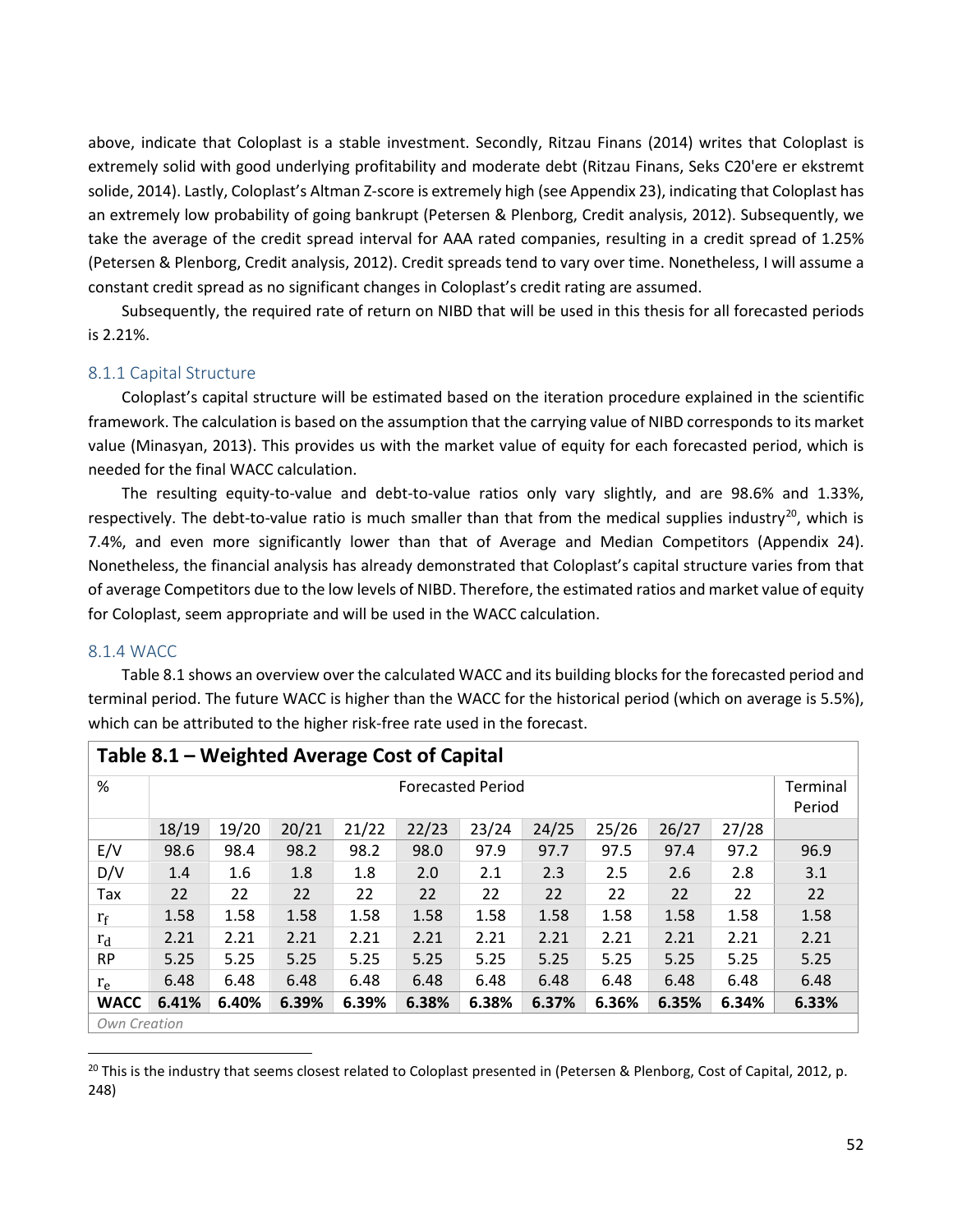## 8.2 Outstanding shares

Coloplast's outstanding shares consist of 18,000 class A and 194,367 class B shares(Coloplast, Annual Report 2017-18, 2018). Of the latter, Coloplast owns 3,633 shares themselves, which are excluded from total outstanding shares, as dividend paid out for these will return to Coloplast. Dividends paid out does not vary for class A and B shares. However, class A shares hold 10 votes, whereas B shares hold only 1 vote per share. This could influence the value of the shares, leading to different share prices for class A and B shares. Additionally, changing ownership of class A shares requires the consent of the Board of Director. Due to limited information, it is assumed that the value for class A and B shares is identical. Subsequently, the number of outstanding shares used in this thesis for the calculation of the value per share is 208,734.

## 8.3 DCF Valuation

The DCF valuation of Coloplast is depicted in table 8.2, where the FCFF are discounted based on WACC to find the company's value. Then NIBD is subtracted to get the market value of equity, which is divided by the number of outstanding shares to find the value per share. The value per share on November 1, 2018, is, therefore, estimated at DKK 639.2.

| Table 8.2 – DCF Valuation           |                                                |       |       |       |                          |       |       |       |       |       |          |
|-------------------------------------|------------------------------------------------|-------|-------|-------|--------------------------|-------|-------|-------|-------|-------|----------|
| <b>DKKm</b>                         |                                                |       |       |       | <b>Forecasted Period</b> |       |       |       |       |       | Terminal |
|                                     |                                                |       |       |       |                          |       |       |       |       |       | Period   |
|                                     | 18/19                                          | 19/20 | 20/21 | 21/22 | 22/23                    | 23/24 | 24/25 | 25/26 | 26/27 | 27/28 |          |
| <b>FCFF</b>                         | 3,304                                          | 3,678 | 3,780 | 5,021 | 5,503                    | 5,561 | 5,845 | 6,084 | 6,258 | 6,369 | 6,546    |
| <b>WACC</b>                         | 6.41%                                          | 6.40% | 6.39% | 6.39% | 6.38%                    | 6.38% | 6.37% | 6.36% | 6.35% | 6.34% | 6.33%    |
| Discount<br>factor                  | 0.940                                          | 0.883 | 0.830 | 0.780 | 0.733                    | 0.689 | 0.648 | 0.609 | 0.573 | 0.539 |          |
| Growth                              |                                                |       |       |       |                          |       |       |       |       |       | 2.8%     |
| <b>PV FCFF</b>                      | 3,105                                          | 3,249 | 3,138 | 3,918 | 4,036                    | 3,834 | 3,789 | 3,708 | 3,586 | 3,432 | 99,435   |
|                                     |                                                |       |       |       |                          |       |       |       |       |       |          |
| <b>Valuation November 1, 2018</b>   |                                                |       |       |       |                          |       |       |       |       |       |          |
| PV of FCFF in forecast horizon      |                                                |       |       |       | 35,793.85                |       |       |       |       |       |          |
| PV of FCFF in terminal period       |                                                |       |       |       | 99,435.16                |       |       |       |       |       |          |
| Estimated enterprise value          |                                                |       |       |       | 135,229.02               |       |       |       |       |       |          |
| Less NIBD                           |                                                |       |       |       | (1,799.46)               |       |       |       |       |       |          |
|                                     | 133,429.56<br>Estimated market value of Equity |       |       |       |                          |       |       |       |       |       |          |
| <b>Outstanding Shares</b><br>208.73 |                                                |       |       |       |                          |       |       |       |       |       |          |
| 639.23<br>Value per share           |                                                |       |       |       |                          |       |       |       |       |       |          |
| Own Creation                        |                                                |       |       |       |                          |       |       |       |       |       |          |

## 9. Discussion

Coloplast's value per share has been estimated at DKK 632.2 on November 1, 2018. This is DKK 46.8 above the actual price on that date, which was DKK 592.4. The difference between the estimated and actual share price will be discussed in the following. First, the forecast assumptions and following valuation will be assessed, which includes a multiple analysis comparing Coloplast's estimated value to those of peers. Hereafter a sensitivity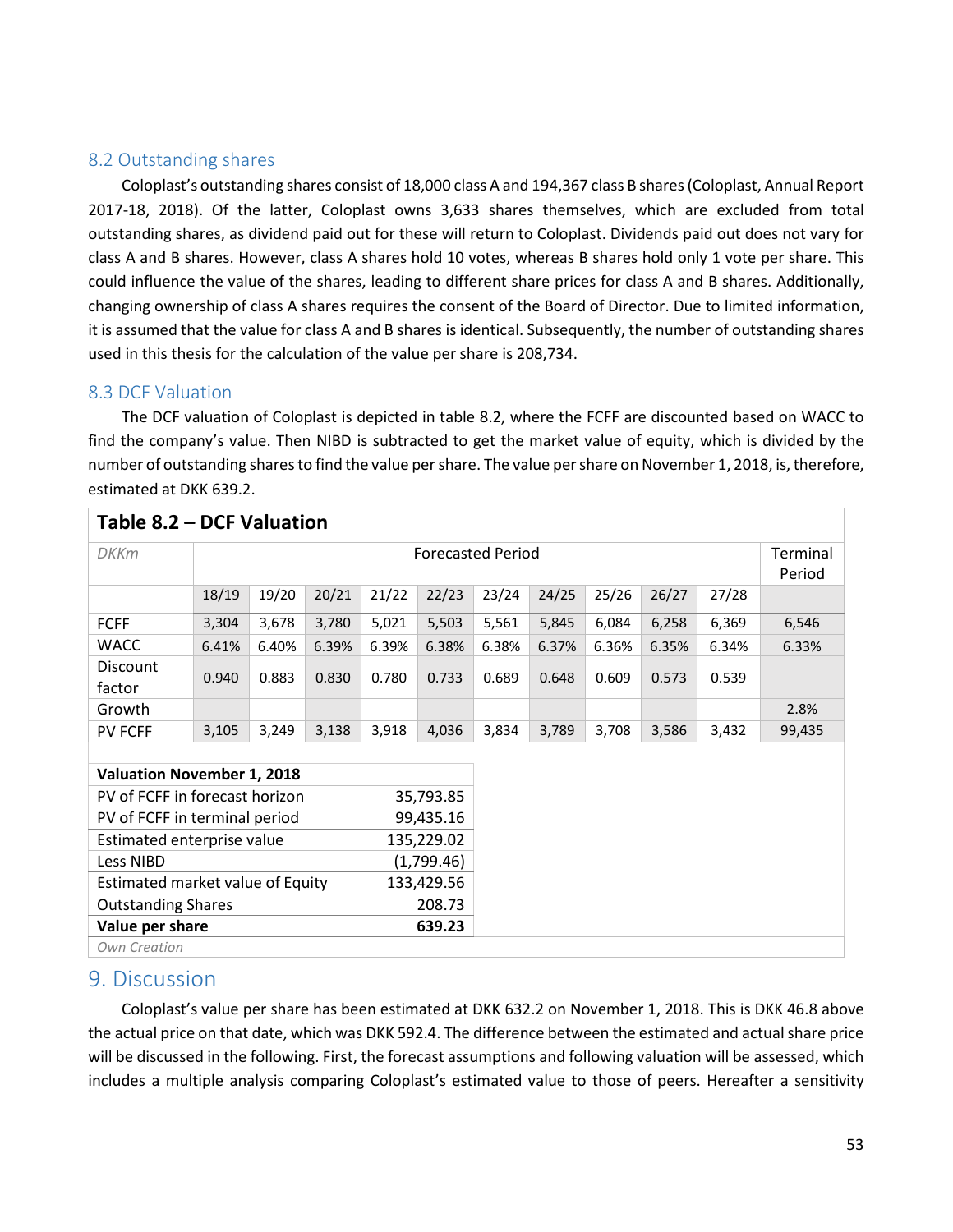analysis will be presented to see how small changes in important estimates impact the valuation. Last, a scenario analysis containing seven scenarios will be presented, in order to investigate why the estimated value differs from the actual value, questioning forecast and valuation assumptions made.

## 9.1 Assessment of the Forecast and Valuation

The accounting items and profitability ratios discussed and compared in the financial analysis, are presented for the forecasted and terminal period in Table 9.1. These, as well as the estimated WACC, will be evaluated and discussed below in order so see how realistic the forecast and following valuation appear to be. Here, a special focus is laid on the values in the terminal period, as the present value of the free cash flows from the firm for the terminal period constitute 73.6% of the total enterprise value.

| Table 9.1 – Assessment of Forecast Assumptions |                          |         |         |         |         |         |         |         |         |         |                   |
|------------------------------------------------|--------------------------|---------|---------|---------|---------|---------|---------|---------|---------|---------|-------------------|
|                                                | <b>Forecasted Period</b> |         |         |         |         |         |         |         |         |         | Terminal<br>Value |
|                                                | 2018/19                  | 2019/20 | 2020/21 | 2021/22 | 2022/23 | 2023/24 | 2024/25 | 2025/26 | 2026/27 | 2027/28 |                   |
| Revenue<br>Growth                              | 9.0%                     | 9.0%    | 8.7%    | 8.2%    | 7.6%    | 6.6%    | 5.6%    | 4.4%    | 3.5%    | 2.8%    | 2.8%              |
| Total<br>operating<br>costs                    | 63.4%                    | 63.8%   | 62.4%   | 62.1%   | 61.9%   | 62.6%   | 63.2%   | 63.8%   | 64.4%   | 65.0%   | 65.0%             |
| <b>EBITDA</b><br>margin                        | 32.7%                    | 32.3%   | 33.7%   | 34.0%   | 34.2%   | 33.5%   | 32.9%   | 32.3%   | 31.7%   | 31.1%   | 31.1%             |
| <b>EBIT margin</b>                             | 29.2%                    | 28.8%   | 30.3%   | 30.7%   | 31.1%   | 30.4%   | 29.9%   | 29.3%   | 28.7%   | 28.1%   | 28.1%             |
| <b>NOPAT</b>                                   | 22.5%                    | 22.2%   | 23.3%   | 23.7%   | 23.9%   | 23.4%   | 23.0%   | 22.5%   | 22.1%   | 21.6%   | 21.6%             |
| Net Income                                     | 20.7%                    | 20.4%   | 21.6%   | 21.9%   | 22.3%   | 21.8%   | 21.4%   | 20.9%   | 20.5%   | 20.0%   | 20.0%             |
| <b>NWC</b>                                     | 13.5%                    | 13.5%   | 16.2%   | 15.1%   | 14.1%   | 14.1%   | 14.1%   | 14.1%   | 14.1%   | 14.1%   | 14.1%             |
| CapEx                                          | 5.2%                     | 5.4%    | 4.9%    | 4.6%    | 4.5%    | 4.3%    | 4.1%    | 3.9%    | 3.7%    | 3.6%    | 3.6%              |
| IC                                             | 49.9%                    | 49.1%   | 50.7%   | 48.6%   | 46.9%   | 46.3%   | 45.8%   | 45.5%   | 45.2%   | 45.0%   | 44.8%             |
| <b>Profitability Analysis</b>                  |                          |         |         |         |         |         |         |         |         |         |                   |
| Financial<br>leverage                          | 0.27                     | 0.27    | 0.27    | 0.27    | 0.27    | 0.27    | 0.27    | 0.27    | 0.27    | 0.27    | 0.27              |
| <b>NBC</b>                                     | 16.5%                    | 16.6%   | 16.4%   | 16.5%   | 16.8%   | 16.8%   | 16.7%   | 16.8%   | 16.9%   | 16.9%   | 16.9%             |
| PM                                             | 22.5%                    | 22.2%   | 23.3%   | 23.7%   | 23.9%   | 23.4%   | 23.0%   | 22.5%   | 22.1%   | 21.6%   | 21.6%             |

## **Table 9.1 – Assessment of Forecast Assumptions**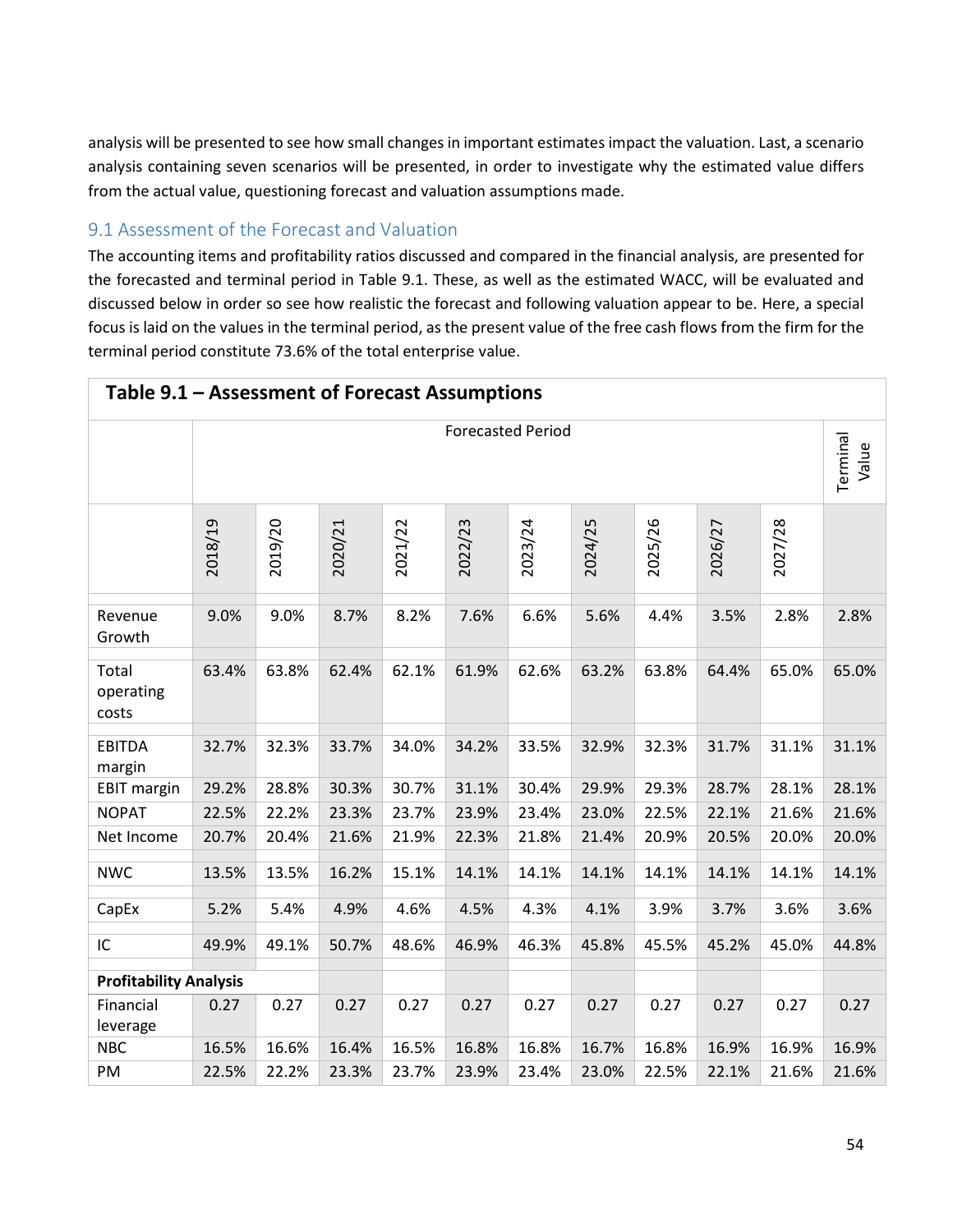| <b>TRIC</b>                    | 2.00  | 2.02  | 2.00  | 2.02  | 2.10  | 2.15  | 2.17  | 2.19  | 2.21  | 2.22  | 2.23  |
|--------------------------------|-------|-------|-------|-------|-------|-------|-------|-------|-------|-------|-------|
| <b>ROIC</b>                    | 45.0% | 44.8% | 46.7% | 47.7% | 50.1% | 50.3% | 49.9% | 49.4% | 48.7% | 47.9% | 48.1% |
| the spread                     | 28.5% | 28.2% | 30.3% | 31.1% | 33.3% | 33.5% | 33.2% | 32.6% | 31.9% | 31.0% | 31.2% |
| <b>ROE</b>                     | 52.8% | 52.5% | 55.0% | 56.1% | 59.2% | 59.4% | 59.0% | 58.3% | 57.4% | 56.4% | 56.6% |
| Own creation based on forecast |       |       |       |       |       |       |       |       |       |       |       |

### 9.1.1 Revenue Growth

Organic growth, as a function of growth in each business area, is forecasted to be 9% in the first forecast years and then decrease at an accelerating rate until reaching a terminal value of 2.8%. Coloplast estimates its annual organic growth to be between 7 and 9%, which is, also, in line with the positive developments in recent years and the consensus forecast. The terminal growth rate is, however, relatively high as GDP growth in Denmark is expected to be 1.64% in 2020 (OECD, Real GDP Forecast, n.d.). Nevertheless, the strategic and financial analyses indicate that Coloplast can maintain this growth, amongst others, due to a significant market share and only moderate competition in the industry.

## 9.1.2 Total Operating Costs

Coloplast's operating costs have been stable at a relatively low level of revenue compared to Average Competitor's in the historical period. This development continues throughout the forecast and terminal period, which is in line with the expectation that Coloplast will be able to maintain its cost advantage in the long-run. However, operating costs do constitute a slightly larger percentage of revenue in the terminal period despite the positive impact from the production facility in Costa Rica. This does not appear that strange, as factors from the strategic analysis, such as stringent government regulations and the heavy reliance on hospital's ability to advertise products can lead to an increase in costs. Furthermore, the production facility in Costa Rica seems to have an impact similar to the expected one, as operating costs relative to revenue decrease in 2020/21 and the following years by 2.2%, 0.5% and 0.4%, respectively. Subsequently, total operating costs from the forecast seem to develop as expected in the strategic and financial analysis.

## 9.1.3 EBITDA, EBIT, NOPAT and Net Income

Coloplast's EBITDA, EBIT, NOPAT and Net Income margin decrease in the first forecast period, mainly due to special items, which is an estimate of average expenses associated with litigation costs in the future. Here it might be more appropriate to have lower litigation costs in the first years, as Coloplast is currently not facing any new, large law suits, however, the impact of such a change is not expected to be significant. More on litigation expenses in the scenario analysis below. Furthermore, margins begin to increase with the completion of the production facility in Costa Rica as expected in the LEAD20 strategy. In the terminal period, margins are lower than any other time in the forecast, nonetheless, they are still high. One might question these high margins. Nevertheless, they are in line with the strategic and financial analysis. Furthermore, Coloplast targets an EBIT margin of 30%, which is what the forecast fluctuates around. In the Terminal period EBIT is slightly lower than this, namely 28.1%, which is more realistic than 30% in the long-run.

## 9.1.4 Net Working Capital

Net working capital increases in the first years of the forecast, most significantly in 2020/21 due to the production facility in Costa Rica. Hereafter, it decreases again, however, ending with a higher NWC of 14.1%,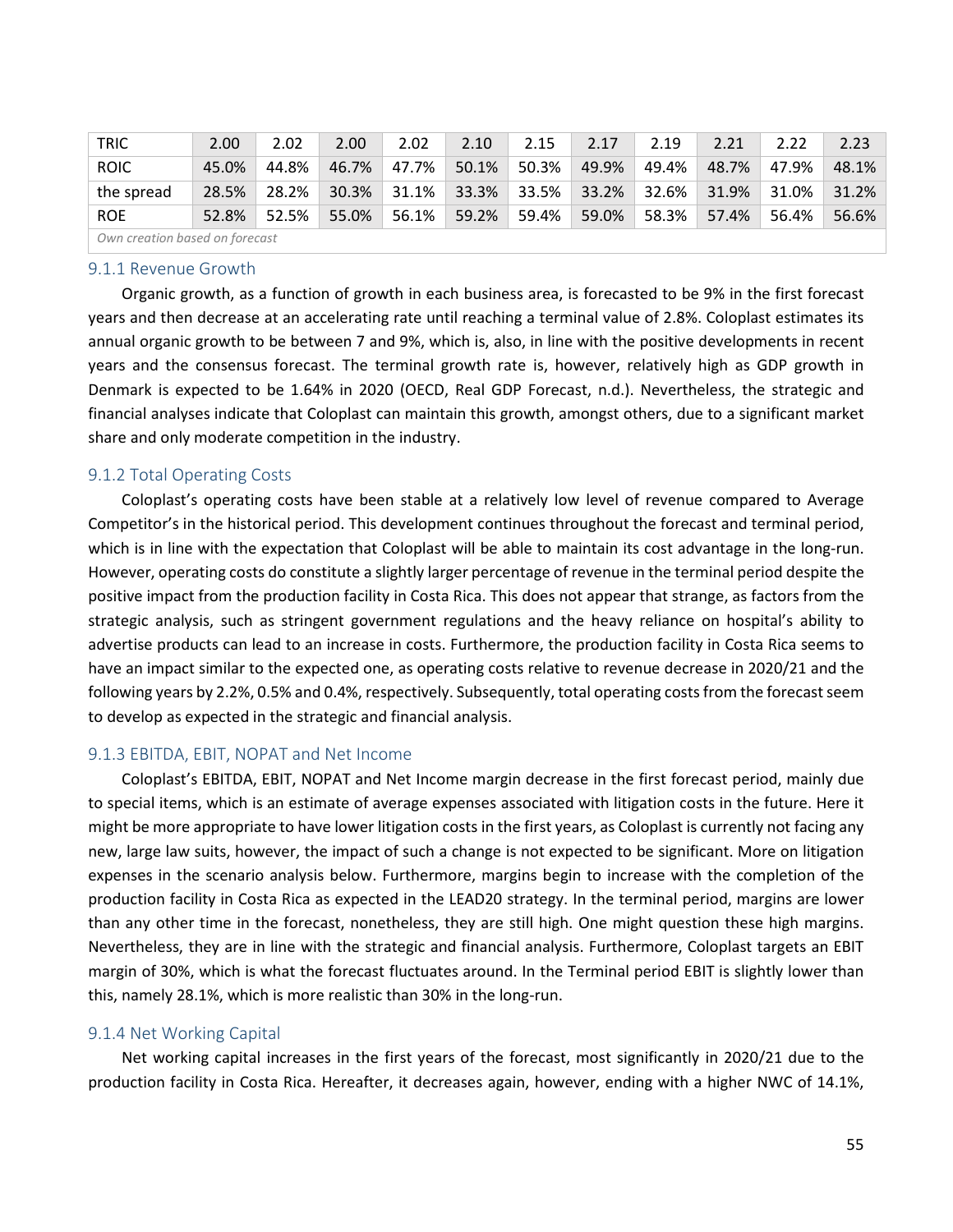than in the last financial year. This corresponds well to our expectation that Coloplast's liquidity health will remain well in the future.

### 9.1.5 Capital Expenditure

Coloplast's capital expenditure increases in the beginning of the forecast period and then reverts back to the original level. This is in line with the financial analysis, as an increase in connection with the new production facility in Costa Rica was expected and there should be no need for a high investment in PPE hereafter.

### 9.1.6 Invested Capital

IC relative to revenue decreases slightly throughout the forecast period mainly due to decreasing intangible assets. This is in line with the expectations of the financial analysis. If IC should move towards that of Average Competitors, assets would need to increase significantly, which would require substantial acquisitions. However, these are delimited in the analyses and valuation and are, moreover, not planned by Coloplast in the near future.

## 9.1.7 Profitability Analysis

Financial leverage and NBC remain at almost the same level as in the last financial years, which is to be expected as both NIBD and Net financial expenses are based on the last years. Further, TRIC increases slightly due to the decrease in IC. These items all develop in accordance with the expectations of the financial analysis. Notwithstanding, Coloplast's PM in the terminal period, while being 4%-points lower than the current level, is high compared to Average Competitors and ConvaTec's. Following the development in these, both ROIC, the spread and ROE have decreased slightly. Nevertheless, all remain high in the terminal period. This indicates that Coloplast is more profitable than Average Competitors. While the strategic and financial analysis indicate that Coloplast has a strong financial position, it is believed that ROE significantly overstates the profitability of Coloplast, due to the heavy reliance on TRIC. Subsequently, a significant increase in IC is required to lower ROE to the level of Average Competitors, which, as mentioned above, is unlikely to happen. The high ROE is, however, not believed to indicate that the forecast is unrealistic, as it is similar to the ROE from the consensus estimate (Appendix 16).

## 9.1.8 Weighted Average Cost of Capital

This thesis presents an average WACC of 6.37%, which is used to discount the FCFF in order to estimate the value of Coloplast. This WACC is based on theoretical assumptions as well as on the strategic and financial analysis. Notwithstanding, small adjustments in these assumptions could change the WACC rather drastically. Subsequently, it is important to compare the estimated WACC to other estimates of Coloplast's WACC or that of main competitors. The estimated WACC is, therefore, compared to two estimates of Coloplast's WACC and one estimate of ConvaTec's WACC.

Coloplast estimates the cost of capital to be 9% in the interventional urology business and to be 6% in the chronic care business area (Coloplast, Annual Report 2017-18, 2018). The cost of capital for the wound and skin care area is not estimated, however, to get a usable and comparable WACC, it is estimated based on the strategic analysis to be slightly higher than the cost of capital for the urology care area, due to higher associated uncertainty. The WACC based on Coloplast's annual report is, therefore, 6.94% (Appendix 25). As this WACC is evidently, slightly higher than the estimated WACC of this thesis, the latter might be too low. In addition, the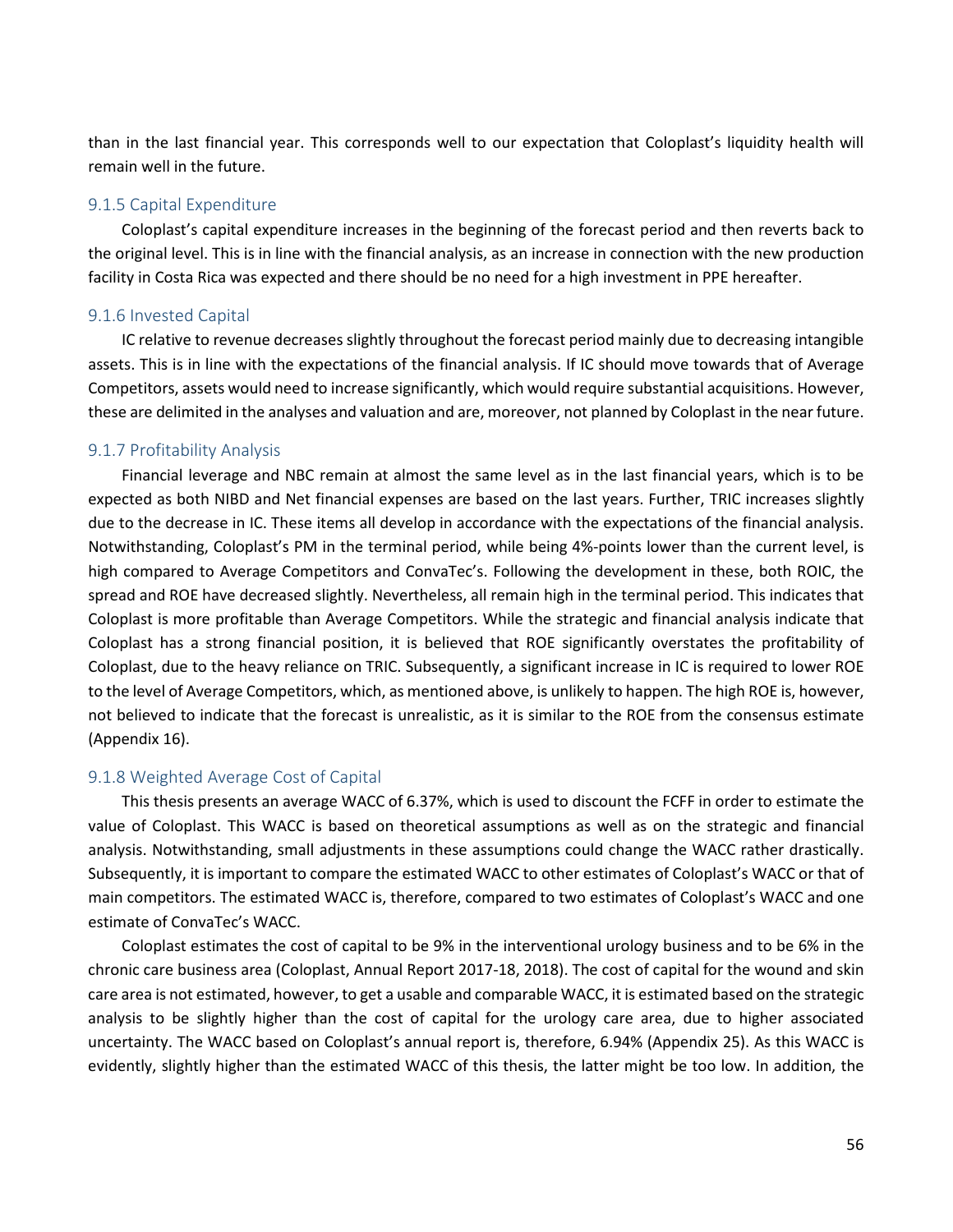WACC for Coloplast estimated by the analyst Morningstar is 7.5% (Wang, 2018) and the WACC estimated for ConvaTec by the analyst UBS is 8% (UBS, 2018). These indicate that the estimated WACC of this thesis might be too low. Notwithstanding, the risk of ConvaTec is expected to be higher than that of Coloplast due to more earnings uncertainty due to, amongst other, ConvaTec's few years on the stock market (UBS, 2018). Therefore, its WACC should also be higher. The estimated WACC and its influence on the valuation will be, further, discussed in the sensitivity and scenario analysis below.

## 9.1.9 Multiple analysis

The multiple analysis is employed in order to compare the estimated value of Coloplast to the values its main competitors are traded at. While the multiple analysis is built on the fact that companies need to be truly comparable, this is not possible in the real world. Coloplast's main competitors previously used for benchmarking in this thesis will, therefore, also be used here. Differences in values which, amongst others, arise due to differences between the companies, will be considered when applying the analysis. Table 9.2 shows the EV/EBITDA and P/E (why these are chosen is explained in the scientific framework), as well as factors than can help explain these, of Coloplast and the main competitors. A complete table with all numbers on which these are based, can be found in Appendix 26.

| Table 9.2 - Multiple Analysis                                                                                       |           |       |                      |               |                   |  |  |  |  |
|---------------------------------------------------------------------------------------------------------------------|-----------|-------|----------------------|---------------|-------------------|--|--|--|--|
|                                                                                                                     | EV/EBITDA | P/E   | <b>EBITDA</b> margin | EBITDA growth | Revenue<br>Growth |  |  |  |  |
| Coloplast estimated                                                                                                 | 22.49     | 34.70 | 30.9%                | 24.4%         | 7.29%             |  |  |  |  |
|                                                                                                                     |           |       |                      |               |                   |  |  |  |  |
| BD.                                                                                                                 | 23.78     | 46.10 | 21.64%               | 13.25%        | 14.69%            |  |  |  |  |
| <b>Boston Scientific</b>                                                                                            | 21.80     | 30.90 | 15.73%               | 26.49%        | 6.58%             |  |  |  |  |
| ConvaTec                                                                                                            | 10.90     | 19.40 | 22.22%               | 1.76%         | 4.87%             |  |  |  |  |
| Mölnlycke *                                                                                                         | 16.00     |       | 30.33%               | 5.08%         | 6.06%             |  |  |  |  |
| Smith&Nephew                                                                                                        | 14.40     | 25.60 | 27.11%               | 6.41%         | 5.82%             |  |  |  |  |
|                                                                                                                     |           |       |                      |               |                   |  |  |  |  |
| Average                                                                                                             | 17.38     | 24.40 | 23.41%               | 10.60%        | 7.60%             |  |  |  |  |
| <b>Median</b>                                                                                                       | 16.00     | 25.60 | 22.22%               | 6.41%         | 6.06%             |  |  |  |  |
| * Using values from the financial analysis except for the EV/EBITDA value which is from the Investor 2018 Q4 report |           |       |                      |               |                   |  |  |  |  |

*Own Creation based on the financial Analysis and* (Thomson One Banker; Investor AB, Financial Report 2018 Q4, 2018)

The estimated value of Coloplast's EV/EBITDA is quite high compared to the average and median of main competitors, which puts it at a premium compared to peers. While this could indicate that the stock is overpriced and the estimated prospect of Coloplast are too optimistic, this premium is believed to be largely justified given the higher EBITDA margin and EBITDA growth relative to competitors. This is further supported by the fact that the EV/EBITDA is not significantly higher than that of competitors such as BD and Boston Scientific. Furthermore, Coloplast's P/E is also higher than that of Average Competitors, while still being close to that of BD and Boston Scientific. Here, there is a clear connection between revenue growth and P/E as the companies with higher revenue growth, such as Coloplast, are traded at a higher P/E multiples. In Conclusion, while Coloplast's multiples are within the range of those of competitors, it is traded at higher multiples than Average and Median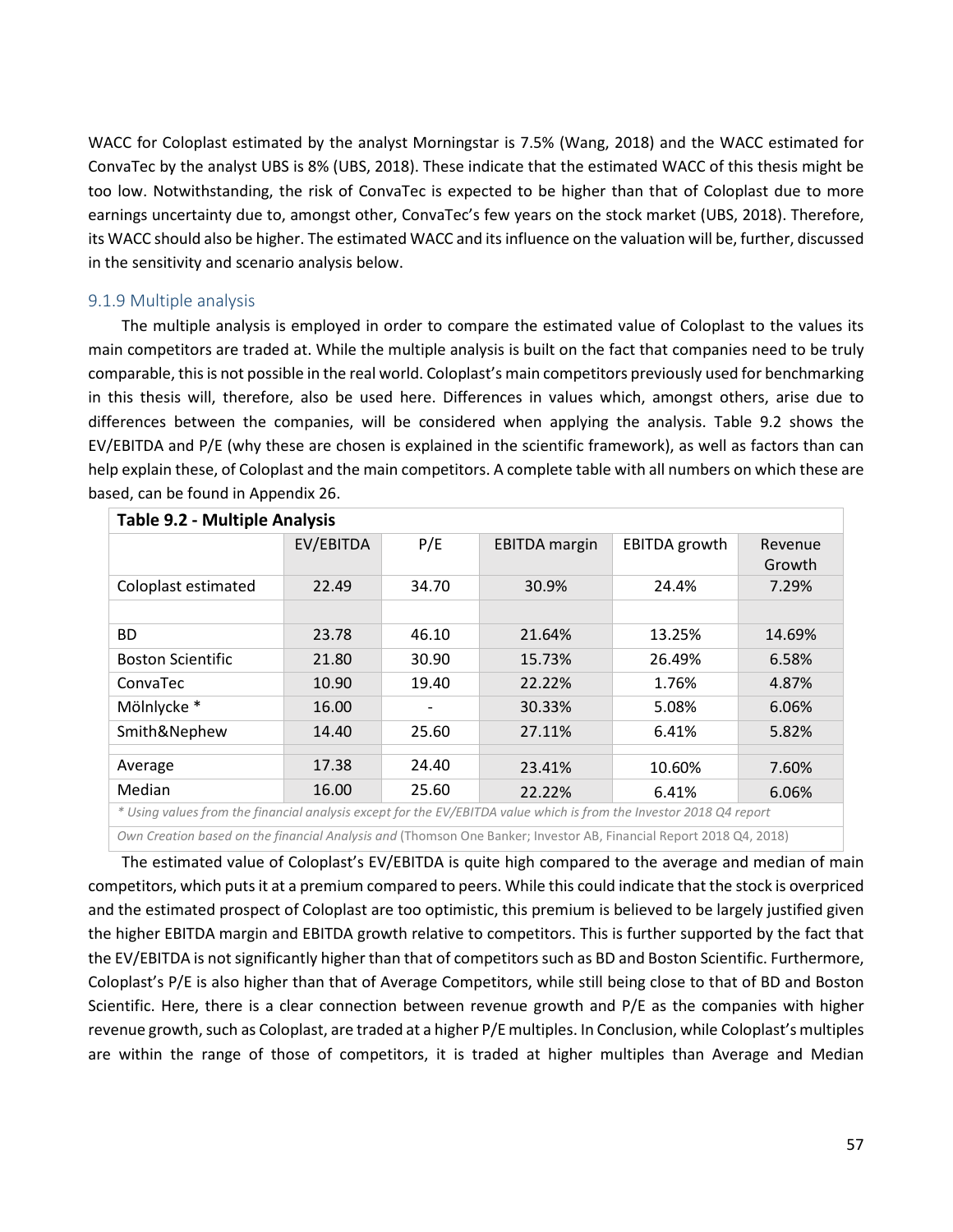Competitors. This is, mainly, expected to be due to higher prospects than some of these competitors. This analysis, therefore, supports the valuation performed.

## 9.2. Sensitivity analysis

The DCF valuation model is based on a number of assumptions and estimates that carry higher levels of uncertainty the further in the future they are. Subsequently, it is interesting to investigate how sensitive the valuation is to changes in the underlying value drivers. Table 9.3 shows the estimated value if we change the terminal growth, the WACC, the EBITDA margin or the forecast growth by one percentage point in either direction, as well as the new EV/EBITDA and P/E multiples.

| Table 9.3 - Sensitivity Analysis |        |        |           |         |           |       |        |        |  |  |
|----------------------------------|--------|--------|-----------|---------|-----------|-------|--------|--------|--|--|
|                                  |        | Value  |           | Change  | EV/EBITDA |       | P/E    |        |  |  |
|                                  | $-1%$  | $+1\%$ |           | $+1\%$  | $-1%$     | $+1%$ | $-1\%$ | $+1\%$ |  |  |
|                                  | point  | point  | point     | point   | point     | point | point  | point  |  |  |
| Terminal<br>growth               | 535.57 | 816.45 | (16.2%)   | 27.7%   | 18.89     | 28.65 | 29.07  | 44.32  |  |  |
| <b>WACC</b>                      | 903.33 | 492.61 | 41.3%     | (22.9%) | 31.66     | 17.40 | 49.04  | 26.74  |  |  |
| EBITDA-<br>margin                | 615.90 | 663.94 | (3.7%)    | 3.9%    | 21.68     | 23.35 | 33.44  | 36.04  |  |  |
| Forecast<br>growth*              | 585.57 | 691.74 | $(8.4\%)$ | 8.2%    | 20.63     | 24.32 | 31.79  | 37.55  |  |  |
| Own Creation                     |        |        |           |         |           |       |        |        |  |  |

The sensitivity analysis shows that the value of Coloplast is most sensitive to small changes in the WACC and the terminal growth rate and the least sensitive to changes in the EBITDA margin. This is also evident in the new EV/EBITDA and P/E multiples, which change most significantly with terminal growth and the WACC, and only slightly with the EBITDA margin. Notwithstanding, the small change in the EBITDA-margin still influences the value by almost +-4%. The analysis, further, shows that the valuation is more sensitive to changes in the terminal growth rate than the forecasted growth rate. This is due to the fact that the present value of the free cash flows from the firm for the terminal period constitute a significant larger part of the enterprise value, as aforementioned. Therefore, the value of Coloplast changes by -16% or 28% relative to the estimated value, if the terminal growth rate is decreased or increased by 1%-point. Nonetheless, changing the growth rate by +-1% point in the forecast period also impacts the value quite a lot, as it decreases/increases by more than 8% relative to the estimated value. The impact changes in the estimates have on the value will be investigated in more detail in the scenario analysis below.

## 9.3 Scenario Analysis

In the following, seven scenarios will be presented in order to investigate how a change in a value driver or in WACC impacts the estimated value. An overview of the scenarios can be seen in table 9.4. The first five are more real life example of specific scenarios that affect the forecast in a certain direction, to see how this will impact the estimated share value relative to the actual value. The last two will base the valuation on a less theoretically estimated WACC. This is especially interesting to look at, as the sensitivity analysis shows that the valuation is very sensitive to changes in the WACC, which, at the same time, is very difficult to estimate. Therefore, it also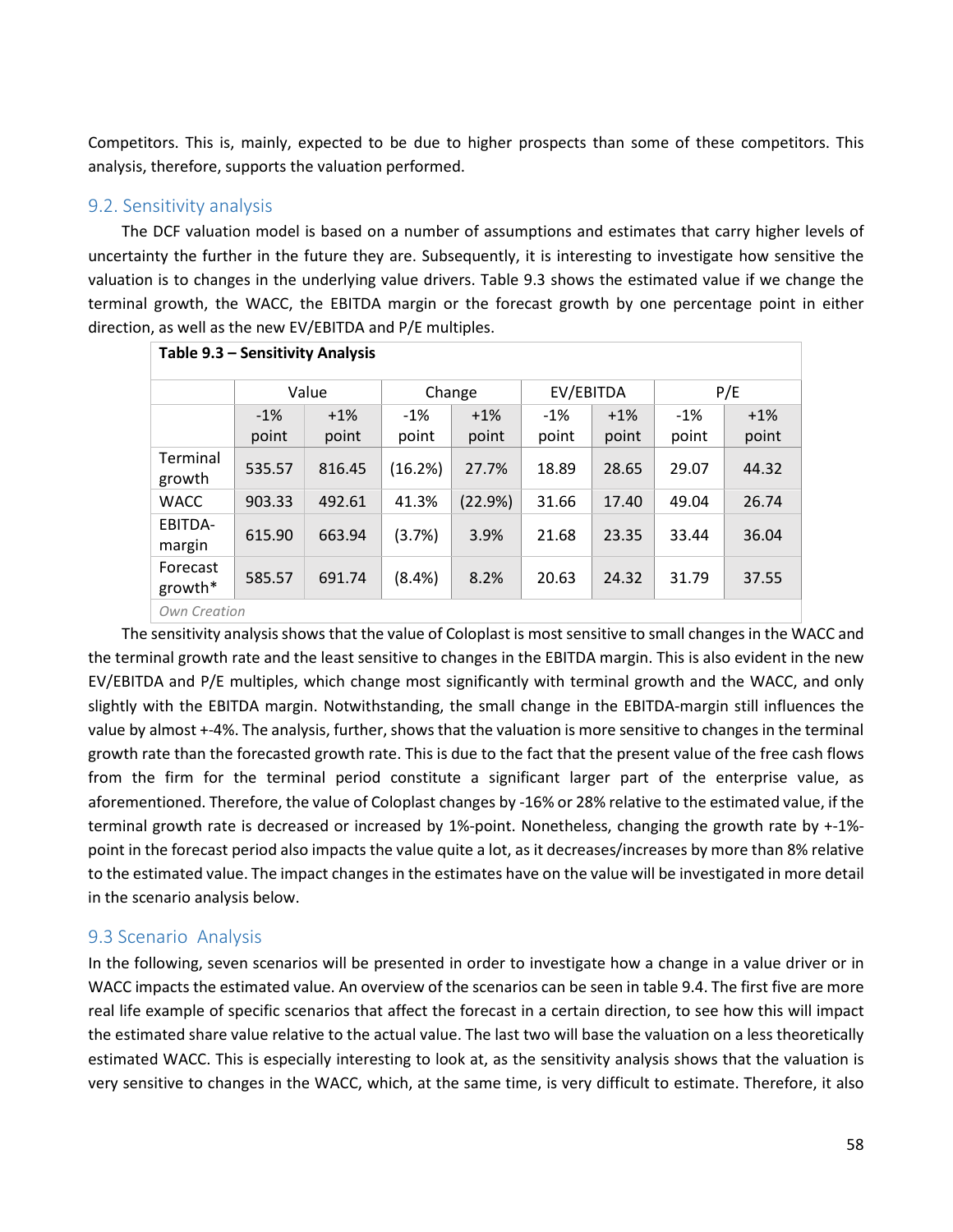allows us to see how realistic the forecast is when applying these WACCs. Here it is important to note, that the value drivers and WACC that are not adjusted in the scenario, are not assumed to be representative for the expectations in the market. Rather, the idea is to examine how specific value drivers and the WACC impact the estimated value relative to the actual value, to identify differences in the expectations relative to the market.

|                                                         | Value<br>/Share | Growth*<br>Forecast<br>period | Growth<br><b>Terminal</b><br>period | WACC* | <b>EBITDA</b><br>margin*<br>Forecast | <b>EBITDA</b><br>margin<br>Terminal | EV/<br><b>EBITDA</b> | P/E   |
|---------------------------------------------------------|-----------------|-------------------------------|-------------------------------------|-------|--------------------------------------|-------------------------------------|----------------------|-------|
|                                                         |                 |                               |                                     |       | period                               | period                              |                      |       |
| Forecasted                                              | 639.2           | 0.1                           | 2.8%                                | 6.37% | 32.9%                                | 31.1%                               | 22.49                | 34.70 |
| Actual                                                  | 592.4           |                               |                                     |       |                                      |                                     | 20.87                | 32.16 |
|                                                         |                 |                               |                                     |       |                                      |                                     |                      |       |
| Scenario 1<br>Zero Debt                                 | 615.4           | 6.54%                         | 2.8%                                | 6.48% | 32.9%                                | 31.1%                               | 21.67                | 33.41 |
| Scenario 2<br>CEO Change                                | 598.7           | 6.54%                         | 2.8%                                | 6.61% | 32.9%                                | 31.1%                               | 21.09                | 32.50 |
| Scenario 3<br><b>Litigation Costs</b>                   | 569.1           | 6.54%                         | 2.8%                                | 6.36% | 29.9%                                | 28.1%                               | 20.06                | 30.89 |
| Scenario 4<br>Cost Advantage                            | 434.4           | 6.54%                         | 2.8%                                | 6.32% | 27.4%                                | 21.1%                               | 15.38                | 23.58 |
| Scenario 5<br>Low Growth                                | 478.6           | 4.55%                         | 2.0%                                | 6.35% | 32.9%                                | 31.1%                               | 16.92                | 25.98 |
| Scenario 6.1<br><b>WACC Coloplast</b>                   | 543.2           | 6.54%                         | 2.8%                                | 6.94% | 32.9%                                | 28.1%                               | 19.16                | 29.49 |
| Scenario 6.2<br><b>WACC Coloplast</b><br>Changed growth | 592.4           | 6.88%                         | 3.1%                                | 6.94% | 32.9%                                | 31.1%                               | 20.87                | 32.16 |
| Scenario 6.3<br><b>WACC Coloplast</b><br>Changed EBITDA | 592.4           | 6.54%                         | 2.8%                                | 6.94% | 35.1%                                | 33.5%                               | 20.87                | 32.16 |
| Scenario 7.1<br><b>WACC Analyst</b>                     | 480.5           | 6.54%                         | 2.8%                                | 7.46% | 32.9%                                | 32.7%                               | 16.98                | 26.09 |
| Scenario 7.2<br><b>WACC Analyst</b><br>Changed growth   | 592.40          | 7.41%                         | 3.7%                                | 7.46% | 32.9%                                | 32.7%                               | 20.87                | 32.16 |
| Scenario 7.3<br><b>WACC Analyst</b><br>Changed EBITDA   | 592.40          | 6.54%                         | 2.8%                                | 7.46% | 39.0%                                | 37.2%                               | 20.87                | 32.16 |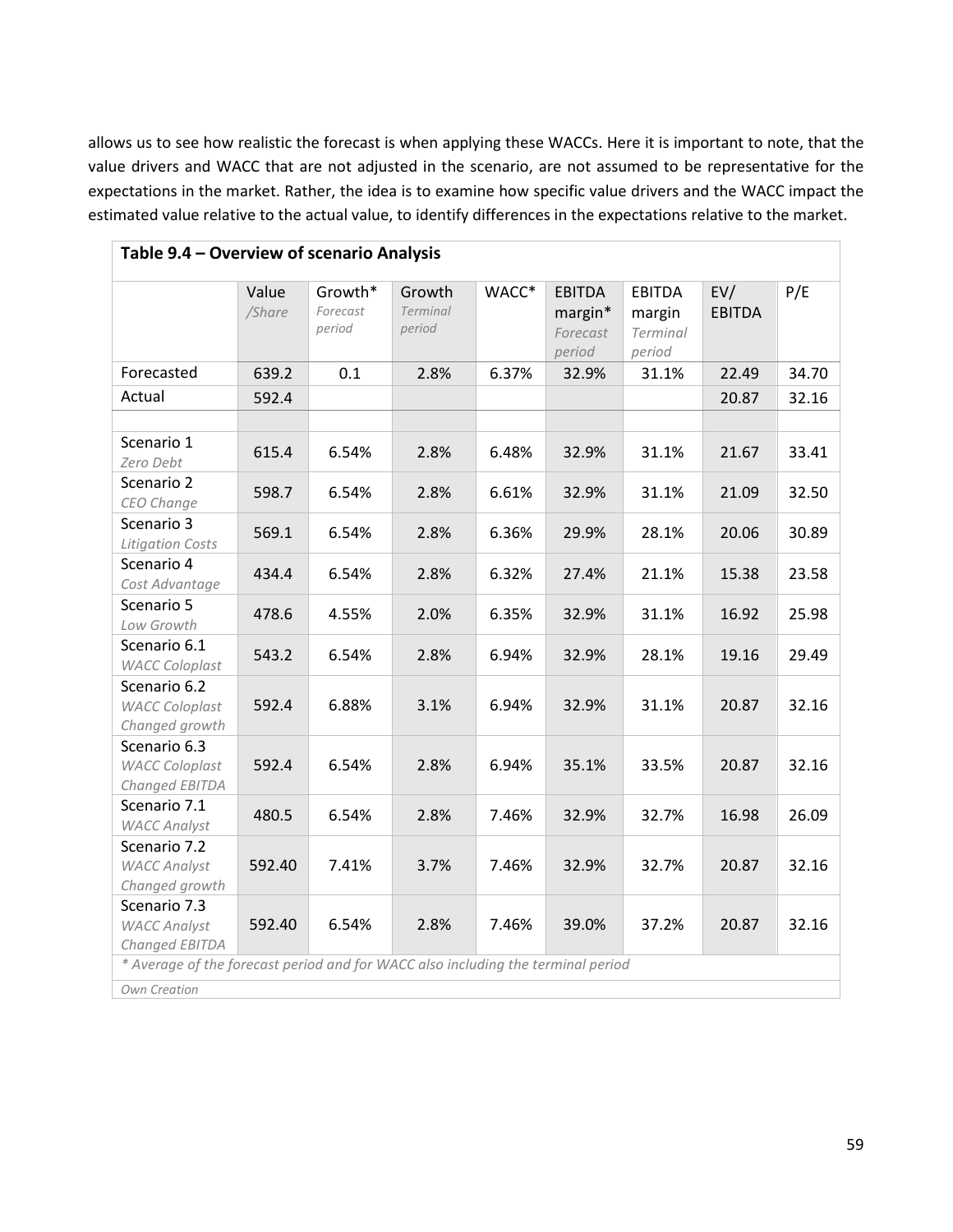#### 9.3.1 Scenario  $1 - \text{NIBD} = 0$  i.e. WACC = r\_e

Coloplast is not known for having much debt and its debt-to-value ratio in 2017/18 is only 1.4%. Therefore, investors might simply look at Coloplast as if it had no debt $^{21}$  $^{21}$  $^{21}$ . We will do the same, setting NIBD = 0 and, therefore WACC =  $r_e$ , to see how the valuation is affected.

The value estimated based on this zero-debt scenario is closer to the actual value than the original estimated value, as can be seen in table 9.4. Subsequently, the EV/EBITDA and P/E multiples are also slightly lower, though still above those of competitors. This is not strange as the prospects of the firm have not changed. This scenario could, therefore, be part of the explanation for why the estimated prices differs from the actual price.

#### 9.3.2 Scenario 2 - CEO change scenario

On November 1, 2018, the date for the valuation, Coloplast also announced that Lars Rasmussen stepped down as Coloplast's CEO and that Kristian Villumsen would take his place. In the forecast it was assumed that this change would not affect the value as the new CEO should have the same value-increasing intensions as the previous CEO. Notwithstanding, investors might see this announcement differently which could explain the drop in the stock price on that day (see Appendix 27). The change in the CEO could be associated with more risk, thereby increasing the required return on equity. To see if this could explain some of the difference between the estimated and the actual value, we will increase the systematic risk slightly above the average analyst estimate (see Appendix 21) to 0.98, which increases the cost of equity to 6.73%.

The value based on this lower systematic risk scenario is lower than the estimated value and, therefore, much closer to the actual value. This is to be expected when the cost of capital increases. Subsequently, the higher uncertainty and, therefore, risk associated with a new CEO, could explain why the stock price dropped on the day of the announcement, despite the positive financial result that were published on the same date. The EV/EBITDA multiplier and P/E multiplier, while being lower than for the estimated value, still indicate higher prospects for Coloplast than Average competitors.

#### 9.3.3 Scenario 3 - Higher Litigation Costs

Coloplast has been facing a number of law suits and patent cases which have resulted in high litigation costs. Especially its increasing presence in the US is likely to lead to higher costs in the future. In the forecast an estimation of future litigation costs has been made based on the average litigation costs relative to revenue for the main competitors in the historical period. Notwithstanding, investors might expect Coloplast to face more severe law suits in the future, similar to the transvaginal law suits. Subsequently, litigation costs should reflect the level of revenue they have constituted for Coloplast over the historical period. This will be investigated by increasing special items from the competitor average; 3.9%, to the average of Coloplast's historical period; 6.9%.

The estimated value based on this scenario is lower than the actual price, and, therefore, much lower than the estimated value. This is to be expected as the increased litigation costs reduce the EBITDA margin by 3% point, which in the sensitivity analysis was shown to impact the value quite substantially. The EV/EBITDA and P/E multiples also reflect these higher costs by decreasing, nonetheless, they are still above the average of

<span id="page-59-0"></span><sup>&</sup>lt;sup>21</sup> This is actually the case in the report from Morningstar, where the WACC equals the required return on equity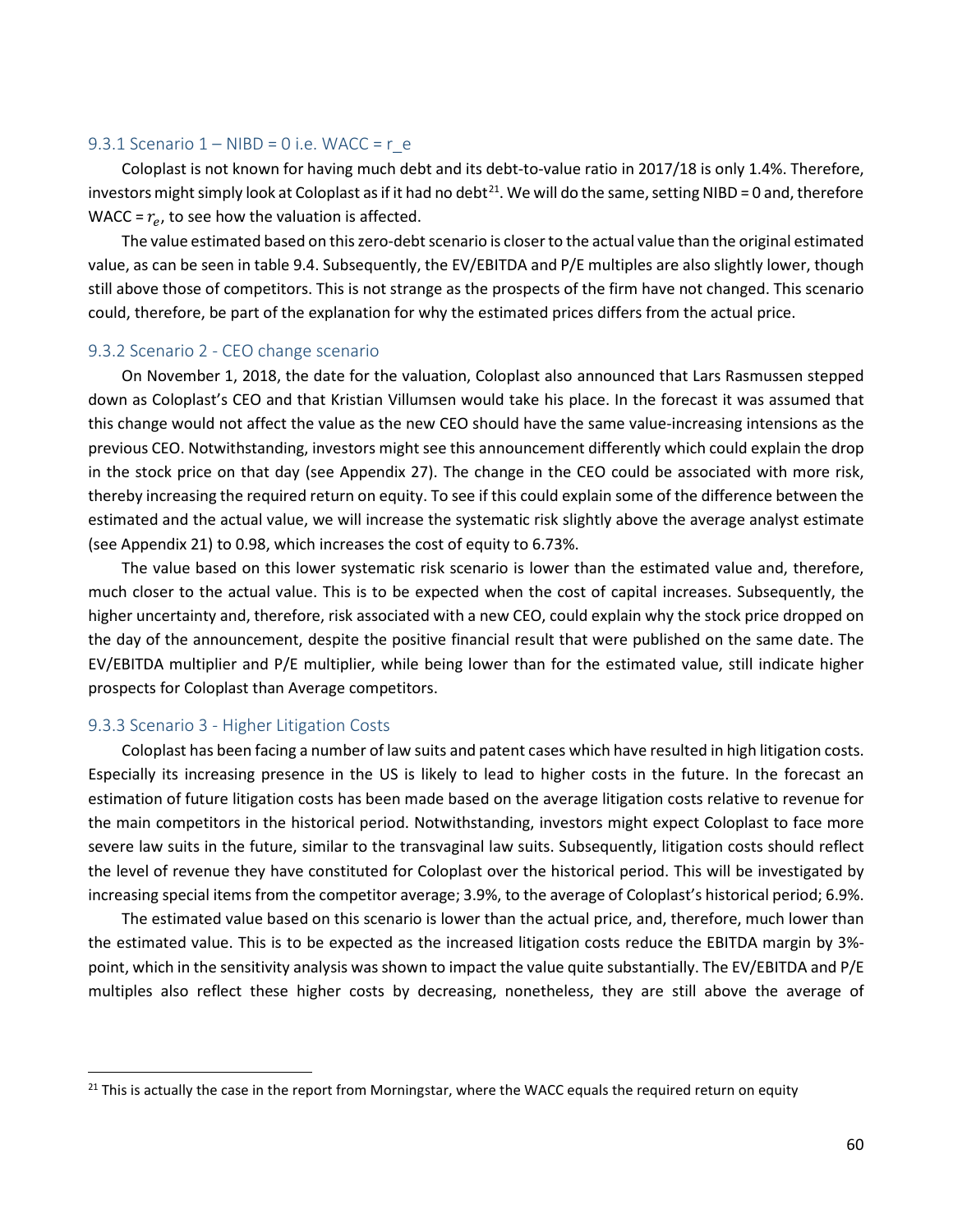competitors, indicating that these higher costs do not impact Coloplast's valuation enough to lower its prospect below those of average competitors.

### 9.3.4 Scenario 4 – lose cost advantage

In the financial analysis, a cost advantage of 10%-points has been identified relative to Average Competitors. Based on the strategic and financial analysis it was assessed that Coloplast would be able to maintain this cost advantage in the future. Notwithstanding, it would be interesting to see how the valuation of Coloplast and the EV/EBITDA and P/E multiples are affected, if it could not maintain this cost advantage in the terminal period. To do this we increase total costs by 1% point per year, until the costs are 10%-points higher in the final forecast and terminal period.

The adjustment of the level of operating costs relative to revenue, affects the value of Coloplast significantly, as can be seen in table 9.4. The EV/EBITDA and P/E multiple confirm the scenario, as they, contrary to scenario 3, are now very close to the Average and Median Competitors. This means that Coloplast's prospects are close to that of Average Competitors in this scenario, which makes sense as the EBIDTA margin moves towards those of Average Competitors. We see the same if we look at the resulting ROIC an ROE for this scenario which are 31% and 35% respectively. These profitability ratios are much lower than those that were calculated based on the forecast earlier, and much closer to those of Average Competitors. While the price is much below the actual value, we cannot conclude that investors do not expect Coloplast to lose its cost advantage, as, as explained above, other errors in the forecast and estimation of WACC might counter some of this effect. Nonetheless, based on this estimated value and the actual value, it is unlikely that the market expects Coloplast's cost advantage to erode completely.

#### 9.3.5 Scenario 5 – Growth does worse than expected

The sensitivity analysis demonstrates that the valuation is quite sensitive to changes in both the terminal and forecast growth. However, it is not very realistic that only one of these will change significantly. This scenario will, therefore, assume that total growth does not increase in the coming financial years, but decreases exponentially until reaching 2% in the terminal period. 2% as the terminal growth rate is also used by Coloplast in its impairment test, as well as by the main competitor ConvaTec. It therefore appears to be a good terminal target growth rate for this scenario.

The estimated value based on this lower growth scenario is significantly lower than the actual price and the estimated value. Nonetheless, as explained above, this does not mean that investors do not expect this to occur as that would claim that the rest of my forecast and the WACC is correct. However, this significant drop, as well as the consensus presented in Appendix 16, indicates that the markets prospects are more optimistic for Coloplast, at least in the short run. Nonetheless, the EV/EBITDA and P/E multiples now lay fairly close to the average and median of competitors, indicating that this value assumes that they have the same prospects. Moreover, if we compare the estimated value based on this scenario with that of scenario 4, we see that it impacts the value of Coloplast more to lose the cost advantage than having a significant lower growth, all else being equal. This again highlights the importance of the cost advantage to its value as well as future position in the market.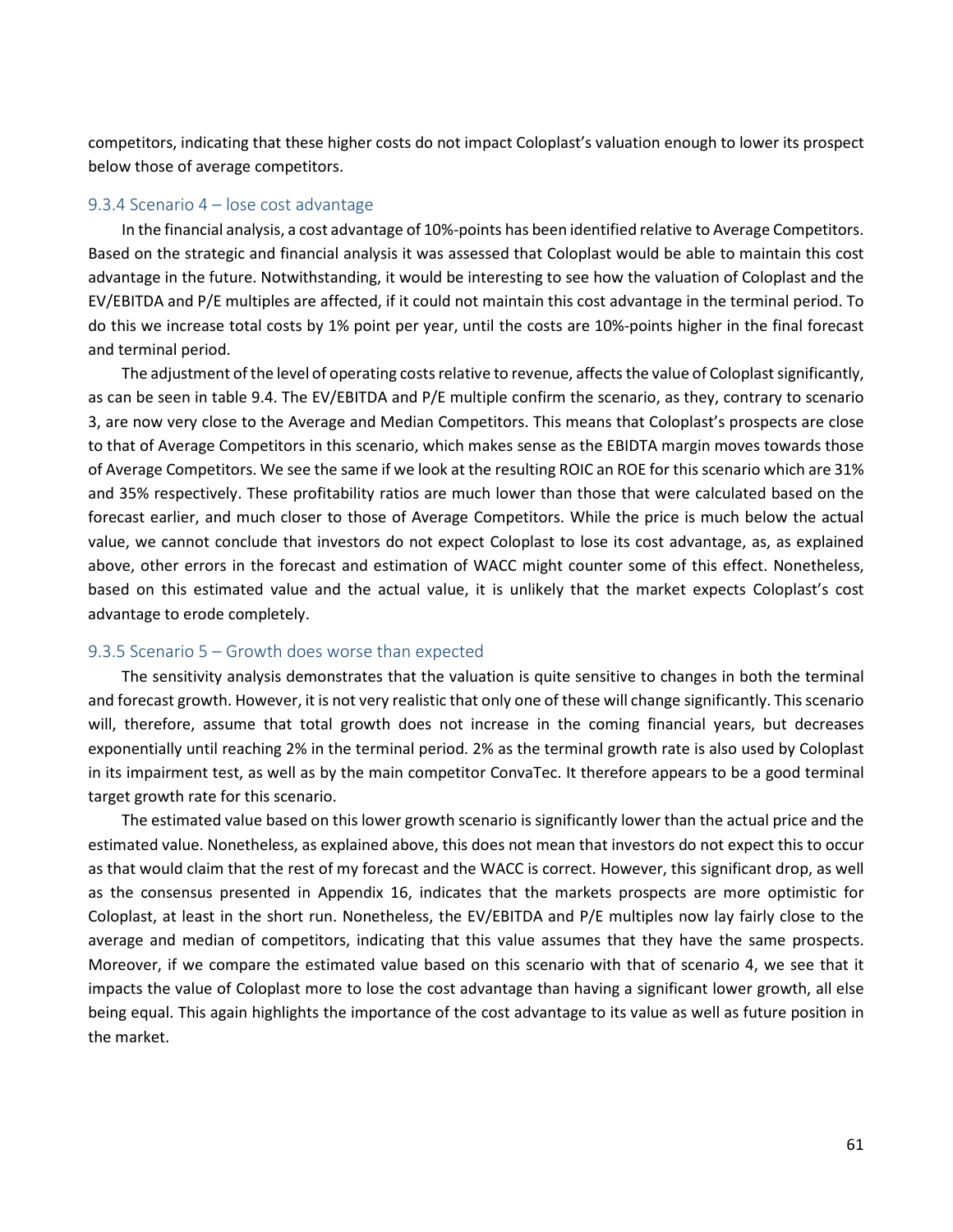#### 9.3.6 Scenario 6 & 7 – WACC

The sensitivity analysis demonstrated that the valuation is most sensitive to small changes in the WACC. Therefore, and based on the above discussion of the appropriateness of the theoretical WACC used in the valuation, two scenarios with the WACC from the annual report and Morningstar's estimation will be presented. This is done, not as much to demonstrate how much this would cause the value of Coloplast to fall, but more to look at how realistic the forecast is compared to the market value, based on less theoretical WACCs. Here, the growth rate and EBITDA-margin will be adjusted to get the actual market value. The rest of the forecast is, here, not assumed to be correct, rather this exercise is performed in order to see, how much the forecast needs to be adjusted to reflect the market price.

#### **Scenario 6 – Coloplast's WACC**

The estimated value based on the slightly higher WACC of 6.94% from the annual report is lower than the actual share price and, therefore, quite a lot lower than the estimated value (scenario 6.1 in Table 9.4). This could, as explained above, indicate that my WACC is too low. Moreover, if we assume that Coloplast's WACC is the correct WACC, my forecast is too pessimistic, as this scenario resulted in a price lower than the actual value. To get the actual value, the forecasted growth in the forecast period and terminal period needs to be increased by slightly above 0.34%-points (Scenario 6.2 in Table 9.4), or the EBITDA-margin needs to increase by almost 2.4%-point (Scenario 6.3 in Table 9.4) or a combination of these. This, again, shows that a more optimistic forecast is necessary to arrive at the actual value with this WACC.

#### **Scenario 7 – Morningstar's WACC**

The estimated value based on the higher WACC of 7.46% from Morningstar presented above, is significantly lower than the actual share price and, therefore, also lower than the estimated value (scenario 7.1 in Table 9.4). As explained above, this could indicate that my WACC is much too low, however, this would also indicate that Coloplast estimates its WACC too low, or that the wound and skin care business area is associated with even more risk than I have estimated. If we assume that Morningstar's estimated WACC is correct, the forecast assumptions made in this thesis are, even more than in scenario 6, too pessimistic. To get the actual value, the forecasted growth in the forecast period and terminal period needs to be increased by slightly less than 0.9% points (Scenario 7.2 in Table 9.4), or the EBITDA-margin needs to increase by more than 6% (Scenario 7.3 in Table 9.4) or a combination of these. This, again, shows that a significantly more optimistic forecast is necessary to arrive at the actual value with this WACC.

## 9.4 Subconclusion

The assessment of the forecast and valuation showed that, while multiples, margins and profitability ratios are significantly above those of Average Competitors, these and the other forecast assumptions appear to be within reason, based on the strategic and financial analysis. Further, the sensitivity analysis showed that the valuation is especially sensitive to changes in the WACC and the terminal growth rate, but also small changes in the forecast growth and EBITDA-margin affect the value considerably. Additionally, the scenario analysis showed that investors might valuate Coloplast as if it had zero debt, require a higher return on equity due to the change of CEO as well as that they either have more pessimistic expectations for Coloplast's future, or assume a higher cost on capital. The latter, has been identified as a likely scenario, as both Coloplast's own estimated WACC,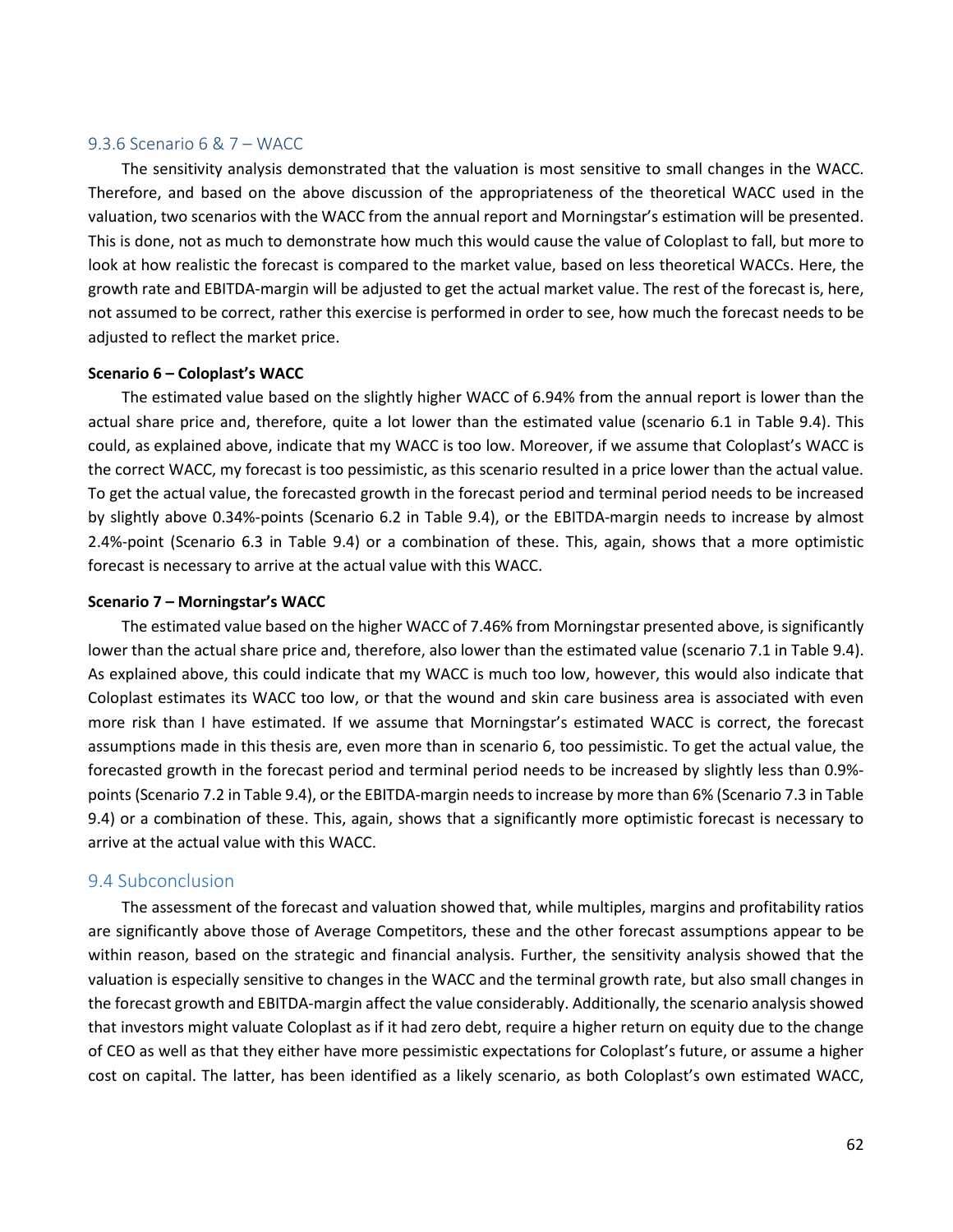Morningstar's estimated WACC and the WACC estimated for ConvaTec, are significantly higher than the estimated WACC of this thesis. If this is the case, the forecast of this thesis is, actually, too pessimistic and investors might, therefore, actual expect higher growth or EBITDA-margins in the future.

## 10. Conclusion

The aim of this thesis was to estimate the value of Coloplast A/S on November 1, 2018, based on strategic and financial analyses and a DCF valuation. Additionally, it was investigated to what extent variations of the forecasted value drivers or valuation assumptions influence the estimated value in order to help explain the difference between this and the actual market value.

Three strategic analyses where conducted in order to identify key opportunities, threats, strength and weaknesses which where illustrated in a SWOT analysis. Firstly, the PEST analysis identified that Coloplast's operations are influenced both negatively and positively by numerous political, economic, socio-cultural and technological factors. Especially, the increase in the general and elderly population, as well as an increase in the number of cases of cancer and diabetes have a positive impact on revenues. On the other hand, stringent government regulations, pricing reforms and reimbursement cuts, law suits as well as technological advances and surgical and medical trends impact Coloplast's business negatively. Second, the medical devices and supplies industry, which is characterized by high buyer power, moderate threat of entry, low risk of substitution and supplier power as well as moderate industry rivalry, though high in the interventional urology and wound and skin care market segments, highlights the importance of focusing the strategy on the customers as well as reducing production costs. Last, the internal analysis, though from an outsider perspective, found that the general firm infrastructure supports a dynamic market due to Coloplast's ability to adapt quickly to new market conditions, customer needs and regulations. In addition, the LEAD20 strategy works towards increased efficiency of production as well as works towards improving its R&D process and relationships with customers. Both of which, were identified as important in the industry analysis.

The financial analysis consisted of an examination of Coloplast's historical accounting items and development and a DuPont profitability analysis relative to competitors as well as an analysis of previous production facilities built by Coloplast and some competitors. These found that Coloplast has a significant cost advantage relative to competitors, which is expected to be kept in the future, though negatively impacted by stringent government regulations and litigation costs, and positively influenced by the production facility in Costa Rica. The latter is also expected to lead to higher PPE and inventory levels. Subsequently, Coloplast's profitability measures were also significantly higher than competitors'.

Based on the strategic and financial analyses Coloplast's growth, cost, investment and financing value drivers were forecasted, resulting in a forecasted income statement, balance sheet and cash flow statement. These, together with a largely theoretically estimated WACC, laid the foundation for the valuation that estimated Coloplast's value at DKK 639.2 per share on November 1, 2018, which is DKK 46.8 higher than the actual value of DKK 592.4.

The assessment of the forecast and valuation found that the forecast is not unrealistic based on key value drivers, margins and ratios, when considering the strategic and financial analyses, despite the fact that ROE and ROIC appear high. The latter seem to be overstated, not because of a too optimistic forecast, but due to Coloplast's low IC and, therefore, high TRIC, relative to competitors. Further, Coloplast's EV/EBITDA and P/E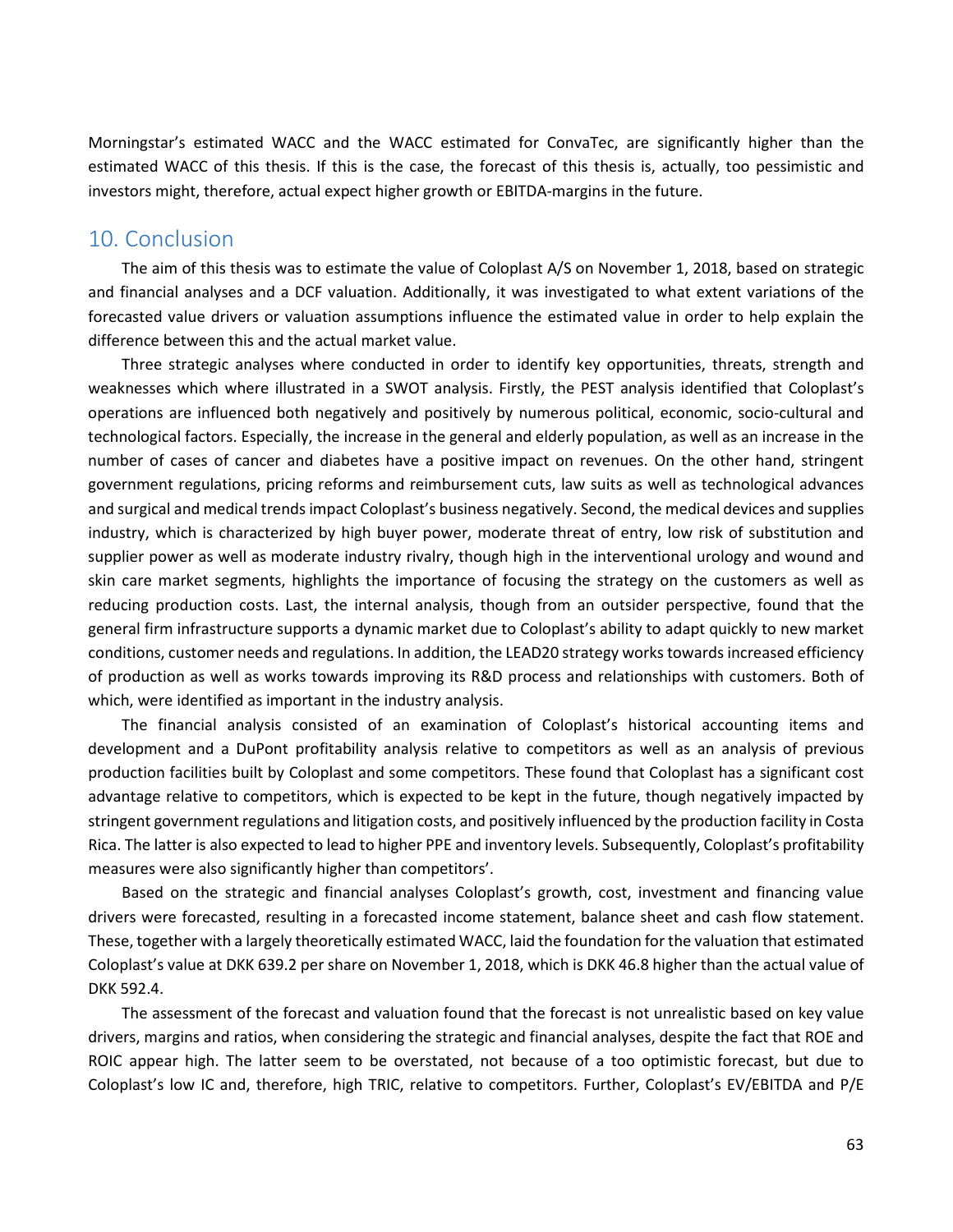multiples are higher relative to Average and Median competitors. This is, mainly, expected to be due to higher future prospect than some of these. Additionally, a sensitivity analysis and scenario analyses were performed. These found that investors might see Coloplast as having zero debt, that they require a higher return on equity due to the change in CEO and that they might expect a somewhat lower growth rate or an EBITDA margin closer to that of competitors. Nevertheless, these scenarios all assume that the estimated WACC is almost correct. A comparison with other estimates of Coloplast's WACC and an estimate of ConvaTec's WACC, indicates that the WACC of this thesis might be too low. This is important as the valuation was found to be most sensitive to changes in the WACC. In line with this, it was found that the forecast is too pessimistic instead of optimistic if a higher WACC is assumed. Subsequently, the discussion indicates that investors might expect zero debt, a higher cost of capital both generally and due to the announcement of a new CEO on the valuation date and, therefore, most likely also expect higher growth or EBITDA margins in the future.

# 11. Further Research

During the research process, delimitations were employed that somewhat hinder the extent and usability of the analyses. Subsequently, further research and analyses could be conducted in order to improve the forecast and valuation. First, the strategic analysis could be expanded to examine the key opportunities and threats of each business area and geographical market individually, which due to limited time and space as well as availability of data has only been possible to some extent in this thesis. Second, internal data could be used helping the analyses and forecast. The internal strategic analysis could be improved as resources and capabilities that constitute a competitive advantage could more easily be identified in order to support the forecasted value drivers. Further, it would be possible to conduct financial analyses and forecast based on the individual business areas and geographical markets. Moreover, a WACC could be estimated for each business area, providing a more realistic valuation as well as allowing one to see how much each business area contributes to the overall value of the firm. Nevertheless, the market value is supposed to reflect only publicly available data, which means that internal data could bias the outcome when aiming at estimating market expectations. Third, primary data collection could be conducted. Questionnaire, interviews or focus groups with managers or employees both in Denmark and abroad, would improve, especially, the internal analysis with regards to the organizational culture and human resource management. Further, opinions and preferences form all customer groups could be investigated in order to assess Coloplast's standing in the market. This has not been possible due to the limited resources and scope of the thesis. Forth, more extensive benchmarking, possibly also for each business area, could improve the financial analysis and forecast. Here, internal data from competitors, especially those that do not have available public annual reports, could be used, or other competitors from the industry or market segments could be used in the Average and Median competitors' calculation. This has, due to the limited time and scope of this thesis not been possible. Last, it could benefit the analyses and discussion of this thesis to look at financial and market data beyond the date for the valuation. Here, the development of Coloplast's financials and the stock price could be compared to the valuation and discussion, which could help explain the difference between the estimated and market value as well as lead to improved future valuations.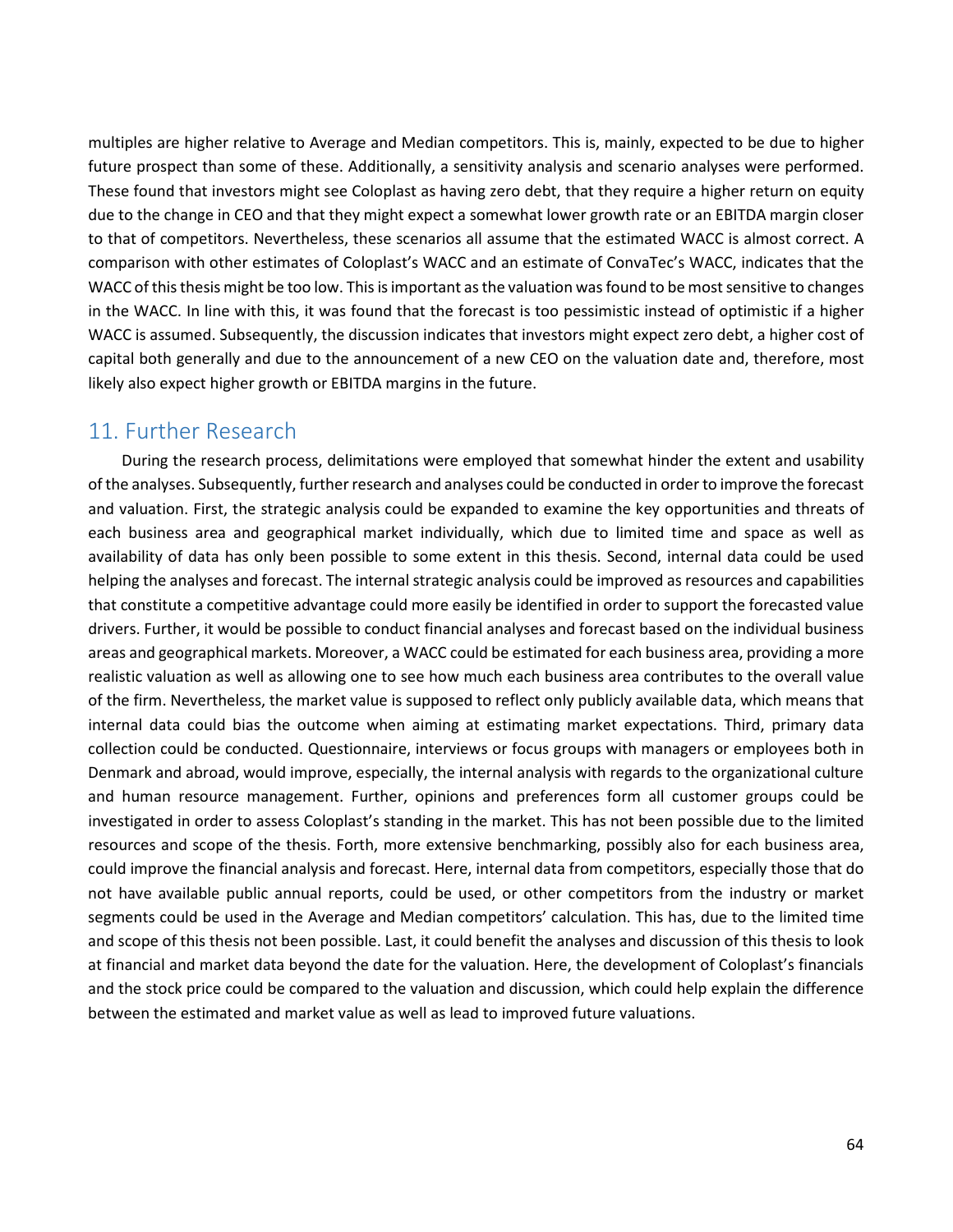# Bibliography

- AHRMM. (2017). *Cost, Quality, and Outcomes Leading Practice: Leading Home Health Organization Provides High Quality Ostomy Care, at a Minimum Average of 40 Percent Lower Cost, Through Product Formulary Standardization.* Chigaco: AHRM. Retrieved from http://www.ahrmm.org/cqomovement/files/leading-practices/coloplast-cqo-leading-practice-070818.pdf
- Amaro, S. (2018, May 09). Argentina looks to be headed for another economic storm. *CNBC International*. Retrieved from https://www.cnbc.com/2018/05/09/argentina-looks-be-headed-for-another-economicstorm.html
- Andersen, H. (2018, June 14). Sådan måler vi de 140 virksomheders image. *Berlingske Business*. Retrieved from https://www.berlingske.dk/virksomheder/saadan-maaler-vi-de-140-virksomheders-image-0
- Andersen, P. (2013, August 26). Proces Specialist, Mechanichs at Coloplast. (C. S. Brandt, Interviewer) Retrieved from

http://studenttheses.cbs.dk/xmlui/bitstream/handle/10417/4446/christian\_salmon\_brandt.pdf?seque nce=1

- Arentoft, H. (2010, March 22). Virksomheder: Coloplast. *Berlingske*. Retrieved from https://www.berlingske.dk/virksomheder/coloplast
- Barua, A. (2018, December 19). *Brazil: New President, old economic challenges*. Retrieved from Deloitte: https://www2.deloitte.com/insights/us/en/economy/americas/brazil-economic-outlook.html
- Becton Dickinson. (2014). *Annual Report 2014.* Becton Dickinson.
- Becton Dickinson. (2015). *Annual Report 2015.* Becton Dickinson.
- Becton Dickinson. (2016). *Annaul Report 2016.* Becton Dickinson.
- Becton Dickinson. (2017). *Annual Report 2017.* Becton Dickinson.
- Becton Dickinson. (2018). *Annual Report 2018.* New York: Becton Dickinson.
- Becton Dickinson. (n.d.). *Company*. Retrieved March 26, 2019, from Becton Dickinson: https://www.bd.com/en-us/company
- Becton Dickison. (2009). *Annual Report 2009.* Becton Dickison.
- Becton Dickison. (2010). *Annual Report 2010.* Becton Dickison.
- Becton Dickison. (2011). *Annual Report 2011.* Becton Dickison.
- Becton Dickison. (2012). *Annual Report 2012.* Becton Dickison.
- Berlingske Media A/S. (2012, May 25). Høj Oliepris og Lav dollar rammer indtjeningen i danske virksomheder. *Berlingske*. Retrieved from Berlingske.
- Berrisford, C., & Lopez, S. (2018). *Longer Term Investments - Emerging Market Healthcare.* Zurich: UBS. Retrieved from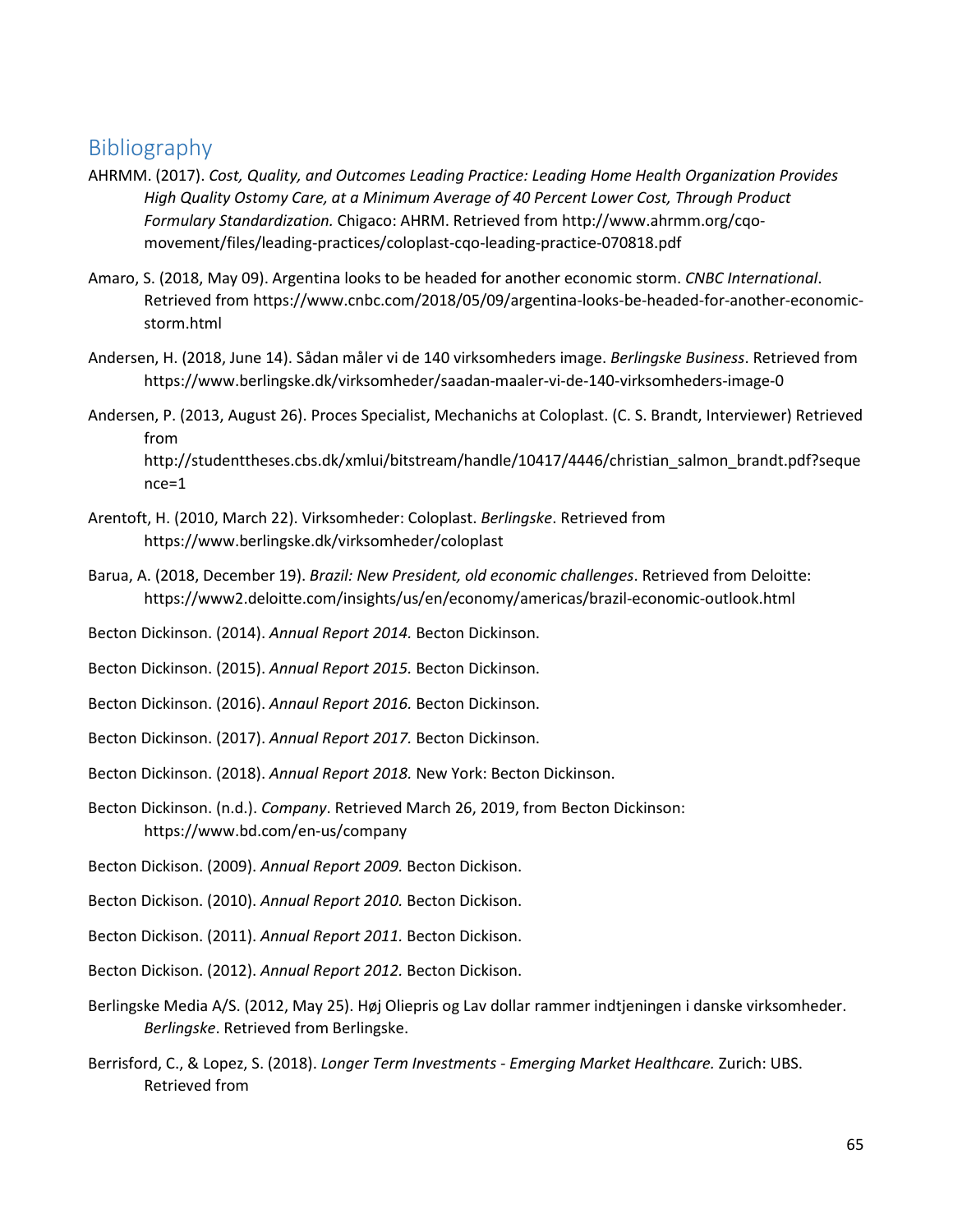https://www.ubs.com/content/dam/WealthManagementAmericas/documents/emerging-markethealthcare.pdf

- Bessant, J., Francis, D., & Thesmer, J. (2004). *Managing Innovation within Coloplast.* InnovationPortal. Retrieved from http://www.innovation-portal.info/wpcontent/uploads/Coloplastcasestudybasicversion.pdf
- Boston Scientific. (2017). *Annual report 2017.* Boston: Boston Scientific.
- Boston Scientific. (n.d.). *About Us*. Retrieved March 27, 2019, from Boston Scientific: http://www.bostonscientific.com/en-US/about-us.html
- Boston Scientific Corp. (2015). *Annual Report 2015.* Boston Scientific Corp.

Boston Scientific Corp. (2019). *Annual Report 2018.* Boston: Boston Scientific Group.

Boston Scientific Group. (2019). *Annual Report 2018.* Boston: Boston Scientific Group.

- Brahe Design. (n.d.). *Medical Coloplast*. Retrieved February 25, 2019, from Brahe Design: http://www.brahedesign.dk/medical/coloplast.html
- Brand Finance. (2018). *Denmark 50 2018.* London: The Brand Finance Group.
- Brandt, S. (2014, July 09). Danish firm to pay Minneapolis \$600,000 for missing job target. *StartTribune*. Retrieved from http://www.startribune.com/danish-firm-to-pay-minneapolis-600-000-for-missingjobs-target/266530621/
- Brok-Kristensen, M. (2015, April 1). *The surprising truth about succeeding with innovation*. Retrieved from MedTech Views: http://www.medtechviews.eu/article/surprising-truth-about-succeeding-innovation
- C.R. Bard. (2014). *Annual Report 2014.* C.R. Bard.
- C.R. Bard. (2015). *Annual Report 2015.* C.R. Bard.
- C.R. Bard. (2016). *Annual Report 2016.* New Jersey: C.R. Bard.
- Cancer Research UK. (2017). *What is cancer?* Retrieved February 06, 2019, from Cancer Research UK: https://www.cancerresearchuk.org/about-cancer/what-is-cancer
- Cherkasova, A., & McLees, O. (2018, February 05). *Russia's Political and Economic Climate*. Retrieved from ControlRisks: https://www.controlrisks.com/our-thinking/insights/newsletters/russia-issue-13 february-2018/lessons-from-januarys-gaidar-forum
- Clements. (n.d.). *The Most Litigious Countries in the World*. Retrieved January 23, 2019, from Clements: https://www.clements.com/resources/articles/The-Most-Litigious-Countries-in-the-World
- CNBC. (n.d.). *Coloplast A/S*. Retrieved March 15, 2019, from CNBC: https://www.cnbc.com/quotes/?symbol=COLO.B-DK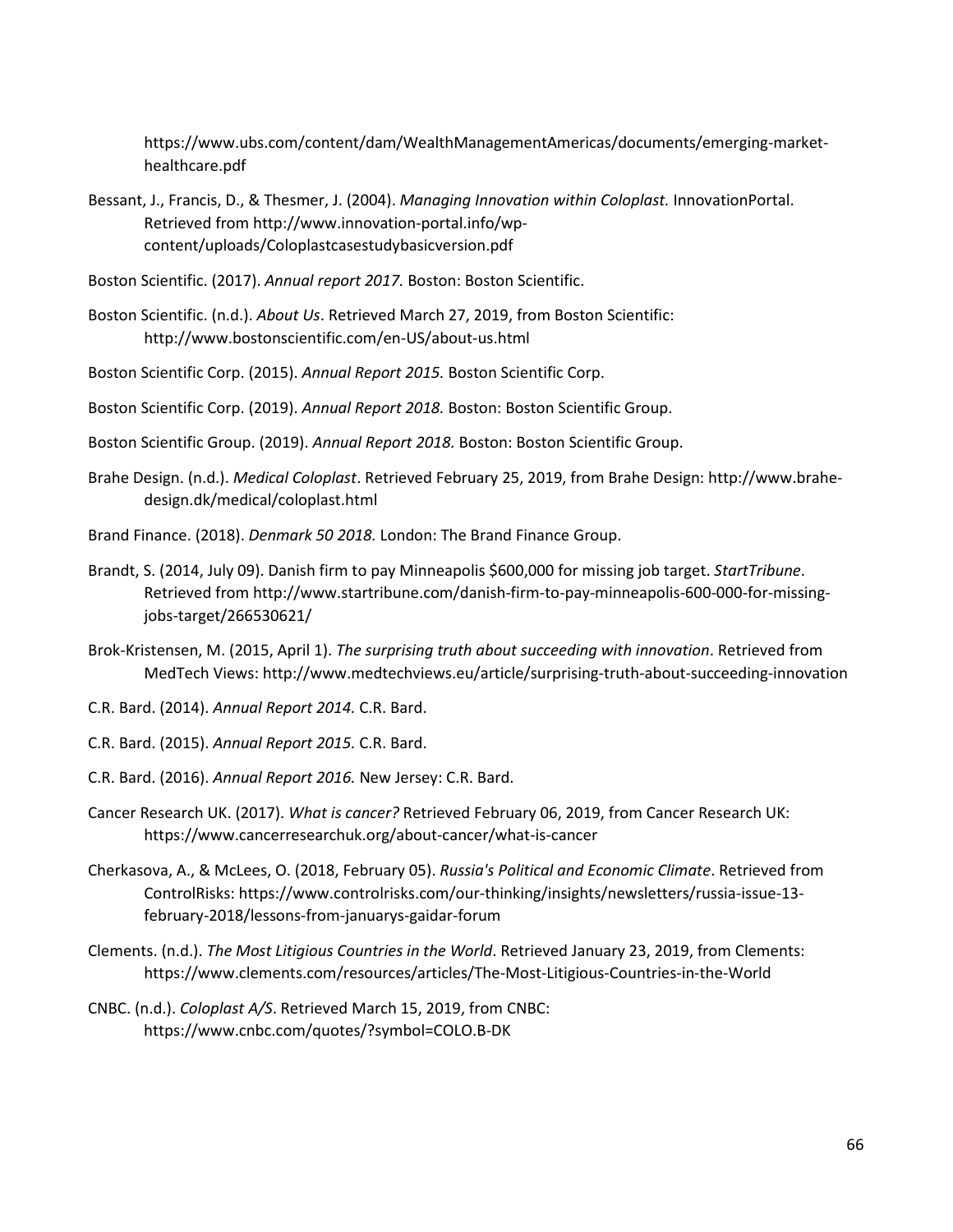- Collins, S. (2015, November 19). *What Investors Should Know About the US Medical Device Industry*. Retrieved from Market Realist: https://marketrealist.com/2015/11/medical-device-approval-processes-majormarkets
- Coloplast. (2001). *Annual Report 2000/2001.* Humlebæk: Coloplast.
- Coloplast. (2002). *Annual Report 2001/2002.* Humlebæk: Coloplast.
- Coloplast. (2003). *Annual Report 2002/03.* Humlebæk: Coloplast.
- Coloplast. (2006). *Annual Report 2005/06.* Humlebæk: Coloplast.
- Coloplast. (2007). *Annual Report 2006/07.* Humlebæk: Coloplast.
- Coloplast. (2007). *Annual Report 2006/7.* Humlebæk: Coloplast A/S.
- Coloplast. (2007, November 2). *New Factory in China*. Retrieved from Cooplast: https://www.coloplast.com/press/press/news--press-release-archive/20071/#section=New-factory-in-China\_8071
- Coloplast. (2008). *Annual Report 2007/08.* Humlebæk: Coloplast.
- Coloplast. (2009). *Annual Report 2008/9.* Humlebæk: Coloplast A/S.
- Coloplast. (2012). *Diabetic foot ulcers - prevention and treatment.* Coloplast A/S.
- Coloplast. (2012). *Leading Intimate Healthcare 2011/12.* Humlebæk: Coloplast A/S.
- Coloplast. (2013). *Annual Report 2012/13.* Humlebæk: Coloplast A/S.
- Coloplast. (2015, August 17). *Patient survey Rates Coloplast Best in Corporate Reputation for the Fourth Straight Year*. Retrieved from Cision: https://www.prnewswire.com/news-releases/patient-surveyrates-coloplast-best-in-corporate-reputation-for-the-fourth-straight-year-300128697.html
- Coloplast. (2016). *Annual Report 2015/16.* Humlebæk: Coloplast A/S.
- Coloplast. (2016). *Leading Intimate Healthcare 2015/16.* Humlebæk: Coloplast A/S.
- Coloplast. (2018). *Annual Report 2017-18.* Humlebæk: Coloplast A/S.
- Coloplast. (2018, December 7). *Coloplast.com*. Retrieved from Coloplast: https://www.coloplast.com/
- Coloplast. (2018). *Corporate Responsibility Report 2017/18.* Humlebæk: Coloplast A/S.
- Coloplast. (2018). *Financial outlook.* Humlebæk: Coloplast A/S.
- Coloplast. (2018). *Leading intimate healtcare H1 2017/18.* Coloplast A/S.
- Coloplast. (2018). *Leading intimate healthcare H2 2017/18.* Humlebæk: Coloplast A/S.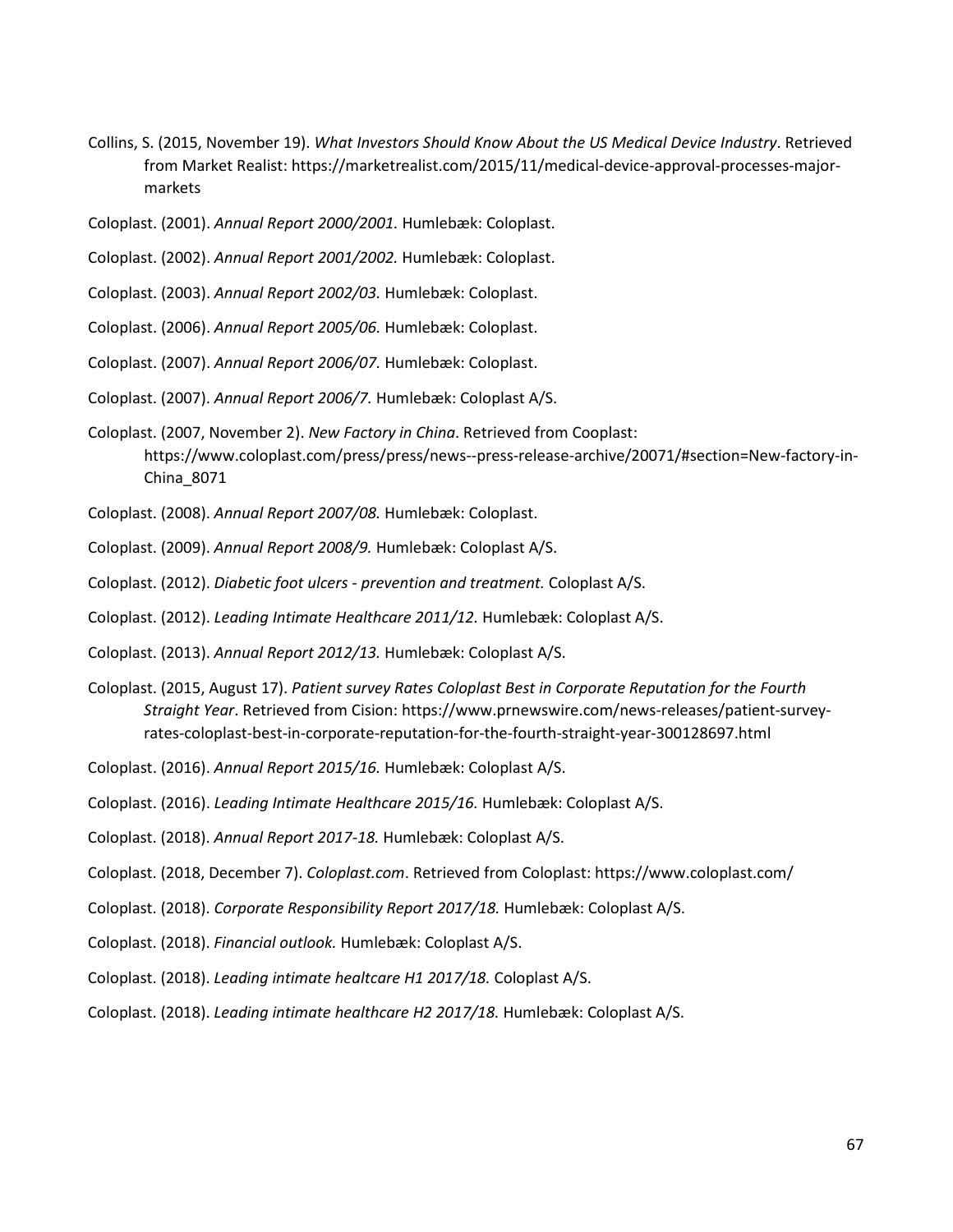- Coloplast. (2018, November 01). *News and press releases: Announcement No. 08/2018*. Retrieved from Coloplast: https://www.coloplast.com/press/press/2018/#section=Lars-Rasmussen-resigns-hisposition-as-CEO-of-Coloplast-A%2fS\_457012
- Coloplast. (2018). *So you can be you - Corporate Brochure 2017/18.* Humlebæk: Coloplast A/S.
- Coloplast. (n.d.). *Annual Reports*. Retrieved April 01, 2019, from Coloplast: https://www.coloplast.com/investor-relations/annual-reports/
- ConvaTec. (2016). *Annual Report 2016.* ConvaTec.
- ConvaTec. (2017). *Annual report 2017.* Reading: ConvaTec Group.
- ConvaTec. (2018). *Annual Report 2018.* ConvaTec.
- ConvaTec. (n.d.). *About Us: Company Overview*. Retrieved March 26, 2019, from ConvaTec Group: https://www.convatecgroup.com/about-us/company-overview/
- Crowe, F. E., & Doran, R. M. (1992). Cognitional Structure. In F. E. Crowe, & R. M. Doran, *Collected Works of Bernard Lonergan* (pp. 204-221). Toronto Press.
- Danish Digital Award. (n.d.). *Coloplast Care*. Retrieved February 25, 2019, from Danish Digital Award: https://danishdigitalaward.dk/projekt/coloplast-care/
- Danmarks Nationalbank. (n.d.). *Exchange Rates*. Retrieved January 28, 2019, from Danmarks Nationalbank: http://www.nationalbanken.dk/en/statistics/exchange\_rates/Pages/default.aspx
- Danmarks Statistik. (2019). *MPK3: Rentesatser, ultimo (PCT P.A,) Efter Type*. Retrieved April 09, 2019, from Danmarks Statistik: https://www.statbank.dk/statbank5a/SelectVarVal/Define.asp?Maintable=MPK3&PLanguage=0
- DaVita. (n.d.). *Diabetes: Definition, Causes and Symptoms*. Retrieved February 06, 2019, from DaVita: https://www.davita.com/education/kidney-disease/risk-factors/diabetes
- Department of Justice. (2016). *Byram Healthcare and Hollister, Inc. to pay \$20.9 Million to Resolve Kickback Allegations.* Washington DC: The United States Department of Justice.
- DHL. (n.d.). *Brændstofstillæg*. Retrieved February 01, 2019, from DHL: https://www.dhl.dk/da/express/shipping/forsendelsesraadgivning/express\_olietillaeg\_eu.html
- Draper, M. (2016). *US Healthcare System and Reimbursement.* Humlebæk: Coloplast A/S.
- FedEx. (n.d.). *Brændstoftillæg*. Retrieved February 01, 2019, from FedEx: https://www.fedex.com/dadk/shipping/surcharges.html
- Financial Times. (n.d.). *Coloplast A/S*. Retrieved March 15, 2019, from Financial Times: https://markets.ft.com/data/equities/tearsheet/summary?s=COLO%20B:CPH
- Flyvbjerg, B. (2001). Context Counts. In B. Flyvbjerg, *Making Social Science Matter* (pp. 38-49). Cambridge University Press.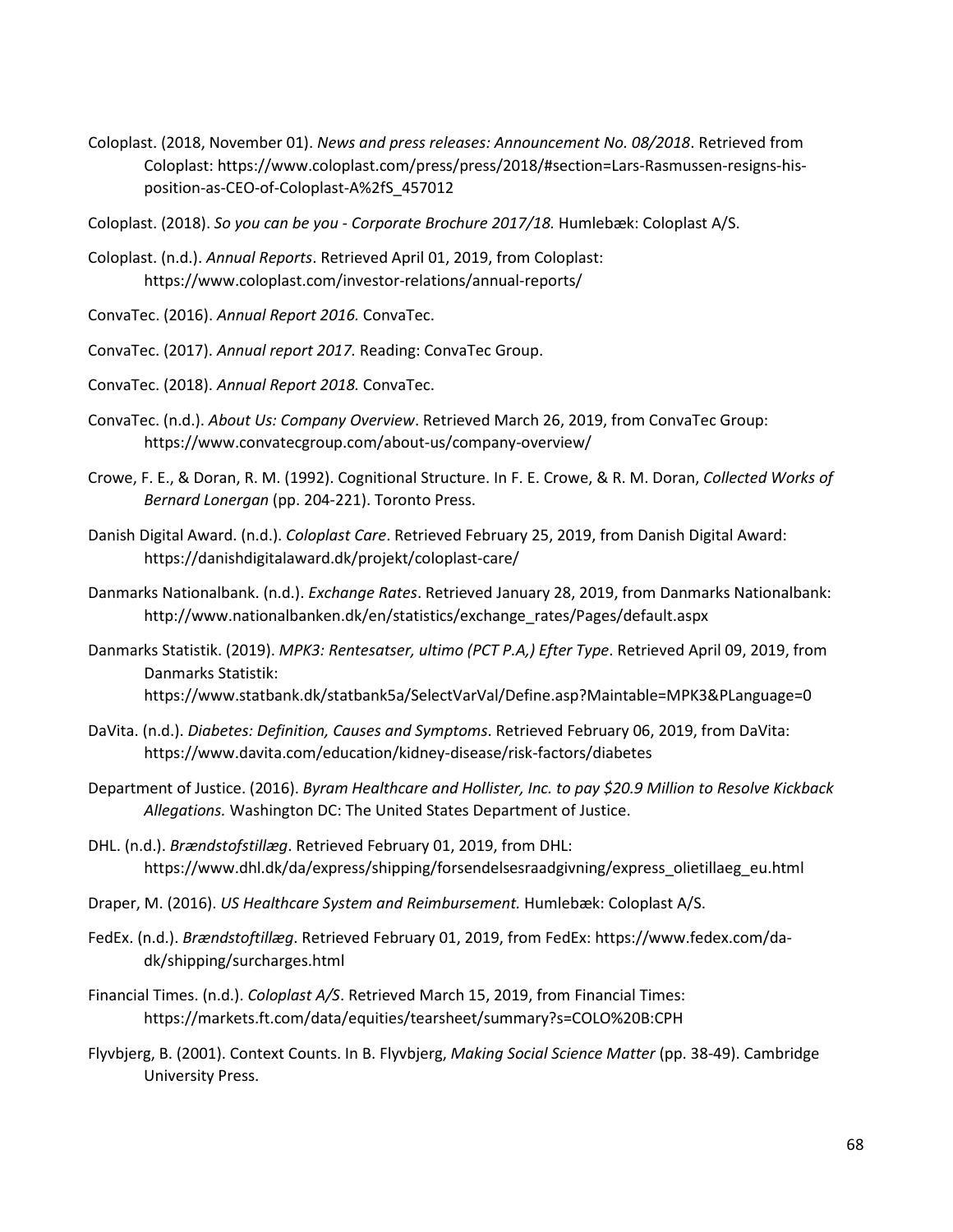- Forbes Media. (2018, June 6). *#328 Coloplast*. Retrieved from Forbes: https://www.forbes.com/companies/coloplast/#798261dd17db
- Forbes Media. (n.d.). *Global 2000: Best Regarded Companies*. Retrieved February 20, 2019, from Forbes: https://www.forbes.com/top-regarded-companies/list/6/#tab:rank
- Forbes Media. (n.d.). *Global 2000: World's Best Employers*. Retrieved February 20, 2019, from Forbes: https://www.forbes.com/world-best-employers/list/11/#tab:rank
- Forbes Media. (n.d.). *World's most innovative Companies*. Retrieved February 22, 2019, from Ranking The Brands: https://www.rankingthebrands.com/The-Brand-Rankings.aspx?rankingID=265&year=1203
- Fowler, J. (2013, January 15). *How Corporate Culture Affects Your Bottom Line*. Retrieved from Investopedia: https://www.investopedia.com/financial-edge/0113/how-corporate-culture-affects-your-bottomline.aspx
- French Ministry of Health. (2018, February 26). Tariffs for Healthcare reimbursment in France 2018. France: Capio AB. Retrieved from https://capio.com/en/media/newsroom/press-releases/2018/tariffs-forhealthcare-reimbursement-in-france-2018/
- Gaál, B. (2018, June 4). Coloplast completes third phase of factory in Nyírbátor. *Budapest Business Journal*. Retrieved from https://bbj.hu/business/coloplast-completes-third-phase-of-factory-innyirbator\_150223
- Ghauri, P. (2005). Designing and Conducting Case Studies in International Business Research. In R. Marschan-Piekkari, & C. Welch, *Handbook of Qualitative Research for International Business* (pp. 109-122). Edward Elgar Pub.
- GLS. (n.d.). *Dieseltillæg*. Retrieved February 01, 2019, from GLS: https://gls-group.eu/DK/da/dieseltillaeg
- Grant, R. M. (2013). *Contemporary Strategy Analysis* (8th ed.). Edinburgh: John Wiley and Sons.
- Grant, R. M. (2016). *Contemporary Strategy Analysis* (9th ed.). Edinburgh: John Wiley and Sons.
- Henfling, I. (2019, April 1). *FAQ: What is the construction cost in Costa Rica*. Retrieved from American European: https://www.american-european.net/costa-rica-real-estate-blog/frequently-asked-realestate-questions/faq-what-is-the-construction-cost-in-costa-rica/
- *How Your Business Can Benefit from Value Chain Modeling*. (n.d.). Retrieved February 13, 2019, from Smartsheet: https://www.smartsheet.com/value-chain-model
- Idskov, N. (2013, May 17). Topkarakterer overalt til Coloplast. *Fredensborg Lokalavis*. Retrieved from http://fredensborg.lokalavisen.dk/nyheder/2013-05-17/-Topkarakterer-overalt-til-Coloplast-1589633.html
- Infront Analytics. (n.d.). *Levered/Unlevered Beta of Coloplast A/S (COLO.B DNK)*. Retrieved March 15, 2019, from Infront Analytics: https://www.infrontanalytics.com/fe-en/30008SD/Coloplast-A-S/Beta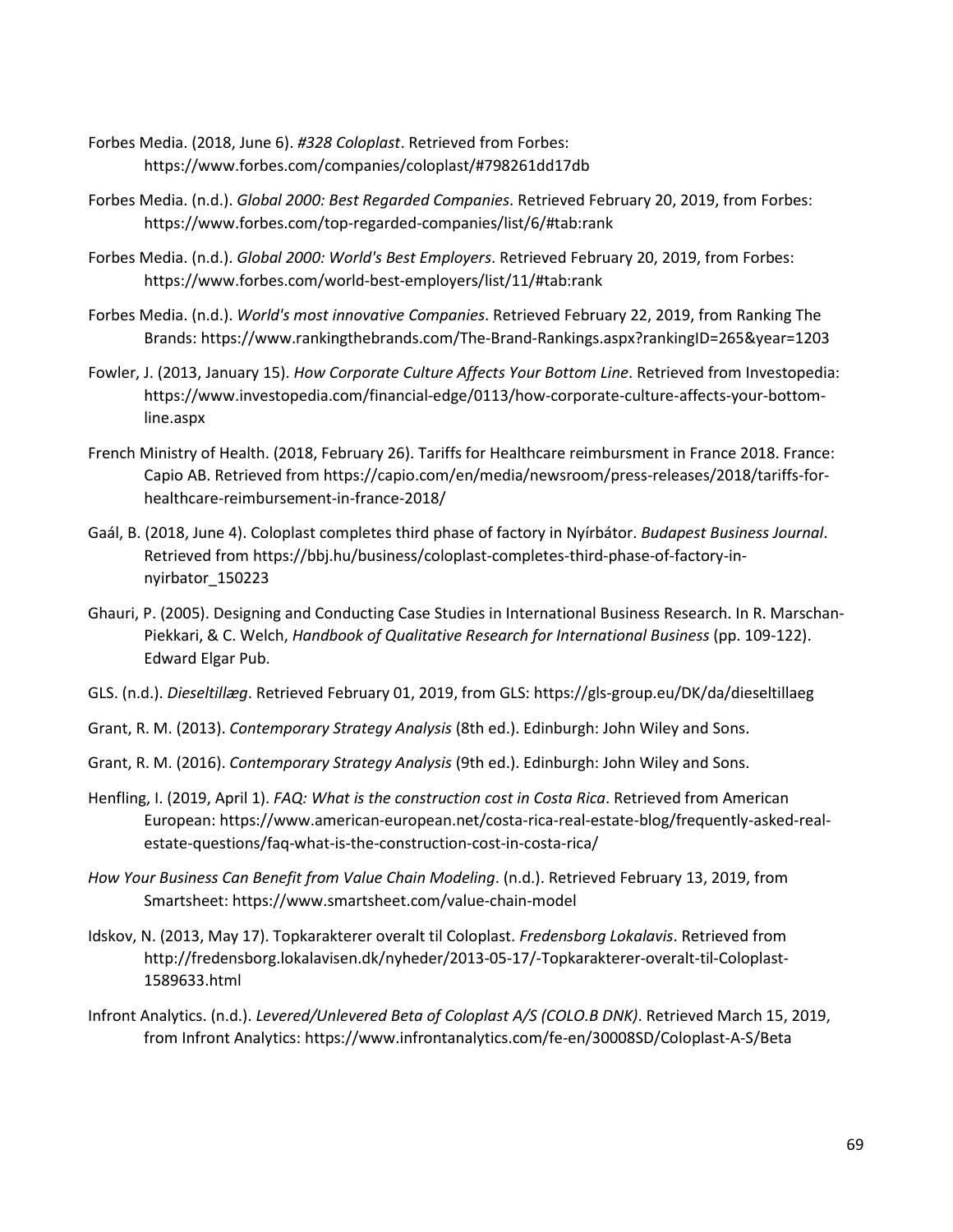Ingemann, s., & Larsen, J. M. (2016, March 4). *Her er Årets Digitale vindere*. Retrieved from Dansk Markedsføring: https://markedsforing.dk/artikler/pr-kommunikation/her-er-rets-digitale-vindere

International Diabetes Federation. (2017). *IDF Diabetes Atlas 8th Edition.* International Diabetes Federation.

- Investopedia. (2018, March 09). *The Pitfalls of Porter's 5 Forces*. Retrieved from Investopedia: https://www.investopedia.com/articles/investing/103116/pitfalls-porters-5-forces.asp
- Investopedia. (2019, January 09). *SWOT Analysis*. Retrieved from Investopedia: https://www.investopedia.com/terms/s/swot.asp
- Investor AB. (2017). *Annual Report 2017.* Stockholm: Investor AB.
- Investor AB. (2018). *Financial Report 2018 Q4.* Investor AB.
- Johnson & Johnson. (n.d.). *About Johnson & Johnson*. Retrieved March 26, 2019, from Johnson & Johnson: https://www.jnj.com/about-jnj
- Jost, T. S. (2018, August 30). *The Afoordabel Care Act under the Trump Administration*. Retrieved from The Commonwealth Fund: https://www.commonwealthfund.org/blog/2018/affordable-care-act-undertrump-administration
- Jurevicius, O. (2013, Febrary 13). *PEST & PESTEL Analysis*. Retrieved from strategic management insight: https://www.strategicmanagementinsight.com/tools/pest-pestel-analysis.html
- Justia. (n.d.). *Search Patents*. Retrieved February 19, 2019, from Justia: https://patents.justia.com/search?q=coloplast
- Kenton, W. (2019, February 27). *Working Capital*. Retrieved from Investopedia: https://www.investopedia.com/terms/w/workingcapital.asp
- Kinetic Concepts, Inc. (2014, January 13). *Fakta om V.A.C. Therapy System*. Retrieved from KCI-medical: https://www.kci-medical.dk/DK-DAN/faktaomvactherapysystem
- Koller, T., Goedhart, M., & Wessel, D. (2010). *Valuation: Measuring and Managing the Value of Companies* (Fifth ed.). Hoboken, New Jersey: McKinsey & Company.
- Lane, A. (2017, October 10). *Six Factors Shaping Healthcare in Emerging Markets*. Retrieved from PharmaPhorum: https://pharmaphorum.com/views-and-analysis/healthcare-emerging-markets/
- Leavy, B. (2004). Outsourcing strategies: opportunities and risks. *Strategy & Leadership, 32*(6), 20-25. Retrieved from https://www.emeraldinsight.com/doi/abs/10.1108/10878570410568875
- Lønstrup, D. (2014, May 03). Dansk virksomhed forventer erstatningskrav på 1,5 millarder kroner fra USA. *Politiken*. Retrieved from https://politiken.dk/oekonomi/virksomheder/art5513833/Dansk-virksomhedforventer-erstatningskrav-p%C3%A5-15-milliarder-kroner-fra-USA
- Makin, G. B., Breen, D. J., & Monson, J. R. (2001). The Impact of New Technology on Surgery for Colorectal Cancer. *World Journal of Gastroenterology*, 612-621.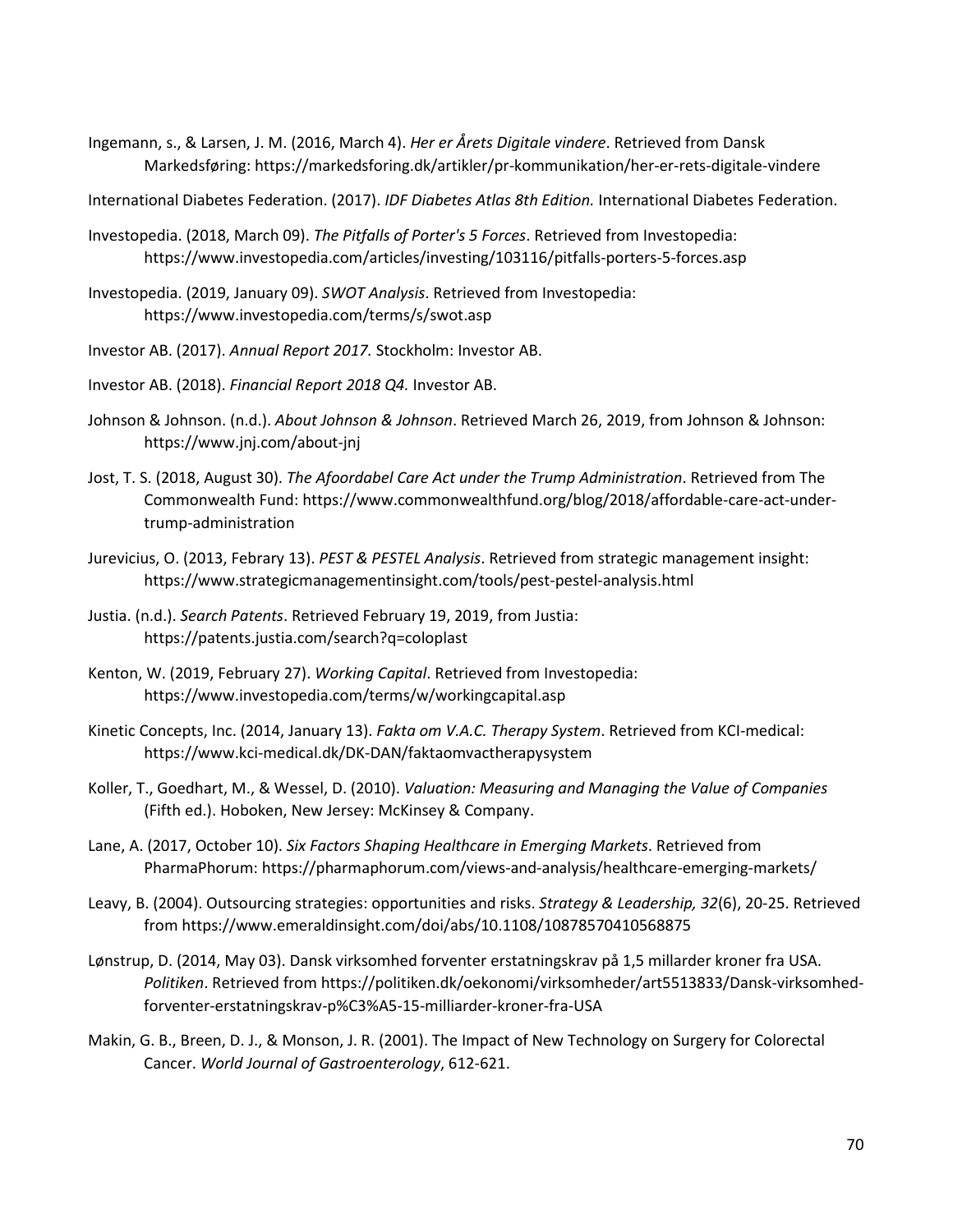MarketLine. (2018). *Coloplast A/S.* MarketLine.

- MarketLine. (2018). *Company profile: C. R. Bard, Inc.* MarketLine.
- MarketWatch. (n.d.). *XColoplast A/S Series B*. Retrieved March 15, 2019, from MarketWatch: https://www.marketwatch.com/investing/stock/colob?countrycode=dk
- McKinsey. (2008, March). *Enduring Ideas: The 7-S Framework*. Retrieved from McKinsey & Company: https://www.mckinsey.com/business-functions/strategy-and-corporate-finance/our-insights/enduringideas-the-7-s-framework
- Minasyan, V. (2013). Investigation of Iterative Algorithms For Evaluation of Capital Structure and Cost. *International Journal of Advanced Multidisciplinary Research and Review, 1*(1), 50-76.
- MindTools. (2018). *PEST Analysis - Identifying the "Big Picture" Opportunities and Threats*. Retrieved January 8, 2019, from MindTools: https://www.mindtools.com/pages/article/newTMC\_09.htm
- MindTools. (n.d.). *SWOT Analysis*. Retrieved January 10, 2019, from MindTools: https://www.mindtools.com/pages/article/newTMC\_05.htm
- Mölnlycke. (2017). *Annual Report 2017.* Göteborg: Mölnlycke AB.
- Moore, E. A. (2015, November 26). *How can we improve access to healthcare in emerging countries?* Retrieved from World Economic Forum: https://www.weforum.org/agenda/2015/11/how-can-we-improveaccess-to-healthcare-in-emerging-countries/
- Mortensen, H. N. (2014, November 29). *Coloplast er først med vævet tekstil-stomipose*. Retrieved from Ingeniøren: https://ing.dk/artikel/coloplast-foerst-med-vaevet-tekstil-stomipose-172561
- MSN. (n.d.). *Coloplast A/S*. Retrieved March 15, 2019, from MSN Finans: https://www.msn.com/dadk/finans/aktieoplysninger/fi-adzcar
- Mussa, M. (1979). Empirical regulatrities in the behavior of exchange tayes and theories of the foreign exhange market. *Carnegie-Rochester Conference Series on Public Policy, 11*, 9-57.
- NeutralIT. (n.d.). *TVM (Transvaginal Mesh)*. Retrieved January 24, 2019, from NeutralIT: https://www.neuralit.com/mass-torts/devices/tvm-transvaginal-mesh
- Nordic Capital. (2016, October 26). *ConvaTec successfully listed on the London Stock Exchange*. Retrieved from Nordic Capital: https://www.nordiccapital.com/news/convatec-successfully-listed-on-the-londonstock-exchange/
- Obama, B. (2016, August 2). United States Healt Care Reform Progress to Date and Next Steps. *Jama*, 525-532. Retrieved from National Center for Biotechnology Information: https://www.ncbi.nlm.nih.gov/pmc/articles/PMC5069435/
- OECD. (n.d.). *Average Wages*. Retrieved February 24, 2019, from Organisation for Economic Co-operation and Development: https://data.oecd.org/earnwage/average-wages.htm#indicator-chart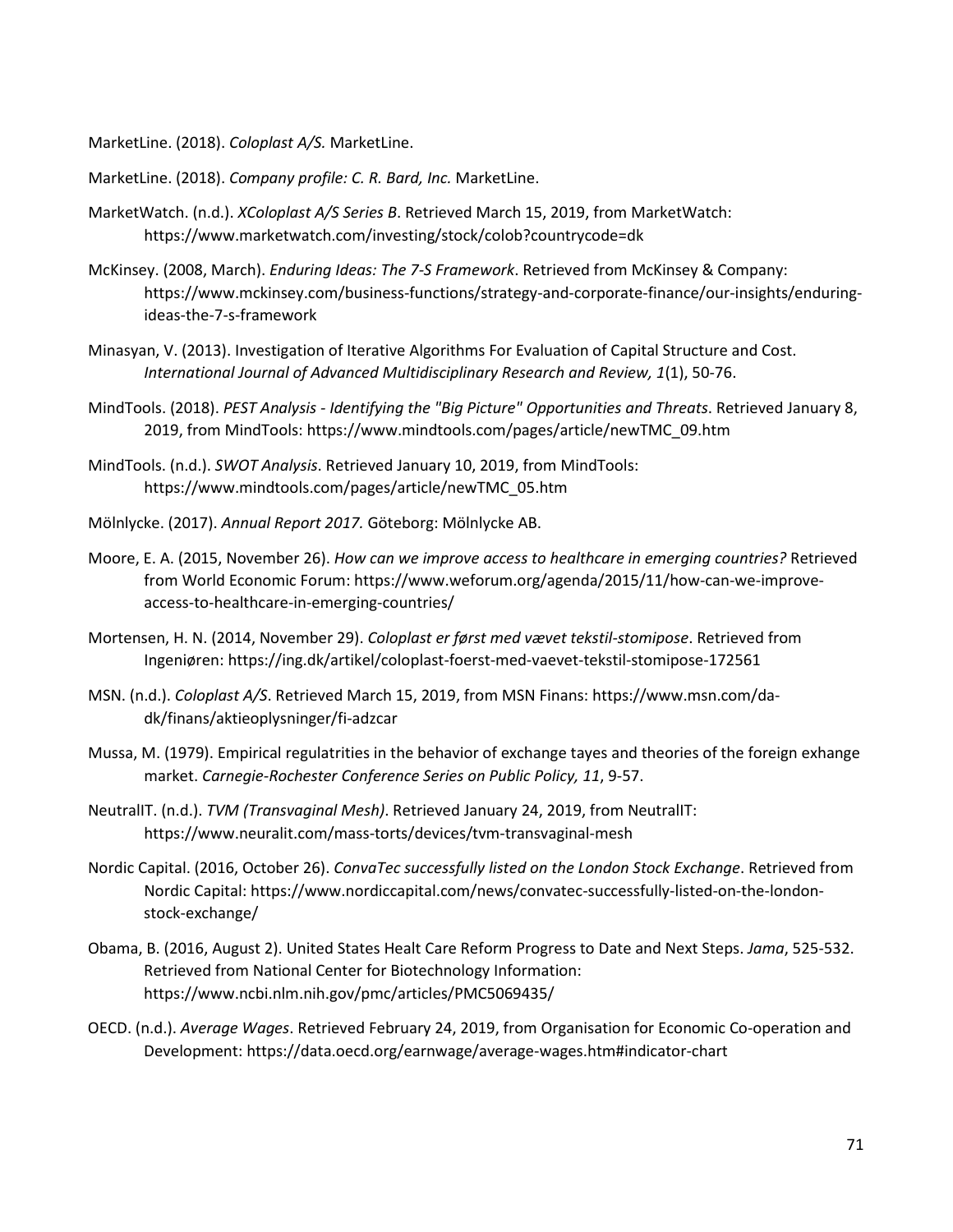- OECD. (n.d.). *Real GDP Forecast*. Retrieved May 10, 2019, from OECD: https://data.oecd.org/gdp/real-gdpforecast.htm#indicator-chart
- Olsen, P. B., & Pedersen, K. (2005). Social Science Theory in Project Work and the Project Report. In P. B. Olsen, & K. Pedersen, *Problem-oriented project work* (pp. 123-148). Roskilde: Roskilde University Press.
- Owler. (n.d.). *Hollister's Competitors, Revenue, Number of Employees, funding and Acquisitions*. Retrieved February 15, 2019, from Owler: https://www.owler.com/company/hollister
- Owler. (n.d.). *Hollister's Competitors, Revenue, Number of Employees, Funding and Acquisitions*. Retrieved March 26, 2019, from Owler: o new patent for their catheter. Coloplast believes it infringes on their patent for their SpeediCath Flex catheter. While Coloplast has lost the case and has to pay DKK 1 million to cover litigation costs, Hollister Inc. claims the case to be worth DKK 3
- PatientView Ltd. (2017, October 23). *'Corporate Reputation of Medical-Device Industry in 2017 - the Patient Perspective', 6th edition*. Retrieved from PatientView: http://createsend.com/t/j-E1282E111AA6DC462540EF23F30FEDED
- Pauwels, P., & Matthyssens, P. (2005). The Architecture of Multiple Case Study Research in International Business. In R. Marschan-Piekkari, & C. Welch, *Handbook of Qualitative Research Methods for International Business* (pp. 125-141). Edward Elgar Pub.
- Petersen, C. V., & Plenborg, T. (2012). Chapter 4: The analytical income statement and balance sheet. In C. V. Petersen, & T. Plenborg, *Financial statement analysis* (pp. 68-92). Edinburgh: Pearson Education Limited.
- Petersen, C. V., & Plenborg, T. (2012). Cost of Capital. In C. V. Petersen, & T. Plenborg, *Financial statement Analysis* (pp. 245-270). Edinburgh: Pearson.
- Petersen, C. V., & Plenborg, T. (2012). Credit analysis. In C. V. Petersen, & T. Plenborg, *Financial Statement Analysis* (pp. 271-298). Edinburgh: Pearson.
- Petersen, C. V., & Plenborg, T. (2012). Forecasting. In C. V. Petersen, & T. Plenborg, *Financial Statement Analysis* (pp. 174-207). Edingburgh: Pearson.
- Petersen, C. V., & Plenborg, T. (2012). Forecasting. In C. V. Petersen, & T. Plenborg, *Financial statement Analysis* (pp. 174-207). Edinburgh: Pearson.
- Petersen, C. V., & Plenborg, T. (2012). Growth Analysis. In C. V. Petersen, & T. Plenborg, *Financial Statement Analysis* (pp. 127-149). Edingburgh: Pearson.
- Petersen, C. V., & Plenborg, T. (2012). Profitability Analysis. In C. V. Petersen, & T. Plenborg, *Financial statement Analysis* (pp. 93-126). Edinburgh: Pearson Education Limited.
- Petersen, C. V., & Plenborg, T. (2012). Valuation. In C. V. Petersen, & T. Plenborg, *Financial statement analysis* (pp. 208-244). Edinburgh: Pearson.
- Petersen, M. H. (2013, February 01). ObamaCare tvinger coloplast-rival til fyringer. *MedWatch*. Retrieved from https://medwatch.dk/Medico\_\_\_Rehab/article5126867.ece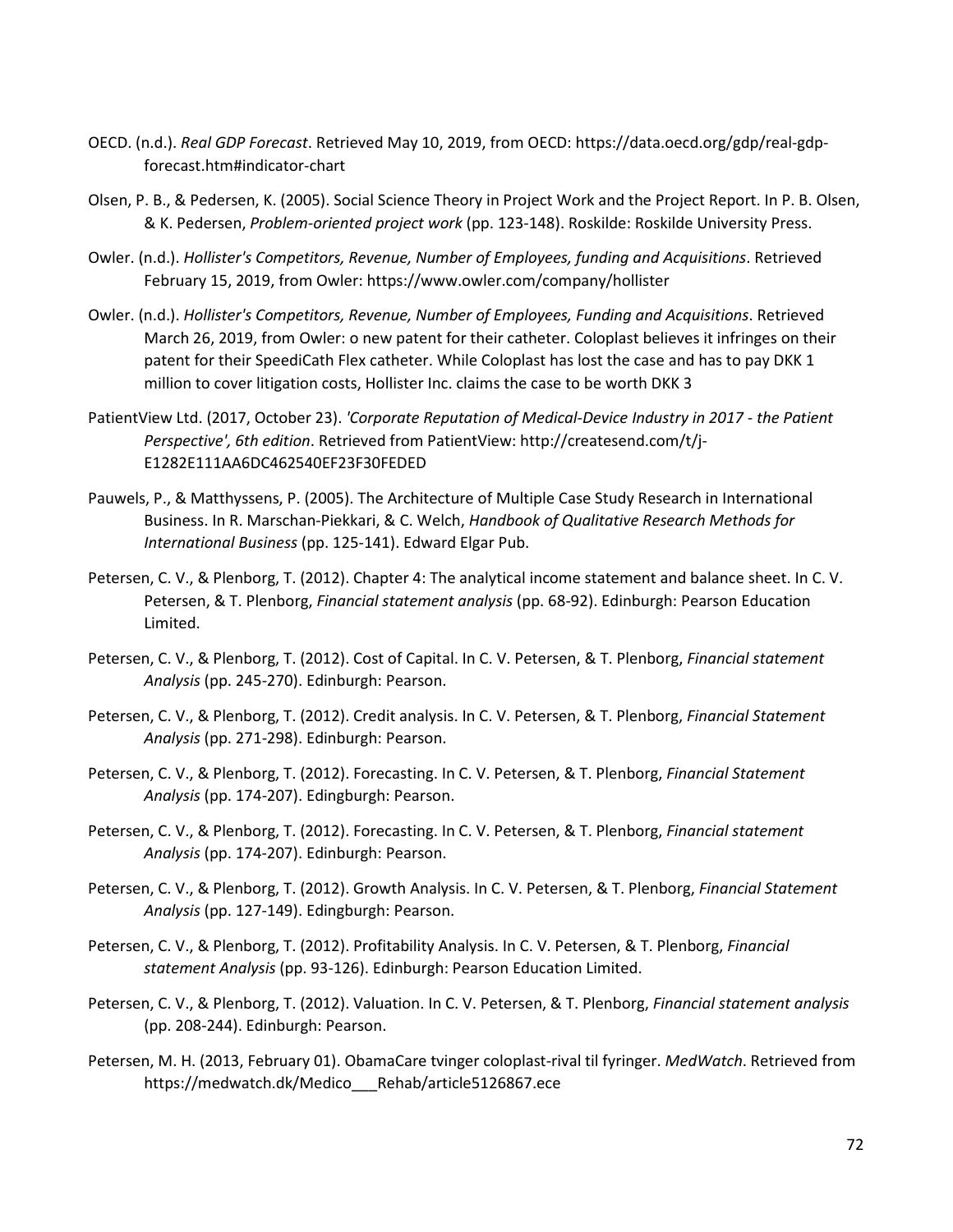- Porter, M. E. (1980). Appendix B: How to Conduct an Industry analysis. In M. E. Porter, *Competitive Strategy* (pp. 368-382). The Free Press.
- Porter, M. E. (1985). *Competitive Advantage.* New York: The Free Press.
- Porter, M. E. (1985). *Competitive Advantage.* New York : The Free Press.
- Porter, M. E. (2008). The Five Competitive Forces That Shape Strategy. *Harvard Business Review*, 25-40.
- Pyndth, J., & Pedersen, T. (2006). *Managing Global Offshoring Strategies.* Copenhagen: Copengahen Business School Press.
- Rasmussen, L. (2016). *Group Strategy Update.* Humlebæk: Coloplast A/S.
- Region Hovedstaden. (n.d.). *Standardbetingelser for køb under 500.000*. Retrieved February 11, 2019, from Region Hovedstaden: https://www.regionh.dk/til-fagfolk/Om-Region-H/Indk%C3%B8b-ogudbud/udbud/Sider/Standardbetingelser-for-k%C3%B8b.aspx
- Reuters. (n.d.). *Coloplast A/S (Colob.CO)*. Retrieved March 15, 2019, from Reuters: https://www.reuters.com/finance/stocks/financial-highlights/COLOb.CO
- Ritzau. (2018, November 05). Coloplast taber patentsag til amerikansk rival. *Fredericia Dagblad*. Retrieved from https://frdb.dk/112/Coloplast-taber-patentsag-til-amerikansk-rival/artikel/213433
- Ritzau Finans. (2014, April 14). Seks C20'ere er ekstremt solide. *Børsen*. Retrieved from https://borsen.dk/nyheder/virksomheder/artikel/1/280916/seks\_c20ere\_er\_ekstremt\_solide.html
- Ritzau Finans. (2018, September 20). *Coloplast/dir: Ingen fast tidshorisont for fordoblingsmål i sårpleje*. Retrieved from Euroinvestor: https://www.euroinvestor.dk/nyheder/2018/09/20/coloplast-dir-ingenfast-tidshorisont-for-fordoblingsmaal-i-saarpleje/13896731
- Ritzau Finans. (2018, September 24). Før Markedet Åbner: Mærsk og Coloplast i Fokus Midt i Handelskonflikt. *Børsen*. Retrieved from https://penge.borsen.dk/artikel/1/369430/foer\_markedet\_aabner\_maersk\_og\_coloplast\_i\_fokus\_midt \_i\_handelskonflikt.html
- Ritzau Finans. (2019, February 05). *Coloplast/CEO: Er parate til sårplejeopkøb hvis mulighe...* Retrieved from Sydinvest: https://www.sydinvest.dk/nyheder/coloplast/ceo-er-parate-tils%C3%A5rplejeopk%C3%B8b-hvis-mulighede-46-46-46.aspx?Action=1&PID=9258
- Saabye, N. (2003). *Risikopræmien på aktier.* Nationalbanken. Retrieved from http://www.nationalbanken.dk/da/publikationer/Documents/2003/02/2003\_KVO1\_ris73.pdf
- Sand, P. K. (2019, January 25). Mona og 124 andre får hjælp af deres arbejdsplads til at finde nyt job. *TV2 Nord*. Retrieved from https://www.tv2nord.dk/artikel/partner/tv-midtvest/mona-og-124-andre-faar-hjaelpaf-deres-arbejdsplads-til-finde-nyt-job
- Santander. (2019, January). *Saudi Arabia: Economic and Political Outline*. Retrieved from SantanderTrade: https://en.portal.santandertrade.com/analyse-markets/saudi-arabia/economic-political-outline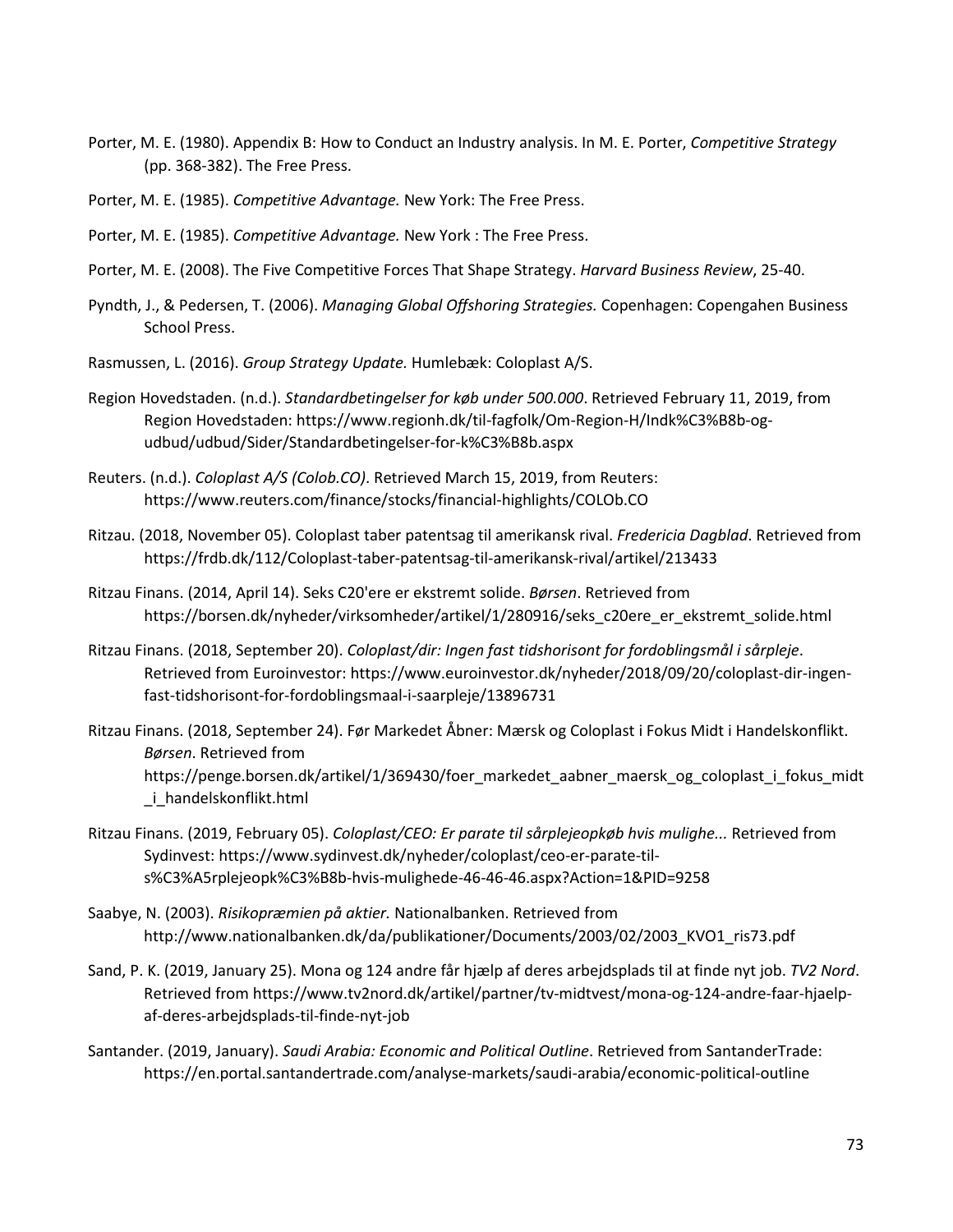- SKAT. (2019). *Den juridiske vejledning 2019-1*. Retrieved from SKAT: https://skat.dk/skat.aspx?oid=2168585&chk=215961
- Skovgaard, A. L., & Rasmussen, A. (2017). *Finance and Global Operations.* Humlebæk: Coloplast A/S.
- Smith & Nephew. (2014). *Annual Report 2014.* Smith & Nephew.
- Smith & Nephew. (2015). *Annual Report 2015.* Smith & Nephew.
- Smith & Nephew. (2016). *Annual Report 2016.* Smith & Nephew.
- Smith & Nephew. (2017). *Annual Report 2017.* Smith & Nephew.
- Smith & Nephew. (2018). *Annual Report 2018.* Smith & Nephew.
- Smith & Nephew. (n.d.). *At a Glance*. Retrieved March 26, 2019, from Smith & Nephew: http://www.smithnephew.com/about-us/who-we-are/at-a-glance/
- Sørensen, O. (2012). *Regnskabsanalyse of værdiansættelse - en praktisk tilgang.* Gjellerup.
- Sparrow, N. (2016, January 05). *Medtech company Coloplast to pay \$3 million in kickback lawsuit*. Retrieved from PlasticToday: https://www.plasticstoday.com/medical/medtech-company-coloplast-pay-3 million-kickback-lawsuit/19536020623926
- Svarre, S. (2013). *Coloplast - Building brand equity and creating new leads with a pioneering app*. Retrieved May 14, 2019, from Advance: http://www.advance.dk/cases/coloplast/
- The Global Cancer Observatory. (2018). *Cancer Tomorrow*. Retrieved February 06, 2019, from International Agency for Research on Cancer - World Health Organization: http://gco.iarc.fr/tomorrow/home
- The Global Cancer Observatory. (2018). *Population Fact Sheet - World.* International Agency for research on cancer - World Health Organization.
- Thomson One Banker. (n.d.). *Coloplast - Company Forecast All Measures.* Retrieved April 25, 2019, from Thomson One Banker: https://www.thomsonone.com/Workspace/Main.aspx?View=Action%3dOpen&BrandName=www.tho msonone.com&IsSsoLogin=True
- Total Home Care Supplies. (n.d.). *coloplast Ostomy Products*. Retrieved February 25, 2019, from Total Home Care Supplies: http://www.totalhomecaresupplies.com/CategoryDetail.aspx?CategoryName=\_z%20Brand%20Colopla st
- UBS. (2018). *ConvaTec Group Plc - Furter Earnings Risk. Downgrade to Neutral.* UBS.
- United Nations. (2017). *World Population Prospects - The 2017 Revision.* New York: United Nations.
- UPS. (n.d.). *Ekstragebyr på brændstof*. Retrieved February 01, 2019, from UPS: https://www.ups.com/dk/da/shipping/surcharges/fuel-surcharges.page